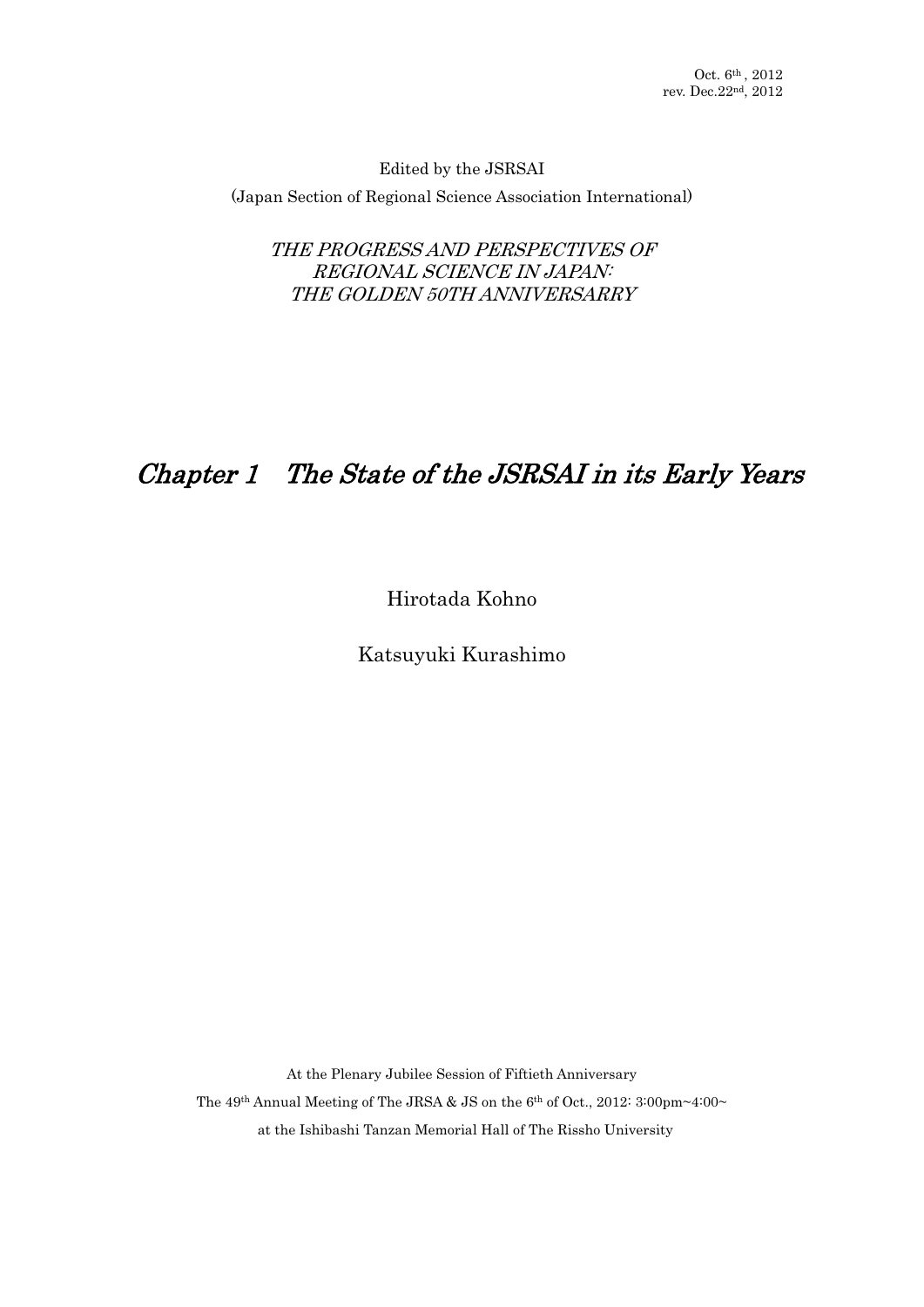# Contents

|          | Chap. 1 The Japan Regional Science Association in its Early Years                 |
|----------|-----------------------------------------------------------------------------------|
|          | Sec. 1 Just before or after the Foundation of the Japan Regional                  |
|          |                                                                                   |
| Sec. $2$ | Characteristics of just before and after the Foundation of the JRS                |
|          |                                                                                   |
|          | Sec. 3 Two Contributors in its Early Years                                        |
|          |                                                                                   |
|          | Sec. 4 Background & the Spirit of the Times just before or after                  |
|          |                                                                                   |
|          | Sec. 5 Far East Conference                                                        |
|          |                                                                                   |
| Sec. 6   | PRSCO Conference                                                                  |
|          |                                                                                   |
|          | Sec. 7 From the Initiation to Modern Times and the Future Prospects               |
|          | $\sim$ As a Trigger with the honor of presence of the Emperor $\cdot$ the Empress |
|          |                                                                                   |
| Sec.8    | Largish Material attached to Each Section                                         |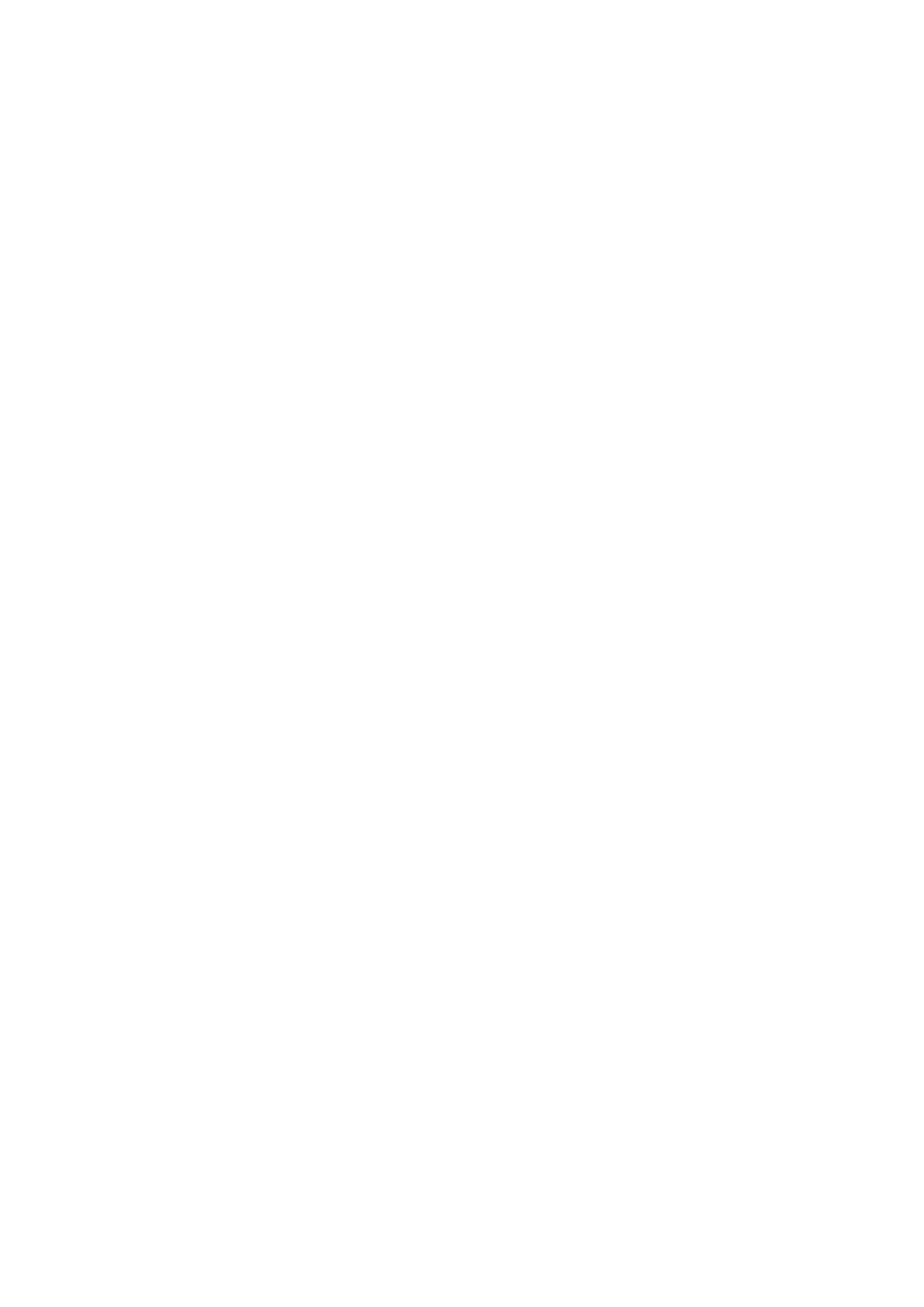#### Chap.1- Japan Regional Science Association in the Beginning

Secretary to the board of directors at the foundation- Hirotada Kohno Secretary to the board of directors at the foundation Katsuyuki Kurashimo

## Section 1 Just before or after the Foundation of the Japan Regional Science Association

#### 1-1 Prehistory

## 1) Regional Science Association (RSA) -

 The RSA has already been founded in the USA by Dr. Walter Isard (The University of Pennsylvania); the first Annual Meeting of which was held on December  $27<sup>th</sup>-29<sup>th</sup>$ , 1954 (s. 29); the Business Meeting on 29th, the subjects was passed unanimously, here the RSA founded. e

The Annual Report of the  $1<sup>st</sup>$  Annual Meeting has been published as *Papers and Proceedings*, Volume one (Secretariat: The Warton School of the same University, early in 1955).

## 2) Request to set up a Section from Dr. Walter Isard to Prof. Fukushichi Uemura

 At the time when prof. F. Uemura visited to America in 1961 or so, he was requested to join the RSA, and set up a Japan Section; so, after returning to Japan., he met Hirotada Kohno of the Japan Highway Public Corporation, and asked Kohno a question of how can we found Japan Section of the RSA in Japan, and made a bid to exert himself toward the foundation. e<sup>e</sup>

 Kohno's tentative reply was that the most hopeful and efficient action was to request both professors to achieve this aim, prof. Genpachiro Konno (University of Tokyo), leading authority in the motor transport policy, and prof. Yasuhiko Oishi (Univ. of Tokyo), young and energetic, theoretical economics. -

 Prof. Uemura thought highly of Kohno's advice and agreed to, and desired positive support from a big public organ such as the Japan Highway public Corporation, as a tentative Secretariat. Concerning this point, Prof. G konno had already been related to the JHPC as a councilor; so was effectual.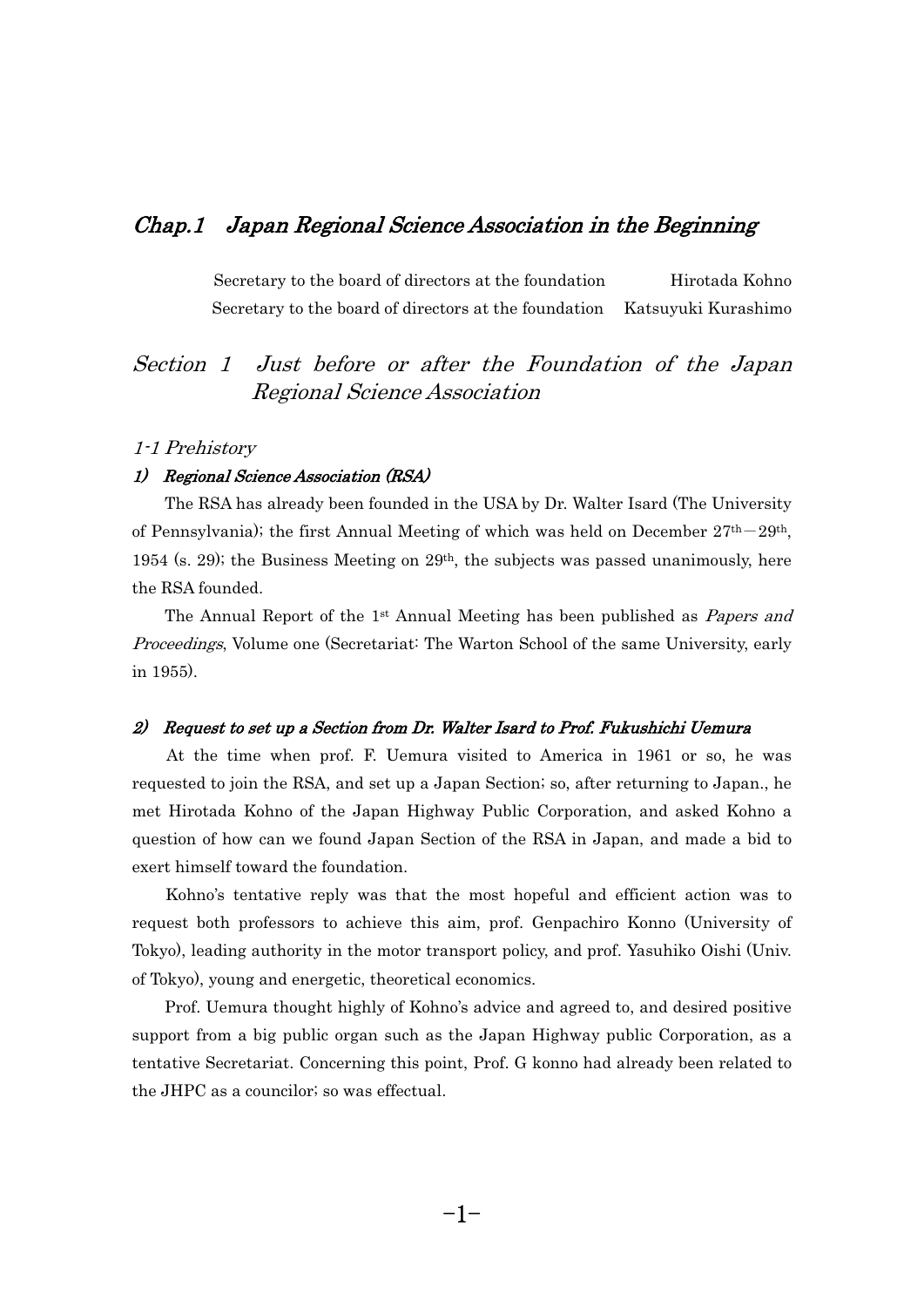## 3) Formal Approaches Toward Foundation from the RSA -

 Apart from personal approaches from Prof. F. Uemura, as a formal route, Prof. Pitts (Oregon Univ. geography) came to Japan, taking the mission on behalf of Prof. W. Isard, and made formal proposal to set up Japan Section as the desire of the Regional Science Association to Prof. F. Uemura and Dr. Yoshikatsu Ogasawara, etc.

#### $\overline{4}$ The Talk of both Professors Pitts · Uemura and 3 Professors Konno, Kohbe, & Oishi -

 Accepted this mission, Pitts & Uemura met Konno, Kohbe & Oishi to found the Japan Section on Feb. 14th, Wed., 1962 (s. 37). Prof. Susumu Kohbe was the chief of Production Research Institute (Prof. of Waseda Univ.).

## 5) Meeting on the eve of Japan Section Setting up

 On March 9th Friday, 1962 (s. 37), Pitts, Konno, Kohbe, Oishi, Yoshikatsu Ogasawara (Chief of Land Measuring Department, the Geographical Survey Institute), and Tsuneichi Sasaki Researcher (Deputy-chief of Planning  $\cdot$  Research Department, the Japan Highway Public Corporation) met at the meeting room of the JHPC to discuss the various problems such as a draft of Japan Section's constitution, a board of directors, annual meetings, our secretariat, etc. n<br>I

 \*) There memories. During Prof. Pitts's stay in Tokyo, Kohno took care of him; Once called him Prof. spitz by mistake; I was scolded "my name was Pitts, spitz was name of a dog."

#### 1-2 Establishment of the Japan Section of the RSA

## 1) Meeting of the Establishment Promoters of the Japan Section -

 The meeting of the establishment promoters of the Japan Section was held on June 19th, 1962 (s. 37) at the University Old Boys' Association Hall (in Kanda), attended Konno, Suzuki, Ezawa, Kometani, Uemura, Ogasawara, Katahira, Oishi, etc.; Konno explained the Prospectus, a draft of Constitution, etc., and the following members were decided as candidates for the board of directors:

#### 2)-The First Term Director's Members List

| chairman           | Univ. of Tokyo, Faculty of Economics      | Genpachiro Konno |
|--------------------|-------------------------------------------|------------------|
| Vice-Chairman      | Univ. of Kyoto, Department of Engineering | Eiji Kometani    |
| Director in charge | Univ. of Tokyo, Faculty of Economics      | Yasuhiko Oishi   |
| of Accounts and    |                                           |                  |
| General Affairs    |                                           |                  |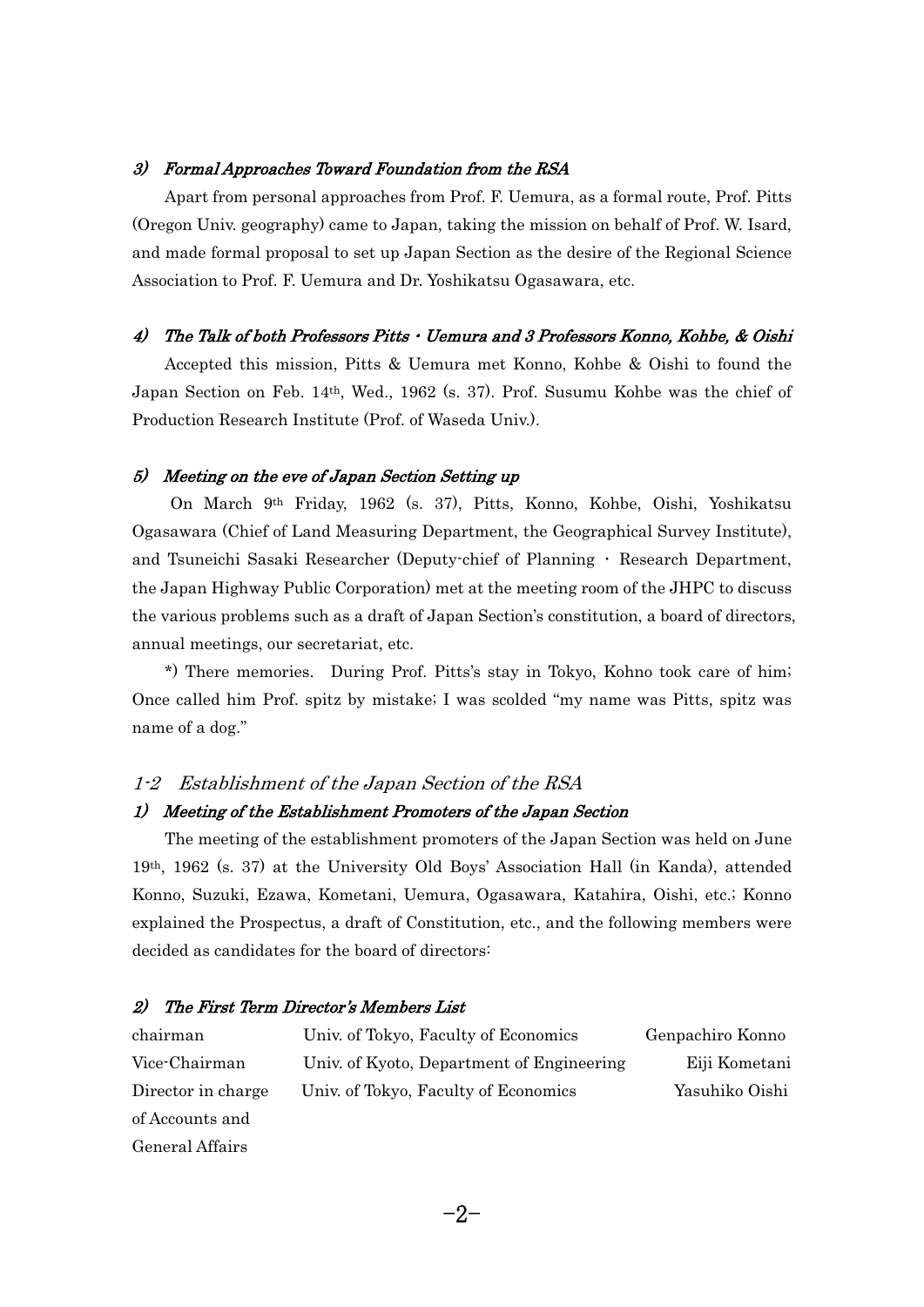| Director            | Kagawa Univ., Department of Economics               | Fukushichi Uemura    |
|---------------------|-----------------------------------------------------|----------------------|
| Director            | Senshu Univ., Department of Commercial              | Joji Ezawa           |
|                     | & Economics                                         |                      |
| Director            | chief of Land Measuring Department,                 | Yoshikatsu Ogasawara |
|                     | the Geographical Survey Institute                   |                      |
| Director            | Director of the Meishin Expressway,                 | Nobuki Katahira      |
|                     | the Japan Highway Public Corporation                |                      |
| Director            | Waseda Univ., the Politics and Economics            | Susumu Kohbe         |
|                     | Department (Chief of Production Research Institute) |                      |
| Director            | Nihon University (Chief of Land                     | Masatsugu Susuki     |
|                     | Development Institute)                              |                      |
| Secretary in        | the Japan Highway Public Corporation                | Hirotada Kohno       |
| charge of the board |                                                     | Katsuyuki Kurashimo  |
| of Directors        |                                                     |                      |

## 3) General Business Meeting for the Foundation of the Japan Section of RSA -

 The preparatory committee of the above members for founding Japan Section (on June 19th, 1962 (s. 37); at the University Old Boys' Association Hall in Kanda) approved resolutions of the setting up our Secretariat, rules, a draft of constitution, etc., and consecutively the general assembly was held. n<br>.

 The General Assembly approved resolutions under the attendance of 28 members, which had been approved by the preparatory committee; and nextly short words were delivered by each director, and self-introduction done by each member.  $\frac{1}{2}$ 

 For the sake of this first meeting, Kohno himself made round 38 applicants for membership with the subscription book, and let them put the first annual membership fee for him. Whether we could took charge of membership fee of cash was the touchstone of checking earnestness degree, which was 28 members.

#### 4)- Essence of The Japan Section and the Prospectus

#### (1) Character

 The Japan Section is the Japan Section of the Regional Science Association, not a branch. This society has both characters of the Japan Regional Science Association in Japan and the Japan Section of the RSA, and has built up a closer cooperation with the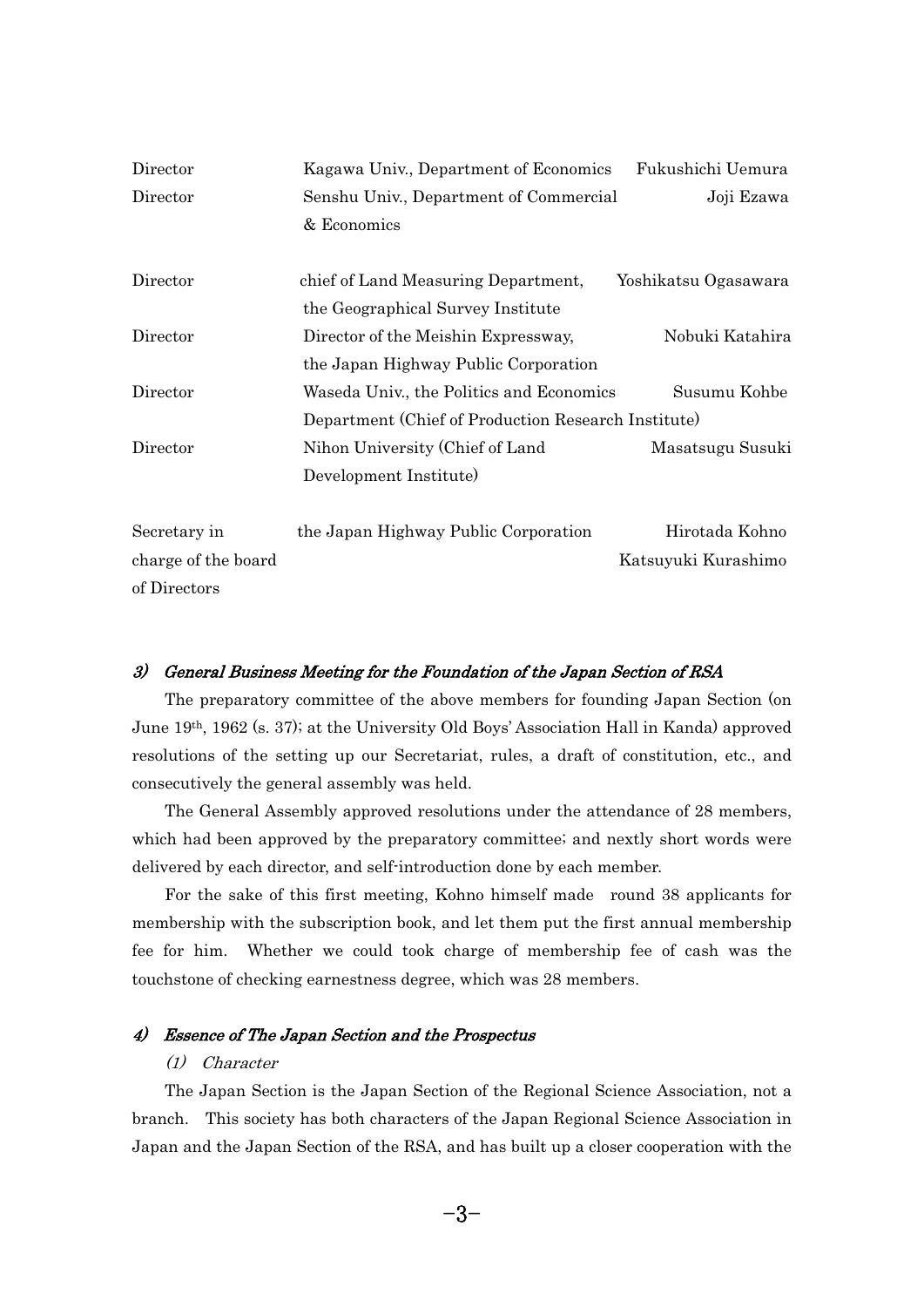Headquarters of the RSA, and has concentrated research activities.

(2) The following prospectus was distributed among relevant sources

#### Prospectus

#### for the foundation of Japan Section of the RSA

 In recent years the economic growth of Japan has achieved astonishingly, but mean -while produced regional disparity; and there are many problems resulting from the growth to no small extent. <sup>0</sup>

 We strongly desire the balanced growth of Japanese economy in the future; in drawing up the policy plan to accelerate & promote such a balanced growth, no one can deny that the investigation & research of regional society will be indispensable. n<br>E

 Needless to say, it is not the first time that the importance of investigating the regional society is to be recognized. g

As to the theoretical and practical problems brought up recently, the valuable & excellent results have been obtained so far by the able persons in each field of different disciplines. However, if we were to dare to say, making general survey of them, those solutions done were of allopathic treatments which are in the main to be met with the needs of the times and to be adapted to the characteristics of the regions. e<br>Se

 Therefore, we are now convinced that men of ability all hang together, and should start to make comprehensive studies on the regional sciences which put together wide-ranging studies such as theoretical economics, transport policy, city-planning, location theory, geography, and civil engineering (last but not least).  $\ddot{\phantom{0}}$ 

 we believe that the above, in itself, is the most powerful means which expand these field of studies.  $\mathbf{d}$ 

 Turning our eyes to abroad, in the western countries, the Regional Science has already been established as one independent field of study, and every country's regional science associations have formed international Regional Science Association, under closer cooperation and continue lively activities. - $\frac{1}{2}$ 

 Here, we dare to address to men of integrity with observant eyes in every field the foundation of The Japan Regional Science Association which hold concurrently with the Japan Section of the RSA because the objective state of affairs mentioned the above are reflected. Could we ask you to consent to the purpose of founding our Association and join to the Japan Section and the JRSA ?

June 1st, 1962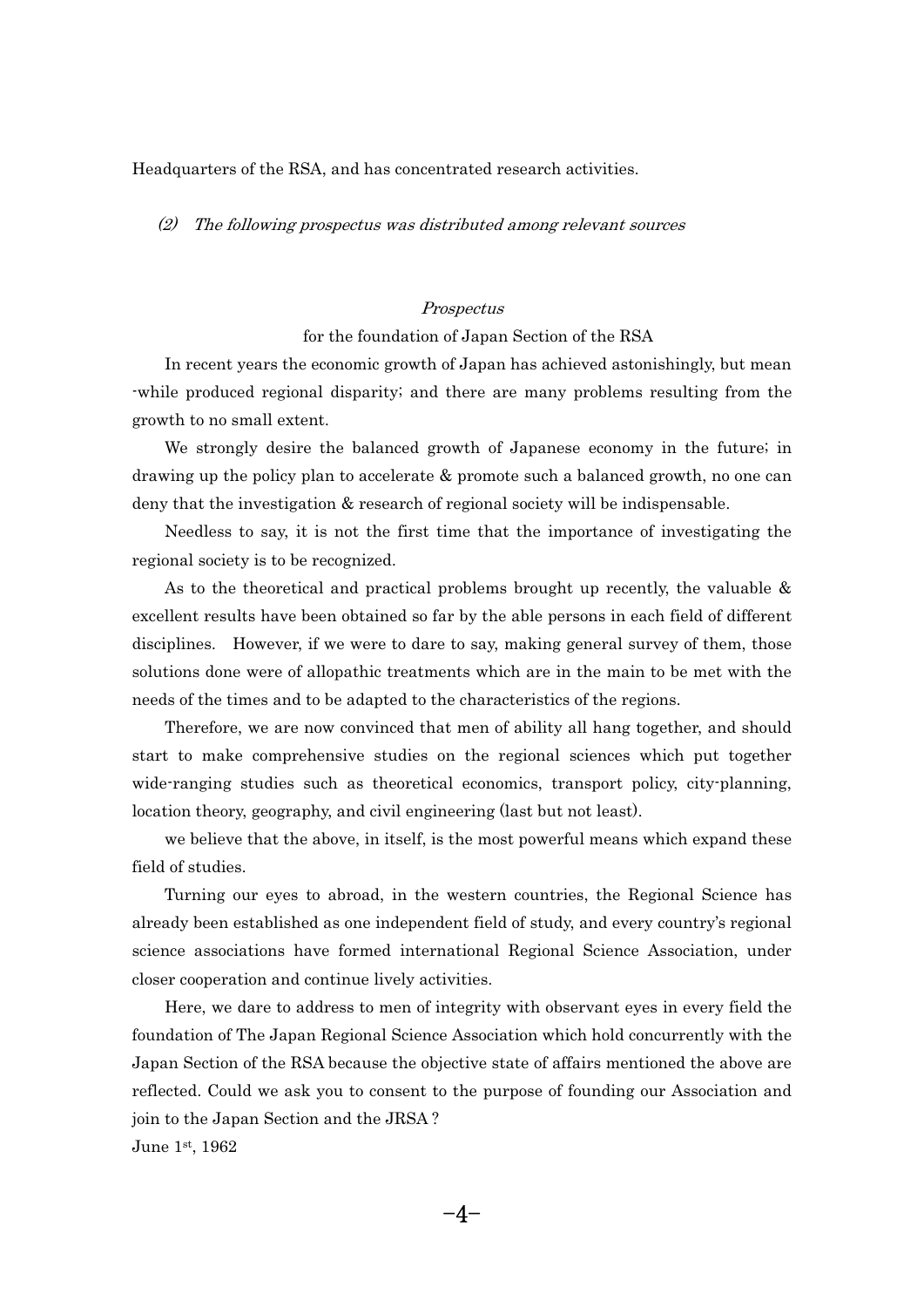The Preparatory Committee for Founding Japan Section- Representative Fukushichi Uemura Joji Ezawa Eiji Kometani Genpachiro Konno Masatsugu Suzuki (The Japanese syllabary order)

## 5) The first time Meeting of the board of Directors (Dec. 6th, 1962) by Professors Konno, Kometani, Uemura, Ogasawara, Ezawa, Oishi, Kohbe.

## Agenda

Deorporate members, ②inviting Prof. W. Isard ③the venue for the next annual meeting  $\mathcal{D}$ The Asia Foundation as a supporting member  $\mathcal{D}$ other managements of Association, The above were discussed.

## 6) The 1st Annual Meeting of the Japan Section (Dec.  $7h$ , 1962 <s. 37>) -

 In the 1st annual Meeting, the members of 50 were attended, which was held at the Univ. Old Boys' Association Hall (in Akamon = Red Gate of the Univ. of Tokyo). The following reports were present, and the lively discussions done.  $\mathbf{u}$ 

 In the business meeting, general affairs including the financial report and a course of activities were discussed; the publication of Annual Report was decided.

#### The Program of the 1st Annual Meeting of the JRSA

1. Econometric Method for the Regional Planning<br>
Ritsumeikan Univ. Fuji

Ritsumeikan Univ. Fujio Okazaki

Aichi Univ. Keisei Kaneko\*

2. Two Streams in the regional economic research<br>the Economic Planning Agenc

the Economic Planning Agency Koichi Baba

3. Form, Cause, Measure of the Regional Disparity<br>Hitotsubashi Univ. Jiro S

Hitotsubashi Univ. Jiro Sakamoto

4. Development of Shikoku Economy and Measurement of its Economic Effects --------

 Kyoto Univ. Eiji Kometani Kyoto Univ. Kazuhiro Yoshikawa\*

 $-5-$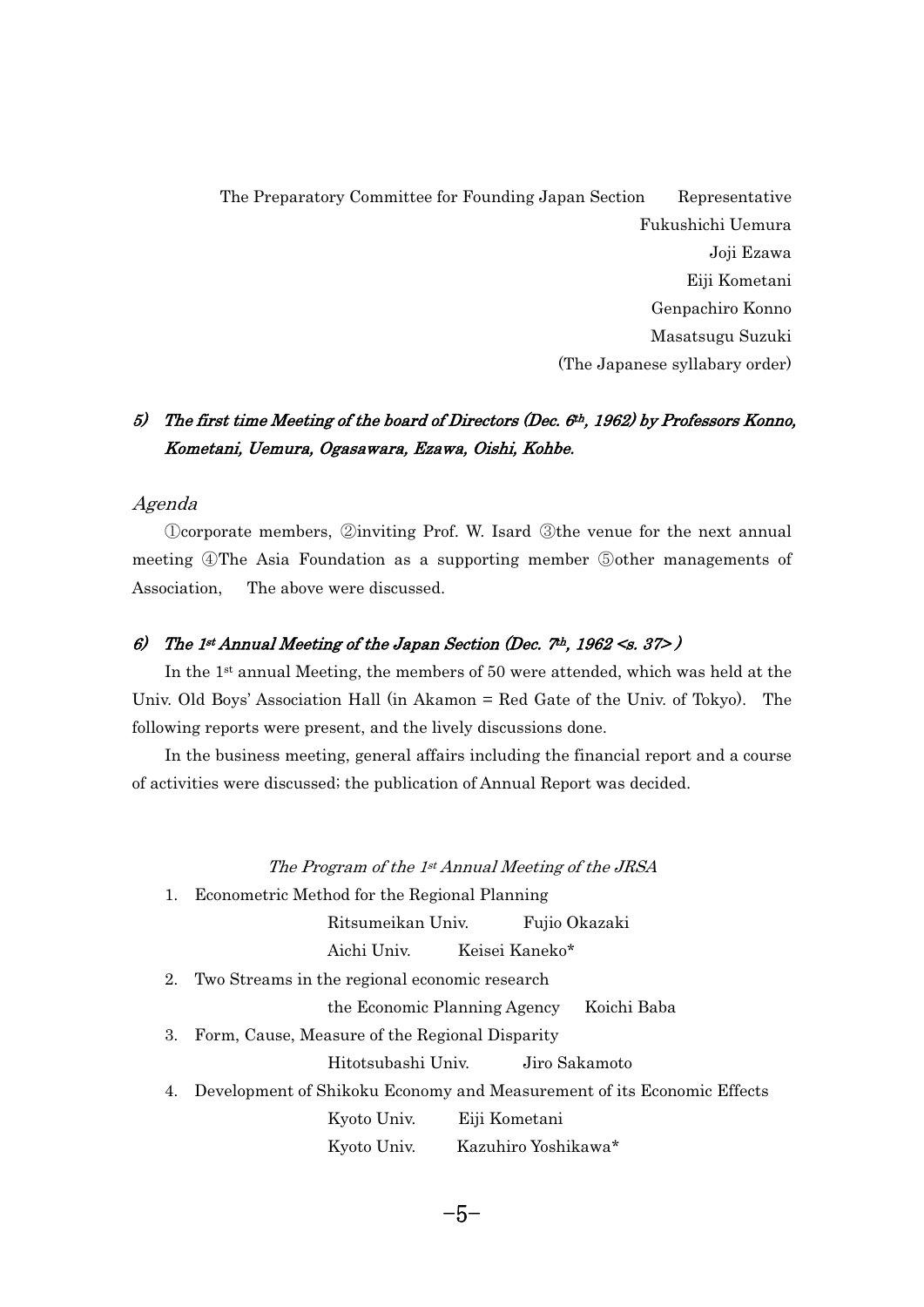| Kyoto Univ.                                                                     | Toshio Miura       |                   |  |  |  |  |
|---------------------------------------------------------------------------------|--------------------|-------------------|--|--|--|--|
| Regional Science as it ought to be<br>5.                                        |                    |                   |  |  |  |  |
| $\sim$ Opinion from a Sociologist $\sim$                                        |                    |                   |  |  |  |  |
|                                                                                 | Kanseigakuin Univ. | Yasujiro Daido    |  |  |  |  |
| About Some Limits of Industrial Accumulation<br>6.                              |                    |                   |  |  |  |  |
| Aoyamagakuin Univ.                                                              |                    | Hisao Nishioka    |  |  |  |  |
| Method and Significance of the Regional Development in the Chukyo Area.<br>7.   |                    |                   |  |  |  |  |
| Aichigakugei Univ.                                                              |                    | Gohei Ito         |  |  |  |  |
| Regional Economic Analysis and Appraisal of Highway Construction<br>8.          |                    |                   |  |  |  |  |
| $\sim$ Making Tinbergen Model to be the core $\sim$                             |                    |                   |  |  |  |  |
| Univ. of Tokyo                                                                  |                    | Yasuhiko Oishi    |  |  |  |  |
| Japan Highway Public Corporation Katsuyuku Kurashimo*                           |                    |                   |  |  |  |  |
| Optimization of Scales of Location Industries in the Regional Development<br>9. |                    |                   |  |  |  |  |
| Planning Using Linear Programming                                               |                    |                   |  |  |  |  |
| Nihon Univ.                                                                     |                    | Masatsugu susuki  |  |  |  |  |
| Nihon Univ.                                                                     |                    | Yoneo Kawakita*   |  |  |  |  |
| (*mark shows reporter)                                                          |                    |                   |  |  |  |  |
| Dinner party special Lecture                                                    | Kagawa Univ.       | Fukushichi Uemura |  |  |  |  |

As the time has passed, the report of 8 is omitted.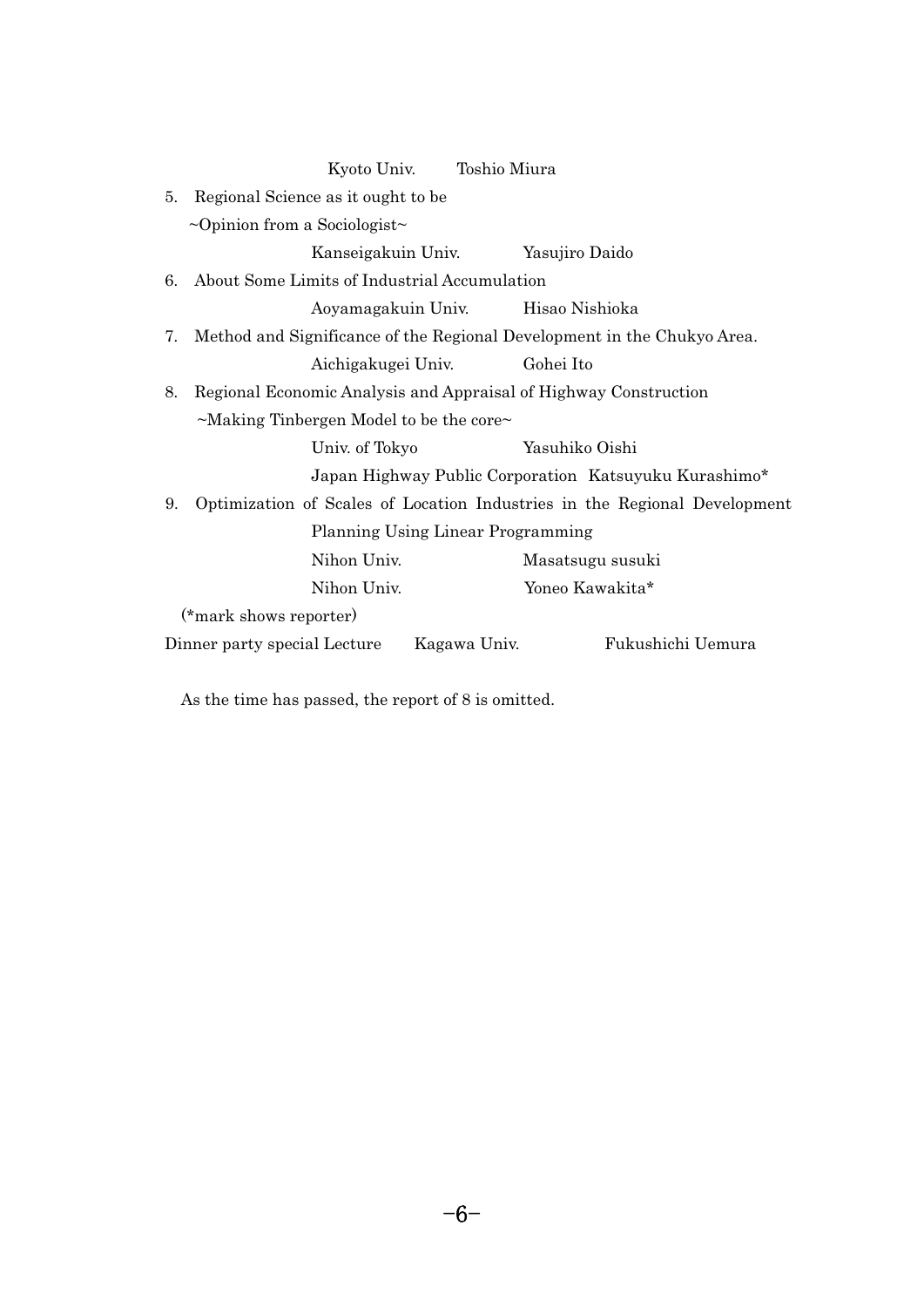





 Note 1) \*mark shows member of the board of directors. 2) The photo of 15 members is a part of applicants of 28~38 for membership.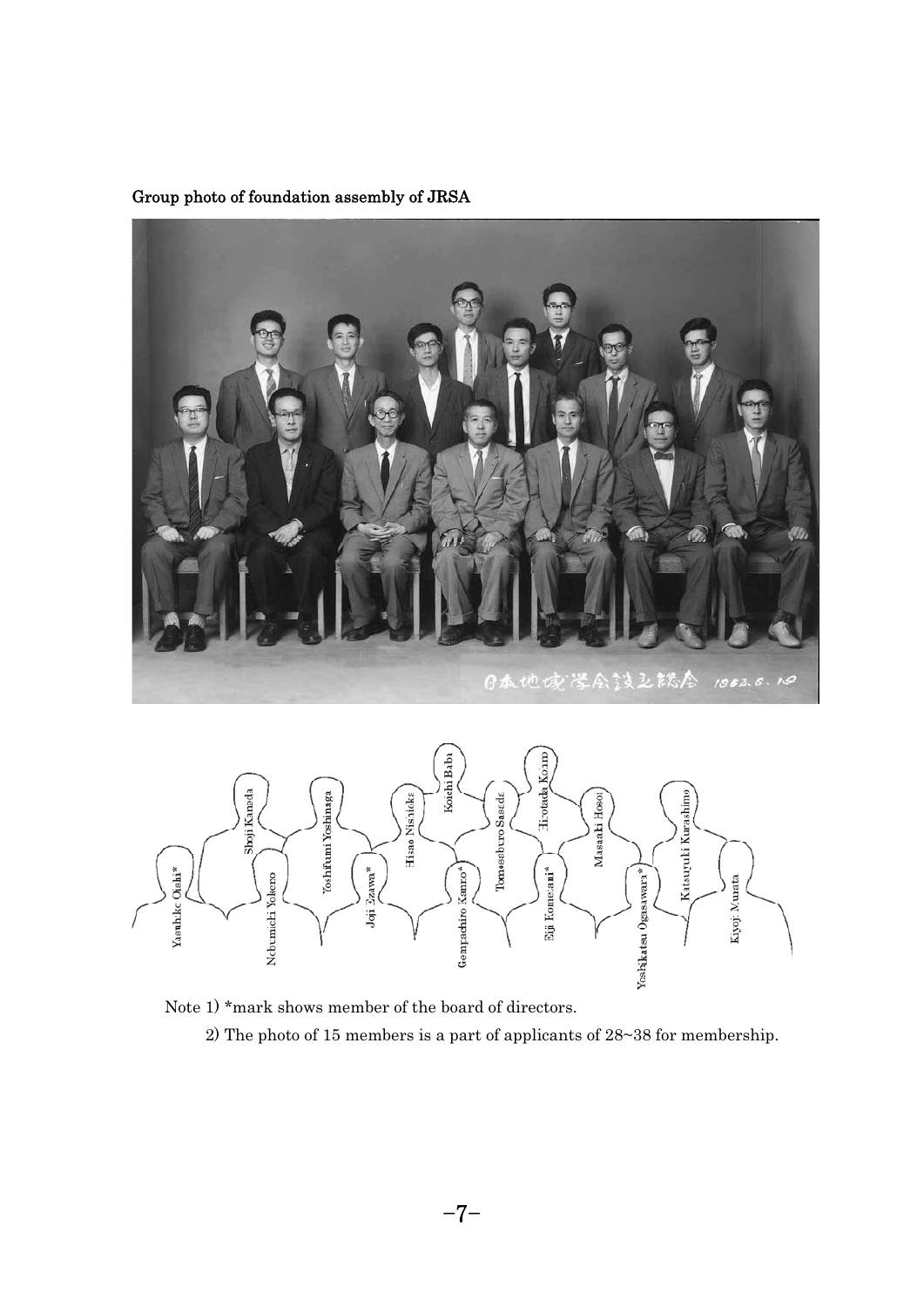## 7) Clarification of Group photo of the 1st time Annual Meeting of the JRSA -

 Usually, such a clarification of photo is very minor problem; but after a lapse of 50 years, this is another story. a

 Firstly, Kurashimo & Kohno compared and clarified this Annual Meeting photo of 50 with that of general assembly of 15 persons simultaneously; next asking some leading seniors more than 80 years old for help, unkown figures were clarified one by<br>one. This sub-section was directed to express our appreciation of their services. g This sub-section was directed to express our appreciation of their services. one.  $\epsilon$ The rest is omitted.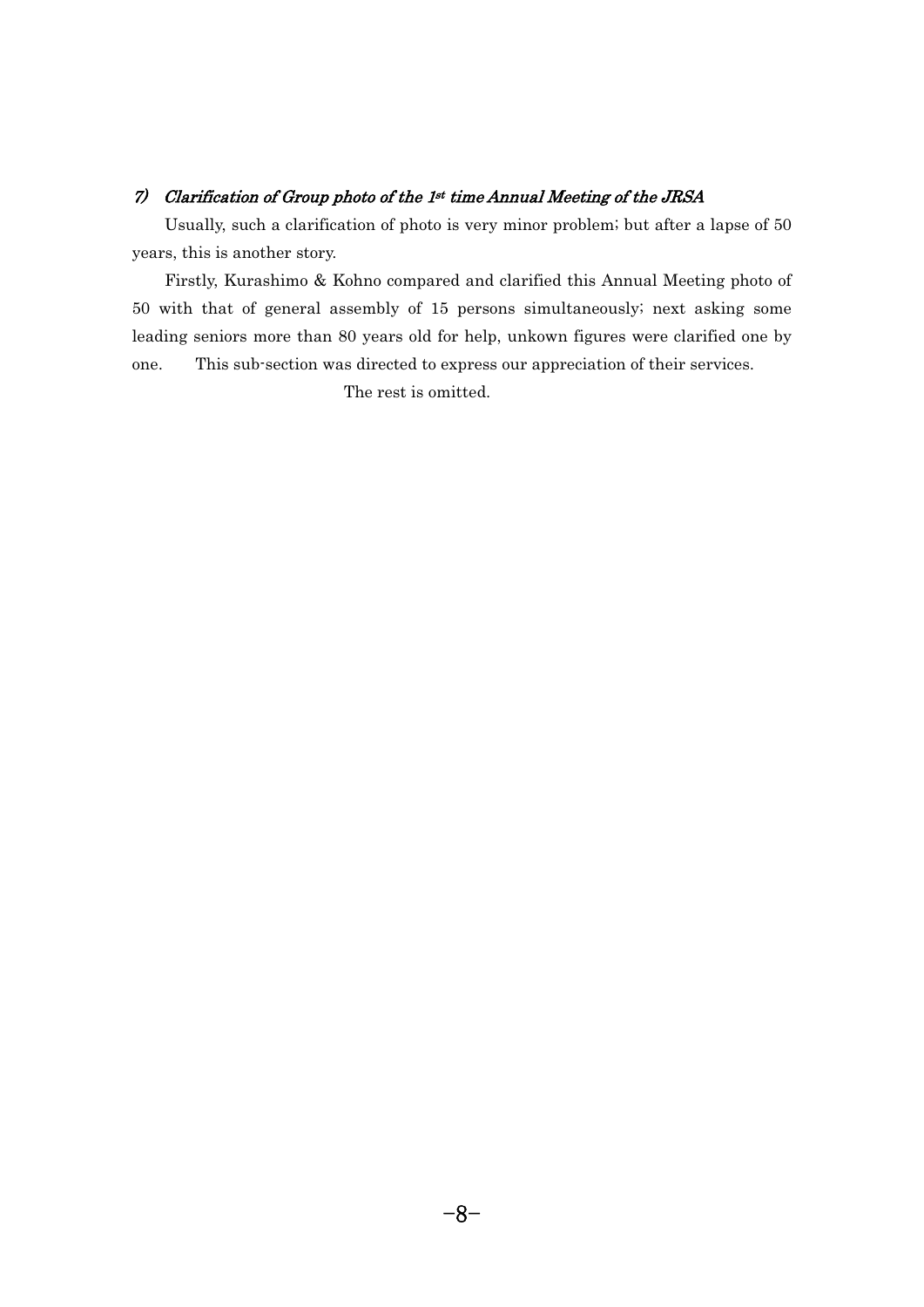The Group Photo of the 1st Annual Meeting of the JRSA (Japan Section) (Dec. 7<sup>th</sup>, 1962) <at the Red Gate, Univ. of Tokyo)

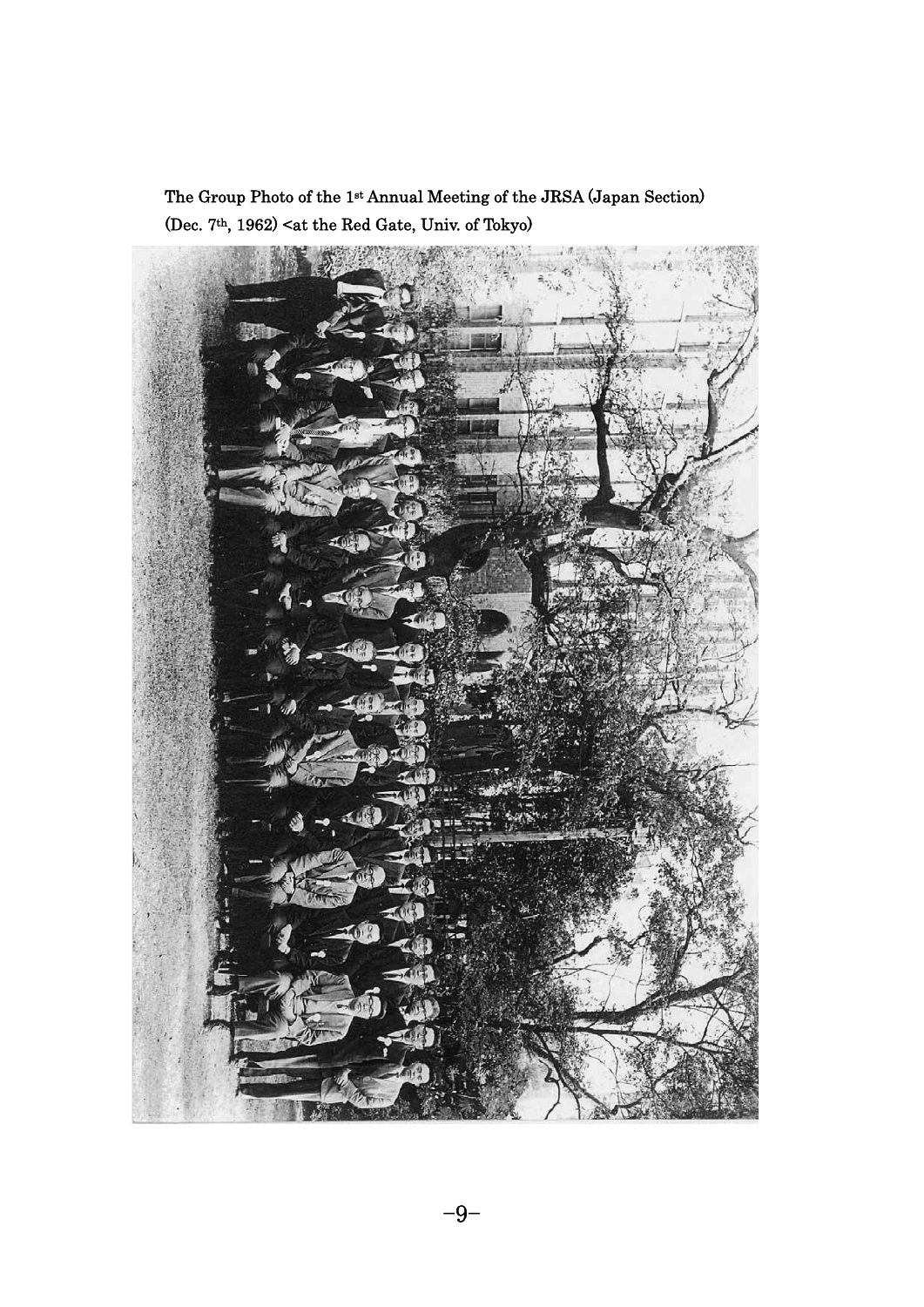



The 1st Annual Meeting of The Japan Regional Science Association (On the 7th of Dec. 1937)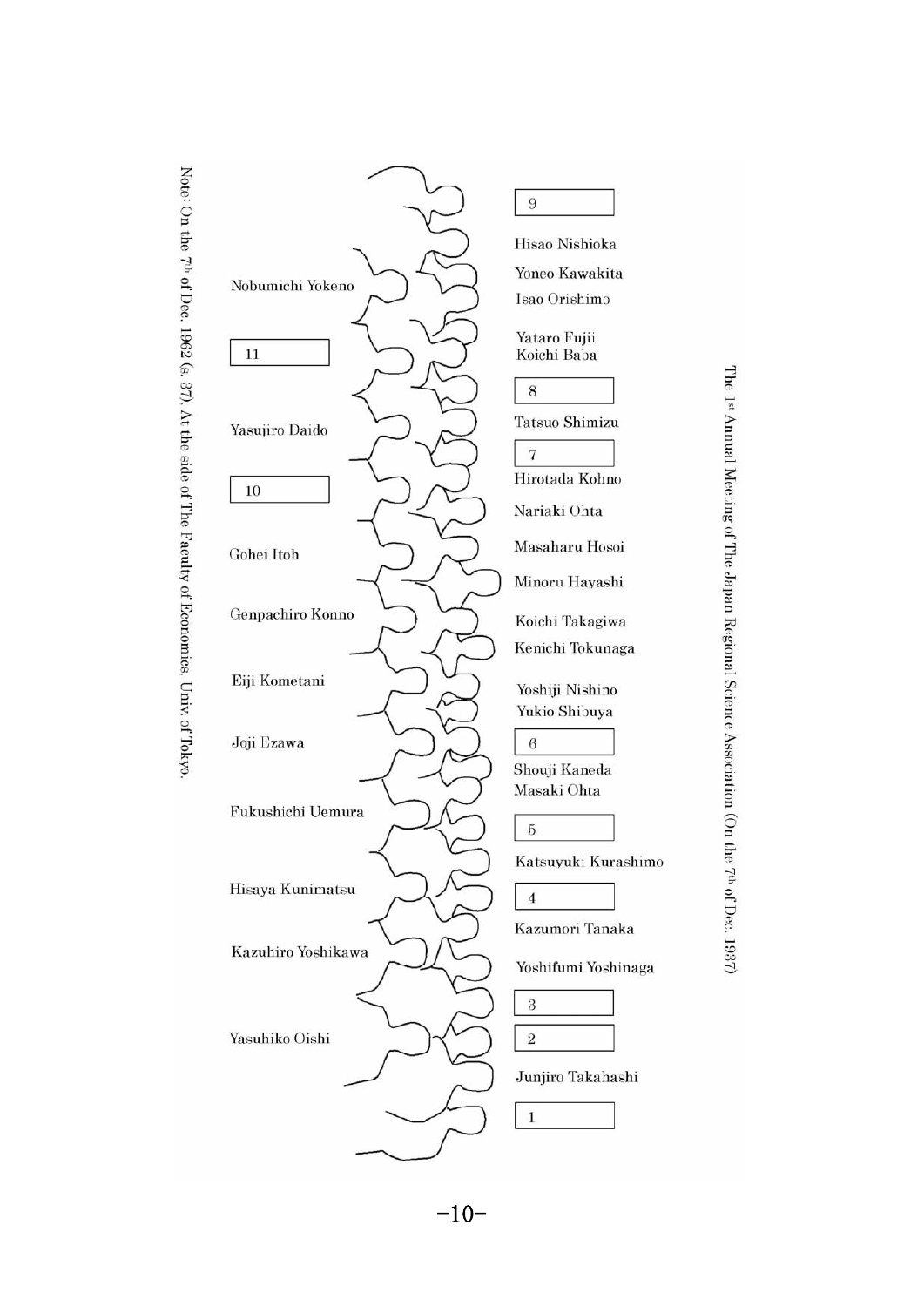$1-3$  Upstream of Each School within the JRSA <u>لئ</u><br>-The rest is omitted.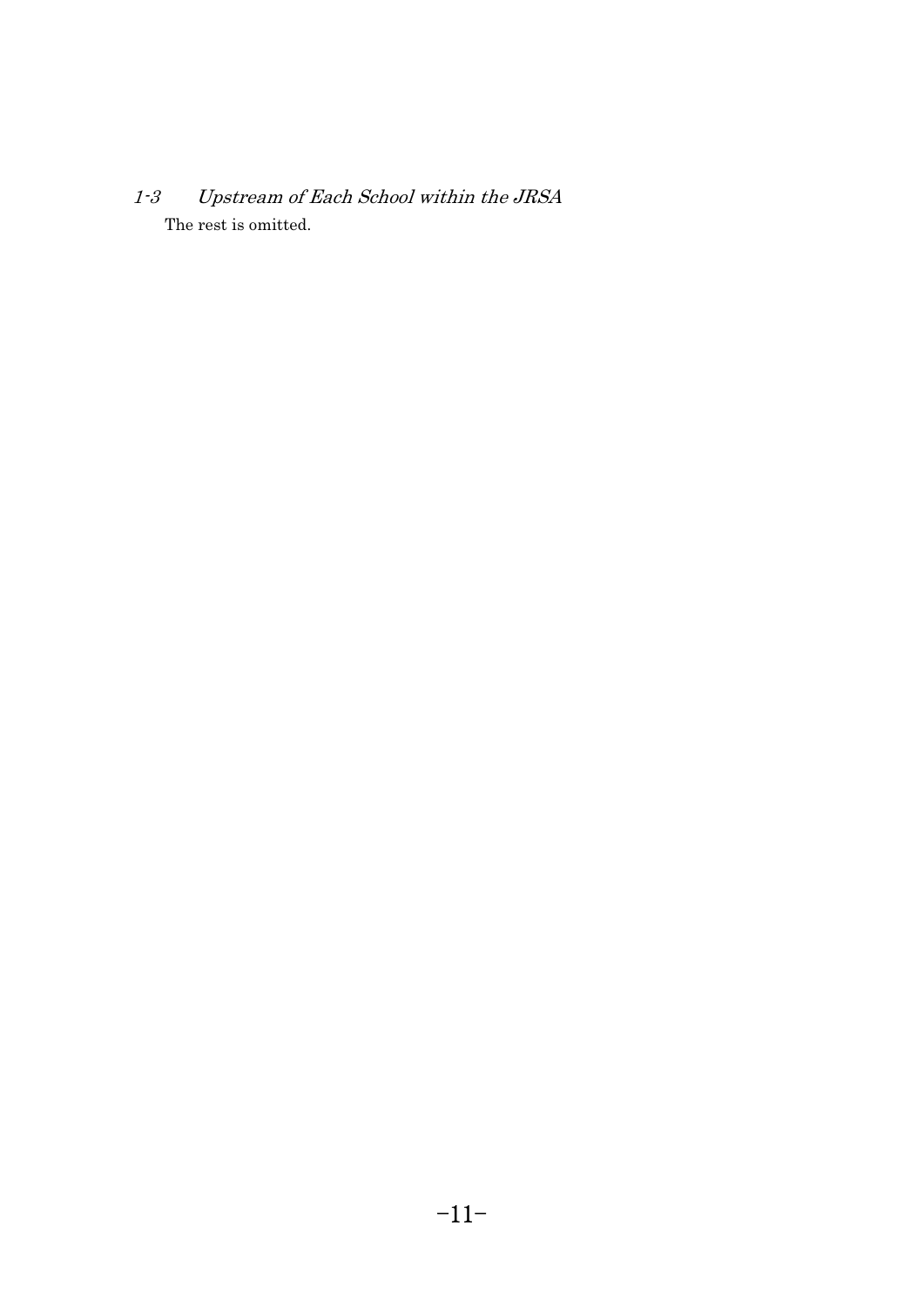## Section 2 Characteristics of just before and after the Foundation of the JRSA

1. Trait 1: In the beginning, it is a large trait that three persons of Genpachiro Konno, Yasuhiko Oishi and Hirotada Kohno had been engaged to be President totally 30 years, a decade to each. It was because we were announced that the presidency must be unified successively by having President of the literary course fulfill his function as being registered for our Association to be the literary course, though members of the science course may also be included in the list of members.  $i\epsilon$ 

 There was another reason that as the number of members was not many, and we There was another reason that as the number of members was not many, and we would not be able to endure much burden owing to various infra costs of  $\circledast$  Secretariat would not be able to endure much burden owing to various infra costs of @ Secretariat room; \ 6 full-time Secretary, \ \ 6 telephone, etc.; whatever we should want to do, we had to depend on any personal burden of successive Presidents.  $\mathbf{c}$ 

 Fortunately, the University of Tokyo and Univ. of Tsukuba were of national university; it was easy to secure  $\circledast$ , especially, in Tsukuba it was encouraged to undertake the Secretariat of academic Assosiation of both domestic and foreign; so we received the formal license for it. <sup>c</sup>

 As it was, for the salary of full-time Secretary, there was nothing that could be done about it. It was disposed of somehow by successive Presidents. <sup>.</sup>

 For this point, it seemed to us that as the number of menbers of, for example, Civil Engineering Association was great in number, the amounts of annual fees collected would only maintain all the necessary costs.  $\overline{\phantom{a}}$ 

 The unwritten rule of Government office mentioned above would fade with time after 30 years or more; it turned out to be more free times; it converged to the custom where a leader of the literary course and that of the science course might alternately assume the presidency.

2. Trait  $2$ : The Japan Section would be affected greatly by the existence of the faculty of Economics, Univ. of Tokyo, and The Japan Highway Public Corporation.  $\mathbf{c}$ 

- The course of research and investigation of the JRSA in the beginning did depend upon not specific background such as "*Method of the Regional Analysis*," by Prof. Dr. Walter Isard which might be probably one of basic theories in the Warton School, The Pennsylvania University, but directly the basic economics theory itself through Prof. Yasuhiko Oishi, the faculty of economics which, in early stage, had accumulated 'full economics' imported from classical school, Cambridge University.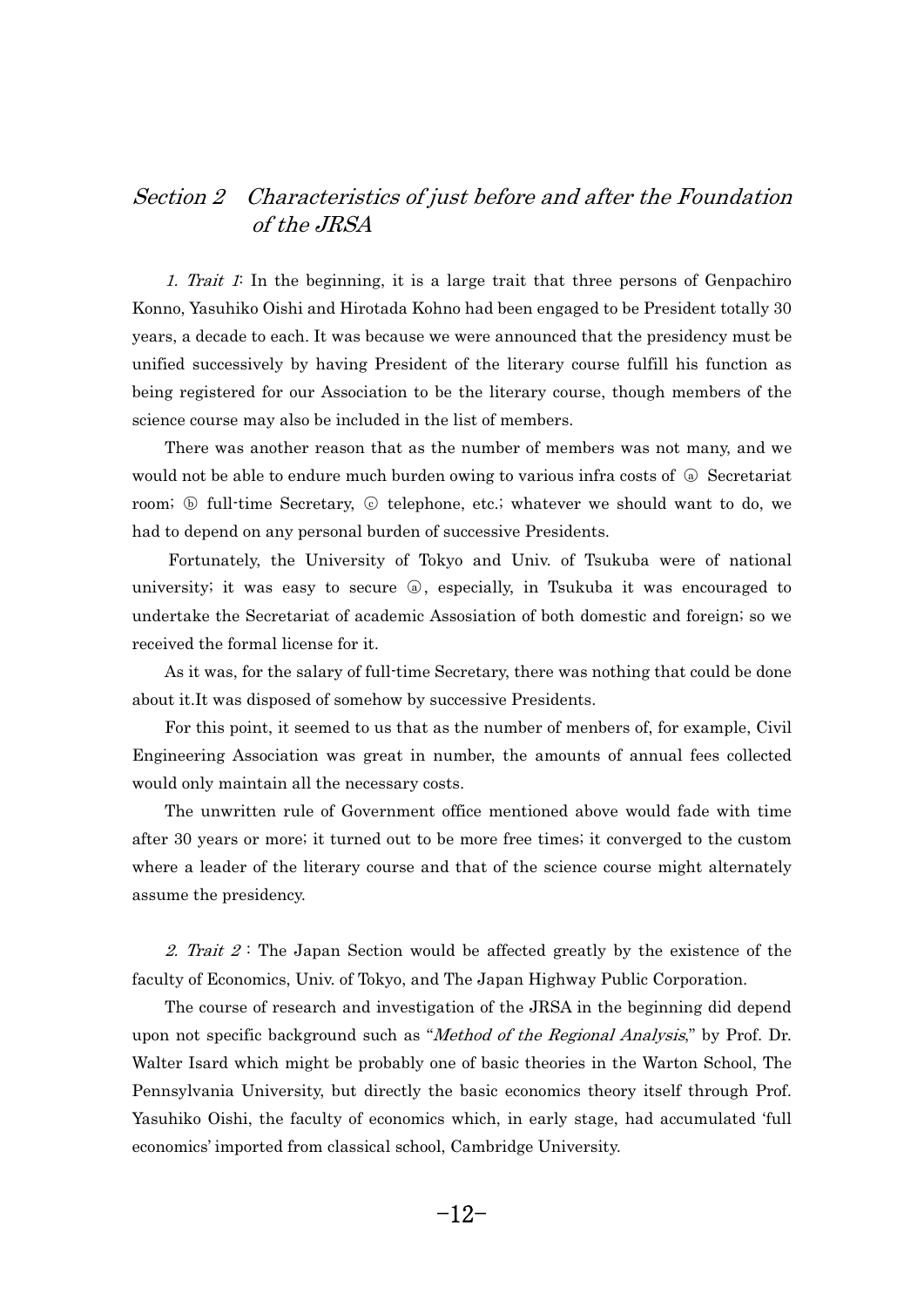As for the meaning to smell and indulge in academism, Chogoro Maide, *Economics* History the  $1^{st}$  vol. and Kozo Uno, *Economic Policy* were of rare beauty at that time. is<br>.

 As to the Japan Highway Public Corporation, there was a big dream that we should set up a magnificent research institute like The Research Division of the South Manchuria Railway k.k. as a result of incubating idea by Prof. G. Konno and President Michizo Kishi of The JHPC. id<br>i

 But, really, as President M. Kishi had met his end early for his age, any big dream did not realize. However, Prof. G. Konno, Prof. Y. Oishi took part in various transport economic problems as Councilor, and Mr. Katsuyuki Kurashimo and Hirotada Kohno entered as a member of the staff, Economic Reserch Office (later Planning Research Department). e<br>1

 Nevertheless, it seemed that there were much positive influence to our JRSA, directly and indirectly. r

 We were concerned with combined problems of both the academic investigation and practical business of the research & forecast of transport volumes, economic effects of expressway, and public investment criteria. The above was a background of the times.

3. Trait  $3$ : We were coming very near the time of high economic growth of Japan and the Government were setting about full-scale public investment to the Social-Overhead Capital all over the country. <sub>c</sub>

 At that time, the consultant regarding public investment had just started to study; that is, had not come into flower. a

 Such being the case, the faculty of Civil Engineering here and there in Japan had taken charge of "Feasibility Study" investigating the measurement of economic effects brought about by public investment and public investment criteria as a curtain raiser of a huge construction investment. h<br>1

 Nothing was better evidence than the fact that we could find out an excellent paper of "Development of Shikoku Economy and its Measurement of Economic Effects," (Eiji Kometani, Toshihiko Yoshikawa, & Toshio Miura) among the presented papers of The 1st Annual Meeting. -

 For this reason, there was a trait that so many papers projectedly were presented by many younger professors who might take up, as the commander-in-chief, Prof. Eiji Kometani (Kyoto Univ.) and Prof. Yoshinosuke Yasoshima (Univ. of Tokyo). וכ<br>|

 Therefore, in Japan the field of Location Theory, Geography and Sociology, etc. were not yet thriving at the moment, each of which should be an element of essential constituents of (Japan) Regional Science Association; rather it will be more normal than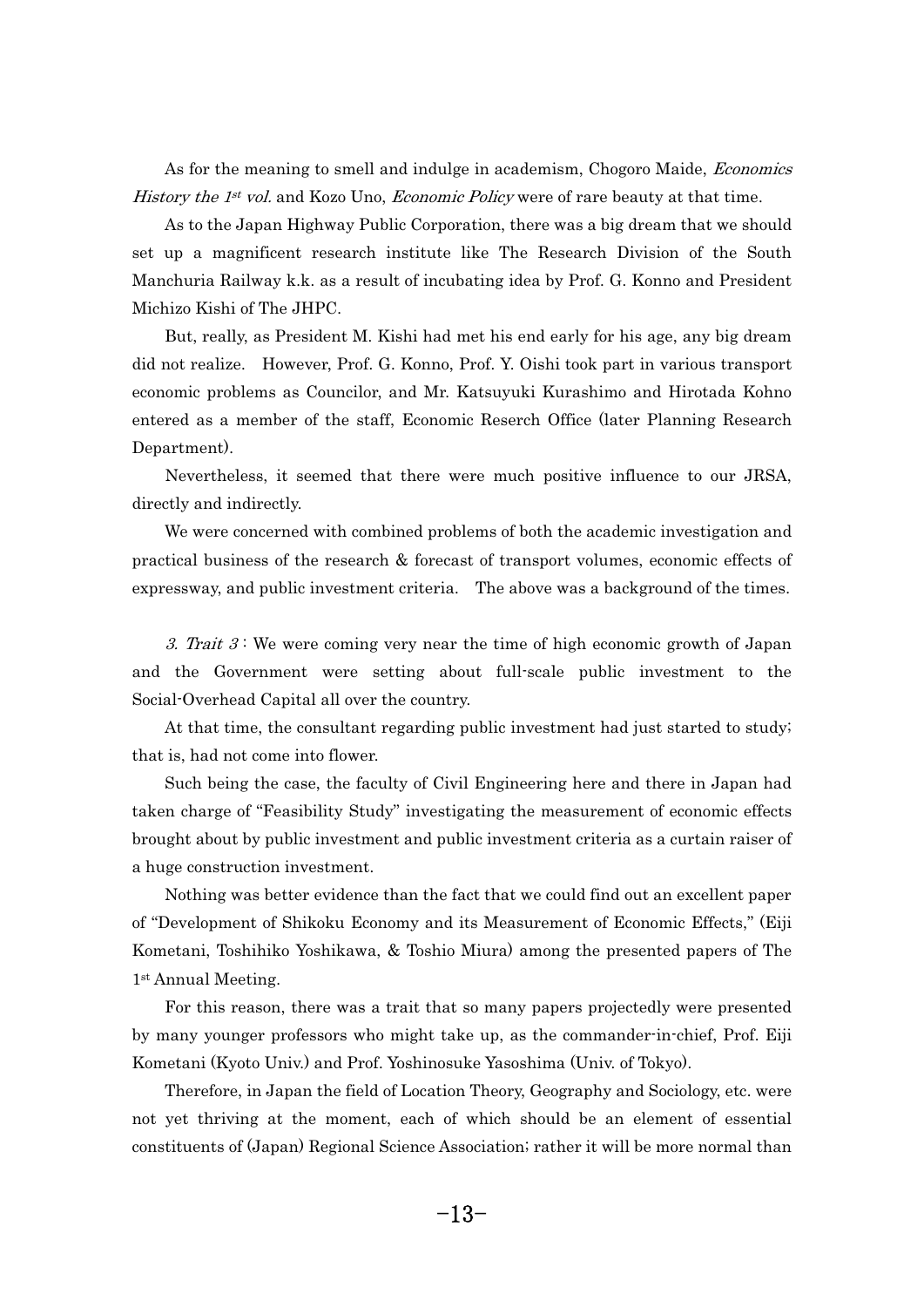'not thriving.' The presenting papers of the project-oriented research & study requested from the high economic growth mentioned above would naturally be increased in number, owing to  $\overline{0}$  the sense of urgency pressed for time as a contract increased in number, owing to  $\mathbb D$  the sense of urgency pressed for time as a contract research,  $\mathbb Q$  relatively abundant funds, and  $\mathbb Q$  thick-layered researchers forming a corp.  $\mathbf{r}$ 

 This phenomenon was noted not only in the faculty of civil engineering but also in the field of economic research, which was merely, at first, the existence of a garnishing served with sliced raw fish (sashimi) to the flourishing constructing projects; the economic research related to the reinforcement of public facilities of social overhead capital did gradually enhance the existing value, driven by its necessity, and come into flower (acquired citizenship) based on the full measurement method of Statistics

 $\rightarrow$  Mathematical Statistics  $\rightarrow$  Econometrics, having Theoretical Economics as the background. -<sup>L</sup>C

 The above were the epoch-making characteristics indicating which direction the research and study in the beginning should be toward. The full participation of the Civil Engineering and the Economic Policy to the JRSA would be natural outcome in consideration that we were right in the middle of high economic growth period. n<br>.

 As the above, it will be understandable that the Japan Highway Public Corporation itself was not long before the foundation, and not entirely well-equipped with welfare facilities, on the other hand, the JHPC stood far first concerning the amount of public investment including railway  $&$  the Shinkansen. v<br>V

 As the environmental problem did not come out yet, the nuance and sound of the term of 'construction' was not gloomy, but what the bright future might be promised. r:

4. Trait 4: As the above, dependent on that the demand of the time may aim at the upper level than the present and be remarkably normative, actual  $\&$  practical needs would not be satisfied with the positive analysis being descended from 'classical location theory' school (though this is really purely academic study). e<sup>\*</sup>

 Rather, what we may be requested must be answered to the question of how we can improve the present situation compared to the present. .<br>|}

That is, *it* will be expected to form the majority among many research *that* in the project research its model used to be optimized with the clear objective function. <sup>0</sup>

5. Trait 5: Fifty years ago, we had to set up our Association belatedly and make rapid progress, quite different from the old-established Associations such as 'Economic policy society, 'transport society,' etc. li<br>.

 $-2$   $-2$   $-1$  In such an Association, there are many difficult problems which will not be expedient for the adoption of the seniority system, based on which the executives are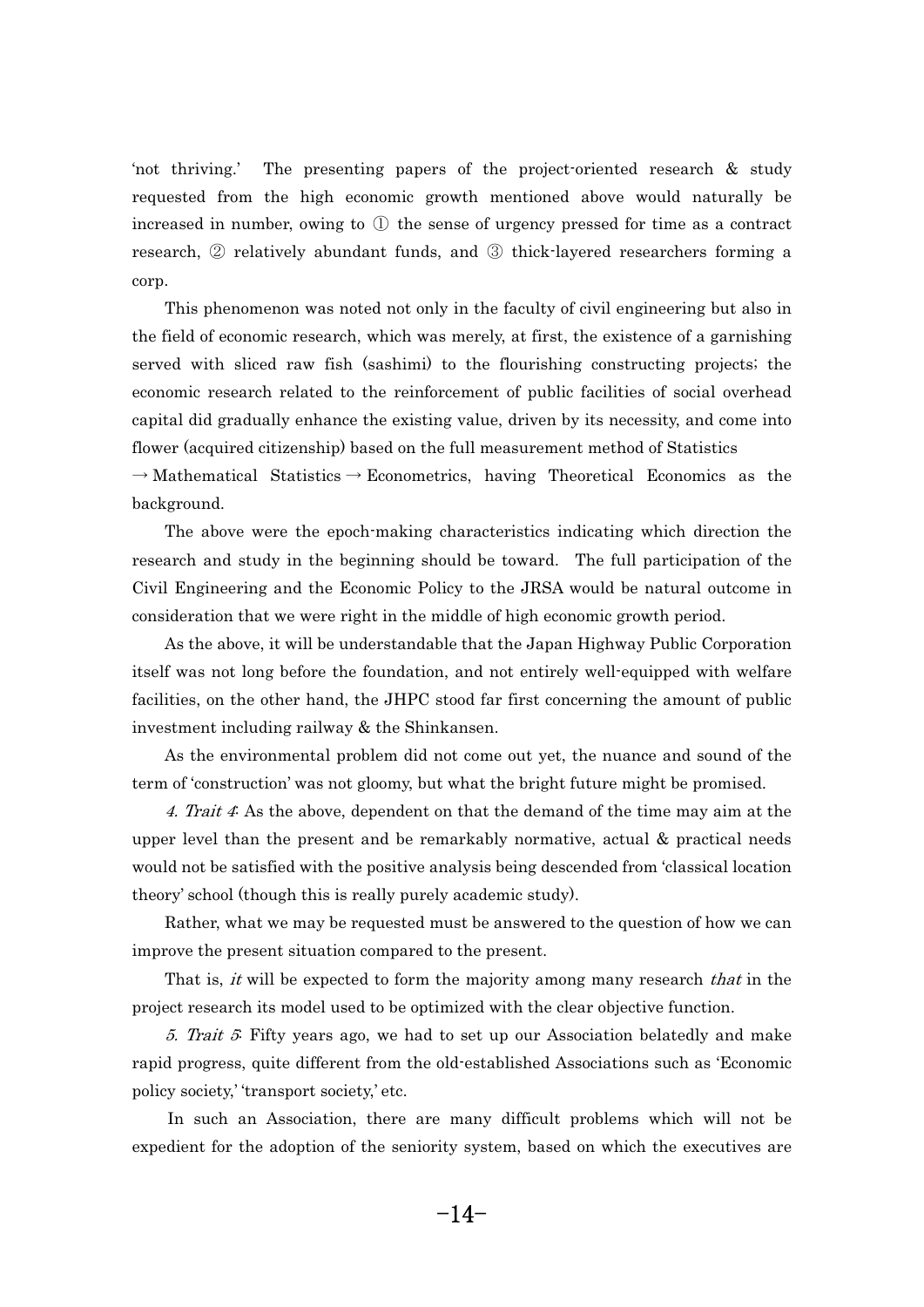allotted, so whatever we want to do, we had to have experienced leaders who become a member on the way, and are strongly concerned in the special field especially mathematical and theoretical economics. Those are Prof. Yoshio Kimura, Prof. Yozo Ito and Prof. Akio Matsumoto, etc. in the middle period; Prof. Yasuhiro Sakai, Prof. Makoto Tawada recently, in these ten years.

## Section 3. Two Contributors in the beginning of the Japan  $Section ~$  Prof. Fukushichi Uemura and Research Officer Tsuneichi Sasaki  $\sim$

#### 3-1 Contribution of Prof. Fukushichi Uemura

a) As introduced in the Prehistory [1-1, 2), 3)], on the occasion of the setting up of our Japan Section, Prof. F. Uemura went home carrying a Mission of Prof. W. Isard with him, and came up to Tokyo, meeting Hirotada Kohno of the Japan Highway Public Corporation to orient his own behavior in near future, and moreover met Professors Genpachiro Konno, Yasuhiko Oishi, Susumu Kobe to ask them mission of Isard, so that he should take the initiative toward the foundation of the Japan Section as consequence; it seems that the achievement might be very great. n<br>.

 Giving our approval to enthusiasm of Prof. F. Uemura, we had managed to reach the foundation of our Japan Section, here a question had arisen whether he might want to be President of newly born Japan Section or not. -

 To confirm this point, Prof. G. Konno and Y. Oishi met Prof. F. Uemura; however, who said that nothing could be done by a professor in the region; and it was the best that we had a favor to ask of Professors in Tokyo for this mission. At that time, Prof. Uemura had not any aspiration for this post, and honest, not a speck of cloud, true gentleman. n<br>C

 As we had distant memories of this, if chance come, we intended to write down this scene as his praiseworthy memorial. Such being the case, it seemed to be worthwhile that we continued to introduce his various memories for a little while.

#### b) Prof. Fukushichi Uemura's Brief Personal History

 The unexpected fact has recently been known that Prof. Uemura was born in former Manchuria, work for the South Manchuria Railway. Born in Dairen city (Oct. 27th, 1910), graduated from Dairen Commercial School (Mar. 1927), be on the register of Takamatsu Higher Comercial School (April 1929-Mar. 1937), President room of the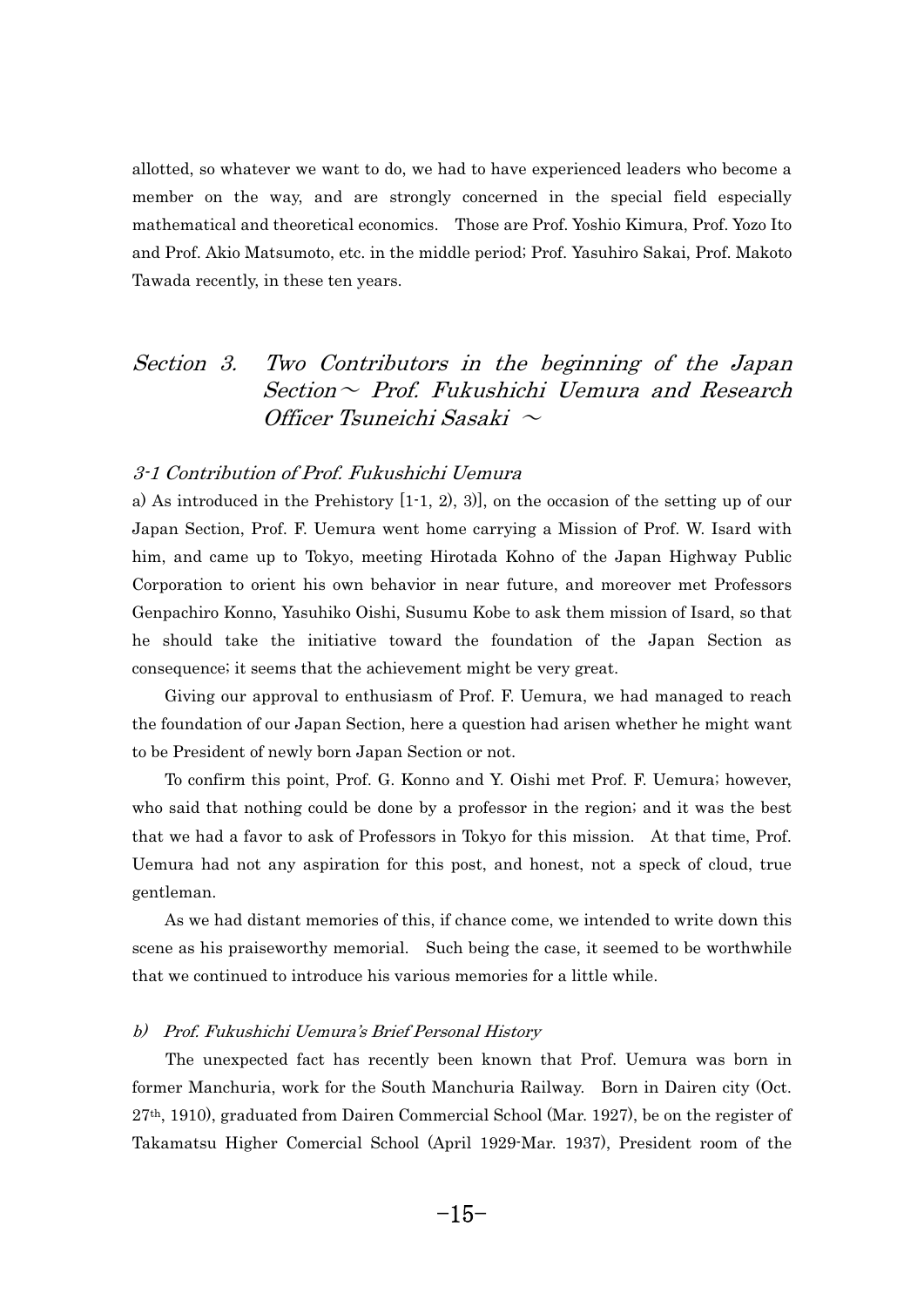South Manchuria Railway (April 1932-), graduated from the faculty of economics, Pennsylvania Univ.(Sept. 1934-May. 1936), leave the Graduate School, same Univ. ( -June, 1937), return to his country and return to work, the President room (June,1937), the Chief of Personnel Section & Vice-Counselor, Peking Railway Bureau (April, 1941), Director & Counselor, Tien-tsin Railway Bureau (April 1945), Departriation, & shikoku Military Government, Special Staff (April, 1946), adopted Lecturer at the faculty of economics, Kagawa University (April 1953), appointed Associate Prof. (Feb. 1955). Order to go to the USA & Great Britain (May  $29^{th}$ -Sept.  $24^{th}$ , 1962), the degree of Doctor of Economics, Etudes Universitaires Internationals, Swiss (Aug. 16th, 1963), [77] Regional Planning and Transportation (thesis for the degree = doctoral dissertation July, 1963) the head of Economic Research Institute, Kagawa University (Dec. 1964), be ordered to go to the USA (Jan. 1966) untimely death owing to car accident in Los Angeles (Dec.  $2<sup>nd</sup>$ , 1966); and be raised to the senior grade of the fifth Court rank (Dec.  $23<sup>rd</sup>$ , 1966); decided upon by the (cabinet) <confirmed at the Personnel Section, the Bureau of Decorations, Cabinet>.

#### Books:

[1]. Atomic Economics, Hosei Univ. Press, May 1957.

[2]. Regional Development, same above, Aug. 1965.

#### Papers:

[69],[71]. "Economic Research Report on the Seto Strait Crossing Bridge ~ Analyses of passenger • Freight flow structure between Shikoku-Main Land and estimation of future traffic volumes, and its economic effects~ <theory and statistics volumes>," April 1963. [66]. "Shikoku industrial input-output table report", Nov. 1963.

[91]. "Overall development of the Inland Sea of Japan ~ Industrial input-output analysis~", Nov. 1964.

The rest: papers of  $[3] \sim [104]$ .

## c) Professor Dr. Fukushichi Uemura's Personality -

 As shown in the above personal history, Prof. Uemura held a position lightly in the South Manchuria Railway, and was on the staff all of a sudden; it was an occurrence on the cloud, seen from the rural district; so I supposed he was a member of an elite at that time. On the April 1945, year of the end of the war, he was promoted to the post of a director in Tien-tsin Railway Bureau. e,

After repatriated to Japan, he became Special Staff of Shikoku Military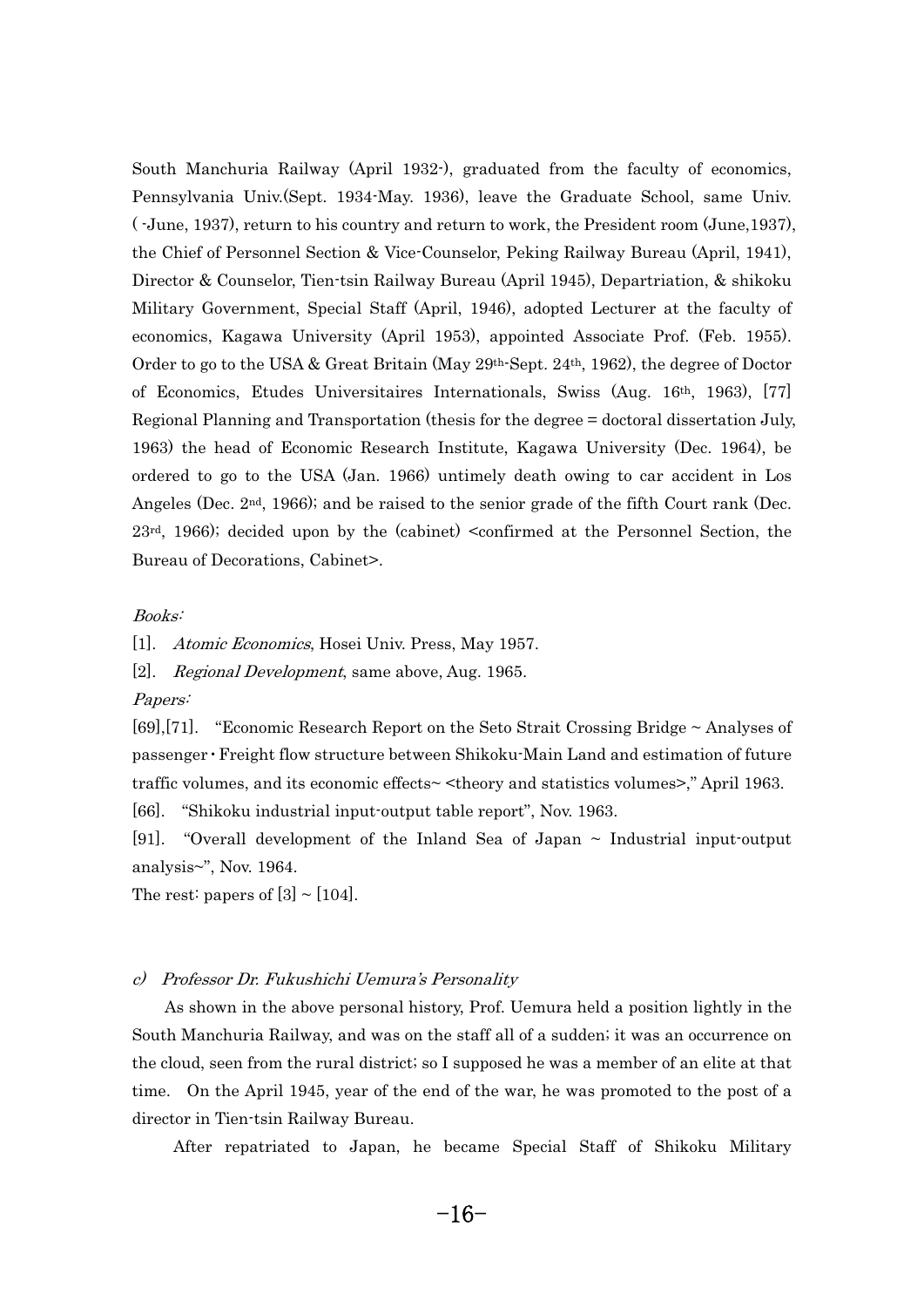Government, I suppose this post might be interpreter; this showed his quickness with which he changed his tune; then appointed Associate Prof. of the faculty of economics (Feb. 1955), as Kohno graduated Mar. 1955, I left just after Prof. Uemura had come in as associate; I entered on April, 1951; in the autumn 1952, his seminar recruit theme perhaps was a Atomic Economics; but I had already chosen another seminar at that time. m<br>C

 Next, we look at his book, and papers. He made a favorable beginning to start research & study of full-scale regional development, concerning the estimation of traffic volumes and economic effects of the huge project of Seto Strait Crossing Bridge. In [66], [91], the making up of Intraregional Industrial Input-Output Table & Interregional I-O Table had been advanced under the supervision of Dr. F. Uemura, which seemed to be the contract research from the Shikoku MITI Bureau. [77] was doctoral dissertation from a Univ. of Swiss. <sup>o</sup>c

Lastly, when we open his main book: *Regional Development*, where the broad and useful academic knowledge was condensed, being sufficiently instructive now yet for the senior student of undergraduate & the student of the master's course, setting the special points aside. e

 It has impressed us that Prof. F.Uemura approached and digested the latest academic knowledge and theories speedily in earlier time. a

 Prof. Uemura suddenly died owing to car accident in Los Angeles on the Dec. 2nd, 1966. Be raised to the senior grade of the fifth Court rank (Dec.  $23<sup>rd</sup>$ , 1966). It is to be regretted that we lost our very promising Professor. We pray for the repose of his soul.

Note) Recollections of Prof. Fukushichi Uemura: When he went up to Tokyo any number of times, I was called out and was treated to fugu dish of Taiga restaurant looking like the Kansai region situated at Sukiyabashi of Ginza. At that time, he told me that though we had a lot of opportunities to be invited to dinner, he used to decline the invitation politely except unavoidable case, and preferred to take a meal by himself. e<sup>\*</sup>

 The reason was that though we were invited superficially with zeal, later we used to be spoken ill of almost all, for he used to take a meal alone. Therefore, you may also meet with the various cases from now on related to the contract research, but you should take care of whenever you take a dinner with public servants or the traders concerned. n<br>.

 Like the mentioned just above, very valuable instruction was rendered. Such a meal with no one else is the best. This is the unforgettable 'aphorism' from Prof. Uemura now 50 years later, which still haunts my memory.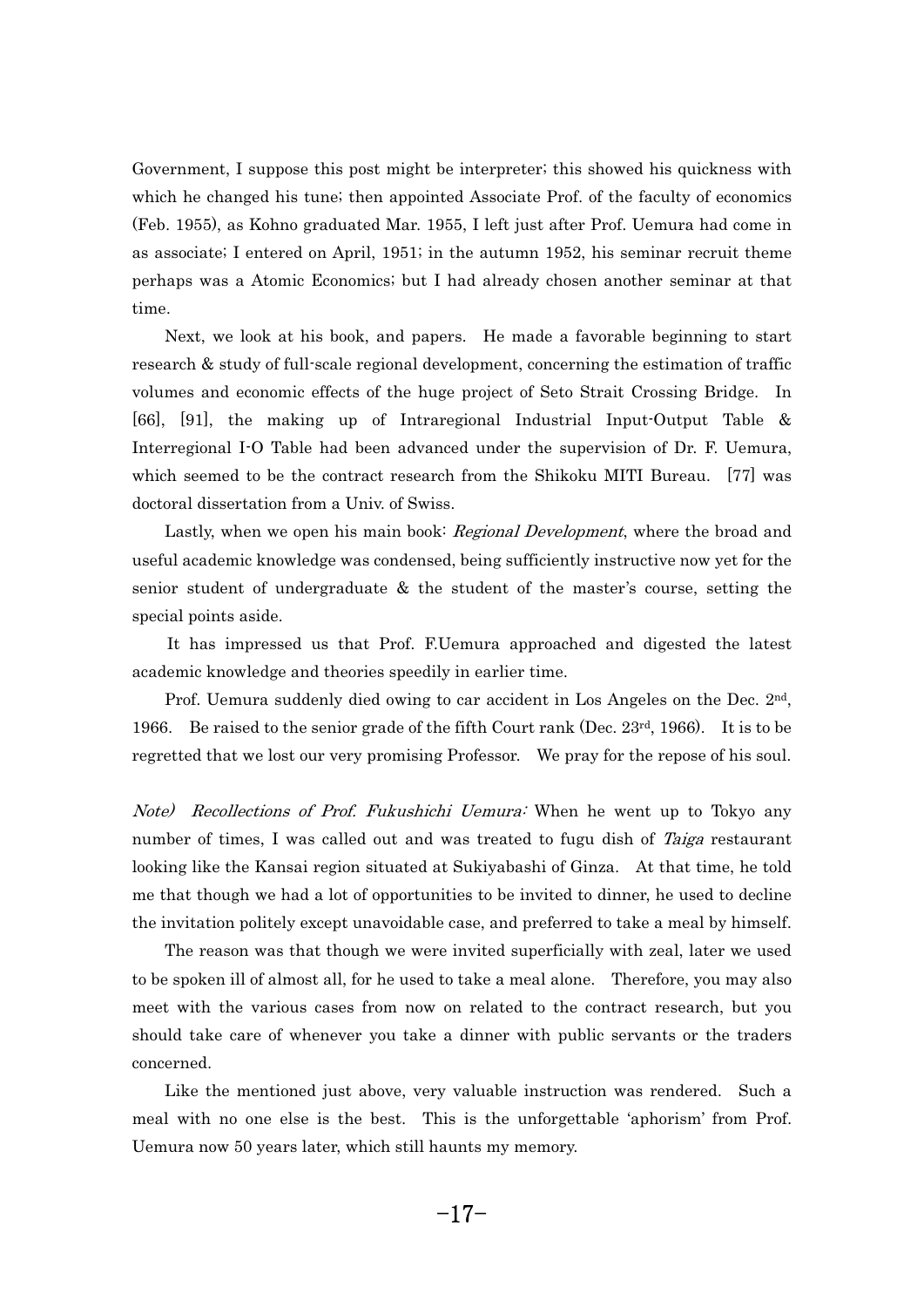To Taiga, I was often invited, and shared a table with him. Later on, I was pleased with this fugu, and began to drop in with family to this Taiga, through the high economic growth period.

#### References

1]. Hozumi Murao, "Thought of Professor Uemura" Yushin vol.47, Aug. 20th, 1952. pp.25-30.

2]. Yoichi Kodama, "Fukushichi Uemura Recollected", The Kagawa University Economic Collection of Treatise, vol.40, no.3  $\cdot$  4, Oct. 1st, 1967, pp.1~5.

3]. "Prof. Fukushichi Uemura's chronological record (pp.161-165), and literary work (pp. 166-171)", same above, vol.40, no.3  $\cdot$  4, pp.161-171.

## Gratitude: r:

 Even if we want to write a note of recollection concerning Prof. Uemura, there are nothing available at all, so we are in difficulties, and consider to see what should be done; finally we have reached to ask a favor of Secretary Mr. Noriaki Takeichi of Yushinkai which is the old boys' association of the faculty of economics Kagawa Univ. Then, we are introduced to former dean of the faculty of economics, Prof. Dr. Satoshi Yamasaki; who has kindly sent us precious materials shown above; and we can progress this work. is<br>.

 Here, we express heartily our gratitude to Prof. S.Yamasaki and Secretary N. Takeichi.

#### 3-2 Contribution of Research Officer Tsuneichi Sasaki

a) As shown in the prehistory, at the time of setting up of our JS, through the good offices of Research Officer Tsuneichi Sasaki, we were much indebted to the Japan Highway Public Corporation for the setting up of our JS, etc. in the early years. Anyway, the support from the JHPC had taken important roles. -.<br>2<br>|

 General speaking, like a usual academic society, there were many cases where a lot of management of society or Association had been done, centering around the office of professor (seminar room) in case of National University. Of course, our Association also was mainly the same as this; at the same time, there were many aspects in which founding Association and other various management works in the beginning had been accelerated by the direct  $\cdot$  indirect support from the JHPC. accelerated by the direct  $\cdot$  indirect support from the JHPC. <sup>c</sup>

 In the JHPC, the support for us had been promoted, centering the Economic Research Room of the JHPC.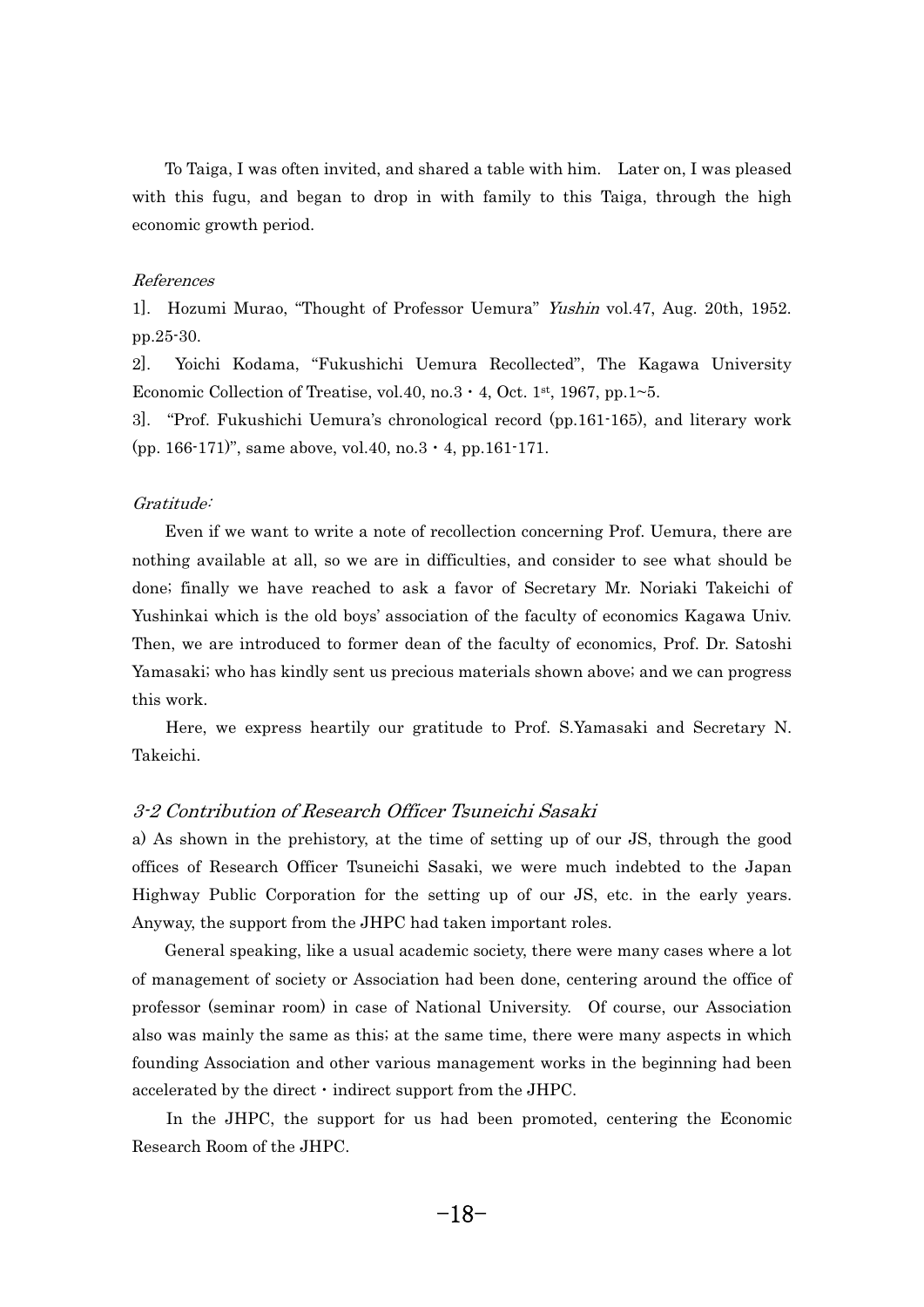This Economic Research Room was that under the direct control of the president office, which specialized in economic research, the head of room & research officer of which was Mr. Tsuneichi Sasaki returned from the South Manchuria Railway. n:<br>.

 The economic research room consisted of traffic volume research (Yaichi Kobayashi), economic research (Yoshitaka Yamamoto), economic research, in charge of the World Bank, Mei-Shin Expressway (Hirotada Kohno) and in charge of the World Bank, economic research, To-Mei Expressway (Katsuyuki Kurashimo). So the room was full of the free, innovative and progressive spirit. -

 It resulted that research officers Sasaki should embody his ideal in his research, and big-hearted (magnanimous), full-scale research spirit of the Research Office of the South Manchuria Railway.

## b) Research Officer Tsuneichi Sasaki's Brief Personal History

 Research officer Sasaki was born in Niihama, Ehime prefecture (June. 6th, 1911<m.42>), entered, graduated Yamaguchi Higher School, Literature course <Kou class> (April 1927~Mar. 1930), The Imperial University of Tokyo, the Faculty of law, Political course (April 1931-Mar. 1934); entered (Railways Bureau) the South Manchuria Railway kk at the same time after graduation (April, 1934), Research Department  $\cdot$  Corporation (company) business research office, Vice-Counselor (May 1941<s.16>), head office Counselor (April 1943); the Republic of China, Choshun Railway Administrative Bureau  $\cdot$  Planning Research Office, kept in custody  $\leq$ in order to let him research something> (Aug. 1945, since then); repatriated (June 1948), Kanto Local Construction Bureau, Planning Department, part-time employee (Jan. 1953); the Japan Highway Public Corporation, Planning Bureau  $\cdot$  Research Section start to work for (May 1956); Head Office Research Officer, Mei-Shin Expressway, First Section (June 1958), Research Officers attached to President Office (May 1960) Research Officer attached to Economic Research Office (May 1961), Planning Research Department, Vice-Director (June 1962). <sup>c</sup>

 The JHPC retired (Mar. 1965); changed to the Institute of Behavioral Science (incorporated foundation)(April 1965); Executive Director (July. 20th 1960<s.35>-Aug.20th 1984<s.59>); Standing Adviser (Aug.21st 1984-Dec.5th 1990<h.2>); Chairman of the Board of Director (April 1982<s.57>-Aug.20th 1984<s.59>), which was served concurrently as Executiv Director above.

#### Books:

[1]. Economic Effects of Roads and Public Investment Criteria (Traffic Engineering 8),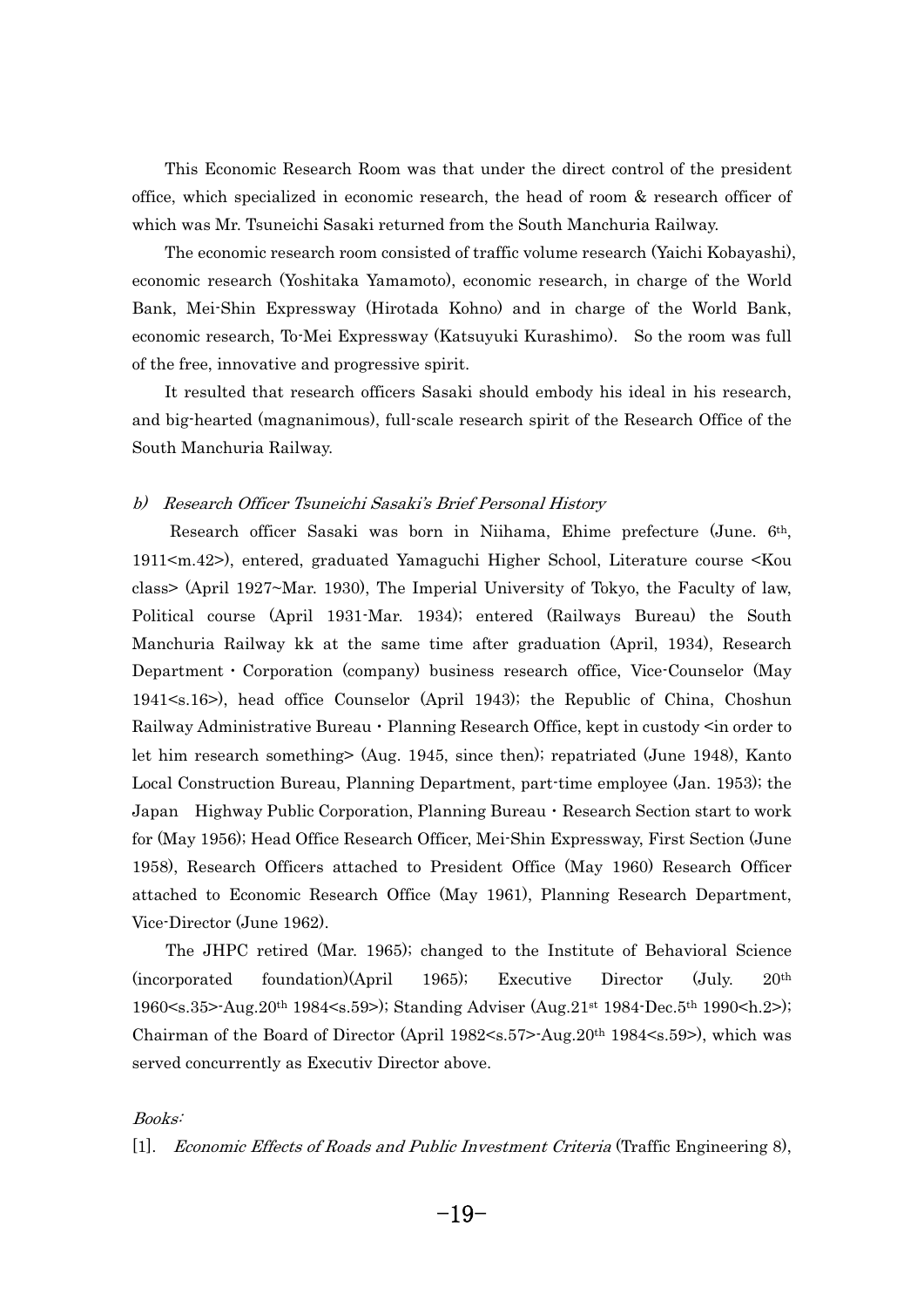Gijutsu-Shoin, April 10th, 1965<s.40>, 117pp.

[2]. Estimation of Road Traffic Volumes  $\sim$  Manual for Practical Traffic Engineer  $\sim$ Transport-Japan Publisher, Oct.10th 1962<s.37>, 204pp.

Papers:

[3]. "Fundamental problem of road constraction policy  $\sim$  relation between economic theory and economic research of road  $\sim$ ", *Expressways and Automobiles*, vol.6, no.1, Express Highway Research Foundation, Jan. 1963, pp.1-7.

[4]. "Estimation of traffic volumes of To-Mei Expressway (1), (2)", same the above, vol.6, no.6~no.7, June & 1963, pp.16-18 & pp.16-22.

[5]. "Various problems concerning economic appraisal of Expressway construction ~around the Mr. H.A.Adler's assertion~", same the above, vol.7, no.1, Jan. 1964<s.39>, pp.37-44.

[6]. "Economic effects of Mei-Shin Expressway", same the above, vol.7, no.9, Sept. 1964<s.39>, pp.49-64 & p.96.

## c) Research officer T.Sasaki's Personality

 Research officer Sasaki graduated from the University of Tokyo, and at the same time went to Manchuria, obtained a position with the South Manchuria Railway kk, and promoted to be councilor of the planning office of the headquarters. However, unfortunately at the end of the Pacific war, we were heard that he was being written the research report on the SMR, etc., at the request of the army of the Republic of China, which was better than being held to Siberia indeed, but his repatriation was delayed about three years more or less. Afterwards, he engaged several works in the research field. Then, he began to work as Research Officer of the main office of the Japan Highway Public Corporation, and took the initiative in the economic research of the Mei-Shin Expressway department. e:

 Owing to the delay of about three years, I was heard that the reemployment opportunities to the government offices in Kasumigaseki might be against his interests decisively. In case of Siberia detention or cultivating patriotic corps to the North Manchuria, it is not unusual to waste more than three years; but, in case of the South Manchuria, such as Dairen, Choshun, Shinyo, etc., the repatriation was relatively making steady progress. - $\mathbf{a}$ 

- The government officials of the Manchuria and the staff of this SMR returned their country early, and could do seeking employment. Close friends of ten more or less could find their work, one of which was a person of Mr. Jiro Sugiyama (to be mentioned later), who returned to work of the Ministry of Finance, and retired at the post of the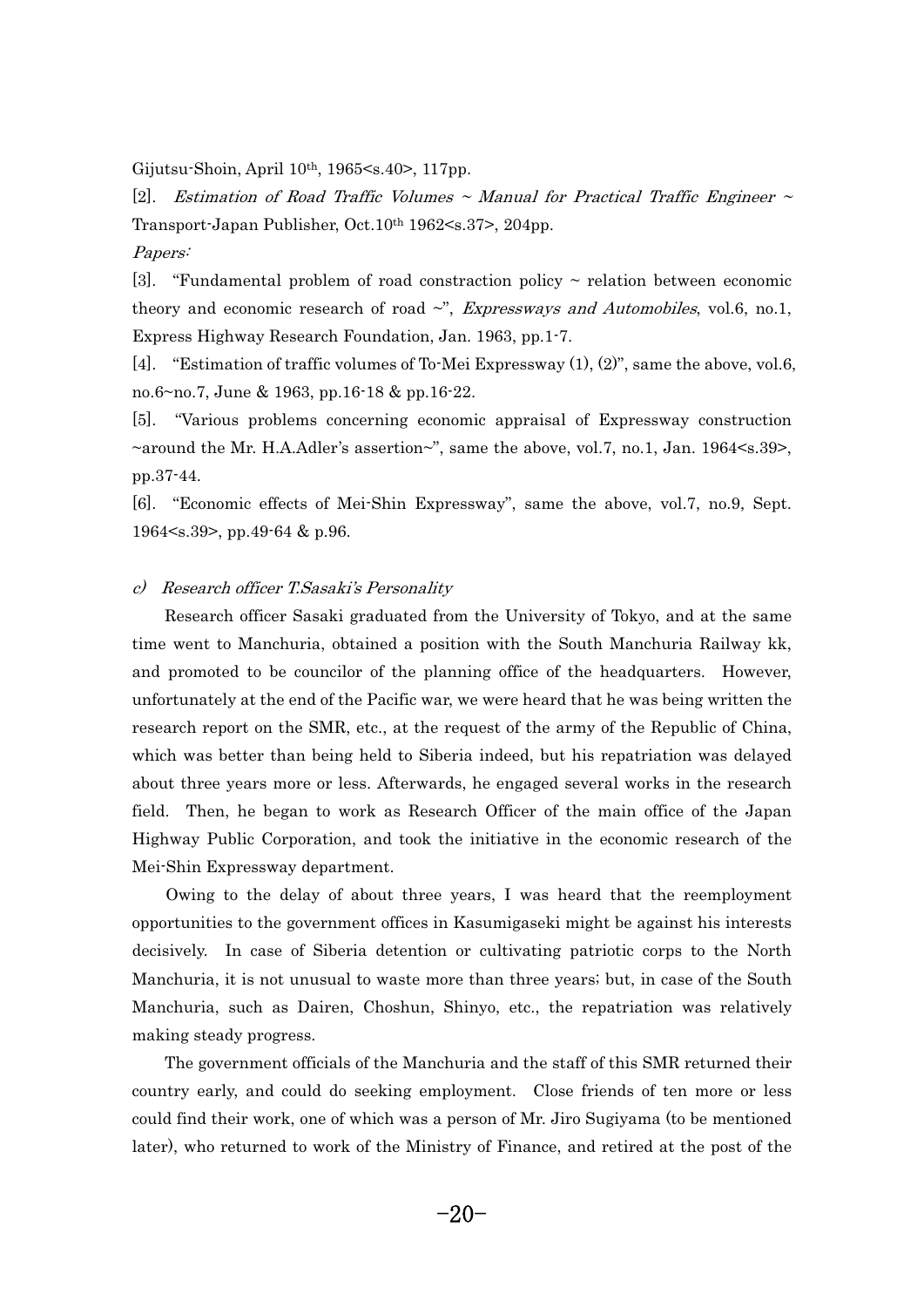Chief of the Kyusyu Regional Finance Bureau. -1i<br>1

 Meanwhile, Research officer Sasaki used to walk from his government official lodging house in Yoyogi in order to improve his health to the JHPC which situated in the old Tokyo Electric Power Building of its neighbor on the west of Daiichi Hotel in Shinbashi. ni<br>1

 As his office was not the general affairs department, the personnel department, but the research field of relatively free atmosphere, many colleagues and seniors who repatriated from the Manchuria visited his office, that is, had a great number of visitors. si<br>.

 Kohno came up to Tokyo, and started to work for the Express Highway Research Foundation in charge of economic research; so was on visiting terms with the economic research office. Some months before, I was working at the task, something like Secretary of Professor Dr. Susumu Kobe, Chief of Production Research Institute, the Waseda University, where I was introduced to Prof. Genpachiro Konno and Prof. Yasuhiko Oishi. One of works done of the EHRF was Necessity of Optimal Expressway (Expressway series 1; Nov.1st 1959), in which the papers concerning Expressway of Prof. G.Konno, President Michizo Kishi, Prime Minister Shigeru Yoshida, Prof. Susumu Kobe was edited. 1:<br>}

When I had the honor of seeing Prof. Y. Oishi at the EHRF, and talked on various subjects, one of which was on a hopeful job, I expressed my cherished view that if possible I should enter a firm where facilities invested would remain forever such as the hydroelectric power generation of the Development of Power Resources Co., Ltd.  $\overline{c}$ 

 Prof. Oishi told me that the development of power resources also changes now from a hydroelectric to a thermal power generation and a little bit declined rather; so what would be after my fancy, might surely be the expressway construction from now. Like this, I was enlightened by Prof. Y.Oishi. is<br>.

 For the person came up to Tokyo of those days, what is road? I did not know only muddy road of the country, and had nothing but the idea that the road was not the target of employment entrusting my future dream. The above was generally accepted idea. Therefore, this was the bolt from the blue for me; the scales drop from my eyes. In this way, I recognized the true meaning, or social meaningfulness of the road, highway and expressway completely at this time, the relatively earlier time. g

 I entered the JHPC by the introduction of Prof. G.Konno and Prof. Y.Oishi, and was prepared the favorable environment in which I could work to my heart's content in the economic research office under the immediate control of Research Officer T.Sasaki. <sup>0</sup>

---, ------<br>-The 1st World Bank Loan had already been concluded (Mar. 1960<s.35>), and the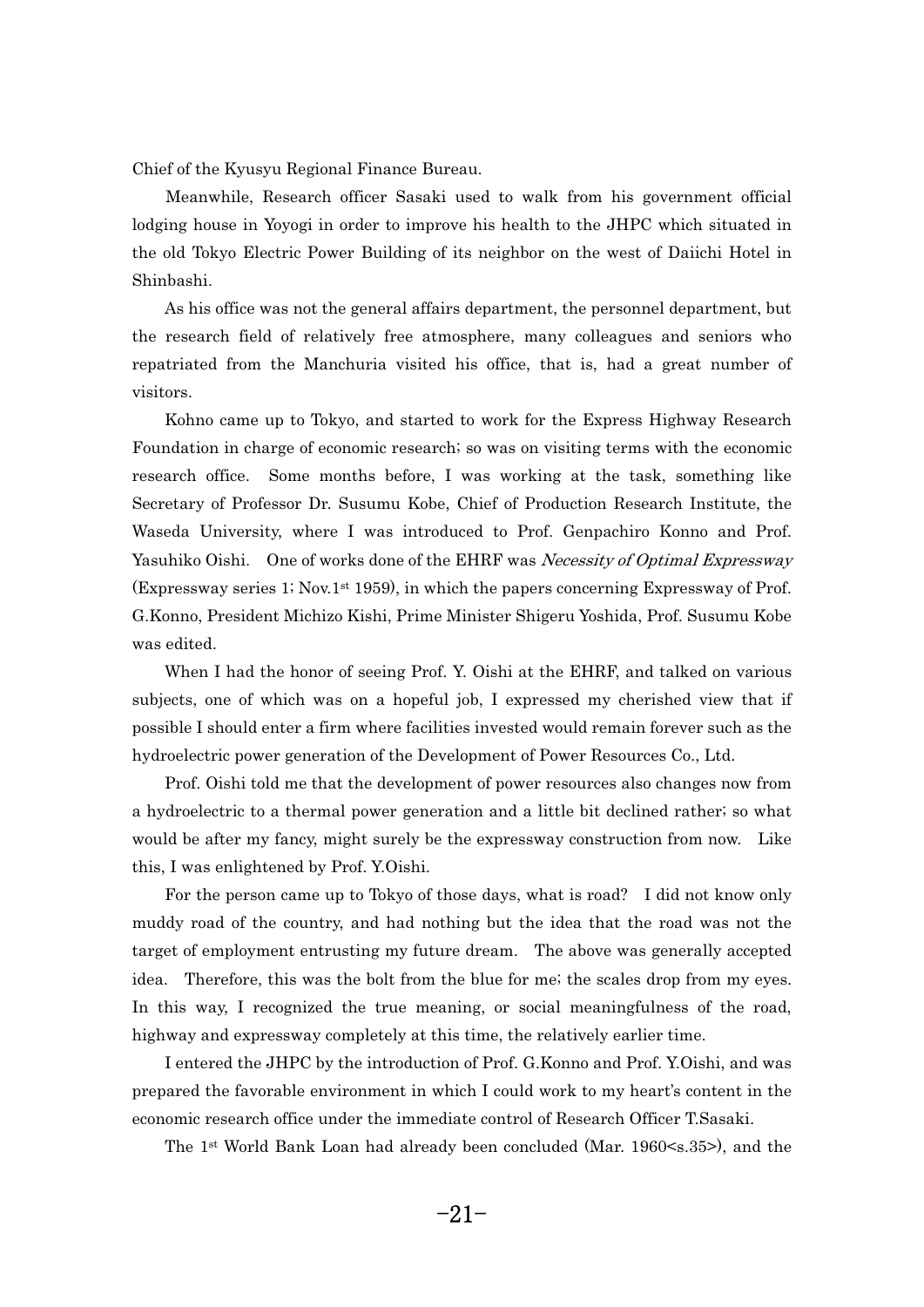$2<sup>nd</sup>$  ones was about to begin in these days. So, the need for the member of the staff who could act decisively on the basis of a quick decision was extremely high; such a favorable condition was satisfied to enter. n<br>.

 But, nevertheless, Research Officer told us that he was complained, "so as not to go to excess in case of employment of any person" by the Chief of the personnel department. p<br>1

 Well, superintendent Yoshitaka Yamamoto was adopted formally to the JHPC through the national examination for the government official; on the other hand, Yaichi Kobayashi, Katsuyuki Kurashimo, Hirotada Kohno were adopted in the middle of year to be scouted by research officer T.Sasaki. As the technical works such as traffic estimation, economic effects, feasibility study, etc. were a little difficult for a fresh man to do, Research Officer T.Sasaki's personnel was fit indeed.

## Note) Recollections of Research officer Sasaki<sup>:</sup>  $\overline{\mathcal{O}}$

 We came from Shikoku; Sasaki san came from a landlord of Niihama in Ehime prefecture, and Kohno came from a peasant family in the upper stream of Kannonji in Kagawa prefecture, so not so far away between two sites. -<sup>t</sup>

 I was much indebted to him. Sasaki san told me that you came up to Tokyo with great ambitions, with the expression like the Meiji era. There was something teasing me, to some extent. Anyway, I deemed that as he had no sooner graduated from the University of Tokyo than he went to Manchuria, in association of this with me, my case had a strong resemblance to his passage to Manchuria. When Research officer retired the JHPC (Mar. 1965), changed to the Institute of Behavioral Science (IBS), as Executive Director (July. 1980-Aug. 1990), Kohno should be lucky just to be able to enter the faculty of economics of the University of Tokyo which had wanted these ten years. At the same time, I was in the employ of the IBS the above as a member of the economic committee, to support myself. Here I did almost same work as the JHPC in charge of economic research. e<sub>.</sub>

- The IBS had been managed by the research activities relating to big contract researches of civil and traffic engineering fields such as estimation of traffic volumes, person trip survey from the Ministry of Construction, etc. It seemed that Executive Director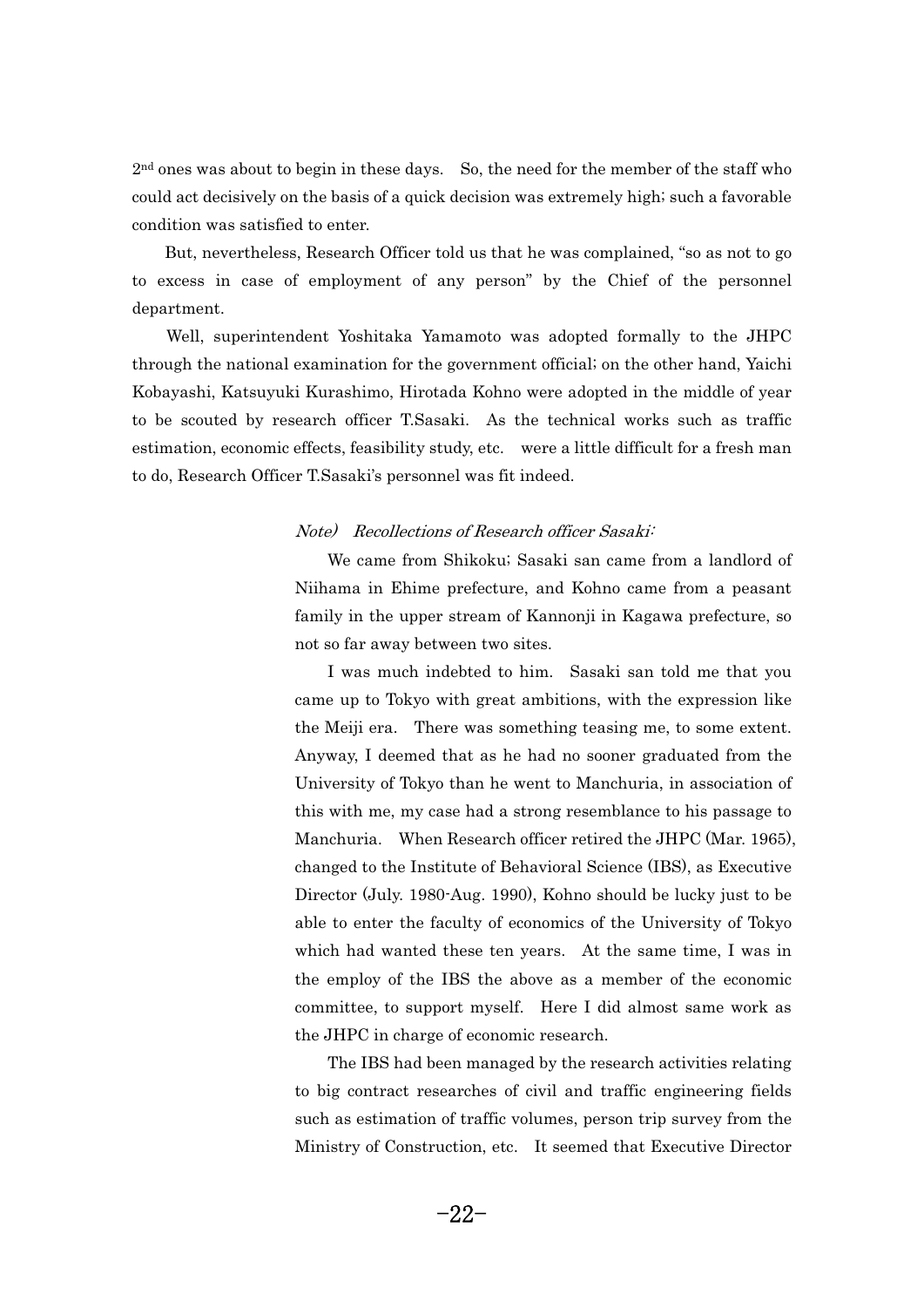Sasaki had to go through to manage the IBS, because things won't turn as we were in the Public Corporation.

## Expressing our Gratitude : - $\mathbf{r}_I$

 As to Research Officer T.Sasaki, as we did not obtain any data like his curriculum vitae same as in case of Prof. F.Uemura, we could not put pen to paper at all. Accordingly, we talked with Mr. Yoshitaka Yamamoto over this problem, who was our colleague of the JHPC time, and had him arrange for preparation.

The result is as follows: first of all, to Mr. T.Sasaki's family, and managing director Yuichi Takeuchi of the IBS which is the next workplace of Mr.Sasaki. From Mr. Takeuchi, to Mrs. Kumiko Sugiyama, former section chief of accounting section we received his personal history from Mrs. K.Sugiyama (who assumes the new name of Nishina) which is Sasaki's personal history of the South Manchuria period. It happens to know that this Mrs. K.Sugiyama is Mr. Jiro Sugiyama's daughter (the above). **1** 

 Mrs. K.Sugiyama insured Kohno's social obligatory insurance, which was Kohno's graduate school period of six years, engaged in two trades at the same time. Owing to this insurance, I have been saved now greatly. I express my gratitude for her kindness. I begin to think that our world might be connected with "a relationship formed due to a strange turn of fate".

From Mr. Kenichi Ssasaki, Mr. T.Sasaki's the eldest son, we have been sent many books and papers written by Mr. T.Sasaki, and his personal history, which are made use of writing the above personal history. Through his good offices the writing of introduction was brought to a successful contents. The above, we are deeply grateful to all persons for their good offices.

## Section 4. Background of the Times before and after the Foundation of the  $JS \sim$  Watkins Report and the Preparation of the Materials of Loan from World Bank  $\sim$

We will depict & look back on the times before and after the foundation of the JS (June 19th, 1962<s.37>). I graduated in March, 1955 (s.30) from the Kagawa Univ. The times was terribly depressed. We could not obtain any position wherever we might apply. Our job front was the worst one since the war, met with disaster of extremely pessimistic conservatism, represented by the Industrial Dispute of the Oomi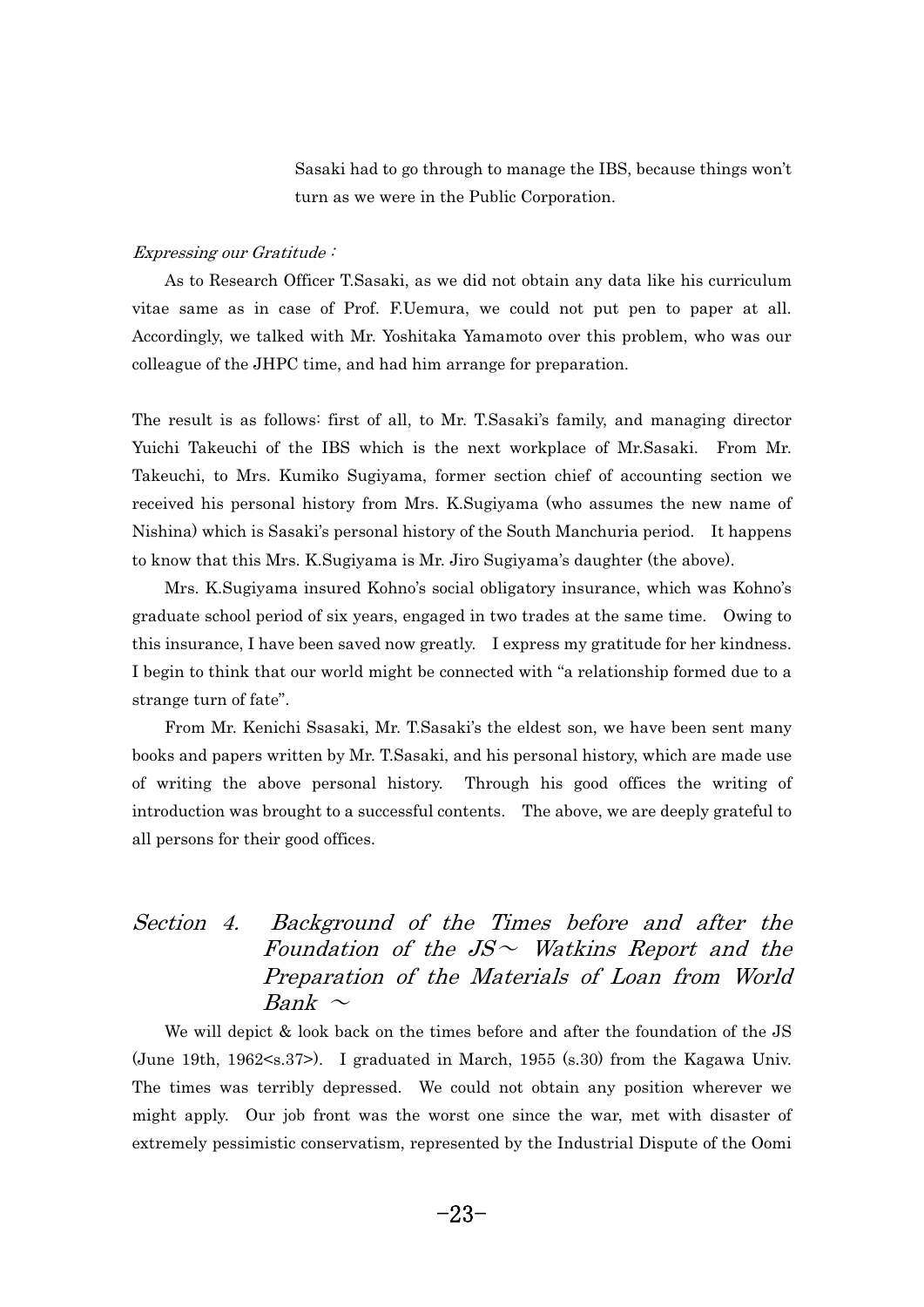(Shiga) Silk Thread (even if we now consider this fact, it is so in these 50 years). h<br>.

 On the contrary, when it had come to about 1958 more or less, if only the students call on and apply to some firms, jobs may be given. From about 1960 (s.35), Japan has rushed into the high economic growth period. This era was the one in which Japan had entered into middle developing countries from under developing. At the time, two big occurrences appeared; one was Watkins Report; another was to prepare some justifying materials of loan for the Mei-Shin (Nagoya-Kobe) and To-mei (Tokyo-Nagoya) Expressways from the World Bank. <sup>2</sup>

 First of all, in the drawing up the Watkins Report, the Ministry of Construction at that time united their efforts to provide research staff of Watkins group with useful data all in one; then this project resulted in good Report.  $\mathbf{I}$ 

 The advantage of this report is that it yielded splendid outcome to get hold of the Japanese economy truly by the concept of modern economics such as "demand," "supply," "equilibrium," etc., not shackled by old transport economics which was affected by the historical school. At that time, it was no easy task to apply basic economics to practical problems, really. a

 Another one is as follows: In the process of making preparation of Materials, in order that the Japan Highway Public Corporation may make loan of construction fund for the Mei-shin & To-mei Expressways from the World Bank, the Watkins Group were required to write their reports with the help of innovative and high level of learning not longestablished method or knowledge. That was 1) estimation of traffic volume on the expressway, 2) measurement of economic effects, and 3) derivation of public investment criteria, etc.. it

 It may be thought that these have no relation to the JRSA; however, Genpachiro Konno, Yasuhiko Oishi, Susumu Kobe, Tsuneichi Sasaki, Hirotada Kohno, Katsuyuki Kurashimo, etc. all of them were directly related to the setting up of the JRSA, so the JRSA might be affected by them as a logical consequence.

## 4-1 Watkins Research Report - $\overline{1}$

 At the half a century ago, the Watkins's Report on Kobe-Nagoya Expressway Survey  $[1]$  had gone out into the world, which was the epoch-making & genuine initiation of Expressway, telling the genesis of Expressway. it

 Here, the reprint of Watkins Report is referred to, but there is also the report [5] of valuation, modern appraisal, history, additional information as to [1], by the round-table talk on [1] by Yasuhiko Oishi, Yukio Onouchi, Mitsugu Nakamura and 3 others, 6 in total.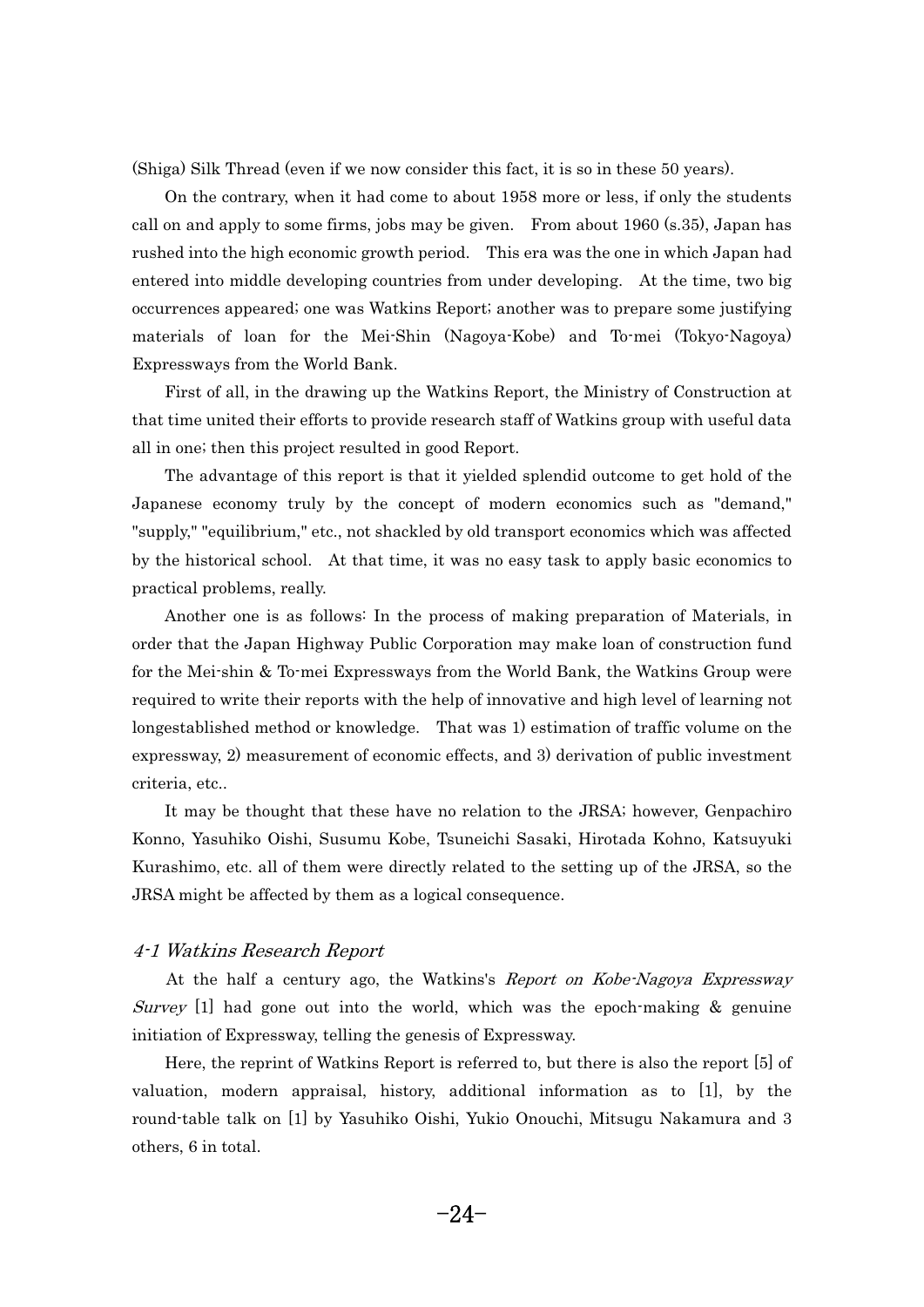So we will refer to  $[1]$  including  $[5]$ . Then, why epoch-making would these be?

 It was as follows: a) Railway had long been the uni-transport system as to transport by land; b) The roads of Japan incredibly bad <Watkins>, so to speak, though the greater part of roads of Japan was uneven & muddy roads, Report had enlightened such a backwardness (conversion of an idea). c) It became an elegy for the historical school like view of the Treatise on Transportation since the meiji era (it was so, almost fields of applied economic policy).  $d$  we used to refer to the basic economics; e) we must introduce the quantitative analyses based on Econometrics in our field. tı

The above, since then, made their research innovative and modernized.

## 1) Explanation and Valuation of Study of Watkins's Report on Expressway **Research [3]** by Yasuhiko Oishi et al.

 After coming in touch with the above Report [3], I was greatly impressed with the high level of quality. g

 This consists of three parts; I outline; II suggestion for Report; III overall valuation; concerning I and III, we will be to treat them in the next 2) main problems of Watkins's Report and 3) explanation and valuation of the round-table talk of the 45th anniversary. In this subsection, we will be to evaluate II. -

 First of all, in the II: their way of thinking about the economy which will lie at the base of Report is that they lay great emphasis on the economic growth, which they regard as the important index indicating the increase of national welfare, and, at the same time, they hold the thinking of balanced growth that the industries of the country had to be balanced and make the balanced growth between industries microscopically. Based on this way of thinking, it was exceedingly unwholesome that the transportation capacity of our country might be too poor, compared to the industrial production power. p<br>p

 And that, the unbalance was to exist not only between the industrial production and transportation capacity, but also between railway, marine transportation and road capacity. Against railway and marine, it was recognized that the road transportation capacity might be surprisingly poor [[3], p.21]. This way of thinking was of general treatise in I. treatise in I.  $a$ 

 a. Balanced Growth between the national economy as a whole and the transportation system

 The report, as its fundamental recognition, took the strong stand that they consider the Expressway problem as the balanced part of the transport system in the national economy as a whole; that is, it was considered that its stand should be not so as to solve the traffic congestion at the bottle neck, but to rise to the view point to modernize the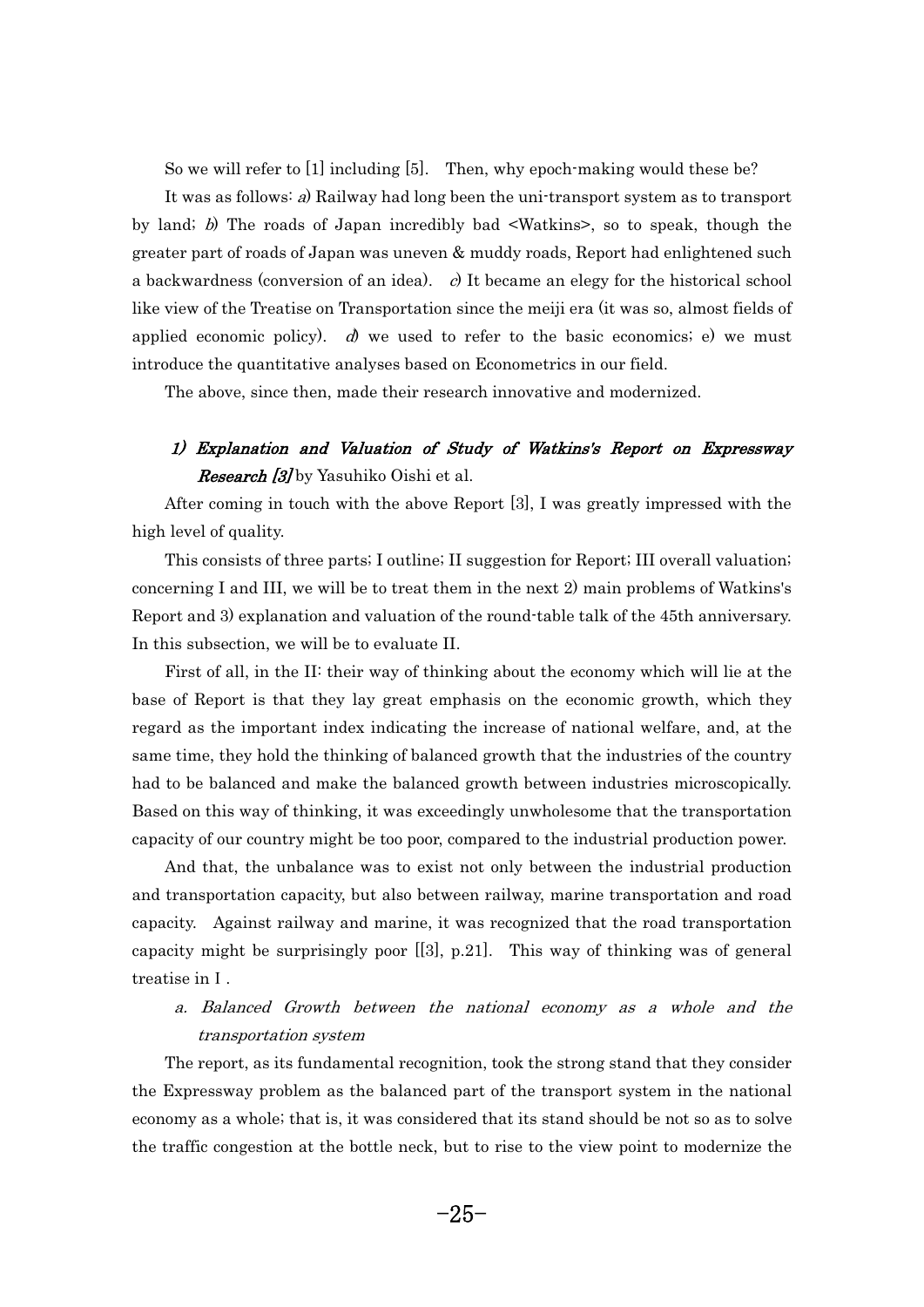transport system of Japan, badly behind. a:

 It can be prescribed that this will enhance exceedingly the raisen d'etre of the Report, compared to the fact that our country's custom of dealing with such kind of problem may be apt to get things in narrow perspective and to be not more than temporary measure. m<br>C

 In the Report, based upon the quantitative grasp of the transport system corresponding to the present gross national product, the standpoint that what should be the most adequate quantitative transport system in relation to the national income, may be proposed as the clear methodological attitude.  $a$ 

#### b. Necessity of huge Infrastructural Investment not shackled by old customs

 As the economy of our country will grow steadily with the considerably high speed in the years ahead, it is their belief consistent to the basis of "Report" that more huge amount of expenditure than we cannot readily consent to the proposal will be to strengthen the basis of the development of Japanese economy.

c. First Step: Examination of private firm  $\cdot$  like Self-Supporting Accounting System First of all, we examine our project closely from the viewpoint of the private firm  $\cdot$ like self-supporting accounting system whether the costs estimated will be made up by the proceeds levied on traffic vehicles of the Mei-shin Expressway, under the appropriate toll levy method. -<sub>l</sub>

 About this, as all the costs will not be able to be covered by toll revenues only several years after opening the New Expressway to traffic, the subsidization by the gasoline tax or automobile tax will be advisable, and since then, the toll revenues only will be able to conver full all the costs; therefore it become clear that the Mei-Shin Expressway will be firmly approved judging from the perspective of the private firm-like earnings and expenses. ·r

## d. Second Step: Estimation of Individual Economic Effects Items = Huge Economic Effects

 Next, in the Report, in case of such an Expressway constructed, its economic effects are estimated by items such as (1) manufacturing industry, (2) stock, (3) agriculture, forestry, and fishery, (4) foreign trade and balance of international payments, then it is stated how remarkable these effects should be. a<sup>.</sup>

 e. Insufficiency of Making Arrangements for the National Economic Viewpoints (External Economies, Social Benefits)

 The above were the way of thinking that was to lie at the base of the Report, and the outline of viewpoints putting our analyses and measurement forward, for which one of our committee members had criticized that the method maintaining the justifiability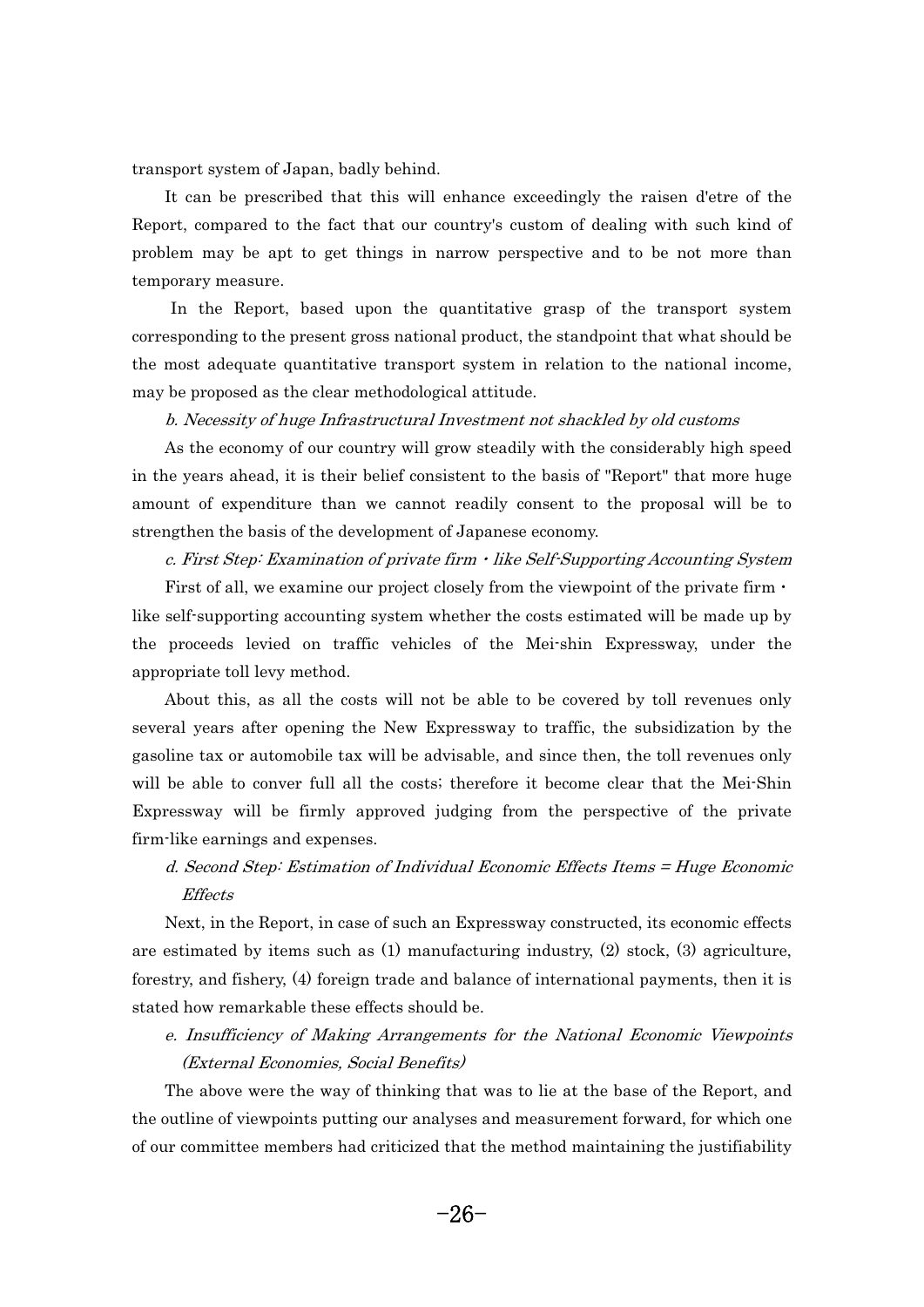of the construction of Mei-Shin Expressway might be too strongly the view-point of the of the construction of Mei-Shin Expressway might be<br>private firm  $\cdot$  like self-supporting accounting system. i<sup>.</sup>

 Generally speaking, so that we should give the decision based on the ordering of priority to the various investment targets national economically, we must compare and weigh both the plus effects and minus effects of each investment taking account of the external economies and external diseconomies, namely social costs and social benefits of investment, and moreover, we must look for the marginal social significance of the investment; however the standpoint of this Report may look like to set forth the viewpoint whether the so called Expressway should make both ends (revenue and expenditure) meet or not in the meaning of private firm rather than the above. In this point, it may safely be said that in the Report they do not have a clear grasp about the meaning of the Expressway from the national economic viewpoint; if we should take a strong stand giving consideration to external economies and diseconomies, we have a firm belief that the justifiability of the expressway construction will be intensified more strongly. r

#### f. Pointing out that the Expressway will not be Marginal Investment in Japan

 There is a problem in such point that an investment to the roads may be taken to be an additional one to the existing whole facilities. Really, we can not safely say that nothing falls far short of roads investment judging from the marginal social significance among the existing facilities which have already been invested. For this problem, any consideration has rarely been done. n<br>.

#### g. Necessity of Measuring Method of true Demand

 It seems to us, in the Report that the standpoint estimating demand based on the demand function regarding demand as function of price will not be adopted, and the estimation of demand is done only based on the estimation of demand based on almost the priceless or the price list which we have offered. e<sup>\*</sup>

 We must recognize that the above will undervalue the significance of the estimation of demand of the Report; and we must also pay attention to that we again begin to study extremely difficult problem at what level the adequate toll rate should be determined, based on the basic research of estimation of demand function. lS<br>-

#### h. Necessity of Long-range Planning Horizon

 Especially, with regard to investments for the fixed facilities like roads, the very long target analyses based on the long economic horizon should be demanded; it must be entirely inappropriate that those who have not only the shorter economic horizon will criticize the Report from such a shorter viewpoint. We should pay attention to that the economic horizon itself will be that of term almost ten years. In such a close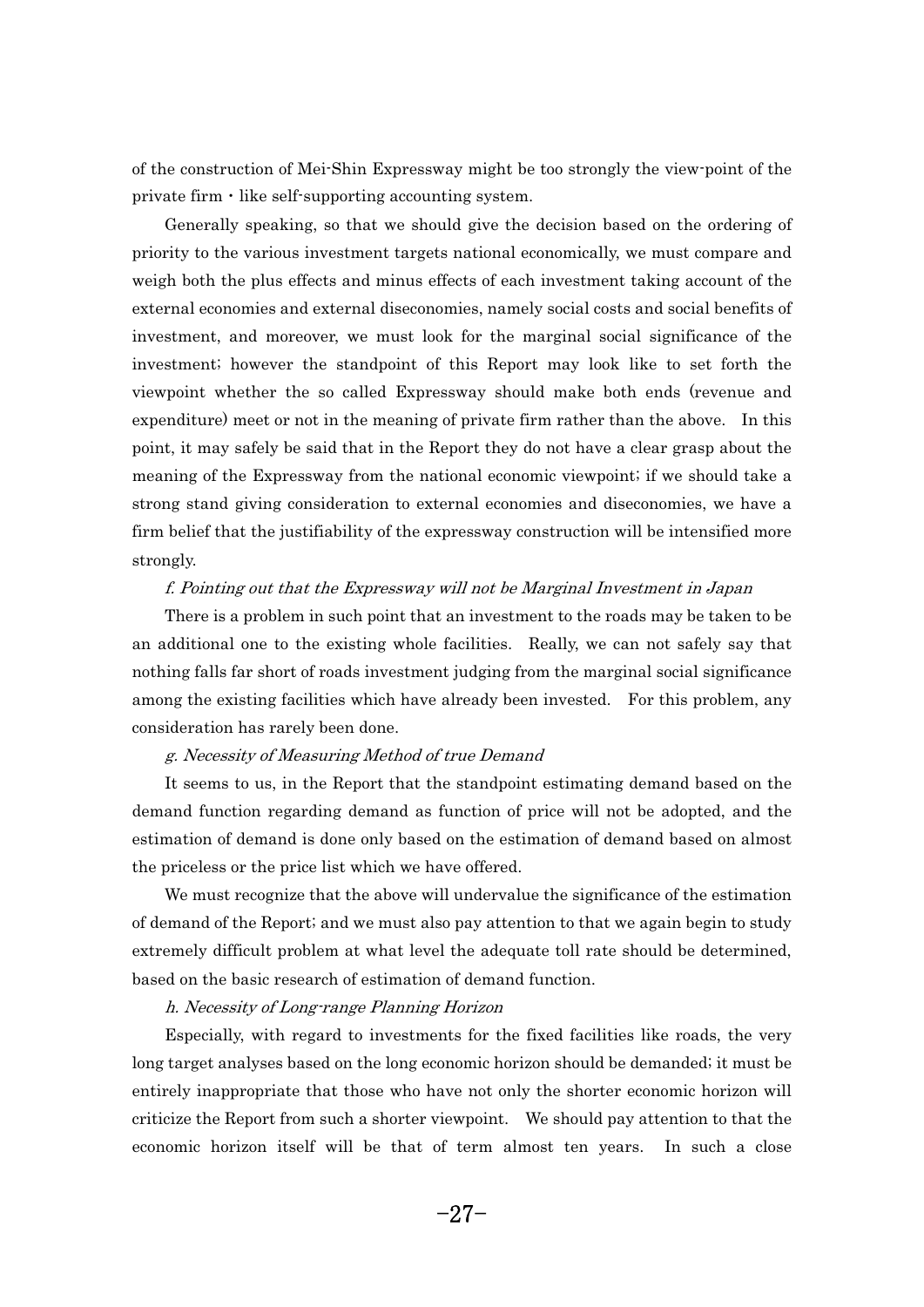investigation like profitability of expressway, the very long or the short itself will have the decisive influence on the pending conclusion. e

In the above, we have introduced the main points, appending an index of a.  $\sim$ h. ([3], pp.23-27), among which the a., b., h. are appraised in [3] as outstanding contents of the Watkins Report, and the c. and d. are the introduction of how to grasp economic effects; on the other hand, the e., f. & g. are the pointing out and comments by the committee member of economics course of Japan side.  $e<sub>i</sub>$ 

Especially the pointing out of e. is the best of them, the finest example.

 It will be the historical fact and will be thought highly of that we can refer to the marginal social significance of investment based on external economies, diseconomies, and social benefits, depending on which we will be able to consider our public investment criteria problems; which (these points) will prove that the Japan side might have cleared away the level of the Watkins Report at that time in a sense.  $\mathfrak{a}$ 

 However, it is not too much to say that in the Report, they would cope prudently with the effects problem depending on the way of thinking having a contingency plan<br>that they would examine private firm · like self-supporting accounting system more than anything else; next, point out there are various economic effects exerting its influence anything else; next, point out there are various economic effects exer<br>on the economy  $\cdot$  society, excepting the revenues like the private firm. -

 Then, through which channel would this sound technique be related to the main assertion that they should set great importance on the balanced growth between the national economy and transport system before everything else? <sup>t</sup>

 In this point, there is the incomplete and unfinished problem which is mentioned in e.

## 2)- My Personal Views on the Watkins Report ~ for their pet Theory of the Economic  $Effects \sim$

---, -----<br>- In the Watkins Report, Japan fifty years ago might be situated as "under developed country" generally, though there was an expression of "highly industrialized country", too. Therefore, seeing the dealing with "Economic Effects," there does not be allotted too much pages for the effects on manufacturing industry, relatively compared with the agriculture, forestry and fishery. The direct effects such as transport costs saving effects and transport time reducing effects play the central role; while, for the indirect effects, the effects exerted on the industrial location are taken up as an example. On the other hand, the goods in stock were referred to in a large way. It seems from my point of view that as for the Watkins Report, there was the necessity to grapple squarely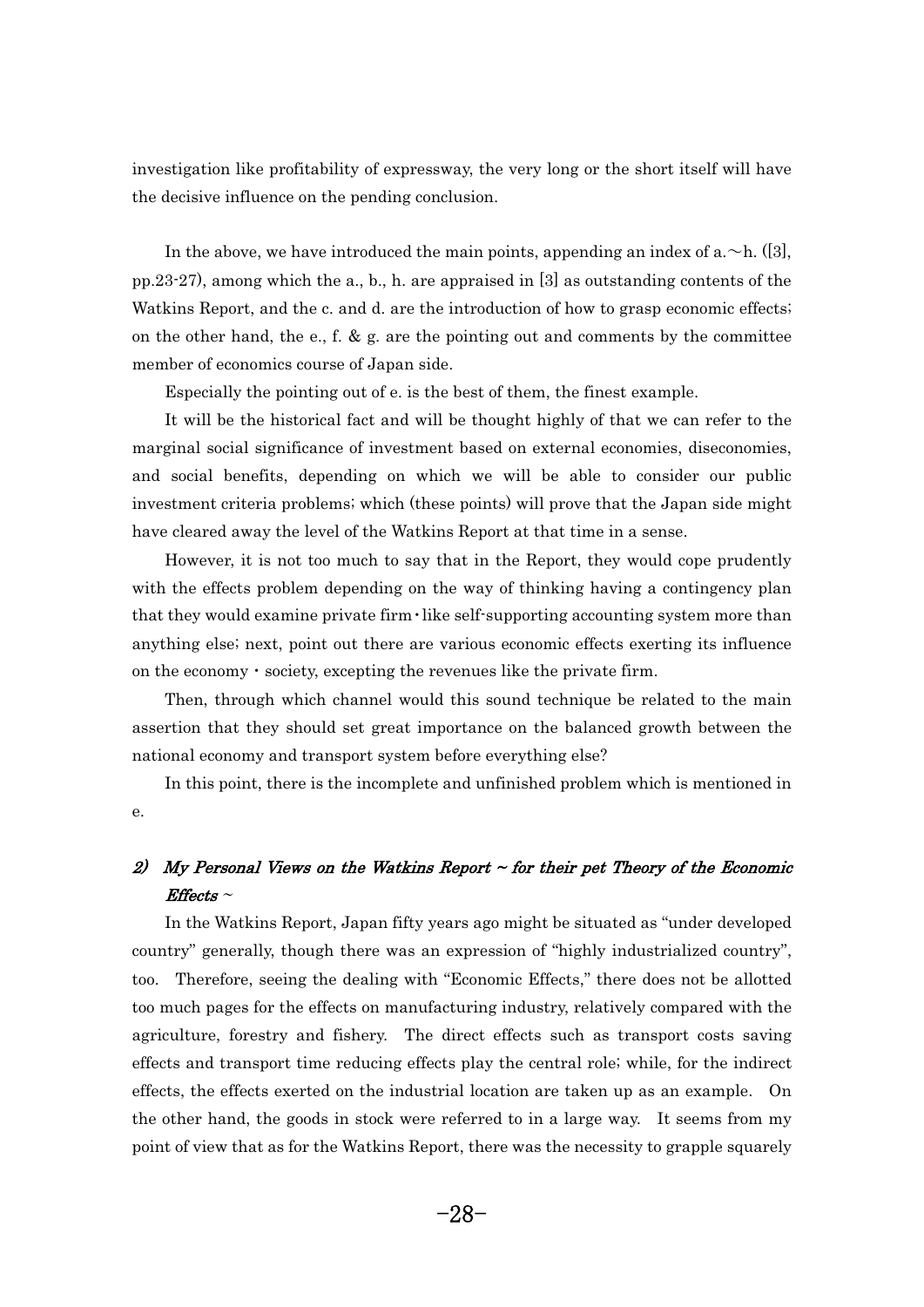with, above all, 1) Load-damaged decreasing effects, 2) market area increasing effects, and 3) the importance of the horizontal trade  $\cdot$  horizontal division of work, etc.

## (1) Load-damaged decreasing effects: - $\big)$

 It was referred that we might be able to keep the degree of freshness, and to prevent rotting, by using expressway to transport such perishables as vegetables, fruits, livestock, meat, eggs, milk, fresh-fish.  $\overline{\epsilon}$ 

 But, this load-damaged decreasing effects are "the owner (of the goods) benefits" as a separate account quite different to the transport costs decreasing benefits, 5)

 Owing to the synergistic effect between this owner benefits and the market area increasing effects (shown below), it will not be described the scenario that the change of industrial structure of Japan will have been brought about.

## (2) Market Area Expanding Effects  $\big)$

 As to agricultural products, especially perishable foods, the most influential effect item among many effect items which have been brought about by the utilization of expressway service may be the market area expanding effects. p:<br>P

 Once, raw vegetables in the center of Tokyo were supplied from in and around Nerima Ward, etc. ; next, Saitama, Chiba, Kanagawa, etc. ; then from Gunma, Tochigi, Ibaraki prefectures. ; and moreover highlands vegetables of Nagano ; finally including rareripe of Kochi pref. In this way, as far as the first class vegetable, the whole Japan become to be one market area. Such an influence will be nothing but the mighty force of the Expressway.

## (3) Horizontal Trade-Division of Work within the same Industry - $\big)$

 The industry of Japan 50 years ago was yet in the vertical trade times; but the horizontal trade, horizontal division of work within the same industry will take the leading part in the final stage of capitalism. On the To-Mei Expressway of Tokyo-Nagoya, when we travel together with many large trucks, we realize that the greater part of them may get off at the  $2<sup>nd</sup>$  or  $3<sup>rd</sup>$  interchange ahead and other trucks get on of course. We guess that these phenomenon will show the delivery-acceptance of the parts of a machine, cars components, raw materials and semi-processed goods, etc. Within various factories scattered over the Pacific belt zone, which are because that they intend to improve their industrial efficiency by making other factories practise the strict division of work regarding the goods  $\cdot$  semi-processed goods different from special field of their own factory even if the trade may be within the same industry. This shows that not only the transport need of raw materials and goods between the harbors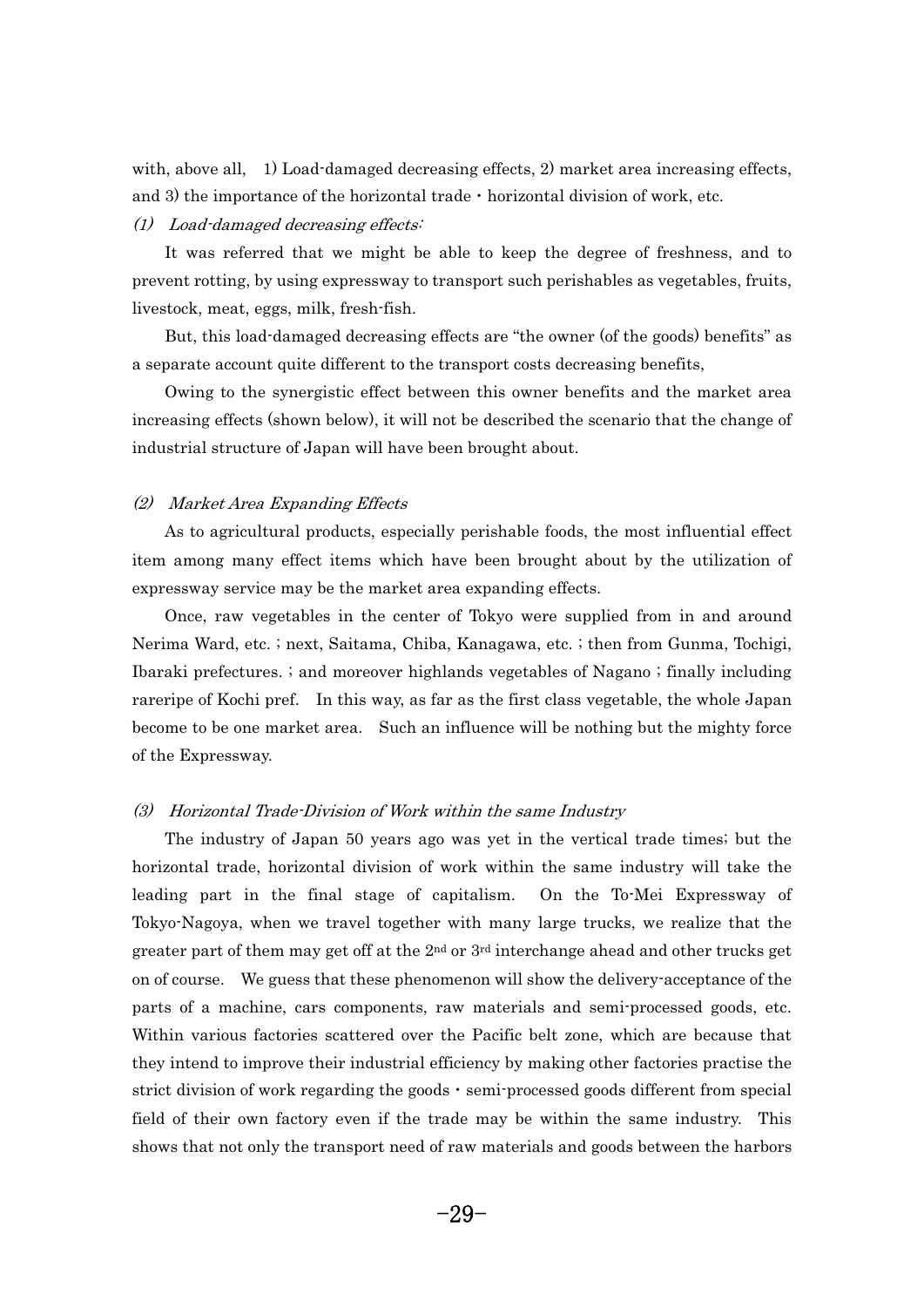and inland provinces, but also there is other transport need.  $\frac{1}{2}$ 

 The 3 points mentioned above are the firm belief which might be formed gradually by learning effects of expressway service in Japan after the Watkins Report.

## (4) Analysis concerning the Effects on Product Stock - $\big)$

 As for effects analyses of product stock, a lot of space of 3 pages is allotted ([3], pp.121-123). - $\cdot$ 

 Firstly, in the USA, the average increase per year of product stock through the whole economy was twenty seven % of average increase per year of the gross national product (in the period of both prewar and postwar of 1935-1940 & 1948-1953). <sup>0</sup>

 The total product stock of Japan is estimated to be worth one half of gross national product per year. -<sup>0</sup>

 The reason for this is mentioned: firstly 1) the transport structure of Japan is incomplete; 2) each continuous stage of the production process of Japan may scatter over the broader area; they result in, to produce its parts in the separate factories respectively, etc. That is to say: owing to the transportation facilities of very poor quality, the transport related concerns will have no choice but to maintain appropriate product stocks, in each process of manufacturing factories, such as their factories in each stage, whole saler, broker, exporter, transport company, etc. This was in the industrial structure, of those days. The expressway may decrease the stock volume of the transport related concerns; The production influenced by the Mei-Shin Expressway will be estimated to be equivalent to 800000 million yen, compared to which the stock possessed by each factory will be totally 400000 million yen; then a little 1 percent of this even will come to be 4000 million yen; at 5% will come to be 20000 million yen. If we accumulate this amount over several years, it will really be equal to about one third of the construction costs (180000 million yen) of Mei-Shin (added to by us). It was quite to be wanted that not only the short period analysis whether we should have capital stock lying idle as stock or reduction of interest burden, but also, if possible, making mention of the long range view point would be done.  $\mathbf{a}$ 

 Namely, we judge that the long range visualization as for the great change of the industrial structure of Japan based on the criteria of stock reduction in the Watkins Report did not be depicted to the full, though we are asking the impossible, seeing from now 50 years later. **v** 

 Widely known, the Kanban-hoshiki of Toyota has been the practical guiding principle, which was utterly different from the state of affairs at that time.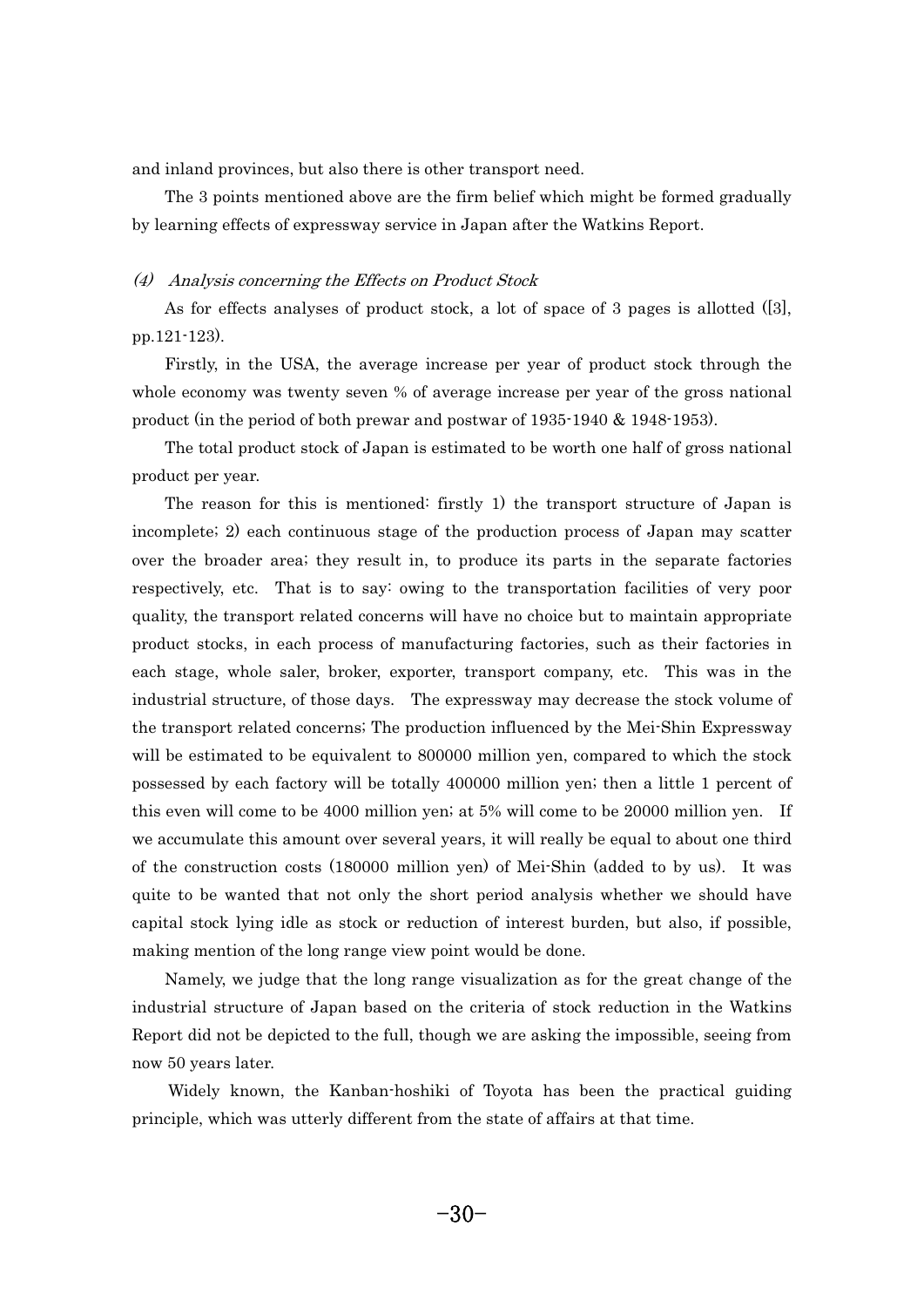## 3) Oishi • Onouchi • Kawamoto, Nakamura • Fujimori • Mino, "Round-Table Talk of the  $45<sup>th</sup>$  Anniversary of the Watkins Report ~Essential Points-extracted~

 $\sim$  I would like to be excused for having translated valuable ideas of those who mentioned the above into my poor English.  $\sim$ 

## (1) Watkins Report ~its Merit 1: Proposal of Balanced Growth of National Economy and Transport System

 The balanced growth theory was proposed not only between the national economy and the transport system, and but also the theory of synchronized investment among road, aviation, railway, and shipping, however at the same time, the theory of life cycle of means of transport also shown; so it will be suggestible that there were some means whose role will be over and must be retired. About this balanced growth, as mentioned in 2) above, here we do not take up no more.

## (2) Merit 2: Great Undertaking to Rotate Regime: to Expressway in the social Background of the golden age of Marine Transport and Railway

 Nakamura: Though Prof. Oishi told just a little, a little while ago, relating to appraisal of the Report and Kawamoto also touched on, at the time, speaking of social overhead capital of transportation, it was marine transport, harbor, railway, these took a leading part. It would be greatly serious to change and rotate this way. In the transport scholar world, Prof. G. Konno frequently lamented for the general situation that it was marine transport; it was railway. a

 Why drastically and speedy the leading way of thinking had changed? Though there were a lot of good offices of the intellectual, in making old regime of transport change, the role of this Report will be extremely great.  $\ddot{a}$ 

 Oishi: marine transport, land transportation, that is, railway. Ship is not on the sea; there is a transport on the river; It was even the times of old "Treatise on Transportation" that such a foolish story was being told about seriously.

In such the times, "The roads of Japan are incredibly bad. No other industrial nation has so completely neglected highway system." was demonstrated by the Watkins Report; which was extremely effective on the transportation field of Japan.

(3) Merit 3 : Demonstation of appropriateness of Expressway as compared with the basic Industries such as iron & steel, electric power, etc.

-, ... Nakamura: Here is a deep impression, which is concerned with the problem of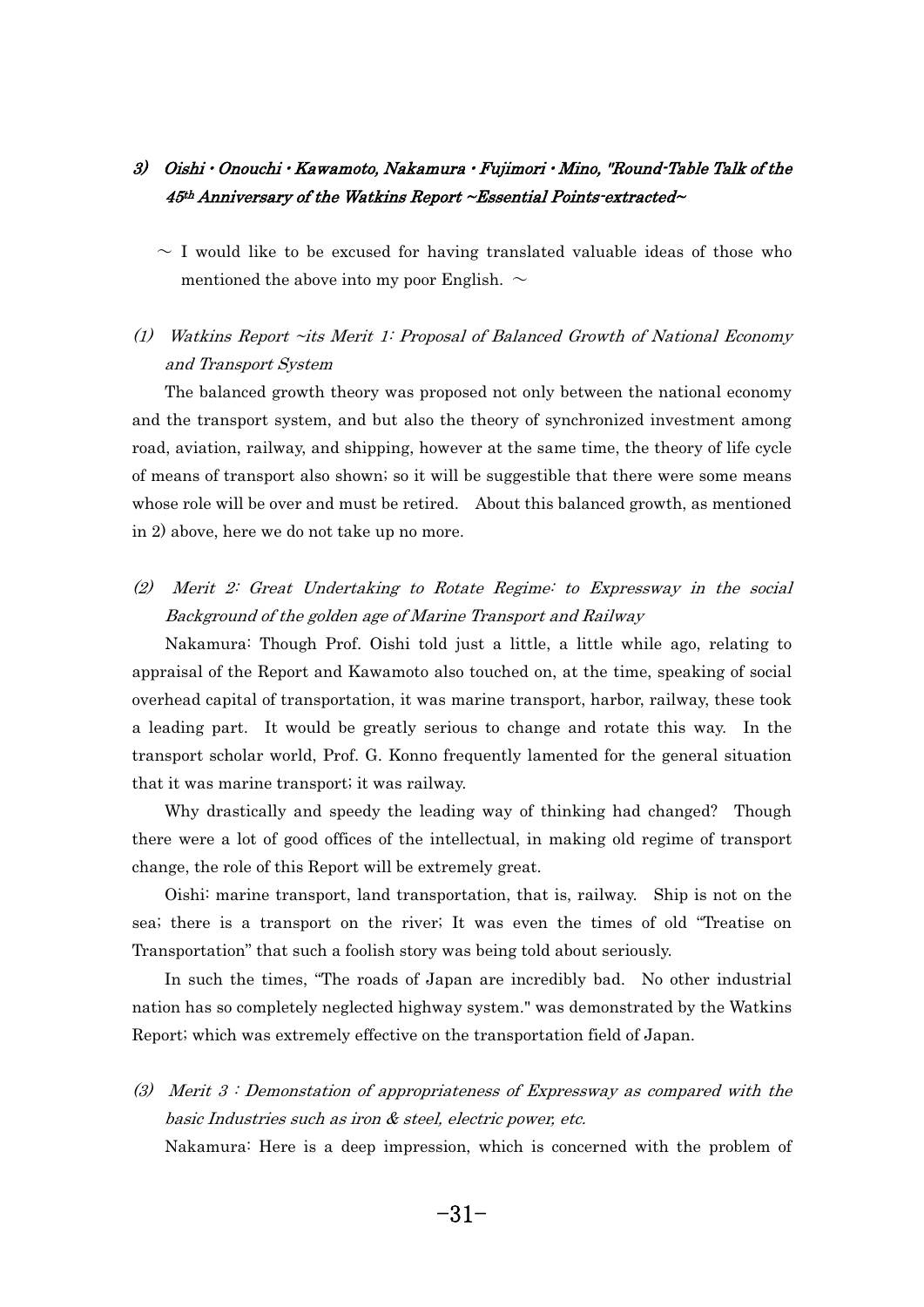appraisal of Watkins Report. At the time there was utterly no discussion  $\cdot$  analysis that the road exert its influence on the national economy. As Japan is of island country, if we have only marine transport, we will be satisfied; and as the territory of Japan is of long and narrow one, if we have only railway, we will be satisfied. Such a way of thinking is predominant into which the very novel idea making roads, especially Expressway will be suddenly entered, Such a way of thinking does not exist yet in Japan, except for the very small number of persons for example, Prof, G. Konno and, we hear later, former Prime Minister Shigeru Yoshida,who had been to USA, Europe. i<br>.

 Japan was very deficient in capital compared to all over the world, especially the USA, Europe; so it was erroneous for Japan to undertake such a project which demand huge construction costs; there were a lot of projects to go through in Japan earlier than this. is<br>1

 The above was the general way of thinking of the world. In short, Japan was too much poor excessively, for the undertaking to construct big Expressway to invest much fund. n<br>.

 At that time, there was no idea to build the Expressway by the system of toll road. But, if the toll road system adopted, the authority concerned would be able to collect the necessary funds from all over the national economy; but in this case, there was raised the problem of competitiveness of the total fund with other fields, for which the Watkins Report was conscious of this point to a certain extent. Judging from the details, there were several industries which have need of large amount of capital investment, like the iron & steel, electric power, etc.; however compared with these fields, the road, especially Expressway had high investment efficiency from this point of view; for the above, now that things have come to this point, everybody may approve of this actuality. However, there was some doubt as to this point at that time. For this problem, the Watkins Research Group could justify the investment for the Mei-Shin Expressway from the viewpoint that the private profitability also is fulfilled.

## (4) Merit 4 : Opened the New Policy-Field to build-in Idea from economic viewpoint into Transport Facilities Planning

 Onouchi: We recognize that: in the transport policy field, to build-in the new idea from the economic viewpoint, we can say, was opened firstly the gate by the Watkins Report.  $\mathbf{e}$ 

 $\frac{1}{2}$  When we entered the moterization era, the car was rapidly increasing, which we should correspond to; and we had to construct the road, expressway. When the times was in such a situation, the railwayism yet blocked our way ahead of us, anything like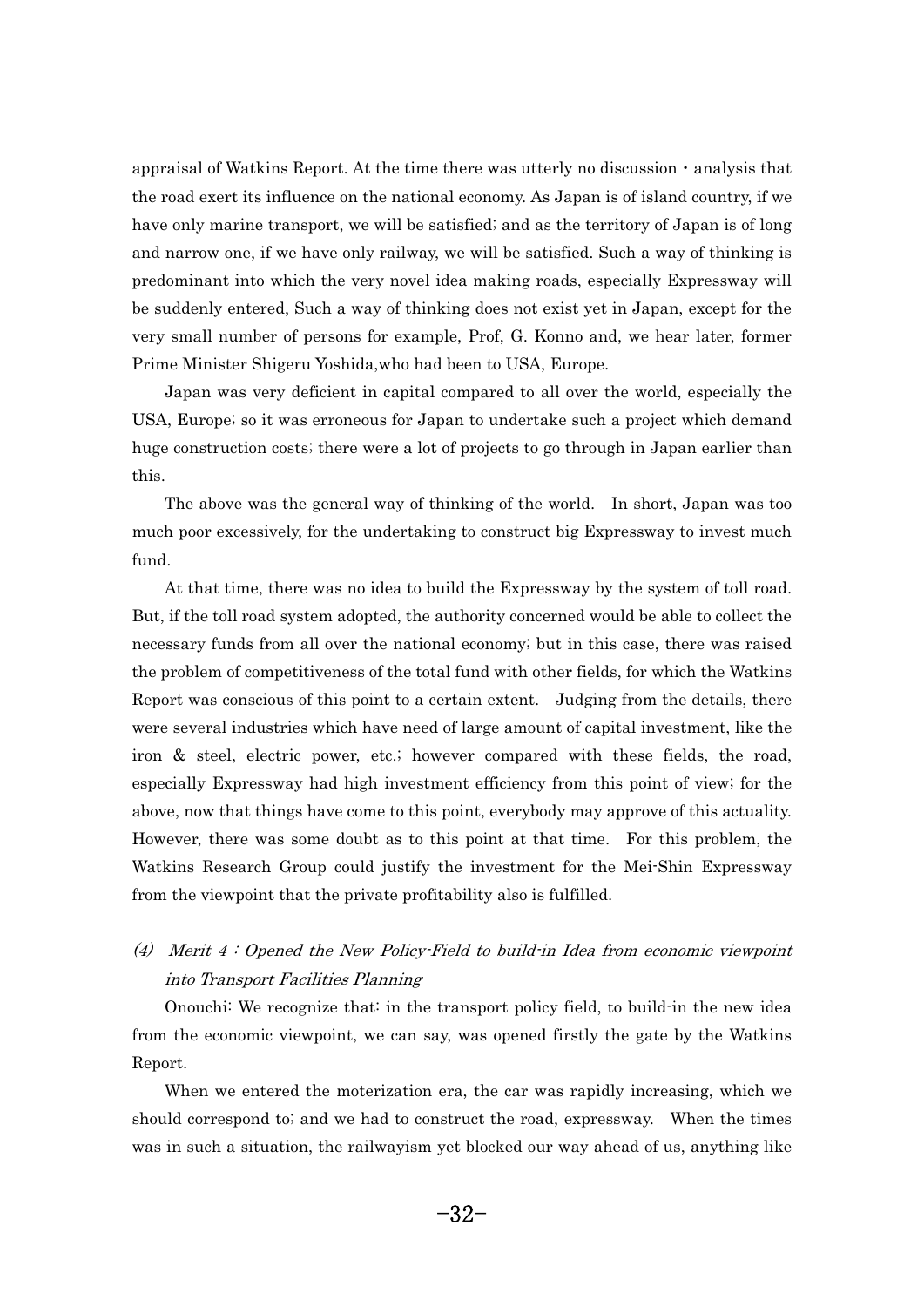roads were no need; if only the railway might exist, it's ok. Anyway, the Ministry of Transport was very strong at that time. It was not so easy to secure annual budget of roads. a

 As the road of Japan was as poor as unbelievable, apart from current expressway, we must correspond to practical needs. Owing to such a state of affairs, the financial problems had arisen; we had to obtain the new source of revenue; the above was the look back of the times, 50 years ago.

## (5) Merit 5 : Establishment of the Sound Research Method - $\big)$

 Onouch: Watkins and the others skillfully gathered so many and so much data, and brought these matters to the conclusion. We are unthinkable under normal conditions. We suppose that the high quality of data were collected, supplied, and the good data were aptly brought to the conclusion. el<br>1

 The Watkins group alone can't have done so much quality of contents, at that times. Consequently, we should appreciate such persons who collected and put in order the basic data or provided such data. We thought so. l<br>S

We take off our hat to Mr. Onouchi for his appraisal hit the nail on the head. Here, we should appreciate the above mentioned "persons." From what I hear, such persons were those who belonged to the planning Section of Road Bureau, the Ministry of Construction. At that time, the Ministry of Construction all in one cooperated with, worked together the Watkins Group. -וכ<br>**-**

 Expressed by next Mr. Kawamoto, Prof. Hagen played the central role in making up the Report, who specialized in Econometrics; on the other hand. Watkins collected materials and arranged them in order statistically. It was Professor Mitsugu Nakamura and none other (scholar side) and the chief and others of Planning Section (Government agency side) that were busily engaged in gathering of the statistical data<br>by the request  $\cdot$  order of the above two (Watkins, Hagen). by the request  $\cdot$  order of the above two (Watkins, Hagen). -

 All the numerical data were dealt with the line of: All the numerical data were dealt with the line of:<br>statistics (Watkins) $\rightarrow$ Econometrics (Hagen) $\rightarrow$ Econometrics (M. Nakamura).

a<sup>.</sup>

 That is to say, the Watkins Report was the work of experts alone initiated into the secrets of statistical treatment even if how incomplete the data is, and how we ought to correct it. r:

 Then, it was natural that in those days there was something refined about the report; that is the report of excellent workmanship. p<br>1

 Especially under those circumstances, it will be judged that rather how to gather the qualified data (M. Nakamura) than how to deal (process; readjust) with the data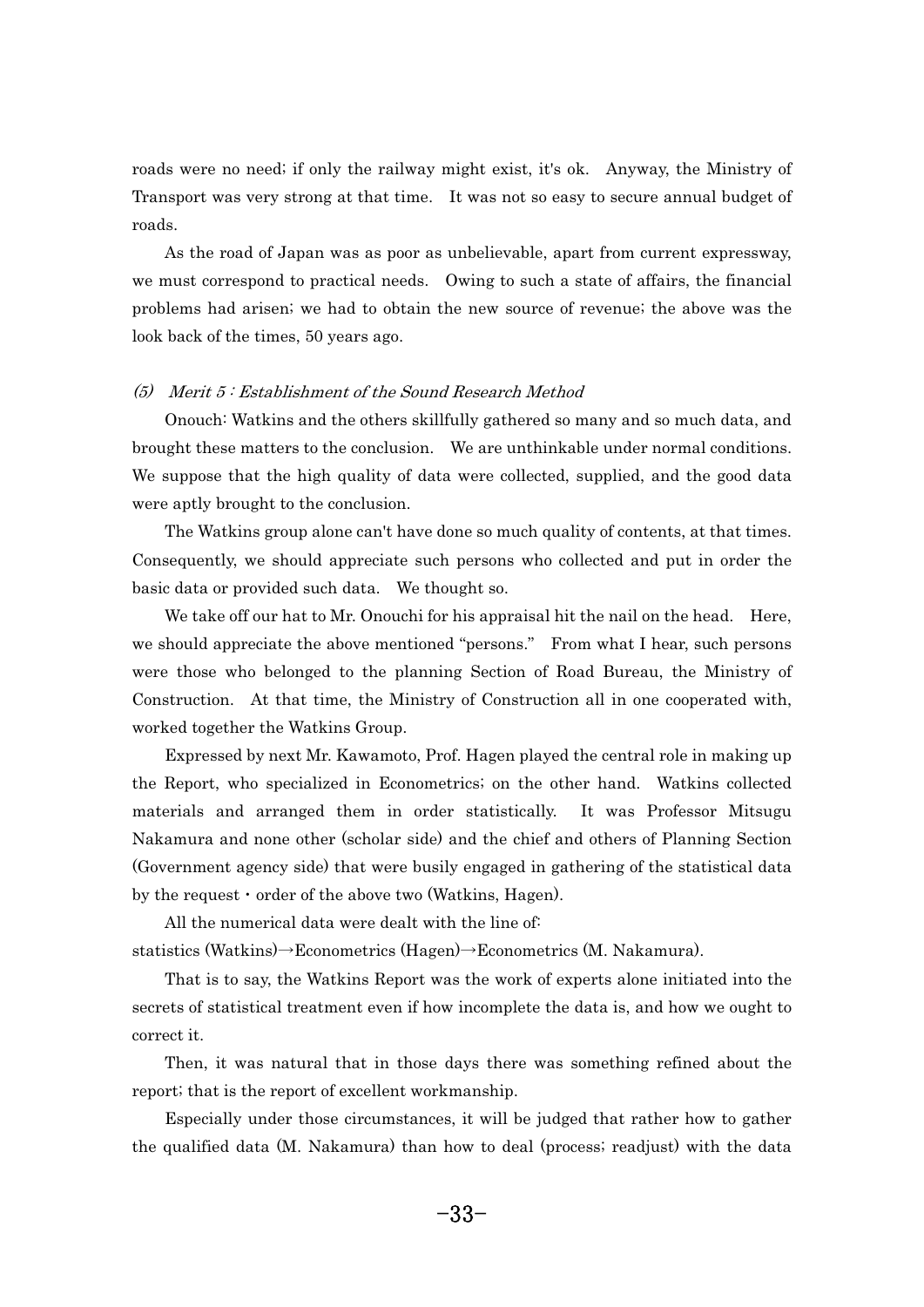(Hagen, Watkins) will be decisive. - $\mathfrak{g}$ 

That is, it was really definitive that the Lawrence R. Klein $\cdot$  trained young and energetic scholar of Prof. M. Nakamura was the assistant of data collection (who is a Nobel prize winner; see  $4-2, -1) - \eta$ .  $\mathbf{R}$ 

 Considered from another viewpoint, it seems that a leading actor, by chance, become to take his place of a supporting actor. Whether it is true or not, by such a casting, the great book found its place in history comes into existence.

## (6) Watkins Research Group Prehistory: Valuable Information - $\big)$

 Kawamoto: There was a matter prior to Watkins research group. That was a topic of funds. We went to the World Bank, met Mr. Doll in charge of Japan, and told him that Japan want to build an Expressway, so lend us funds. Then, he replied that no, Japan did not need roads; as Japan was an insular country, so developed Japan with a marine transport. It was the shortest way. Therefore, we again told him that the Government of Japan insisted to be in need of Expressway; and according to circumstance, we intended to bring the first class research group to Japan to investigate an Expressway, then would we be able to have you read the coming report if the report was completed? His reply was that he did not always lend funds to Japan; however could look over the report. Then, we asked Mr. Watkins to select several suitable persons for the research. Firstly, Though we discussed whether we let a special excellent person of the World Bank to join into the research group or not, such a case would be tinged with the World Bank; finally Mr. Glenn E. Mclaughlin was chosen, in the meaning of making the World Bank and the Export Import Bank be competitive in this case. It was thought that almost all members were of the specialists of engineering as Expressway; Mr. Watkins told us to be met with only one engineer. As this was economic problem, so Prof. Hagen of specialist on econometrics from the MIT was the most important and the bringing the matter in conclusion was Watkins himself. Then the Policy problem was by Wilfred Owen. Saying so, Mr.Watkins met him several times, ten times at the cosmos club in Washington because the brookings Institute to which he belong did not recognize him to go to Japan. n:<br>.

 Onouchi: what Mr. kawamoto says is the first time to hear it. Mr. Kawamoto takes on himself the leading part, of today.

-(7) The Works left over of the Watkins Report: Private Profitability vs. Social Usefulness; Laid much Emphasis on the National Economic Viewpoint Nakamura: Not only the viewpoint of profitability, the greater other indirect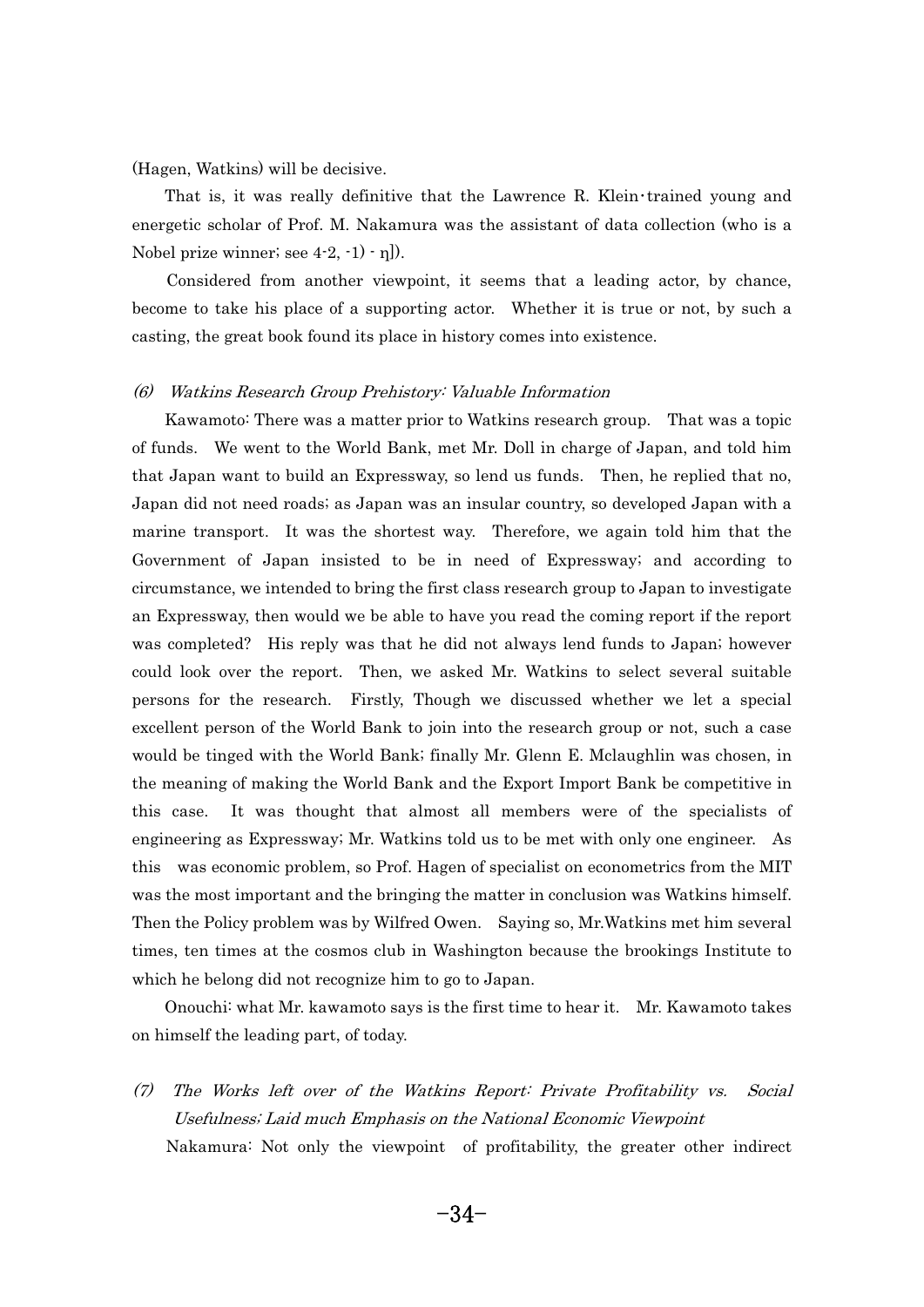effects, for which the term of external economies frequently used to apply, that is, the existence of the national economic effects will be pointed out. For these points, the Report had had these things subjectively, which did not appear in the numerical expression; or in the explanation of the numerical data; such a matter did not yet be taken account of. Nevertheless (even if it did not be included), profitability would be fully satisfied, that is, the conclusion that the expressway was worth while to invest would be derived.  $\overline{\phantom{a}}$ 

When I think of it now, or though related persons have begun to think over this problem, before long, later on, it was considerably prevailing the way of thinking that we should dare to invest funds in the construction of Expressway judging from the national economic effects, even if there was some problem in profitability. This consideration was entirely right. The evaluation of various economic effects of the Watkins Report was , in this sense, very narrow one. It had the persuasiveness in the point that they took up the very sound valuation whoever could understand. But, that alone was insufficient.  $\overline{0}$ 

 Oishi : The scholar must here devote all his energies to analyze accurately, and come to the conclusion. n<br>.

We dare say it is not suitable for scholar, (such) that the conclusion alone come out theory-lessly (theorelos), as an oracle of a newly-risen religion. e<sup>\*</sup>

 It is unpardonable that we adopt criteria of appraisal of Expressway of whether the project will pay or not based on the narrow private viewpoint only; the above is the most important thing in order to derive qualified conclusion. There are many workings which produce much welfare in the world, though unprofitable. n:<br>.

 The well trained economics scholar will go through the orthodox theory of Alfred Marshall, and appraise correctly something recapitulated by the notion of "External Economies" and decide to invest or not.  $\infty$ 

 There will be more many cases where the approval or disapproval of the new construction of the Expressway will be discussed including the conventional view or misleading view. is<br>.

 In this case, the important criteria of merits and demerits, success or failure among analyses or discussions will depend on whether they precisely take account of or no account of the Externality of Expressway. From a different angle, it will be judging criteria whether the scholar taking this matter up for discussion are the genuine scholar's or little better than the reviewer or the scholar's kept by the government (Oishi [6], p.329). i<br>i

-Here, the assertion of Prof. M. Nakamura, Prof. Y. Oishi is the extension of 1) e.,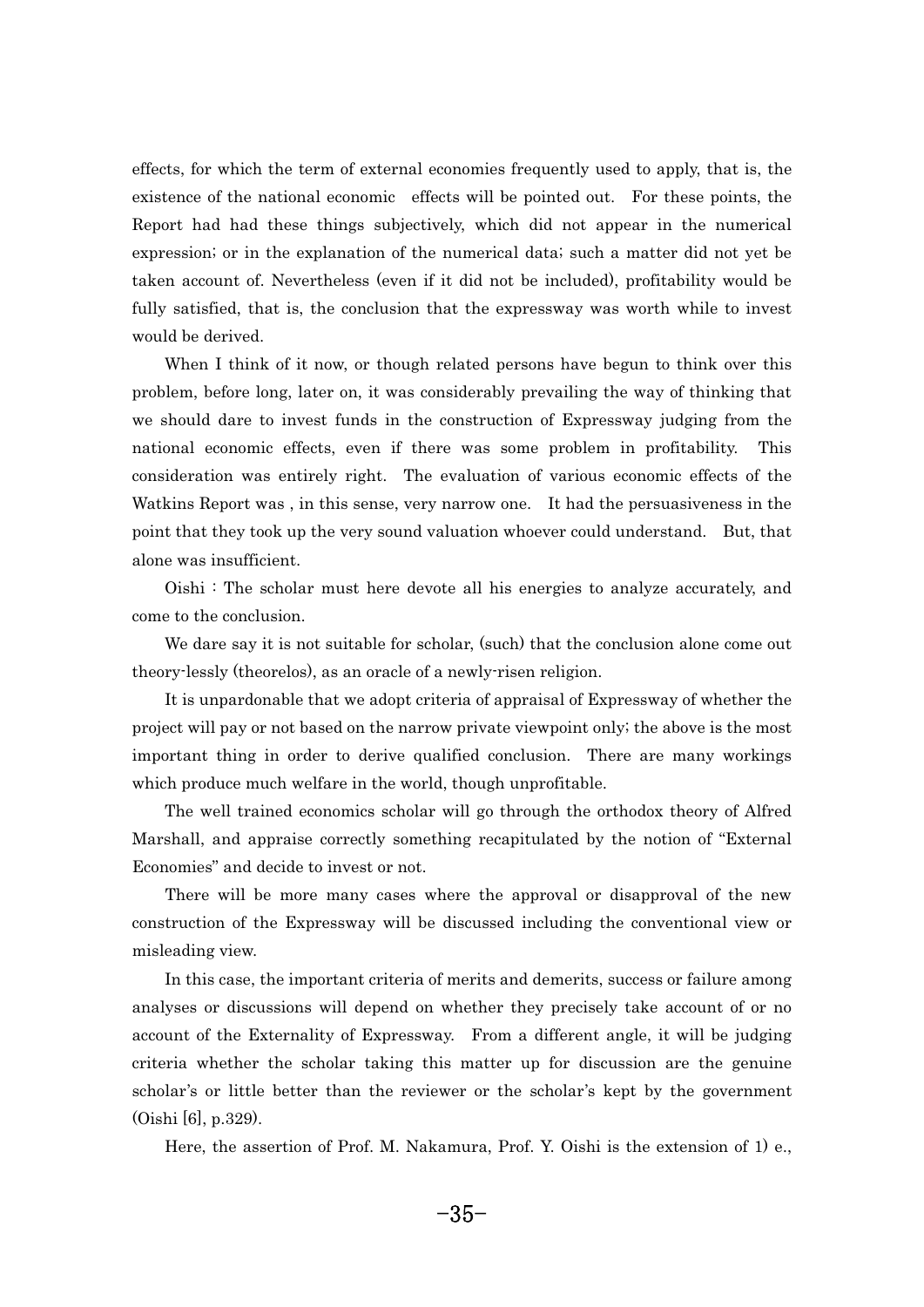- In the world, there are so many non-genuine scholars; then if we are economics-scholars, whoever will wish to say as the above.

## 4) Closing Comment: The Meaningfullness of the Watkins Revolution -

 The above, we have appraised severa1 traits of the Watkins Report from the various viewpoints. e<sup>r</sup>

 The Watkins Report have doned many-sided contributions such that assertion of balanced growth between the national economy and transport system; concurrent investment among the comprehensive transport system; great undertaking to rotate the regime to expressway in the social background of the golden age of marine transport and railway; consideration in the same dimension between the various basic industries and the infrastructural, above all, expressway investment (at that time, there was a big theme of public investment or private investment, its optimal share); the new policy-field to build-in idea from economic viewpoint into transport facilities planning; establishment of the sound research method. t:

 The drastical reorganization worth saying revolution had been brought about in the field of public investment, transport occupied by the conservatives in early summer of  $1956$  (s.31). -

 The Watkins Report enlightened the transport field and made a dash toward the Expressway, very rapidly. -<sup>2</sup>

 Then, could the great reorganization be carried out successfully, because that the Watkins Group distinguished as economics scholar? For this, though it is universally admitted that the Watkins group excellent in statistically, econometrics, but in economics, they don't go far enough, that is, leave something to be desired, as shown in 1) e, and 3) $(7)$ , etc., in the field of public economics, or public investment criteria. -

 Nevertheless, the role, contribution of the Watkins Report was the existence which standed unrivaled among others.  $a$ 

 Is there anything distinguished, immeasurable for shortsighted ordinary economics scholar? What is it? h<br>.

 Here, let's pay attention to Prof, Y. Oishi's postscript [6], the subtitle of which is, Here, let's pay attention to Prof, Y. Oishi's postscript [6], the subtitle of which is, "About the formation and the significance of social history economic history of Watkins "About the formation and the significance of social history economic history of Watkins<br>Report", not economics and theoretical economics; where social history economic Report", not economics and theoretical economics; where social history economic history like significance may be recoginized justly. We came in contact with an<br>outstanding article of "We glance over the world: Europe Japan after world war II will be relatively advantageous: Broaden one's outlook: long trend of decline of USA

etc.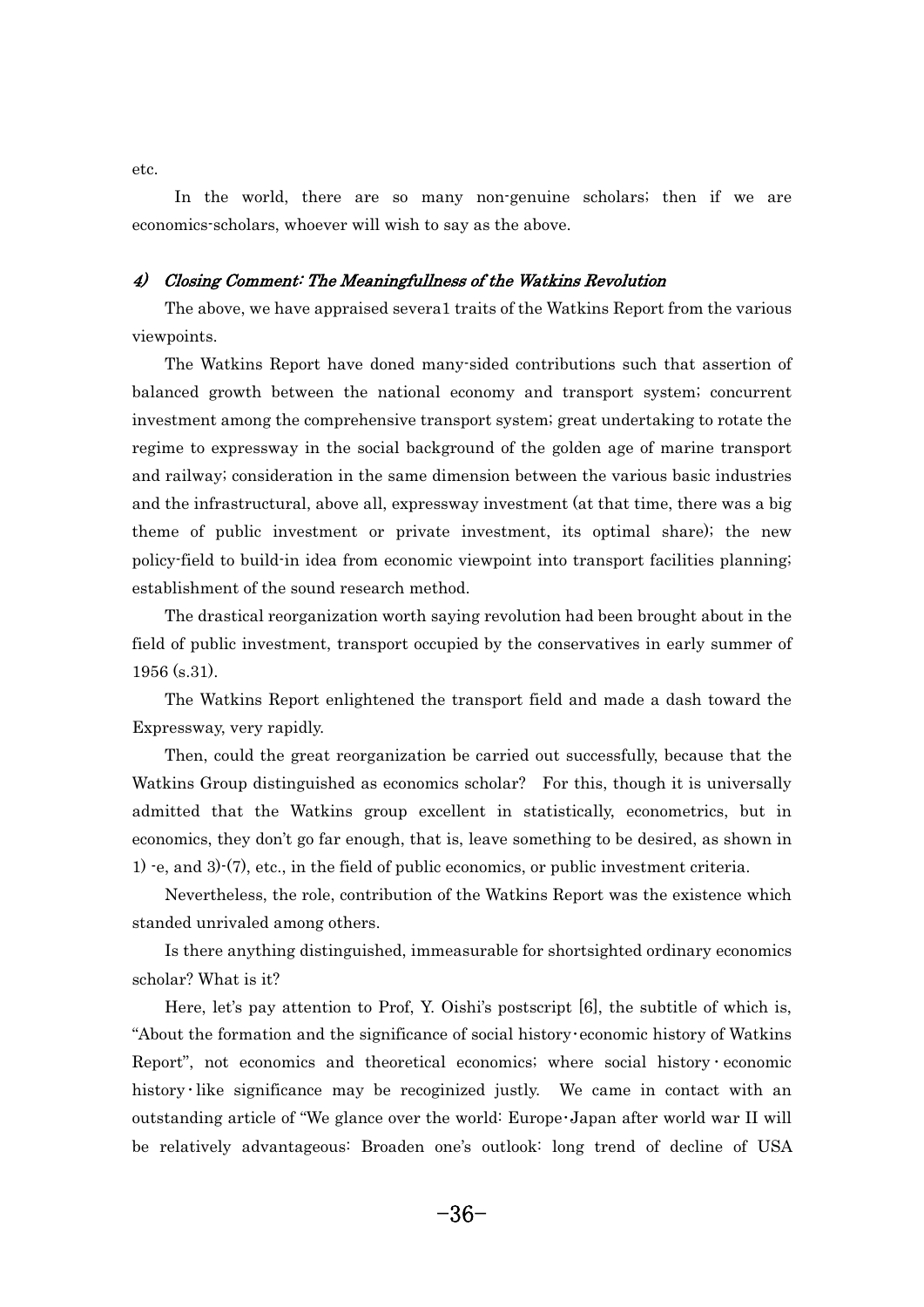hegemony unchanged", who is Prof. Dr. Immanuel Wallerstein, prominent by the book: Treatise on World System, Sociologist historical philosopher appeared on "Economics" class room" Nikkei, Feb. 2<sup>nd</sup>, '2003<h.15>' just nine years before [11]. 18<br>1

By this, we felt, "the scales drop from our eyes." There are  $50 \sim 60$  years of the middle period cycle (Kondratiev cycle), 200 years of long term cycle; among kondrativ cycle, there are various short term cycles; this short term cycle only is taken up by the politicians and mass media. - $\frac{1}{2}$ 

 As the contents of story is different, we do not mention farther more; but, in short, the shock which the Watkins Report give Japan, that is, by great undertaking of regime rotation from the Marine Transport and Railway to Expressway; concurrent investment of not only main leading industries, but also all the key industries in the meaning for the expressway to be included, they enlighten the related persons, and rotate regime rapidly to orient to Expressway. The above has the wonderful analogy and impression (as have the same way of doing) with the following assertion of Prof. I. Wallerstein: "the long trend of hegemony decline of USA unchanged," deriverd from the unbiased standpoint (there are often many partizanships) and "Europe  $\cdot$  Japan relatively advantageous". In his saying, there are refreshing contents of the same as may call white black, for the shortsighted. n:<br>.

 Here, we arrive at the conclusion that the profound meaningfulness of the Watkins Report will be found with the help of Prof. Immanuel Wallerstein's article. --

When we stand at the grandeur & ultra  $\cdot$  long ranged viewpoint, how vulgar the partition  $\cdot$  privatization of the JHPC appears to be. We are yet in need of the expressway, main highway system of Japan. p<br>p

It is too myopic to judge that if only we have done the partition  $\cdot$  privatization of a Public Corporation, the management will be improved (see Fujii [31] too, concerning the prevailing wind of the partition  $\cdot$  privatization, nowadays). prevailing wind of the partition  $\cdot$  privatization, nowadays). e<br>e

 In case of former National Railway, general workers are stands to be large share of total workers; that is, labor intensive industry, low economic efficiency. The former<br>National Railway was not fit for the classical logic of non-partition non-privatization of the National Railway was not fit for the classical logic of non-partition • non-privatization  $\sigma_{\text{the}}$ <br>Public Corporation, so it could accept the logic of partition & privatization. On the other hand, the JHPC didnot have any labor-intensiveness, so even if the partition  $\cdot$  privatization had done, it would not have received to be more efficient (see [26], pp-33-37).

source: Kohno [25].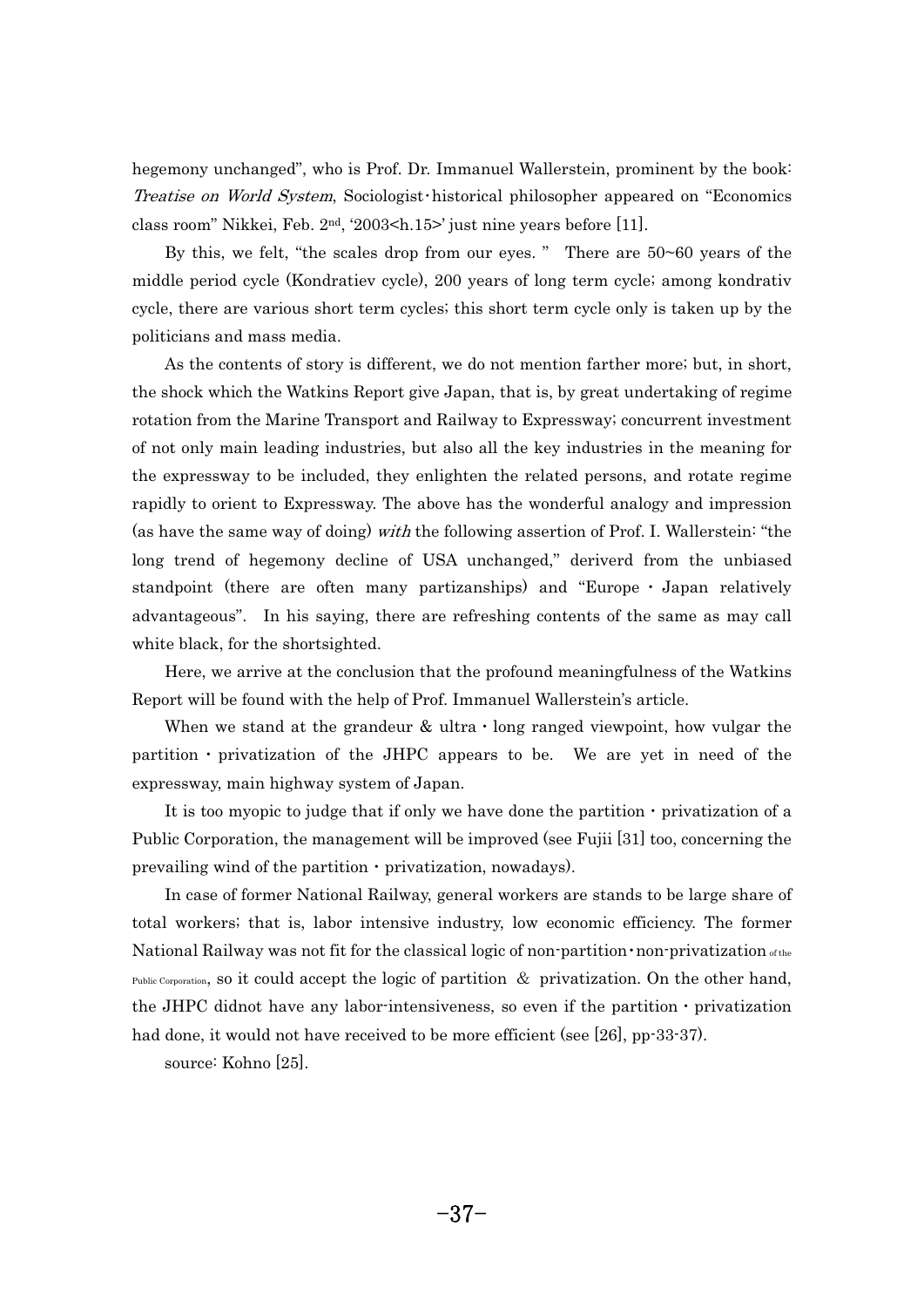#### 4-2 Materials for the World Bank Loan

## 1) Mei-Shin, To-Mei Expressways' Materials -

 Our 2nd generation's actual working group (Research officer, Tsuneichi Sasaki, Prof. Katsuyuki Kurashimo, Hirotada Kohno, and manager Yoshitaka Yamamoto, and our senior Yaichi Kobayashi <estimation of traffic volume>) had begun to be concerned in the estimation of traffic volumes & economic effects of Mei-Shin Expressway, and the Feasibility study (profitability) of Mei-Shin (Nagoya-Kobe) , To-Mei (Toyokawa-Komaki; Shizuoka-Toyokawa, and Tokyo-Shizuoka, etc.) right on the heels of the Watkins Report. ni<br>1

 But, at the same time, the flow of great way of thinking, the leading economics doctrines, and the predominant statistical methods which were beginning to be in need of our actual research work, had, at a time, come into flower, like northerly having turned up all at once getting behind the times. r

So, the fact was that we could not be concerned to the Watkins Report only.

 In fact, in the Watkins Report, there were simple demand analysis, supply analysis, etc. as a matter of course, most of which were economic geographical analyses, such as comparison analysis with other region, component ratio, rate of growth, etc., from which it does not seem to me that we had learned the basic economic theories in the meaning such as we had learned various principles of economics from The General Theory of Employment. Interest and Money by J.M. Keynes.  $\frac{1}{2}$ 

 That is, the various classical books as guiding principles had already been published as follows:

a] Economic Effects, especially Indirect Economic effects.

 1957: Jan Tinbergen, "The Appraisal of Road Construction: Two Calculation Schemes," The Review of Economics and Statistics, vol. 39, No. 2, Aug., pp. 241~249. h<br>h

1958: Yukihide Okano, translated commented, "A method of appraisal of road construction planning  $\sim$  theory and its study  $\sim$ ," *Expressway* vol. 1, no. 2, June, pp.  $37 - 47$  & p.  $50$ -

 1957: Julius Margolis, "Secondary Benefits, External Economies, and the Justification of public Investment," The Review of Economics and Statistics, Vol. XXXIX, No.3, August 1957. -.c

 1962: Katsuyuki Kurashimo, translated, "Secondary benefits, external economies, and the justification of public investment," *Expressways and Automobiles*, vol. 5, no. 12, Express Highway Research Foundation of Japan, Dec. (S.37), pp. 52-59.

] Public Investment Analyses~benefits-costs theory~ of the Water Resources Group of The Harvard University.  $\mathbf{e}$ 

1958: Otto Eckstein, Water-Resource Development  $\sim$  The Economics of Project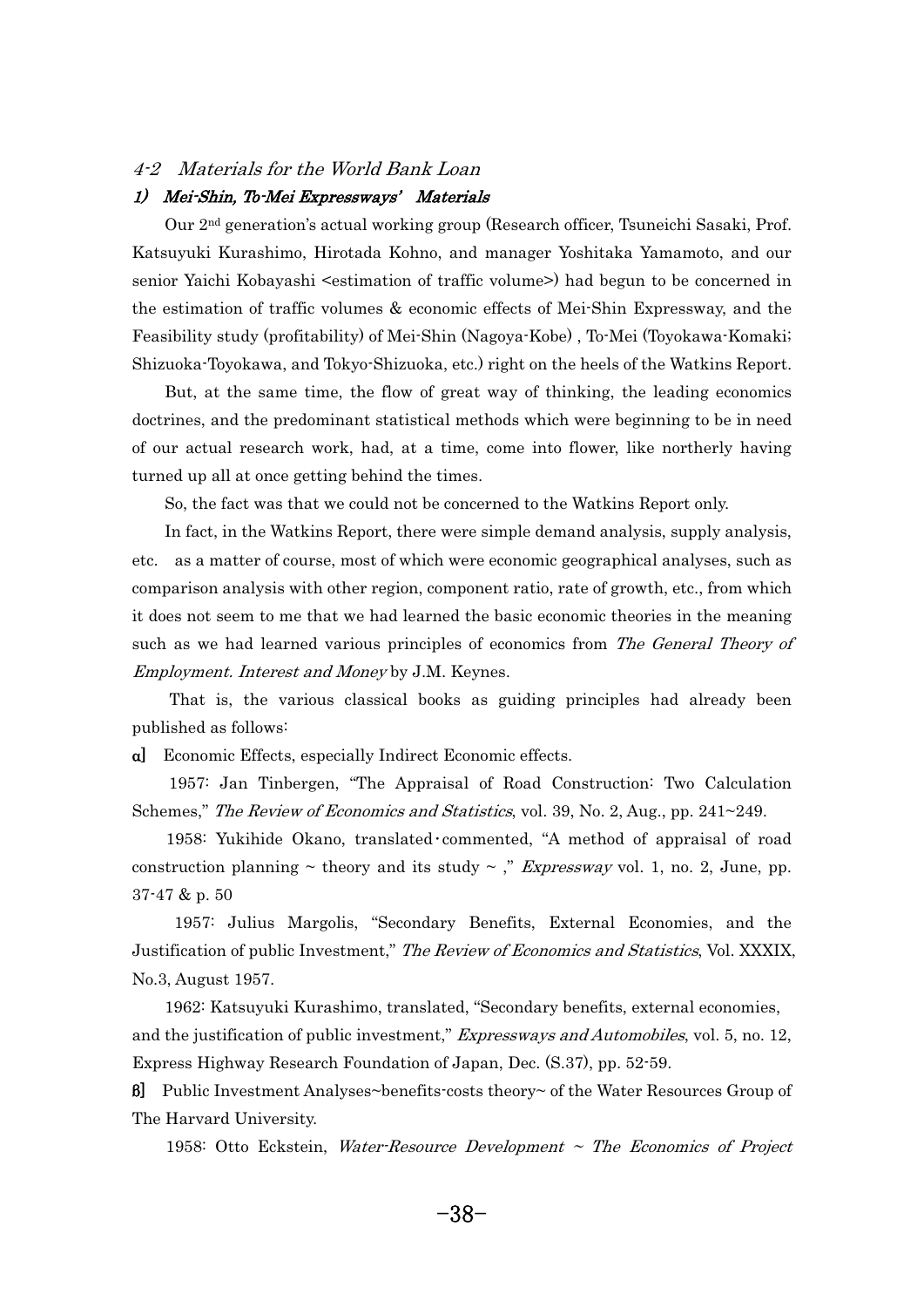Evaluation  $\sim$ , Cambridge, Mass: Harvard Univ. Press, 1958, 300pp. Vi<br>.

 1958: J.V.Krutilla and O. Eckstein, Multiple Purpose River Development ~ Studies in Applied Economics Analysis  $\sim$ , Baltimore: The Johns Hopkins Univ. Press, 301pp.

 $\gamma$ ] Public Investment Criteria Theory of the Water Resource Group of The Harvard University. ni<br>1

 1957: Otto Eckstein, "Investment Criteria for Economic Development and the Theory of Intertemporal Welfare Economics," The Quarterly Journal of Economics, Vol. LXXI, No. 1, Feb. 1957, pp. 56-85.  $\zeta$ 

 1959: P.O.Steiner, "Choosing among Alternative Public Investment in the Water Resource Field," The American Economic Review, Vol. XLIX, No.5, Dec., pp.893 ~ 916. s

 1963: Stephen M. Marglin, Approaches to Dynamic Investment Planning, North-Holland Pub. Com., Amsterdam, 162pp.

 $\delta$  Interregional Industrial Input-Output Analyses  $\sim$  as a programming model  $\sim$ 

 1960: L.N. Moses, "A General Equilibrium Model of Production, Interregional Trade and Location of Industry," The Review of Economics and Statistics, Vol. XL, No. 4, Nov, pp. 373~399. --

 1955: L.N Moses, "The Stability of Interregional Trading Patterns and Input-Output Analysis," AER. Vol. 45, No. 5, pp. 803~832.

**e** Microeconomics  $\sim$  seniors-colleagues saying, to be "genuine-orthodox" as a textbook  $\sim$  $\overline{a}$ 

 1958: James M. Henderson and Richard E. Quandt, Microeconomic Theory: A Mathematical Approach, 291pp. (2<sup>nd</sup> Edition, 1971: 430pp.) r<sub>a</sub>

1961: Ryutaro Kamiya, translated, *Modern Economics*, Sobunsha, 415pp.

n<sup>]</sup> Econometrics

 1953: Lawrence R. Klein, A Text-book of econometrics, Row Peterson and Company,  $ix + 355$ pp.  $\overline{\phantom{a}}$ 

1960: Koichi Miyazawa-Mitsugu Nakamura, translated, Econometrics, Iwanami Modern Series, xii + 410pp.

The above had already been published. Namely, both the Watkins Report [1], [2], [3], [4], etc., and the guide books on Public investment analyses such as  $a, \beta, \gamma, \delta, \epsilon$ ], and n had come into flower almost of the same period during 1956-1957-1958 years. -

Actually, we, the main group of the  $2<sup>nd</sup>$  generation in the economic research room of the JHPC, had striven for the preparation and explanation of the Materials for the World Bank Loan over several times.  $\mathbf{o}$ 

-Those were put together in written form, as Adler [12]; 2nd Materials for World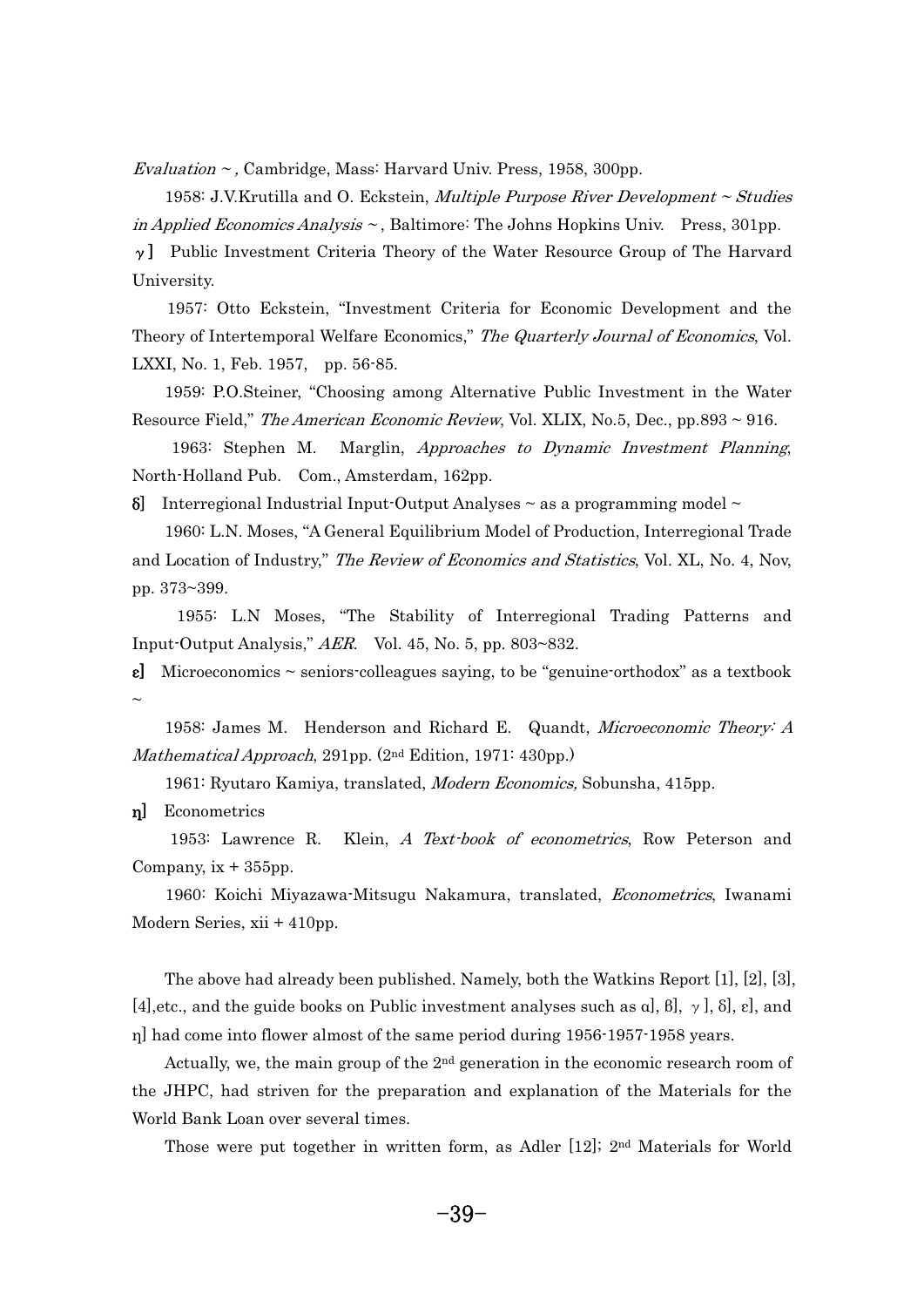Bank Loan [13], [14] ; Materials of World Bank Loan for Tokyo-Shizuoka Expressway [15] [16] ; Materials for Toyokawa-Komaki[17]; Materials for Shizuoka-Toyokawa [18-1], [18-2] ; and Materials (financial affairs) for Shizuoka-Toyokawa [19], etc., which were fortunately in my custody; though irregular in size (incomplete one included), The 2<sup>nd</sup>~5<sup>th</sup> Materials for Tokyo-Komaki Expressway had linked through perfectly. d.

For the more detailed bibliography, see Kohno [24], pp. 17-21.

 Several papers published, based on the data for business use in the JHPC were for examples, [20], [21], [22], [23], and [25]; based on which we had obtained various results on that occasion. The following is of early fruit, though tiny.

# a) Estimation of Traffic Volumes and the Related Matters:

As to traffic volumes (numbers of vehicle going through per unit time at a spot); 3 concepts of converted  $\cdot$  generated  $\cdot$  induced traffic vol., O-D table (origin-destination table), diverted ratio, etc. as the inter city traffic; triangle table, Fratar-Method, trip concept (not traffic vol.) as the intra-city traffic vol. n<br>.

 The above various notions had appeared for the first time to be applied to our actual works. - $\overline{a}$ 

 For these points, senior Yaichi Kobayashi had translated the theory & method of the urban traffic engineering, and applied these to the practical field of research of Mei-Shin Expressway.

# b) Economic Effects:

Direct Effects (running costs saving effects, time saving  $\theta$ , rate of valuation of Direct Effects (running costs saving effects, time saving  $\theta$ , rate of valuation of time saving, load-damaged decreasing  $\theta$  (consignor beneffits), packing costs saving  $\theta$ , time saving, load-damaged decreasing  $\pi$  (consignor beneffits), packing costs saving  $\pi$ , stock decreasing  $\pi$ , scheduled-time, constant-speed  $\pi$ , stock decreasing  $\pi$ , rate of accident decreasing  $\pi$ , scheduled time, constant speed  $\pi$ , stock decreasing  $\pi$ , comfortableness increasing  $\pi$ ); Indirect Economic Effects (developed production  $\pi$ , market sphere increasing  $\sqrt{n}$ , housing complex developing  $\sqrt{n}$ , commuting area market sphere increasing  $\prime\prime$ , housing complex developing  $\prime\prime$ , commuting area enlarging  $\prime\prime$ ); transport capacity increasing  $\prime\prime$  (warehouse  $\cdot$  factory scale enlarging  $\prime\prime$ ); transferred benefits vs. remained  $\,$  ); tra  $\,$  ,  $\,$   $\cdots$  .  $\mathbb{F}$ ,  $\cdots$ . -

 $-5$  The Tinbergen Multiplier's concept had really taken root in our research group that the indirect economic effects (national economic ones) were, for example, 3.8 times as many as the direct effects at that time by studying Tinbergen  $\alpha$  1957 & 1958 mentioned above (19 line on the right hand side of p.248). The severe & technical questions from the World Bank were typical by Adler [12], to which Prof. Katsuyuki Kurashimo answered, taking a leading part among our group; for which he got together in [22].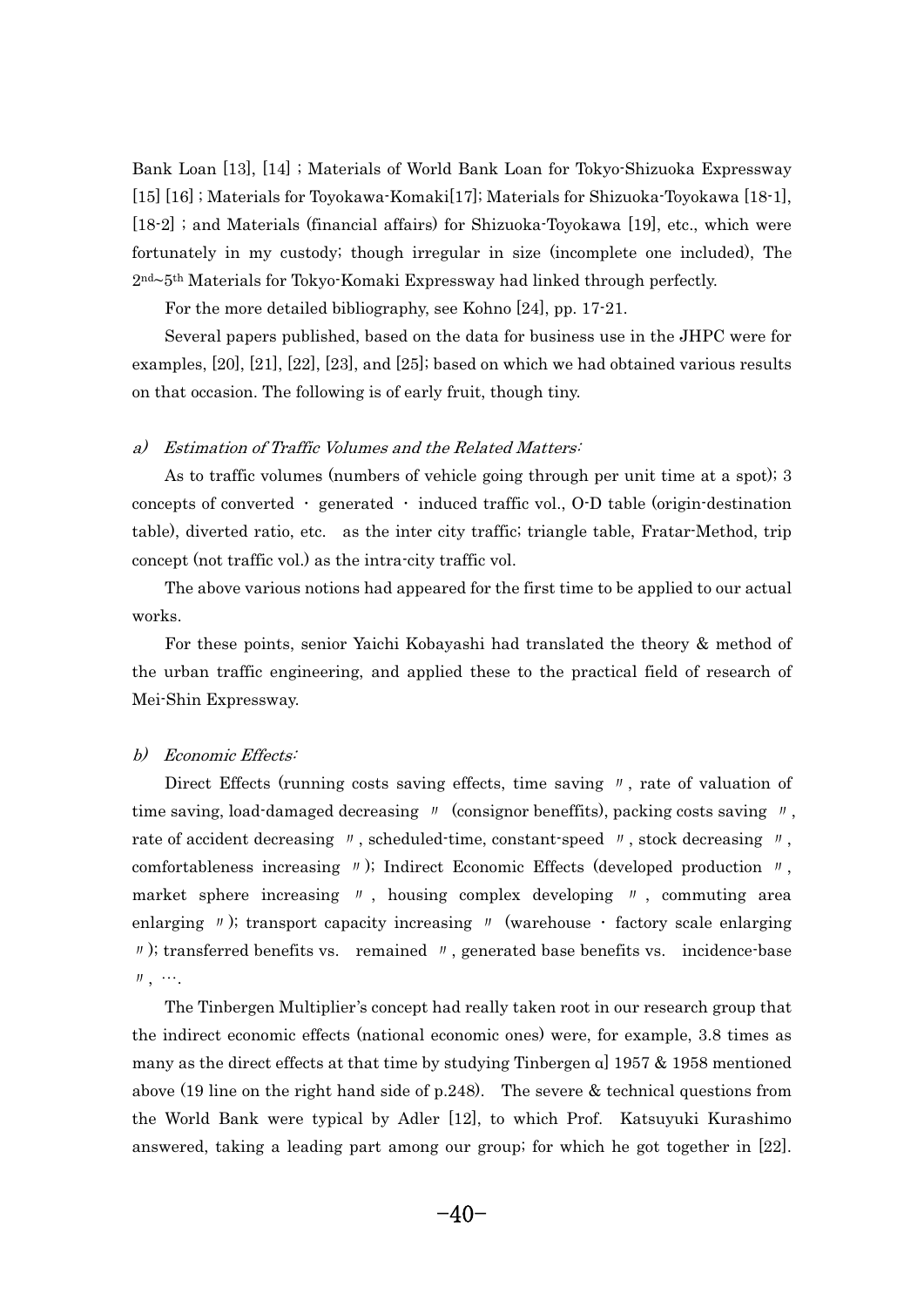This is worthy of special mention, concerning the economic effects.

# c) Public Investment Criteria:

 Benefit-cost ratio criterion, benefit-cost difference criterion, internal rate of return criterion, social rate of discount vs. market rate of discount, planning horizon, imputed price & opportunity cost; equalization of each imputed price normalized by per unit of investment fund over all investment targets (projects), etc. Then, from the optimal public investment planning model, of Steiner 1959  $\gamma$ ], we had examined to put the expressway network construction into effect, using the public investment allocation model in which various constraints of lumpiness, indivisibility, immalleability, pre-emptive right of public corporation, integer of 1 or 0 (invest or not), etc. were built in. -

 Moreover, from the Marglin model we took over the investment allocation model as the multi-periods model and built it in our model. e

 However, it took much time for them to include in their models, full-scale, theories and techniques of the dynamic optimal allocation model developed at a later time. - $\frac{1}{2}$ 

 Here was the limitation of the American water resources model, the historical mission of which was over.

## $Note 1)$  $\overline{\phantom{a}}$

 At the beginning of this sub-section, we defined the 2nd generation; then who was the 1st generation? That was professors who took part in the Watkins Report directly or indirectly, such as Professors Genpachiro Konno, Yasuhiko Oishi, Susumu Kobe, Mitsugu Nakamura, etc.

## Note<sub>2</sub>  $\overline{\mathcal{O}}$

-- *8* - - - -<br>- Kohno had drastically worked at the economic research room of the JHPC nearly 10 years: Express Highway Research Foundation of Japan (Sept. 1957  $\sim$  Oct. 1960), the JHPC (Nov. 1960 - Mar. 1965), the JHPC <leave of absence from work + graduate school 2 years> (April 1965 - Mar. 1967); and, that is, had spent my golden age of youth together with Prof. Katsuyuki Kurashimo, under the supervision of Research Officer Tsuneichi Sasaki we should say an ideal senior. For this we must express our gratitude for his good offices, and for the JHPC.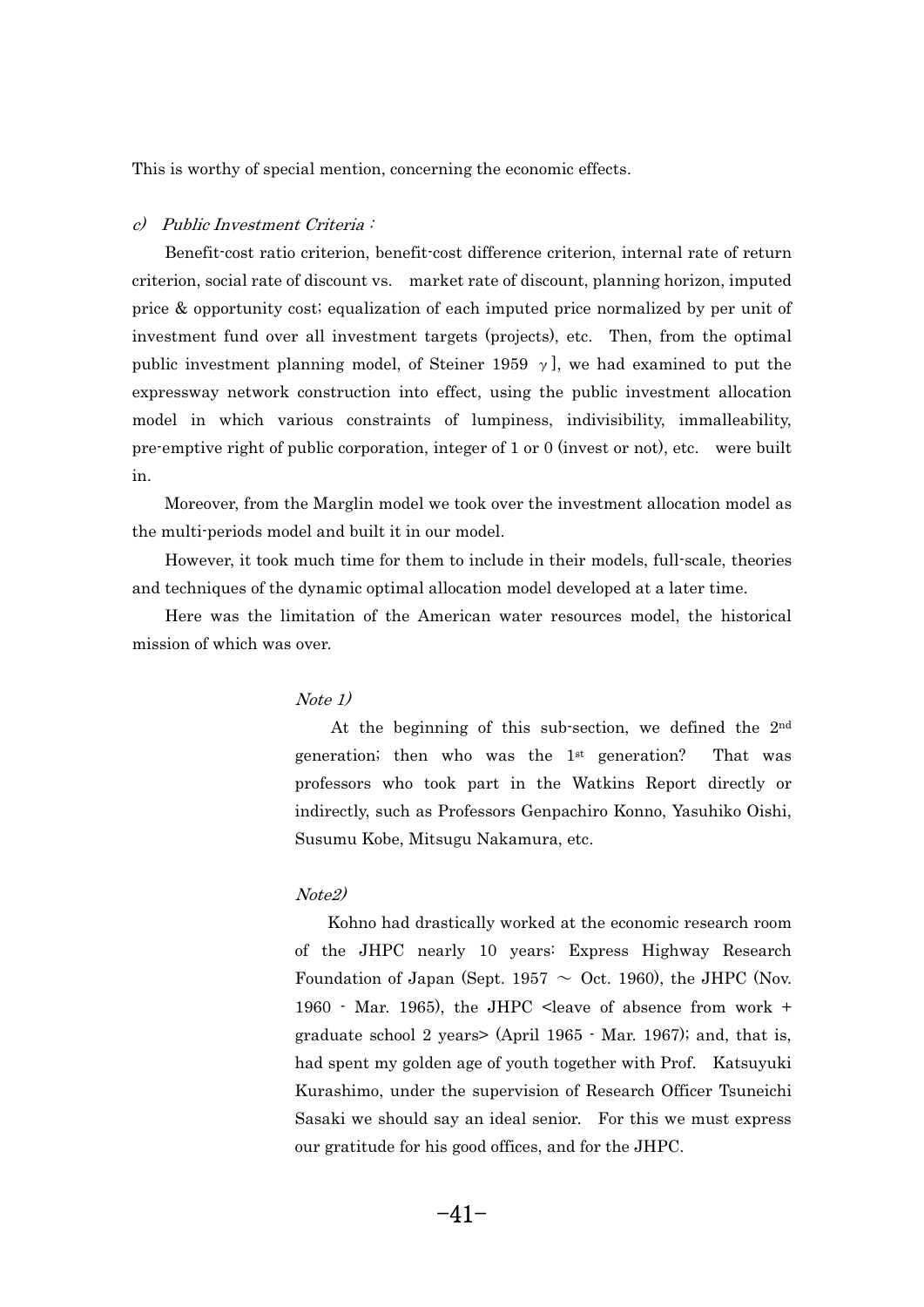Both Prof. K. Kurashimo and I have subsisted on the accumulated learning, fostered by the making up of the Materials for World Bank Loan, during these 50 years. We must again be grateful to the JHPC. a

 Different from the JHPC today, the JHPC 50 years ago was filled with the liberalistic, without any worry, and bright future, such as those of British capitalism, cotton industry of 19th century.

## 2) The  $1^{st} \sim 5^{th}$  World Bank Loan -

 As to the Loan from the World Bank, at the beginning, it was pessimistic; for example, in the financial market of New York, as the profitability of toll turnpike roads in the USA was not so good generally, the proposal of road public loan of Japan did not come off; however, the commission of inquiry from the World Bank came to Japan, April 1957, and said that the World Bank underestimated the economic power of Japan so far ; then, the important conference between the Black President of the World Bank and the finance minister Hayato Ikeda held and resulted in that they reached agreement to give the impact loan equivalent to total amount of 300,000,000 US\$ during 3 years of 1958-1960, to the mainstay industries, such as electric power, iron & steel, and expressway. p:<br>P

 But, owing to the difficulty that we must clear severe conditions and it took plenty of time to make the agreement with the World Bank, Japan side began no sooner to increase the loan from the Import and Export Bank and city Bank in the USA, than the World Bank also indicated to increase positively financing to Japan, and above all give his approval to start our deal with not the tied loan, but the impact loan, which would give rise to a turning point to the introduction of foreign capital, which made the World Bank Loan for the Mei-Shin Expressway possible. -11<br>1

-------o<sup>.</sup> The order to put its laws into operation from the Minister of Construction to the JHPC should be issued on Oct. 1957, and the construction plan entered a stage further to put into practice. And, the business work concerning about the application for the World Bank Loan began in earnest. Table 4-2 is a table of the loan by industry from the World Bank of Japan, where the mainstay industries of Japan almost unanimously borrowed, such as not only the JHPC, but also the electrical power (thermal power generation), iron-manufacture, development bank, Toyota, metal, steel pipe, development of power resources, national railway (the Tokaido Sinkansen), etc. Here, we can see a type of maneuvering of mainstay industries in the night before the high economic growth period, and very interesting. This table itself is valuable; but this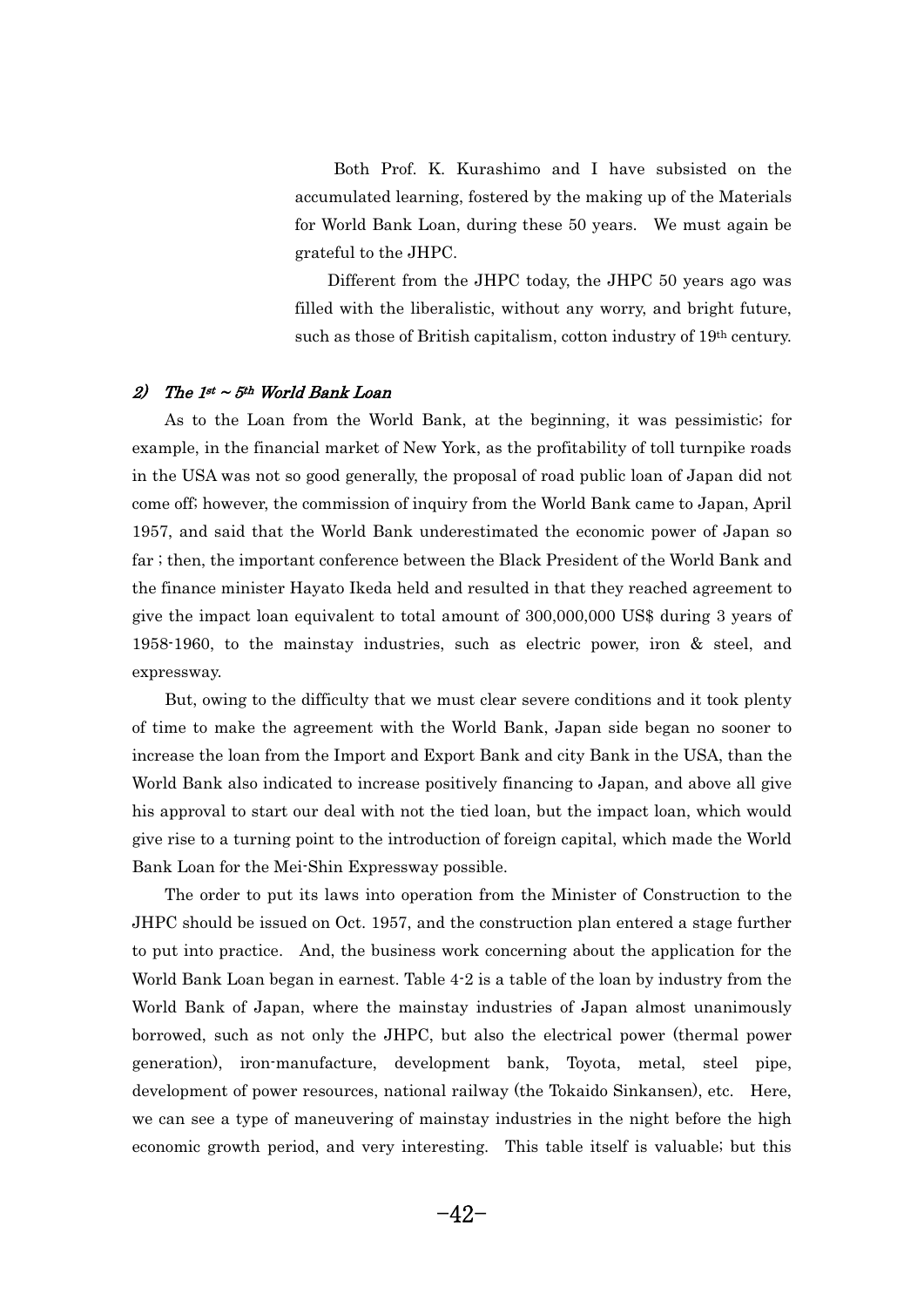time omitted  $([29], pp. 1320-1321)$ . That of the JHPC only shown in Table 4-2-1. m<br>C

Looking at Table 4-2-1 *Abstract of the World Bank Loan*, the following was shown. That is, though the loan was opposed to at the beginning, after the 2<sup>nd</sup> loan, I should say we might win the confidence of World Bank, and realized the loan equivalent to the total amount of \$230,000 (thousand dollars) till the 5<sup>th</sup>. n

 But, the need for the Materials related to economic effects continued to the end, for which Prof. Katsuyuki Kurashimo (Emeritus Professor of Senshu University) was involved throughout. v<br>V

These materials and data was put together in Mei-Shin Expressway Construction Histories [27]. The [28]~[30] each is a break down; [28] is the estimation of traffic volumes of Mei-Shin Expressway; [29] is the abstract of loan from the World Bank, and [30] is the economic effects of Mei-Shin Expressway.

|             | loaning contract<br>effectuation date | borrowing person                           | beneficiary             | targeted project section                      | Irate     | lamount of Ioan<br>contract | period of<br>redempti<br>on (year) |
|-------------|---------------------------------------|--------------------------------------------|-------------------------|-----------------------------------------------|-----------|-----------------------------|------------------------------------|
| $ 1\rangle$ | S. 1960                               | Japan highway public<br>corporation<br>1st | same to left Expressway | Amagasaki-Ritto section<br>(Ichinomiya-Ritto) | $6. -$    | 40,000                      | 23                                 |
| $ 2\rangle$ | S. 1962                               | $^{\prime\prime}$<br>2 <sub>nd</sub>       | $^{\prime\prime}$       | Amagasaki-Nishinomiya<br>$^{\prime\prime}$    | 3<br> 5.7 | 40,000                      | 23                                 |
| 3)          | S. 1963                               | $^{\prime\prime}$<br>3rd                   | $^{\prime\prime}$       | Tokyo-Shizuoka                                | $15. -$   | 75,000                      | 26                                 |
| (4)         | S. 1964                               | $^{\prime\prime}$<br>4th                   | $^{\prime\prime}$       | Toyokawa-Komaki<br>"                          | $15. -$   | 50,000                      | 25 <sub>1</sub>                    |
| (5)         | S.40, 7, 20<br>S. 1965                | $^{\prime\prime}$<br>5th                   | $^{\prime\prime}$       | Shizuoka-Toyokawa                             | $16. - 2$ | 75,000                      | 25 <sub>1</sub>                    |
|             |                                       |                                            |                         |                                               |           | 230.050<br>thousand Dollar  |                                    |

Table 4-2-1 Abstract of Loan from the World Bank

 These are the document of daily work of the JHPC, in which the studies which we devoted all our energies to does not be included; so refer to each member's papers.

## Note  $1)$ tc<br>1

Impact loan: In case that we ask for a loan from the USA, which means taking the loan of not total of necessary funds but a part, and should obtain the remainder from the domestic Yen funds. It was a system that by financing a part of necessary funds, the procurement of remaining funds might be made easy by virtue of the incentive. r1

 So, in this case, some strings that we had to buy machinery of USA by borrowed dollar funds was not attached (Funds with some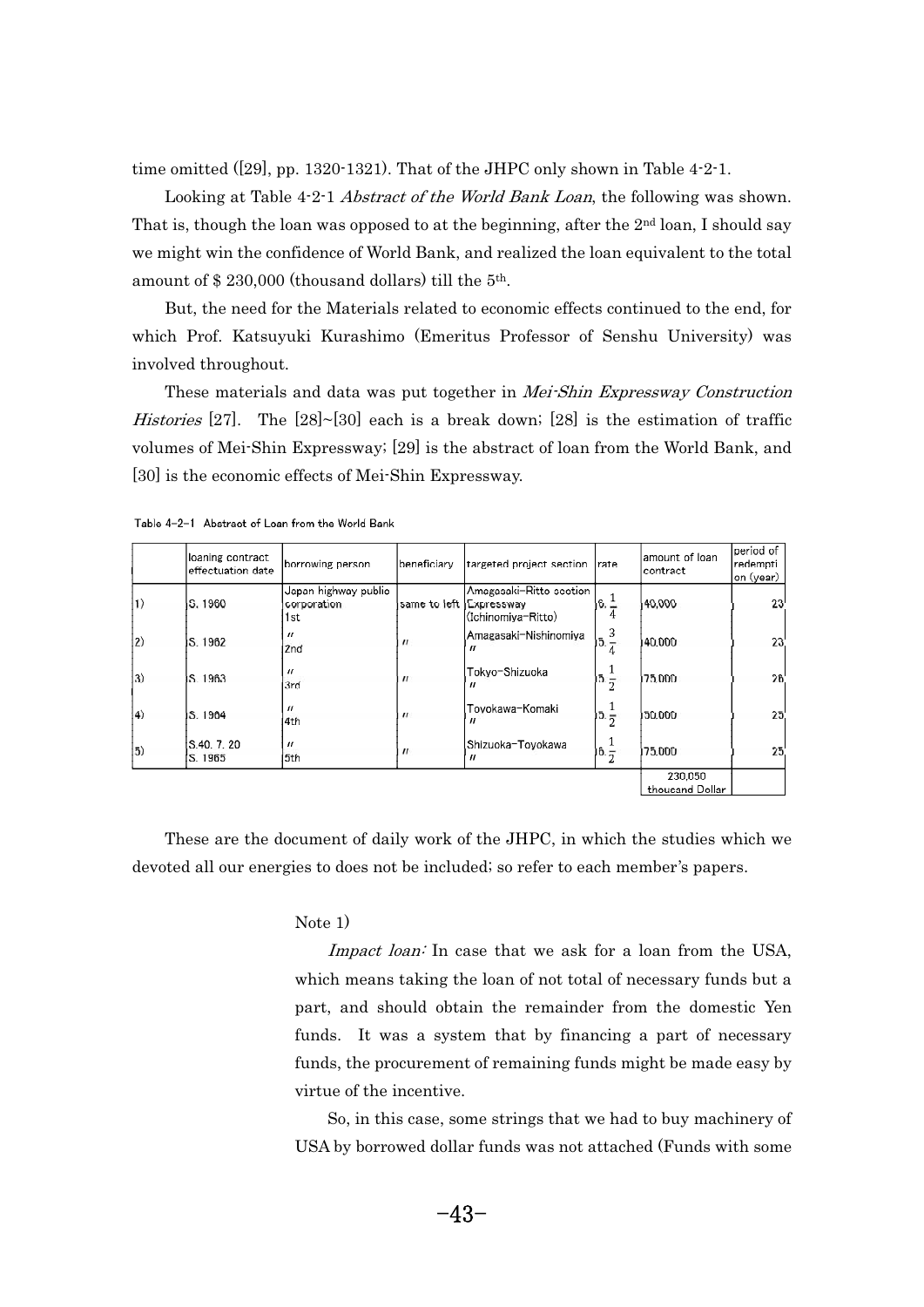strings attached is called to be a' tied loan'). As to the Loan from the World Bank, the tied loan like the loan to the thermal power generation was many at the first; thereafter, impact loan was many.

The Source: Fundamental Knowledge of Current Term Vol.172, Jiyu-Kokumin-Sha, May 1st, 1963, p.225.

## Note  $2)$ tc<br>1

 Here, about the middle of Table 4-2, we can find the mention, "on June 30th, 1961; National Railway, the Tokaido Shinkansen, rate 5 3/4%, 80,000 (thousand\$)." t<sup>,</sup>

 There seems to apply, once only, for the loan from the World Bank, wafted on the boom of the Loan of mainstay industries from the WB at that time.

 Judging from the World Bank's category, Japan National Railway had already fallen under the category of the middle developed industry, not the developing industry, for which the WB lent some funds, and accelerate the development of that industry. - $\mathbf{d}$ 

 In contrast to the National Railway, the Japan Highway Public Corporation was regarded as an industry of completely under developing type in a nebulous condition. n<br>.

 Therefore, in order to have a clear view of the JHPC, they demanded thoroughly Materials concerning with the feasibility study, that is, profitability, which were the  $1<sup>st</sup>~5<sup>th</sup>$  Materials, related to feasibility. n:<br>.

 Owing to this business work, the research and related field of the JHPC made remarkable progress. n<br>.

 Strangely enough, there was no sign of being troubled by preparation of any materials in Japan National Railway. - $\mathbf{a}$ 

 From now, there was the principal object of this Note 2). When I got on a limited express train at Tokyo station (perhaps in early spring of 1960), to start out for Kansai for an inquiry accompanied by Prof. Genpachiro Konno, we met unexpectedly with Mr. Ryohei Kakumoto and his party in the same coach, who was just explaining to the party of the World Bank something spreading a map (but, I guessed he was not aware of us). - $\mathsf{I}\in$ 

- Seeing this scene, Prof. G. Konno says, "Look at, the ablest, cool-headed official in the whole office of the JNR is now explaining the World Bank Loan. But, it may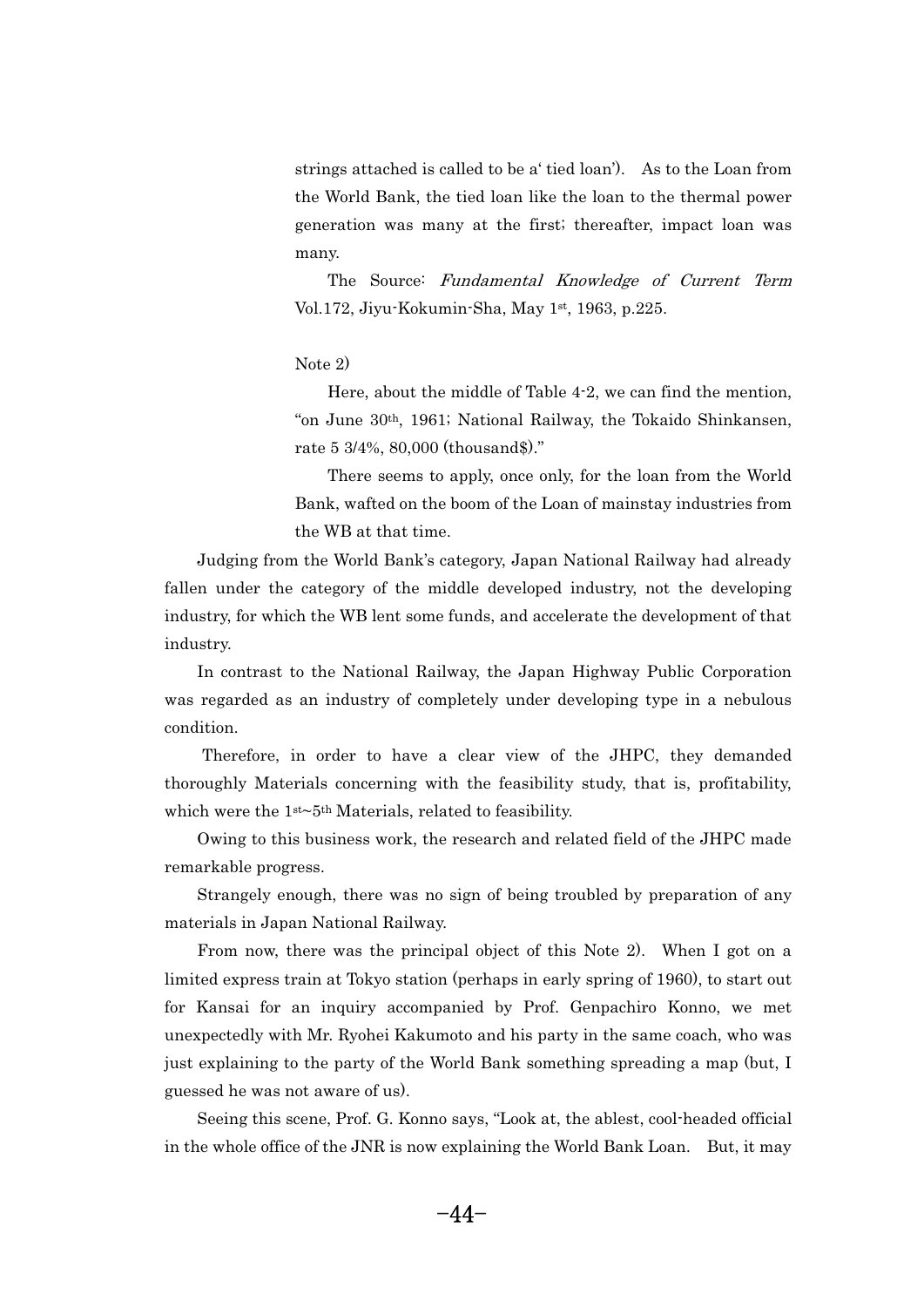be almost business explanatioin not a research." For the JNR was not requested any full-scale research data probably. - $\frac{1}{2}$ 

 Mr. R. Kakumoto was enthusiastically attending, and making his investigation at the society for the study which we arranged, and hosted by [in] the JHPC or Express Highway Research Foundation; specially, he was ardent to the 'Committee of Considering Public Charge' under the auspices of Prof. Dr. Yasuhiko Oishi. - $\overline{\phantom{a}}$ 

 I suppose!! such a great railway as the Japan National Railway, all the structure from top to bottom was filled with business structure itself everywhere; then, such a structure that the toll rates, economic effects, public investment criteria should be examined was nowhere to have been made. it

 That's exactly the same to the Water resource Development Corporation. As the name of 'Water Resource' was the same to, a huge research & study group like American Water Resource Group might be brought up, but quite unexpectedly, there was no existence of such a research & study group whatever to agree to our expectation. Only once, I confirmed this in the currently working officer of the Japan Water Resource Corporation; but answer was non. r<br>با

Judging from these facts, we have great respect and deeply grateful for the wisdom power to see into the future and such keen perception of President Michizo Kishi, Prof. Genpachiro Konno, Prof. Yasuhiko Oishi and Research Officer Tsuneichi Sasaki who let the economic research office of the JHPC and the Express Highway Research Foundation of Japan supply a Meeting room to discuss and foster the innovative, development-oriented inclination, and manifestation of the principle as the Rsearch Office of South Manchuria Railway. il<br>i

 Indeed, it was very short period of the JHPC, etc. that made such a drastic official behavior possible, among national structure. fi<br>.

 In such a very short period, G. Konno, Y. Oishi, Susumu Kobe, T. Sasaki, and then K. Kurashimo, H. Kohno, fortunately met with such a period, received much benefits, and were fostered. The Japan Section encountered the historical conversion point where the paradigm of the time would change; that is, the Japan Section could stand a favorable location where we could advance, exposed to the wind of new era all over our body. Such opportunities did not occur every day.

 $188118$ 4-3 Orienting the J S's Future Course Provoked by Watkins Report and the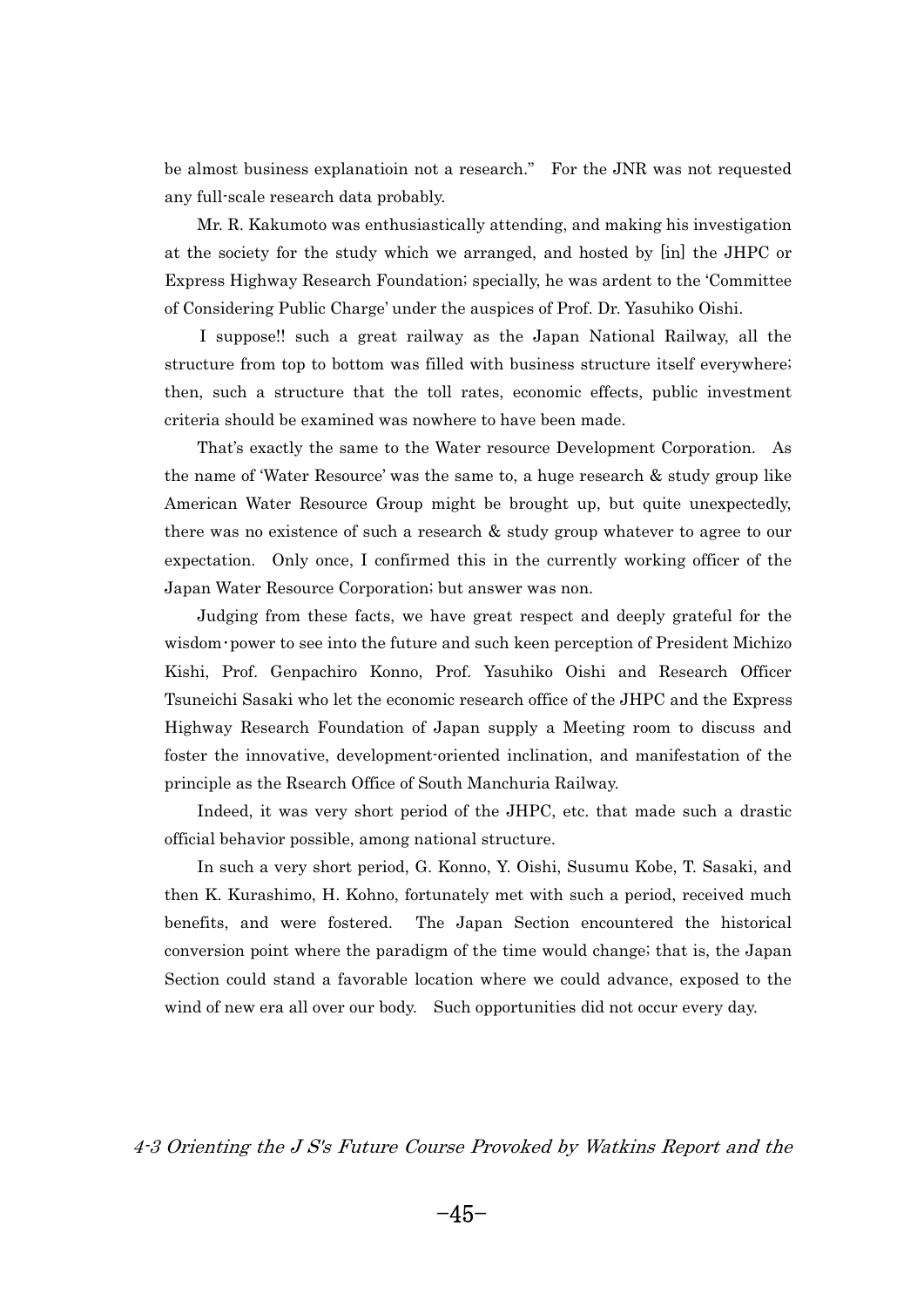#### World Bank Loan

#### 1) Orienting of The Japan Section provoked by the Two

 The academic schools which had been rising suddenly in the world economics circles at that time mentioned in the subsection 4-2-1) were as follows:

 $\alpha$  Economic Effects, especially Indirect Economic Effects (Social Benefits)

 $\beta$ /Public Investment Analyses ~ Benefits-Costs Theory ~ of the Water Resource Group of the Harvard University

 $\nu$  Public Investment Criteria Theory of the Water Resource Group of the Harvard Univ.

 $\delta$ /Interregional Industrial Input-Output Analyses ~ Programming Model ~

 $\epsilon$  /Microeconomics ~ compact & rigorous ~

 $n$  / Econometrics

Here, we refer to the relation of the JS and these 6 academic schools. e:

 Firstly, the first characteristic of the Watkins Report: it was shown the logic and the current thought of that the simple, clear demand and supply exist, and these equilibrate in the market; and the balanced growth among fields, irrespective of the historical school  $\cdot$  like economic policy and Karl Marxian economics (the labor value theory). But it was yet to be based on the unspecialized methodology, which was in common with the world of economic geography to some extent. In such a state, it was the *Microeconomic* Theory: A Mathematical Approach of James M. Henderson and Richard E. Quandt that led us to definitely the market equilibrium, general equilibrium. The other one of orientation was the interindustry analysis. The Input-Output Analysis as the actual, practical visualization of equilibrium and general equilibrium was the research method adopted by so many scholars which will be said concerning to the Japan Section and the RSAI. .<br>5

 However, in the interindustrial analysis and interregional industrial analysis as the regional version based on L.N.Moses (1955) called as Chenery=Moses model, we can obtain only the positive result, how far we may go; then we can not get normative outcome at all. Here is a sort of being unsatisfied, and a limitation. t<sup>d</sup>

 The methodology in response to the need of such an optimization was the L.N.Moses (1960) model formed to unite the optimization technique and interregional input-output analysis; that is an interregional input-output programming model. p

 The research based on the reliable methodology in academic atmosphere was presented already on Dec. 6th, 1963 at the 2nd Annual Meeting of the JRSA by Prof. Susumu Kobe group (Production Research Institute, Waseda Univ.) including Yoshiji Nishino, Kenichi Tokunaga, Masaki Ohta and Hiroo Takagiwa, which theme was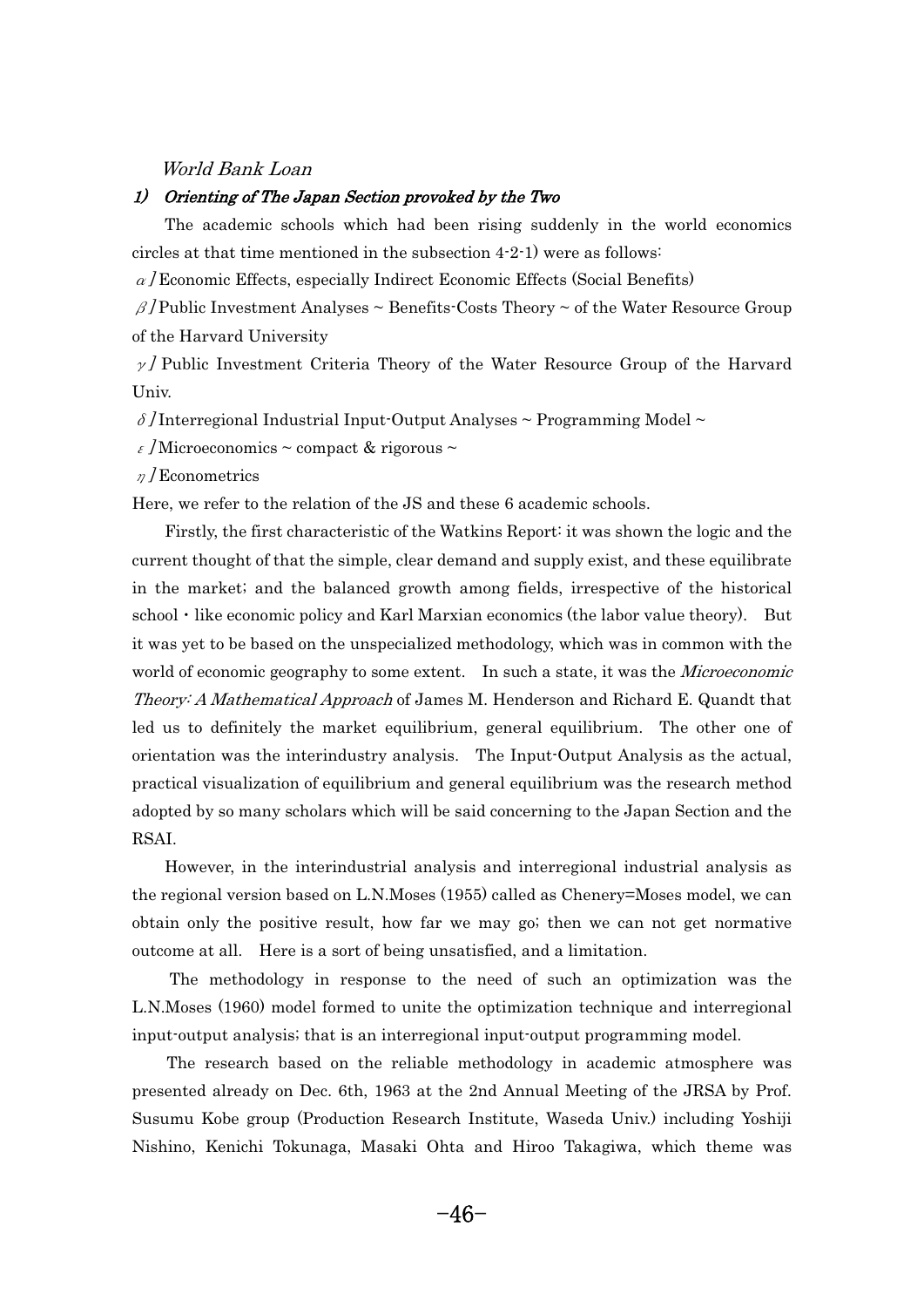"Optimal Allocation of Industries". - $\mathbf{r}$ 

 This was a contract research and the research project that if the Chukyo District among Chukyo, Kansai, Kanto, Tohoku, etc. might be destroyed by the attack of the enemy, on what criteria and at how level we should make reallocation of regional production. <sup>0</sup>

 We, Japan Highway Public Corporation group, were very interested in this research, and about ten years later took over this investigation independently, and up to the present (see, "Optimal Allocation of Public Investment" to be mentioned later). Here was another one manuscript presented as to Optimal Planning Model, which was "Making selection of any type of industry and its scale among industries located, in the regional development plan" by Prof. Dr. Masatsugu Suzuki & Yoneo Kawakita (Nippon University, head of National Land Planning, and the 1st term Director of the board of directors of the JS). It was said that in the beginning, the optimization, optimal allocation might be a boom. lc<br>-

 On the other hand, the research grounded on the W. Isard model which was the regional version of 'positive model' stream of L.N.Moses(1955) was early presented at the 2nd Annual Meeting of the Japan Section (on Dec. 7th, 1962<s.37>), which title was Development of Shikoku Economy and Measurement of its Effects" by Eiji Kometani, Kazuhiro Yoshikawa, and Toshio Miura under the leadership of Prof. Dr. E.Kometani (the faculty of Civil Engineering, The Kyoto University). -า<br>1

We will take up  $\eta$ , which is a regional econometric model as the application of econometric model originated in the Bible of Econometrics to regions. In the 1st Annual Meeting at once, we had a paper of "Simulation Analysis of Regional Economy" by Prof. Fujio Okazaki & Keisei Kaneko; then in 4th Meeting (July 20th, 1966<s.41>), in succession by this pair "Regional Economy Structure and Basic Industry" presented. Since then, over a period of several decades, many researchers have been presenting their papers at various titles using this method, spread like wildfire. e<sup>\*</sup>

 Next, let us refer to the genre of economic effects, especially indirect effects (social benefits). In such a case as huge projects like Mei-Shin Expressway, To-Mei Expressway having been constructed and utilized, it is thought that economic effects brought about by them, not only direct effects but also indirect effects, will have been propagated and diffused over many regions, various industries-firms, and long-range term. r: rm.<br>For such effects, to have set an example to us as the principle, was, "The Appraisal

For such effects, to have set an example to us as the principle, was, "The Appraisal of Road Construction : Two Calculation Schemes", by Prof. Dr. Jan Tinbergen, the 1st Nobel prize winner for economics.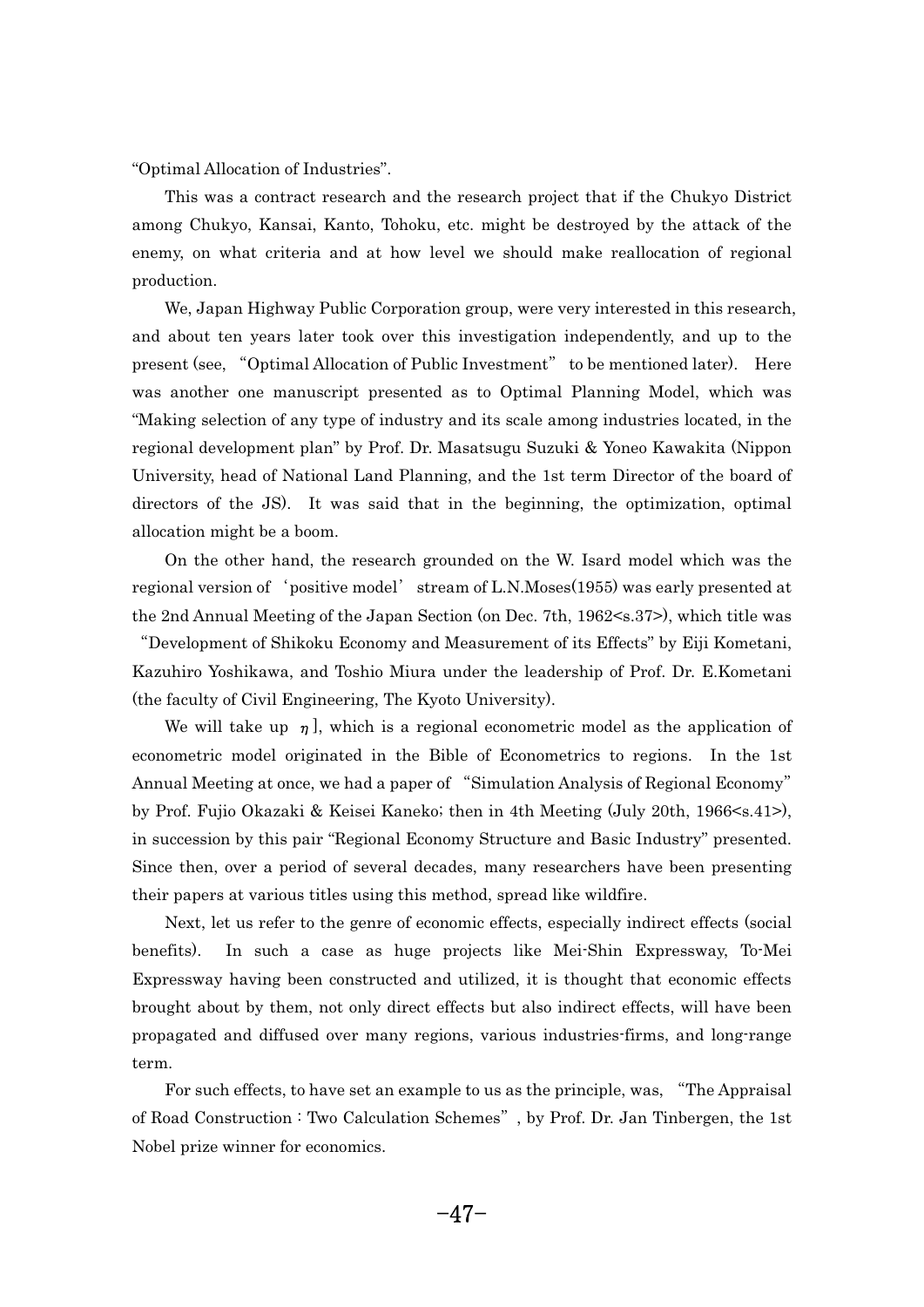For this paper, Prof. Y.Oishi indicated to translate it to postgraduate student, Mr. Yukihide Okano, who promptly took the trouble to translate-explain it. Original paper published on August, 1957, and Prof. Okano's manuscript appeared on June, 1958 in the Expressway, a technical journal which had just started. It was the quick work within one year. We will give deep respect to good judgment (keen eye) of Prof. Y.Oishi who had promptly seen through real value of this paper. -**า** 

 Because, after a lapse of 50 years, any paper does not appear yet that might exceed theoretically this paper. e<sup>1</sup>

 It was in the middle of Dec. 1962<s.32> that Prof. Y.Okano appeared at the editorial room of the Expressway Research Institute (incorporated foundation), bringing his manuscript with him to hand it to Prof. Oishi of one of editors, where H.Kohno began to work for, and met Prof. Y.Okano for the first time. As we met each other in relation of Tinbergen paper, I am bound up with, for we have respected this paper for these 50 years. We may say that this is a Bible for me or the secretariat group of the Japan Section. r.

Indeed, "Regional economic analysis and appraisal of roads construction" by Y.Oishi & K.Kurashimo at the 1st Annual Meeting, "Regional development and investment for roads construction" by K.Kurashimo, at the 2nd Annual Meeting, was entered to present in the Programme; but that of 1st AM was omitted due to time constraint <such a case used to be cut the paper of the Secretariat>, and that of 2nd AM also was withdrawn owing to the order 'to come back to his post' by the Japan Highway Public Corporation, for the reason that the THPC have him attend to the meeting of negotiation of the World Bank Loan. Like the above, their paper presentations have misfortune one after another. is<br>.

 The research and study about this theme has continued off and on up to now. We The research and study about this theme has continued off and on up to now. We recently write a paper, "Study on Appraisal Method of Social Benefits  $\sim$  using General recently write a paper, "Study on Appraisal Method of Social Benefits ~ using General<br>Equilibrium Model taken account of Technologically Spread & Diffused Externality". This will belong to the category of  $a$ .

## 2) Closing Comment -

 We have said that the orientation of the Japan Section has done, provoked by both the Watkins Report and the preparation of Materials for the World Bank Loan; however, indeed, it really has been the fruits, supported from the basic theory-method of the leading society or main academic school which begin to come into flower. a<br>1

- Indeed, either the Watkins Report or the Materials of World Bank Loan were innovative and ultra-exciting at that time, but they themselves were not bible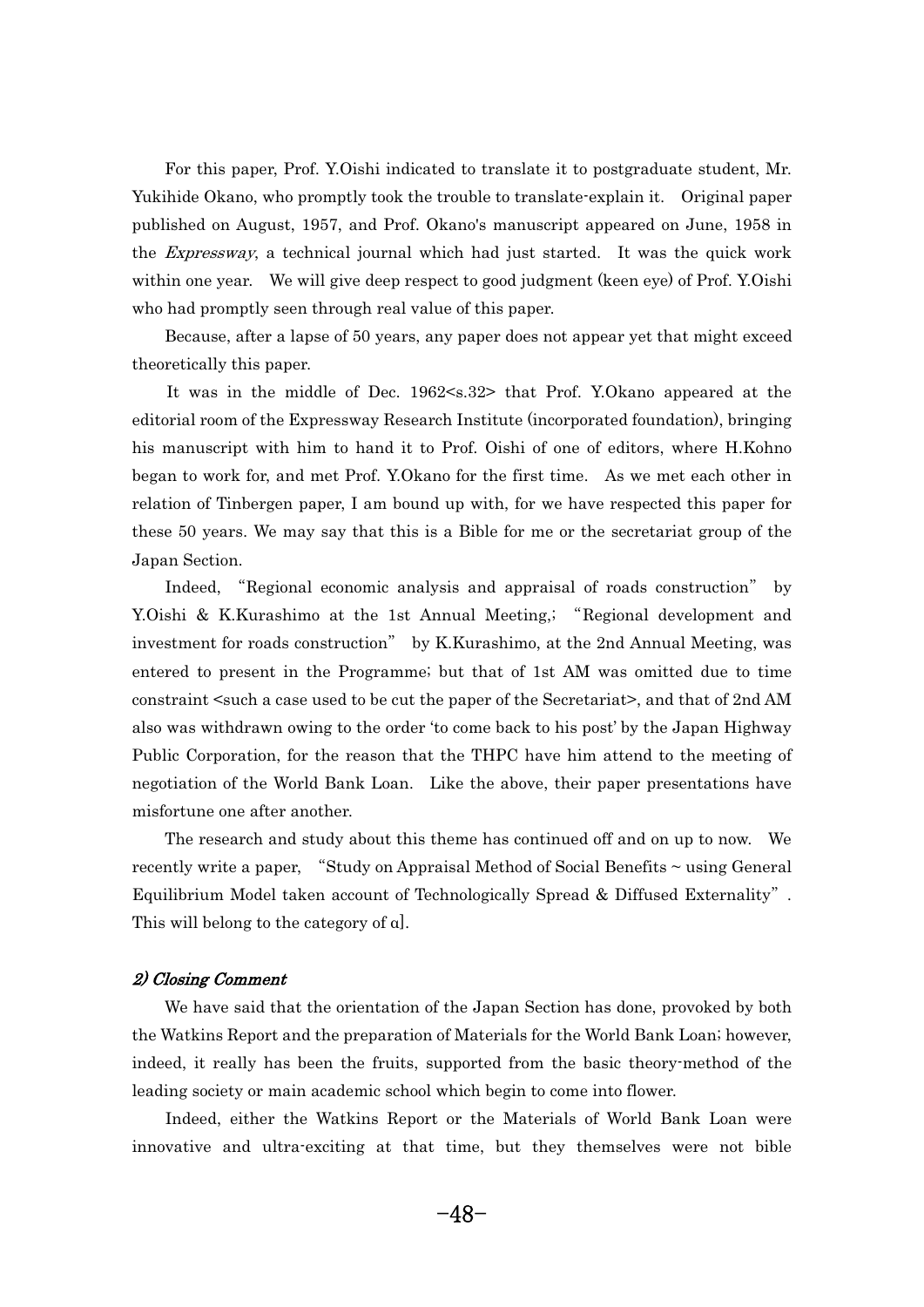personified. Because, they, first of all, were Materials of the practical world. n.

 So as to evolve and develop these principle-rule in the practical fields, we need to be given any blood transfusion from the academism, whatever we want to be done. There were many elementary passages even in either Watkins Report or Materials of World Bank Loan. 11<br>1

 In order to overcome these weak points, we must have borrowed the esprit (essence) such as  $\alpha$   $\sim \pi$  from each society, as we were not given any sufficient ones from the existing societies or Association. i:

We can safely say that it was wise and opportune procedures to take notice of  $\alpha$   $\sim$  $\eta$  as the shadow of the both materials. For, because of support from these  $\alpha$   $\sim \eta$  , we have attained rapid progress in our favor which we couldn't have done by the independent development of the JS by itself. The above is added to.

## Note) - $\overline{\mathcal{O}}$

In the following Part 2 [32], Chap.5 Transport Economics, as section 2, I intend to be inserted "Public Investment Criteria and Measurement of Economic Effects : A). Public Investment Criteria, and B). Theory & Measurement of Economic Effects", and, in the Chap.11 Agriculture-Farming Village Development as the Section 2, "Economic Policy of Rice Agriculture"; however, as the publication costs of [32] will be in excess of the original budget, I change our plan, and will contribute the above trilogy manuscripts to *Studies in Regional Science*, the organic journal of the JS after this autumn. About the particulars regarding to 4-2 and 4-3 here, see those forthcoming.

#### References

- [1] Report on Kobe-Nagoya Expressway Survey, for the Ministry of Construction, Government of Japan, 1956, Aug.8, 188pp.
- [2] same to [1]
- [3] Committee for the Study of Watkins Report (Genpachiro Konno, Yasuhiko Oishi, Kenichi Masui, Susumu Kobe et al.), Studies of the Kobe-Nagoya Expressway Survey Report, the Japan Highway Public Corporation, June 1st, 1957, 330pp.
- [4] Report of The Committee for the Study of the Kobe-Nagoya Expressway Survey Report by a group of Experts headed by Ralph J. WATKINS, Nihon Doro Kodan, Tokyo, 1957, 50pp.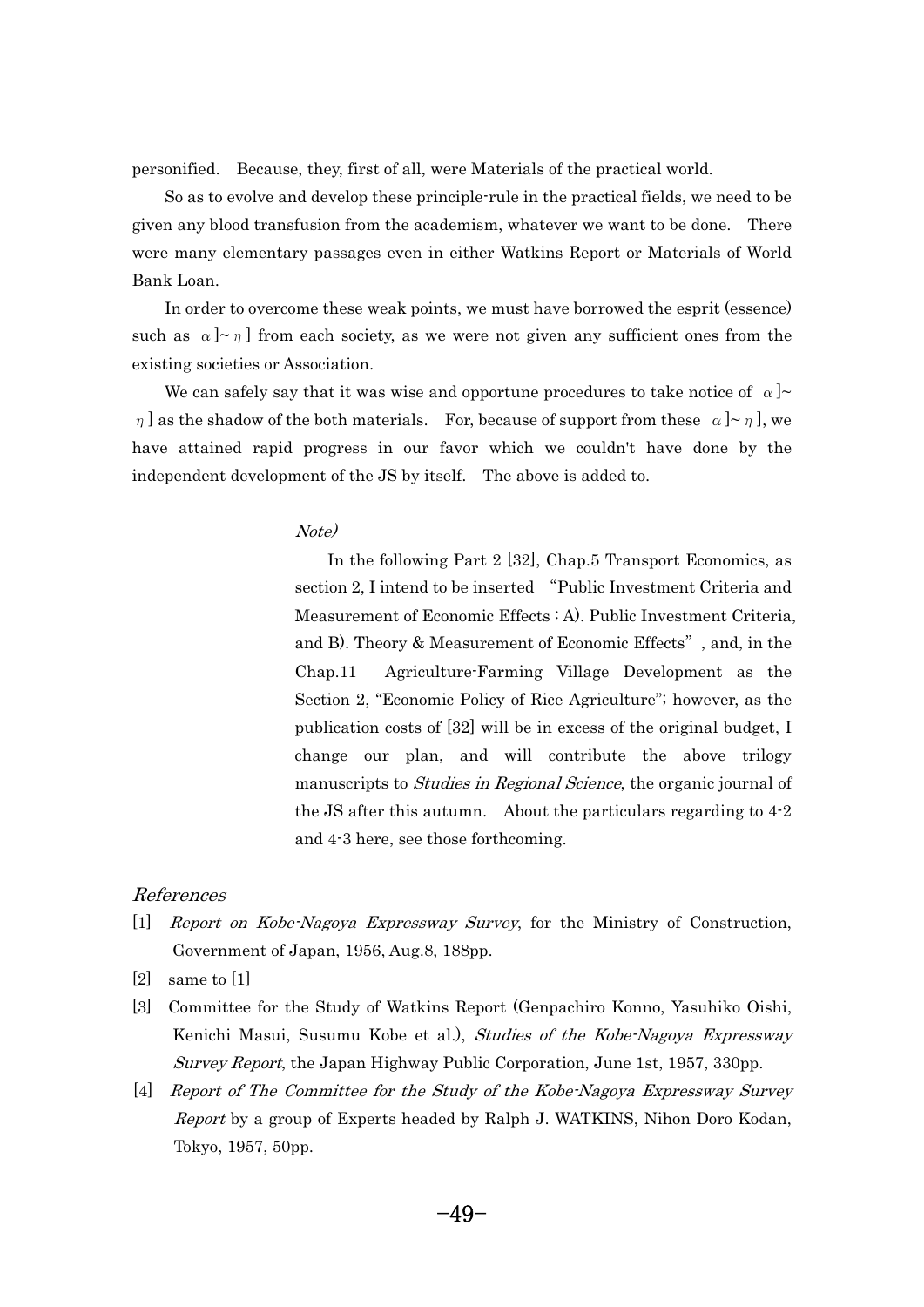- [5-1] Y. Oishi, Yukio Onouchi, Minoru Kawamoto, Mitsugu Nakamura, Ken-ichi Fujimori, Sadamu Mino, "Round-Table Talk of the 45th Anniversary of the Watkins Report  $\sim$  the 1st vol.  $\sim$ ," Expressways and Automobiles, vol.44, no.2, The Express Highway Research Foundation of Japan, Feb., 2001, pp.20-30.
- [5-2] the same as above  $\sim$  the 2nd vol.  $\sim$ ," as above, vol.44, no.3, March, 2001, pp.21-23.
- [6] Yasuhiko Oishi, "Postscript ~ formation of Watkins Report and its Social-Economic History-like significance", in pp.319-330 of the above [3], Aug.8th, 2001<h.13>.
- [11] Immanuel Wallerstein, "Read the World Economy  $\sim$  the 1st vol.  $\sim$ : Europe-Japan Being Relatively Advantageous — Broaden our horizons to ultra-long range economic circulation, The decline of hegemony of USA will not have changed –," Economics schoolroom, Nikkei, Feb.12th, 2003, p.21.
- [12] Hans A. Adler, Economic Evaluation of Transport Project in Less Developed Countries : Theory and Application, Nihon Dorokodan, 1961, 28pp.
- [13] Materials for World Bank  $\sim$  Replies to the questions as to the 2nd Loan  $\sim$  traffic volumes, running saved benefits, tax increased amounts~", The Nihon Doro Kohdan, Aug. 1961<s.36>, A4, 43pp. Kohdan, Aug. 1961<s.36>, A4, 43pp.<br>[14]  $\lceil$ same above ~ same above ~  $\rfloor$   $\lceil$  Indirect economic effects, same above, Aug.
- $\lceil$ same above ~ same:<br>1961<s.36>, A4, 60pp.
- [15] Materials for World Bank (the third)  $\sim$  III). Traffic volumes, profitability, and economic effects of Tokyo-Shizuoka Expressway ~, same above, March, 1963<s.38>, A4, 129pp.
- [16] Additional Data to "III). Materials on Toll Traffic and Economic Benefits" prepared for International Bank for Reconstruction and Development, NIHON DORO KODAN, Economic Research Section, June 1963<s.38>, A4, 78pp.
- [17] Materials on The TOYOKAWA-KOMAKI Expressway Project prepared for International Bank for Reconstruction and Development  $\sim$  IV). Materials on Toll Traffic and Economic Benefits ~, NIHON DORO KODAN (Japan Highway Public Corporation), Tokyo Japan, December 1963, A4, 54pp.
- $[18-1]$  Materials for World Bank (the fifth)  $\sim$  Traffic profitability, and economic effects of Expressway between Shizuoka-Toyokawa  $\sim$ , The JHPC, Dec. 1964 $\leq$ s.39 $\geq$ , A4, 54pp.
- [18-2] Materials on The SHIZUOKA-TOYOKAWA Expressway Project prepared for International Bank for Reconstruction and Development  $\sim$  IV). Materials on Toll Traffic and Economic Benefits ~, NIHON DORO KODAN (Japan Highway Public Corporation). Tokyo, Japan, December 1964<s.39>, A4, 73pp.
- -[19] Materials for World Bank (the fifth),  $\sim$  Materials V). Shizuoka-Toyokawa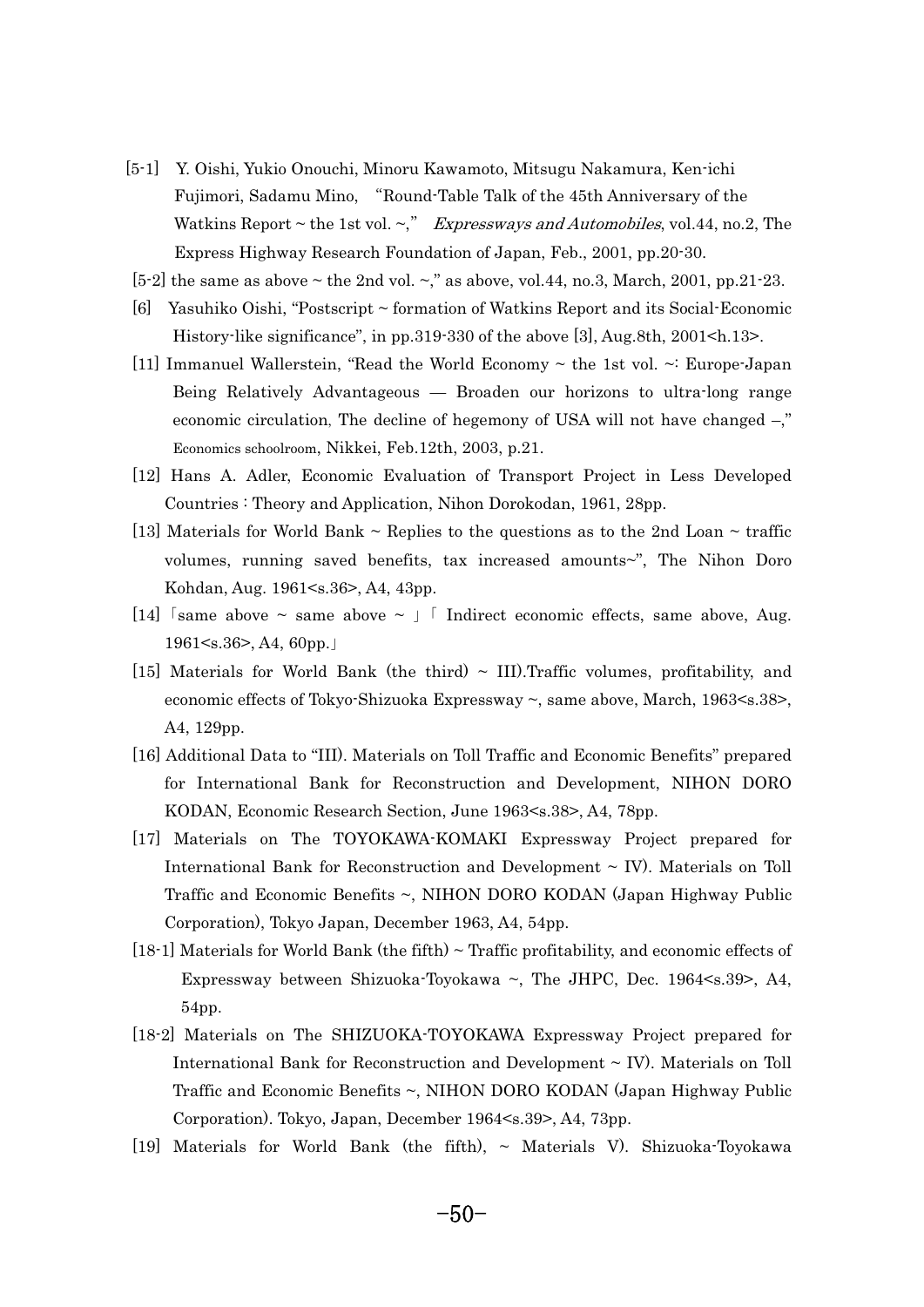Expressway, financial affairs: 1. resources and expenditures of fund; 2. redemption schedule, 3. financial statements  $\sim$ , The JHPC, Dec. 1964 $\leq$ s. 39 $>$ , A4, 41pp.

- [22] Tsuneichi Sasaki, Katsuyuki Kurashimo, "Various problems as to economic appraisal of Expressway construction  $\sim$  centering around the theory of Mr. H.A.Adler ~", journal & publishing office are the same to [5-1] above, vol. VII, no.1, Jan. 1964<s.39>, pp.37-44.
- [24] Hirotada Kohno, "Highway Economics History  $\sim$  1st vol.  $\sim$ ", vol. XVI, no.11, Nov. 1973<s.48>, pp.37-44. journal, etc., see [5-1].
- [25] Hirotada Kohno, [a reprint: Ralph J. Watkins, et al., Report on kobe-Nagoya Expressway Survey for The Ministry of Construction, Government of Japan, Tokyo, Aug. 8th, 1956, 188pp.] Studies in Regional Science, vol.33, no.3, Dec. 2003, pp.358-368.
- [26] H.Kohno, "My impression in the Science Council of Japan: prerequisites for partition and privatization in Economic Policy", Trends in The Sciences vol.6, no.11 (vol.68), Nov. 2001<h.13>, pp.32-37.
- [27] The Editing Committee of the Mei-Shin Expressway Construction History, The Mei-Shin Expressway Construction History (Itemized Volume), The Japan Highway Public Corporation, April. 25th, 1967<s.42>; 7+1622+10pp. 25.5cm×18.2cm version. [writing members (below [28], [30] only : Katsuyuki Kurashimo; former writing members: Tsuneichi Sasaki, Yaichi Kobayashi, Hirotada Kohno, etc.)]
- [28] "Chapter 2 : Estimation of Traffic Volumes of Mei-Shin Expressway", in [27], pp.159-187.
- [29] "Chapter 9 : Loan Details from the International Bank for Reconstruction and Development", in [27], pp.1311-1322.
- [30] "Chapter 13 : Economic Effects (Benefits)", in [27], pp.1545-1622.
- [31] Yataro Fujii, "Committee of the 45 years Anniversary of the Watkins Report ed.: Nagoya-Kobe Expressway Research Report of the Watkins Research Group", journal, etc., see [5-1], vol.45, no.1.
- [32] THE PROGRESS AND PERSPECTIVES OF REGIONAL SCIENCE IN JAPAN: THE GOLDEN 50TH ANNIVERSARY Edited by the JSRSAI (Japan Section of Regional Science Association International), Sasaki Printing & Publishing Co., LTD, Sept. 30th, 2012 ; 550pp.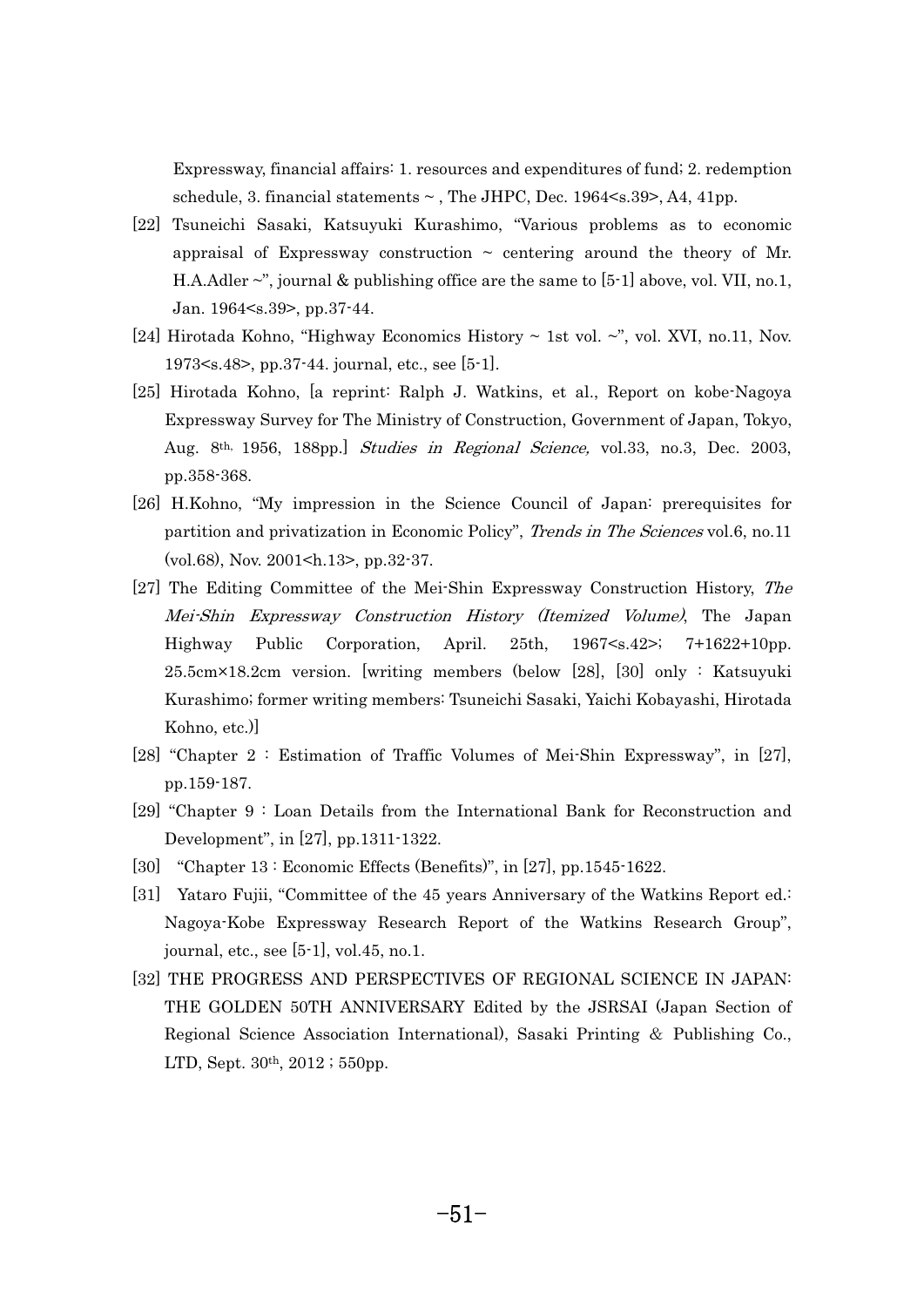# Section 5 Far East Conference

## 1) Far East Conference, PRSCO & Annual Meeting of the JRSC: tripartite relationship <u>ا</u><br>ا

 First of all, let us confirm the sequence of holding, the date and time, and the venue between three. See table 5-1 Sequence of holding of the tripartite. At a glance of Table 5-1, the various Meetings & Annual Meeting are brought back to our senses. -

 It is valuable more than everything else that we can recognize the 1st Far East Conference was held on September 12-13th, 1963 which was only one year later than the  $1<sup>st</sup>$  Annual Meeting and a little earlier than the  $2<sup>nd</sup>$  Annual Meeting (Dec. 6<sup>th</sup>, 1963). -

 This Far East Conference was held three times every two years, the venue of which was shown formally to be the faculty of economics, Univ of Tokyo, but actually was held at the City-Center Hotel according to circumstances. -

 Though the Annual Meeting of Japan Section of the Regional Science Association was held in parallel with these, the Annual Meeting was not held in 1967 between the  $5<sup>th</sup>(Dec. 3-4<sup>th</sup>, 1966)$  and the  $6<sup>th</sup>(Nov. 15<sup>th</sup>, 1968)$  The reason was that it was necessary to concentrate our energies on the preparation of the  $3<sup>rd</sup>$  Far East Conference (1967); similarly in 1969 the Annual Meeting was not held, which was for we had to focus our attention to the 1st PRSCO Conference. This would be shown in the next Section.

## 2) Memorial of Host Organizer • Prof. Dr. Genpachiro Konno  $\overline{a}$

 The Far East Conference would succeed by no means without Prof. Konno's persistent enthusiasm, though the Japan Section had been rendered a financial aid by the Asia Foundation. Seeing this Table 5-1, it reminded us of that Prof. Konno concentrated his energies to the management of holding each coming Far East Conference.  $\overline{a}$ 

 It seems to us that Prof. Konno inputed usually his deep earnestness to the Far East Conference more than the Japan Regional Science Association. us<br>.

 Above all, Prof. G. Konno expressed wholehearted consideration and profound respect to the invitation of Prof. Dr. Walter Isard who is the founder, and the President of the RSA. t.

The presentation of Dr. W. Isard at the  $1<sup>st</sup>$  Far East Conference is "Spatial" Organization and Regional Planning: Some Hypotheses for Empirical Testing," and Prof. konno took all possible measures to ensure the success of the Conference; that is, nominated Prof. Tomosaburo Sasada (Dohshisha Univ.) as a discussant to this subject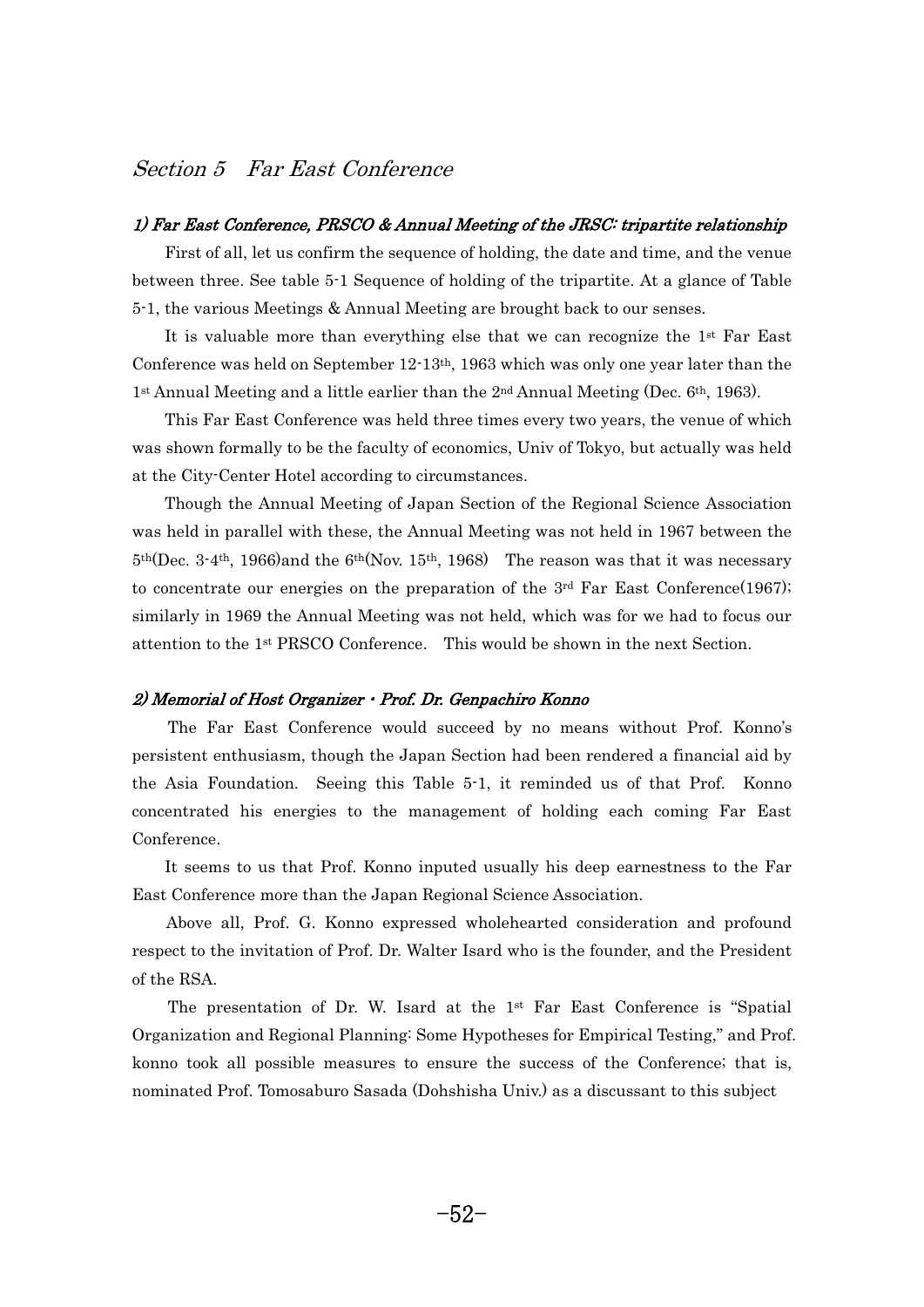|                                                      | <b>DOS3d</b> |                                                                               | Conference<br>Far East | Venue                                                       | Annual Report | Japan Section<br>Meeting of | Annual                                            |                                                                      |
|------------------------------------------------------|--------------|-------------------------------------------------------------------------------|------------------------|-------------------------------------------------------------|---------------|-----------------------------|---------------------------------------------------|----------------------------------------------------------------------|
|                                                      |              |                                                                               |                        | The University Old Boy's<br>Association Hall in Red<br>Gate |               | g<br>冨                      | Η<br>Ξ<br>1982<br>SS 37)<br>⊟<br>z                |                                                                      |
|                                                      |              | City Center Hall                                                              | 11/6<br>算              | Yukawa Memorial Hall in<br>The Kyere University             |               | 9/31<br>2nc                 | Ħ<br>1963<br>(S. 38)<br>$\equiv$<br>₹             | Table 5-1. Triper les Relation: Order of Holding (Ure date and site) |
|                                                      |              |                                                                               |                        | The Uriversity Old Boy's<br>Association Hall in Red<br>Gate |               | 11/22<br>ã                  | $\equiv$<br>1954<br>RS 39)<br>≡<br>Z              |                                                                      |
|                                                      |              | The Faculty of Technology,<br>The University of Tokyo<br>and City Center Hall | $\frac{8}{12}$<br>Žnd  | Kabeshi-Sorakuen Hall                                       |               | $\frac{1}{2}$<br>章          | ≕<br>(5.40)<br>\$961<br>$\equiv$<br>₹             |                                                                      |
|                                                      |              |                                                                               |                        | The Faculty of Economics,<br>The University of Tokyo        |               | 12/3<br>g                   | Ĥ<br>$\equiv$<br>1956<br>36<br>E<br>₹             |                                                                      |
|                                                      |              | The Faculty of Economics,<br>The University of Tokyo                          | 31/6<br>ă              |                                                             |               | $rac{6}{5}$                 | -<br>$\equiv$<br>(5.42)<br>≣                      |                                                                      |
|                                                      |              | San Diego (Quadripartite<br><conference><br/>Agreements</conference>          | $2/1-4$                | Hote New Nagoya                                             |               | 11/5<br>ទ្ធ                 | ₹<br>-<br>$=$<br>.<br>දි සි<br>E<br>₹             |                                                                      |
| East-West Center                                     | 02/8<br>Ã    |                                                                               |                        |                                                             |               |                             | -<br>Н<br>(5.44)<br>6961<br>Ħ<br>₹                |                                                                      |
|                                                      |              |                                                                               |                        | <b>Commerce and Industry of</b><br>The Chamber of<br>Osaka  | 词             | 8/0<br>ਤੋਂ                  | $\equiv$<br>ິຮ<br>ອ້ອ<br>$\equiv$<br>ξ            |                                                                      |
| The Faculty of Economics.<br>The University of Tokyo | 3/25<br>ξm   |                                                                               |                        |                                                             | 5             | $\frac{8}{16}$<br>≌         | $\blacksquare$<br>$\frac{1971}{(5.46)}$<br>≡<br>₹ |                                                                      |
|                                                      |              |                                                                               |                        | Ikuta-Campus, The Senshu<br>University                      | Ş             | 82/5<br>拏                   | $\overline{a}$<br>$=$<br>(2, 47)<br>$\equiv$<br>₹ |                                                                      |
| <b>Ilikay Hotel, Hawaii</b>                          | 2/24<br>ξ    |                                                                               |                        | Commerce and Industry of<br>The Chamber (Hall) of<br>Orita  | ₹             | 1/2<br>Ş                    | $\equiv$<br>1973<br>(S. 48)<br>ᆸ<br>$\ddot{}$     |                                                                      |

 $-53-$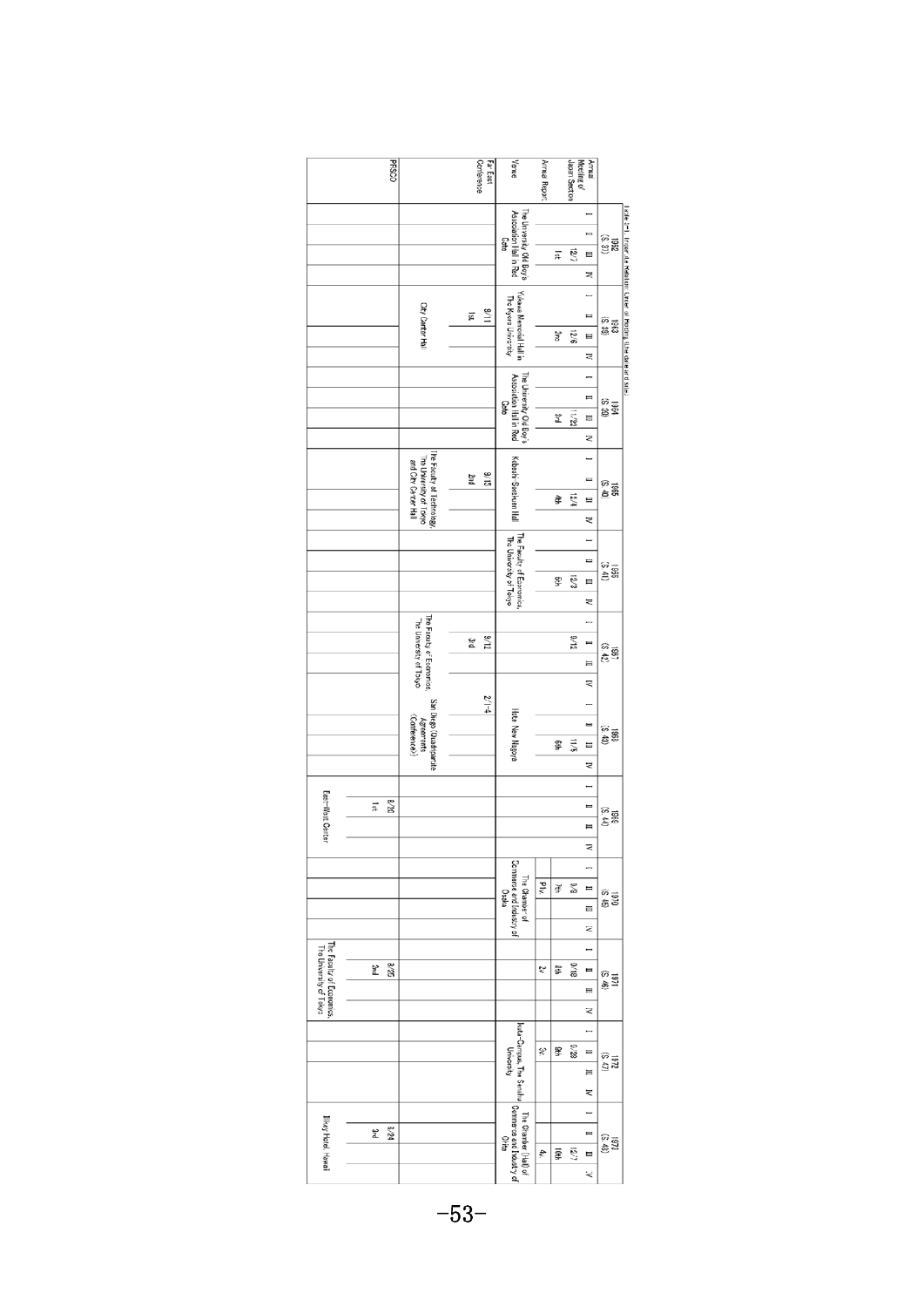who had graduated from the Warton school, Pennsyluania Univ. -**า** 

 As the others, distinguished and splendid professors Shinichi Ichimura, Saburo Okita, Eiichi Isomura, Nobuzo Kiuchi, etc. were invited to present their papers.  $\vec{r}$ 

 But it is other problems whether they will continue to study their themes on regional science, which seems to be concurrent with the continuous activities such as attendance, presentation, and taking on being discussant in the coming Demestic Annual Meetings, rather than the Far East Conference. -า<br>1

 Most of those who were present to the Far East Conference might be proficient in English, and possible to do questions and answers, to say nothing of the presentation of paper. ا<br>}

 It is the next Table 5-2 List of Participants (3 pages) that we grasp the Member list in the beginning at the  $2<sup>nd</sup>$  Far East Conference (Sept. 15-16<sup>th</sup>, 1965); similarly, the member list of the Japan Regional Science Association as of Sept. 14th, 1965 (s. 40) is shown, in which the 3 years has passed since the foundation, so number of members has increased considerably. But as the volume run into 15 pages, which is moved into the 8 section : Attached Data: Large Data of each Section at the end of this chapter. <sup>c</sup>

 The Contents of The First, Second, Third of Papers and Proceedings are shown, in 2) of the 8 Section. However, these large Data all are omitted here.

## 3) Latin Hospitality: its DNA <u>ا</u><br>ا

 The host manager Prof. Dr. Genpachiro Konno always attended courteously to the western intelligentsia  $\cdot$  gentlemen with the virtue of modesty (we, usual Japanese also extend same attitude to the foreigners). t<br>
<sup>t</sup>

 Prof. G. Konno pay attention to even our underlyings; for example, if it is determined to give a dinner to us, he is always enthusiastically anxious about which restaurant, what kind of dishes, and with whom, with the intention of appreciating the pains we the young have taken. i<br>i

Whenever he decided to entertain some person(s), he used to go to *continental room* in the 10<sup>th</sup> floor of the main building of the Hotel Okura, taking French dishes. -

 I remember that I was invited to have the honor of being a member of a party, and was deeply moved. 1:<br>}

 The famous & splendid dish is the crepe suzette, to say nothing of the beefsteak, which is a sweet dessert attended with the performance of being forced to ascend flames in the just side of each table. -

--------<br>-- I give myself up to this crepe & performance; so I went to this continental room in case of inviting a guest sometimes, for a period of time.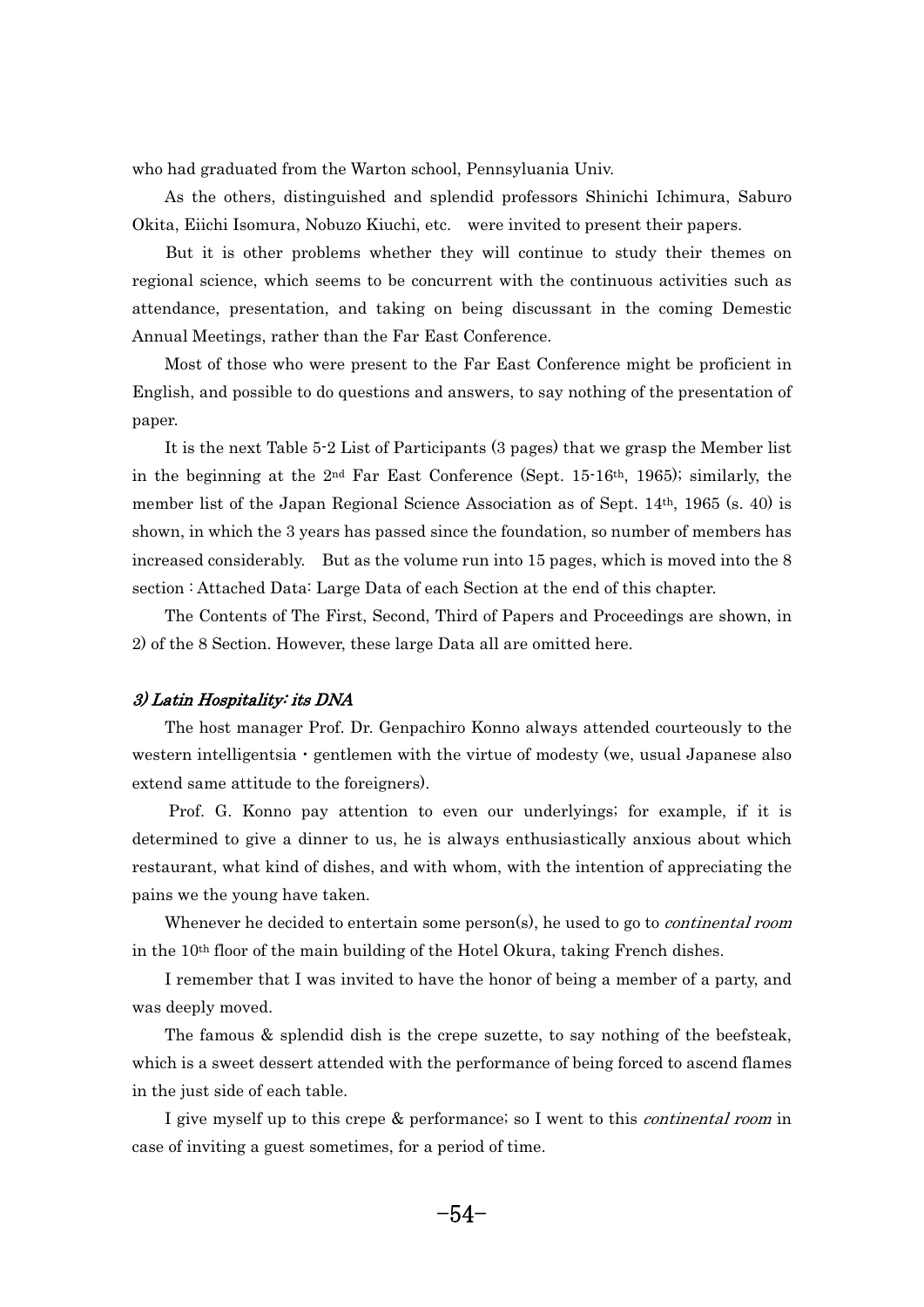It seems that many foreigners from the Far East Conference and Pacific Regional Science Conference, to say nothing of the President of the WRSA, have been invited to dinner(It's no more than a guess). However, Prof. Walter Isard made a habit of having his meals alone with the belief not to receive any invitation (This was famous), So it is guessed that most of members didn't share a table with him in Tokyo. - $\mathsf{R}$ 

 The special quality of the so called Latin Hospitality of giving some one a cordial reception (hearty welcome) lives on in the performances of Kohno and others of the Secretariat ; or our true character has grown up. This is a DNA of the Secretariat of the JRSA, which continues to the present day.  $\alpha$ 

 Gratitude: so as to avoid a lapse of our memory, we have the section of dish & drink check the above recently. My special thanks are due to vice section chief, Mr. Sadao Sugiyama, the Hotel Okura for extended information now a day. 1g

 To make sure, the continental room removed to, and is taken over La Belle Epoque, in the 11th floor of Annex to the Hotel Okura.

| Name         | $Address^{\dagger}$                   |  |  |  |  |
|--------------|---------------------------------------|--|--|--|--|
| T. Adachi    | The Industrial Bank of Japan, Ltd.    |  |  |  |  |
| M. Ando      | Aichi University                      |  |  |  |  |
| T. Aoki      | Hitotsubashi University               |  |  |  |  |
| *H. Arakawa  | Institute of Asian Economic Affairs   |  |  |  |  |
| K. Baba      | <b>Economic Planning Agency</b>       |  |  |  |  |
| M. Beika     | Kobe University                       |  |  |  |  |
| F. Bild      | Canadian Embassy                      |  |  |  |  |
| G. Bowersox  | Asia Foundation                       |  |  |  |  |
| F. Case      | University of California              |  |  |  |  |
| *S. Endo     | <b>National Governers Association</b> |  |  |  |  |
| D.D. Esawa   | Senshu University                     |  |  |  |  |
| Fukui        | Japan Air Lines                       |  |  |  |  |
| Y. Fujii     | Keio University                       |  |  |  |  |
| H. Furuike   | University of Tokyo                   |  |  |  |  |
| L.S. Gellert | State of Alaska                       |  |  |  |  |
| *Glleason    | International Christian University    |  |  |  |  |
|              |                                       |  |  |  |  |

Table 5-2 LIST OF PARTICIPANTS Regional Science Association Second Far East Conference September 15-17, 1965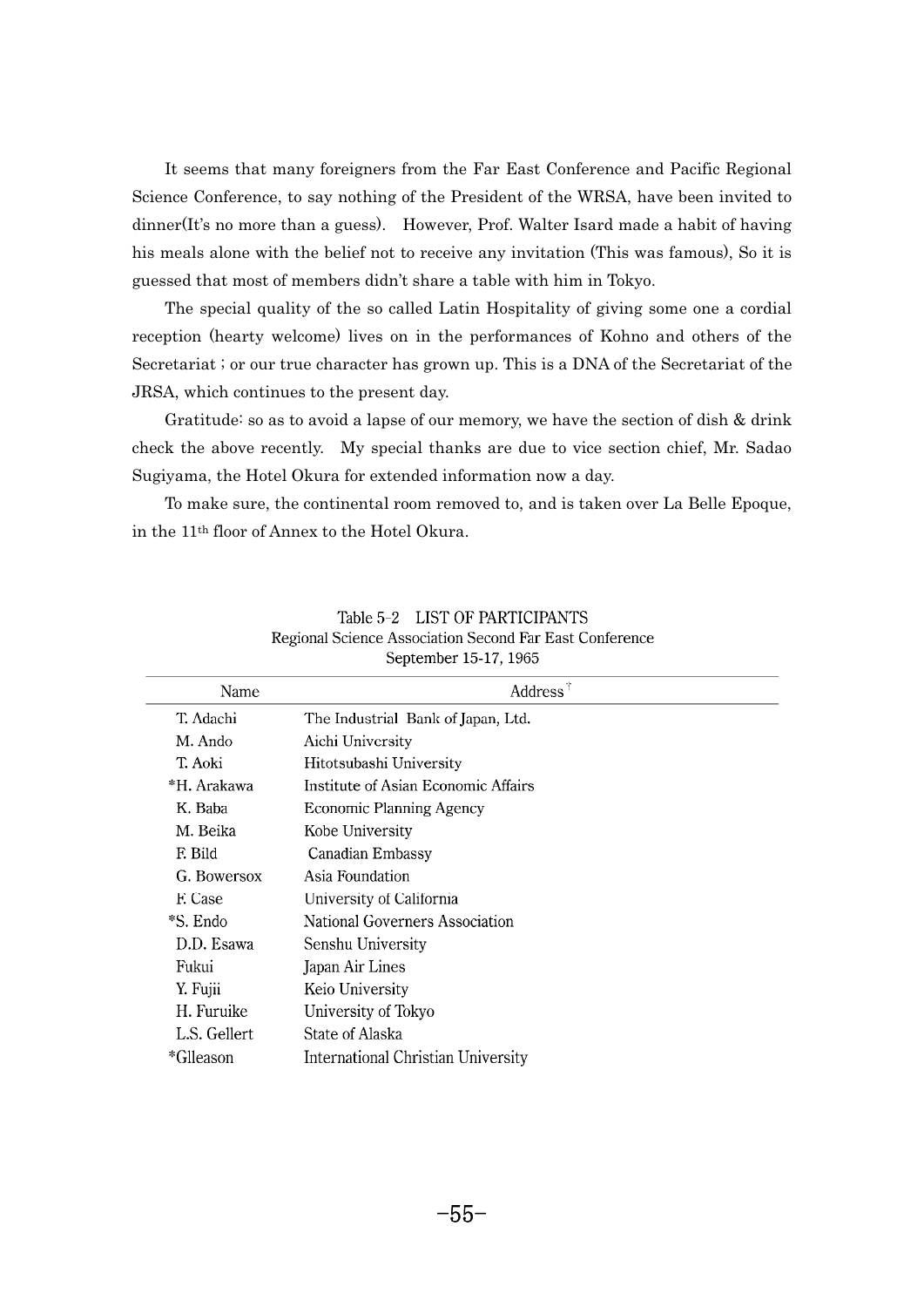| Name          | Address <sup>†</sup>                                  |  |  |
|---------------|-------------------------------------------------------|--|--|
| *S. Hara      | <b>Economic Planning Agency</b>                       |  |  |
| R. Hasebe     | Hokkaido University                                   |  |  |
| K. Hayashi    | Ministry of Agriculture and Forestry                  |  |  |
| S. Higuchi    | Seikei University                                     |  |  |
| *T. Hirahata  | Tokyo Institute for Municipal Research                |  |  |
| *M. Hirose    | Ministry of Construction                              |  |  |
| W.Z. Hirsch   | University of California                              |  |  |
| M. Hisatake   | <b>International Christian University</b>             |  |  |
| *F. Hishikawa | Hyogo Prefectural Government                          |  |  |
| *T. Hoshino   | National Capital Region Development Commission Office |  |  |
| *I. Hotta     | <b>Tokyo Press</b>                                    |  |  |
| T. Ichinose   | <b>International Christian University</b>             |  |  |
| *H.H. Irizawa | Ministry of Construction, Building Research Institute |  |  |
| W. Isard      | University of Philadelphia                            |  |  |
| *Ishiguro     | Japan Housing Corporation                             |  |  |
| E. Isomura    | Tokyo Metropolitan University                         |  |  |
| *T. Ito       | Japan Institute of Location Economy                   |  |  |
| Z. Ito        | Tokyo Woman's Christian College                       |  |  |
| *S. Izumi     | Ministry of Transportation                            |  |  |
| S. Kaneda     | Chuo University                                       |  |  |
| *M. Kaneko    | Japan Institute of Location Economy                   |  |  |
| Y. Kaneko     | Nagoya City University                                |  |  |
| J. Kano       | <b>Economic Planning Agency</b>                       |  |  |
| T. Kano       | Shiga Prefectural College                             |  |  |
| T. Katagiri   | Toshi Center                                          |  |  |
| M. Kishimoto  | Rissho University                                     |  |  |
| *T. Kitajima  | Hokkaido Tohoku Development Corporation               |  |  |
| S. Kiuchi     | University of Tokyo                                   |  |  |
| Y. Kobayashi  | Japan Highway Public Corporation                      |  |  |
| R. Kojima     | Tokyo Institute for Municipal Research                |  |  |
| *S. Kohima    | <b>Local Industry Development Council</b>             |  |  |
| J.A. Kokoris  | Asia Foundation                                       |  |  |
| E. Kometani   | University of Kyoto                                   |  |  |
| G. Konno      | University of Tokyo                                   |  |  |
| Y. Kuratani   | Hitotsubashi University                               |  |  |
| T. Kubo       | Osaka Metropolitan University                         |  |  |
| H. Kunimatsu  | University of Ibaragi                                 |  |  |
| K. Kurashimo  | Japan Highway Public Corporation                      |  |  |
| T. Kurokawa   | University of Tokyo                                   |  |  |
| J. Landes     | Aoyama Gakuin University                              |  |  |
| H. Landes     | Aoyama Gakuin University                              |  |  |
| C.M. Lee      | Kyung Hee University                                  |  |  |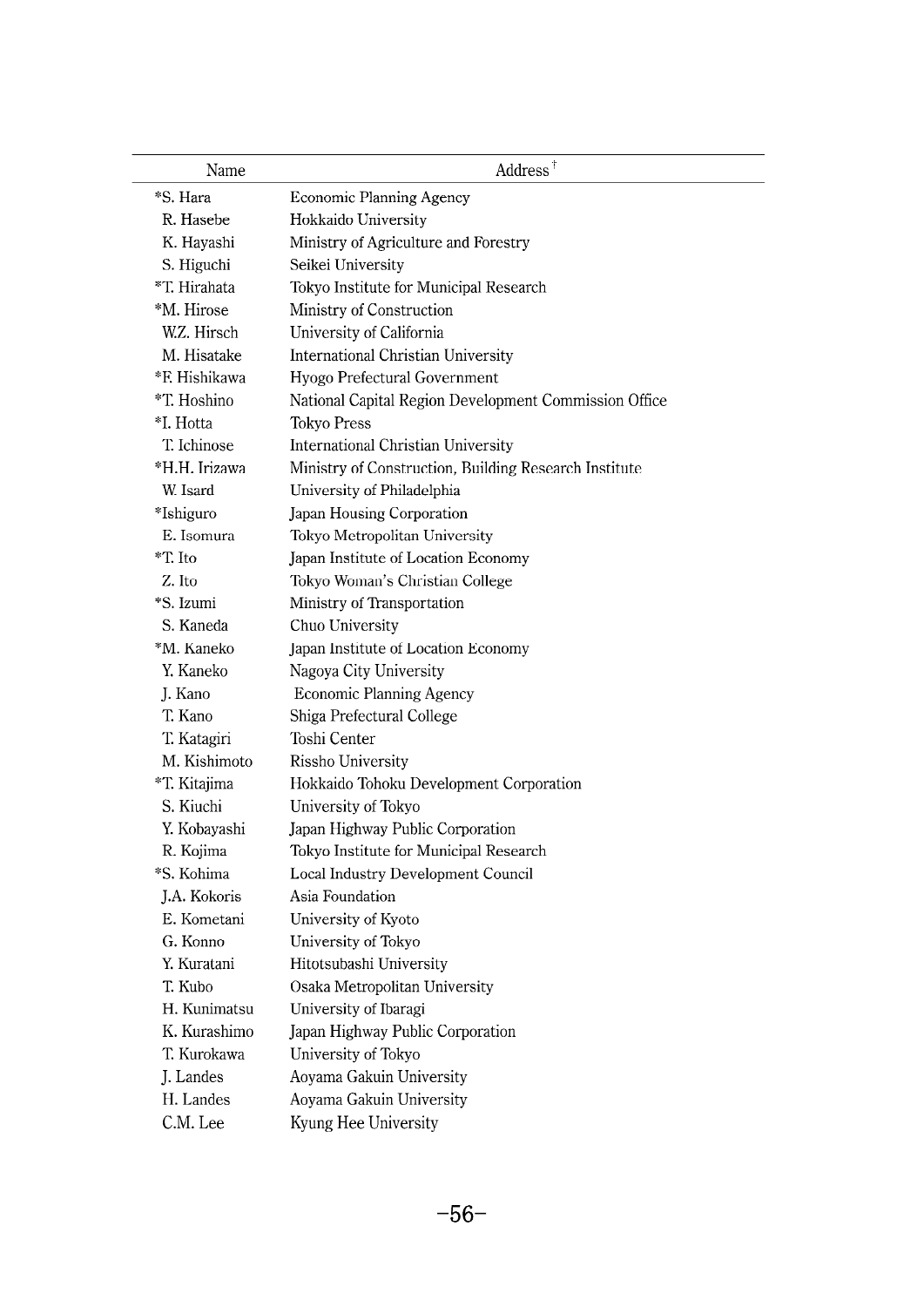| Name           | Address <sup>†</sup>                                  |
|----------------|-------------------------------------------------------|
| Manders        | <b>British Embassy</b>                                |
| K. Masui       | Keio University                                       |
| H. Matsumoto   | Japan Highway Public Corporation                      |
| S. Matsumoto   | <b>International House</b>                            |
| *T. Matsuoka   | The Center for Regional Development in Japan          |
| *S. Mitushashi | University of Chicago                                 |
| *K. Mizuta     | Japan Housing Corporation                             |
| M. Morita      | Nittsu Research Center                                |
| *H. Muramatsu  | <b>Economic Planning Agency</b>                       |
| K. Murata      | Chuo University                                       |
| H. Myoken      | Toyama University                                     |
| *Nakagawa      | Shikoku Development Council                           |
| M. Nakamura    | Tokyo Metropolitan University                         |
| *H. Nakano     | Ministry of Construction                              |
| M. Nakano      | Nittsu Research Center                                |
| *H. Nemoto     | Japan Bushiness Consaltant, Ltd.                      |
| *N. Nishifuji  | National Capital Region Development Commission Office |
| *S. Nishimura  | Ministry of Construction                              |
| H. Nishioka    | Aoyama Gakuin University                              |
| S. Nukaya      | <b>Economic Planning Agency</b>                       |
| K. Odawara     | Sophia University                                     |
| M. Ohta        | Waseda University                                     |
| Y. Oishi       | University of Tokyo                                   |
| *T. Oizumi     | Sophia University                                     |
| H. Ogawa       | Hokkaido University                                   |
| Y. Okano       | University of Tokyo                                   |
| *T. Okawa      | Tokyo Institute for Municipal Research                |
| S. Okita       | Japan Economic Research Center                        |
| *K. Okochi     | University of Tokyo                                   |
| Y. Okuda       | Chuo University                                       |
| K. Ono         | Ministry of Construction                              |
| *S. Onogawa    | Ministry of Transportation                            |
| I. Orishimo    | The Japan Institute of Location Economy               |
| J.F. Rose      | Ford Foundation, Advisory Planning Group              |
| *A. Sagrista   | Sophia University                                     |
| J. Sakamoto    | Hitotsubashi University                               |
| *M. Sano       | Japanese National Railways                            |
| T. Sasada      | Doshisha University                                   |
| T. Sato        | Nihon University                                      |
| H. Sazanami    | Ministry of Constuction                               |
| Y. Shibuya     | Waseda University                                     |
| R. Shimada     | Tokyo Metropolitan University                         |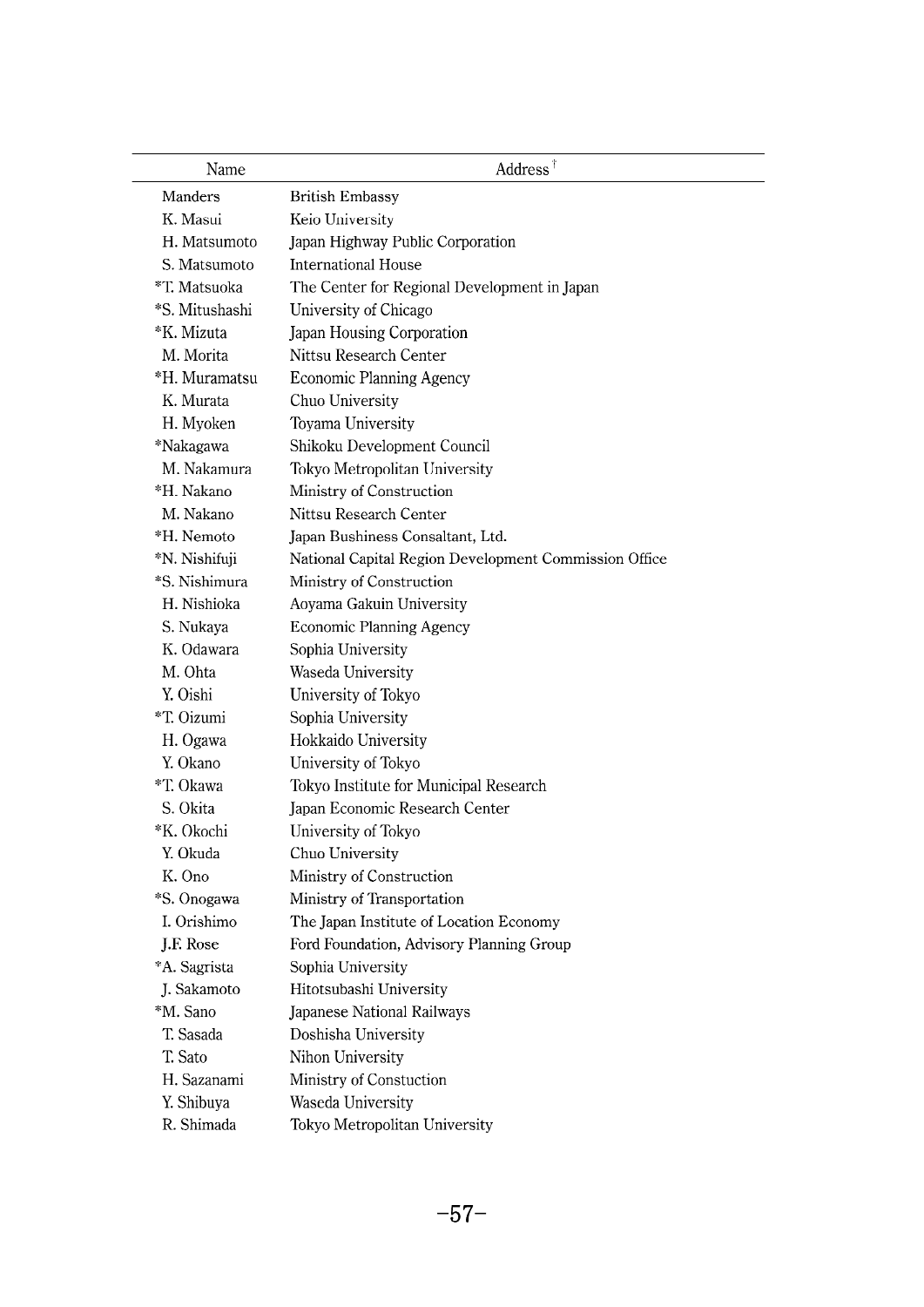| Name          | Address <sup>†</sup>                                 |  |  |
|---------------|------------------------------------------------------|--|--|
| S. Shimauchi  | Ryutani University                                   |  |  |
| *T. Shirai    | Japan Institute of Location Economy                  |  |  |
| T. Smith      | University of Pennsylvania                           |  |  |
| N. Sun        | International Christian University                   |  |  |
| K. Suzuki     | Nittsu Research Center                               |  |  |
| *T. Suzuki    | National Capital Region Development Commisson Office |  |  |
| T. Suzuki     | University of Tokyo                                  |  |  |
| *H. Tajima    | Institute of Asian Economic Affairs                  |  |  |
| K. Takaba     | National Diet Library                                |  |  |
| J. Takahashi  | Keio University                                      |  |  |
| H. Takagiwa   | Aichigakuin University                               |  |  |
| *I. Takasaki  | University of Chili                                  |  |  |
| E. Takayama   | University of Tokyo                                  |  |  |
| H. Takeyama   | Institute of Economic Research of Hokkaido           |  |  |
| I. Tanahashi  | Ministry of Construction                             |  |  |
| *A. Tanaka    | Japan Air Lines                                      |  |  |
| *H. Tanaka    | Japan Housing Corporation                            |  |  |
| *T. Tanaka    | Japan Institute of Location Economy                  |  |  |
| T. Tanaka     | Tottori University                                   |  |  |
| *S. Tanifuji  | Hokkaido Development Agency                          |  |  |
| K. Tashiro    | Japan Domestic Air Lines                             |  |  |
| *H. Taura     | Japan Housing Corporation                            |  |  |
| *C. Tolman    | American Embassy                                     |  |  |
| *M. Toyoda    | Ministry of Transportation                           |  |  |
| F. Uemura     | Kagawa University                                    |  |  |
| F. Ueno       | Ministry of Agriculture and Forestry                 |  |  |
| S. Watanabe   | University of Tokyo                                  |  |  |
| *Y. Watanabe  | Ministry of Transportation                           |  |  |
| *S. Yabiki    | Fuji Bank, Ltd.                                      |  |  |
| H. Yamada     | University of Kyoto                                  |  |  |
| S. Yamaga     | Tokyo Gakugei University                             |  |  |
| K. Yamagata   | University of Tokyo                                  |  |  |
| T. Yamamoto   | Shikoku Economic Federation Office                   |  |  |
| S. Yamana     | Osaka City University                                |  |  |
| *S. Yamashita | Japan Committee for Economic Development             |  |  |
| T. Yamashita  | Housing Loan Corporation                             |  |  |
| *M. Yasui     | <b>Economic Planning Agency</b>                      |  |  |
| N. Yokeno     | Sophia University                                    |  |  |
| *H. Yoshida   | Hyogo Prefectural Government                         |  |  |
| Y. Yoshinaga  | University of Tokyo                                  |  |  |
| T.R. Yorro    | National Economic Council                            |  |  |

 $^\dagger$  The addresses are those which participants gave at the time of registration. \*Non-members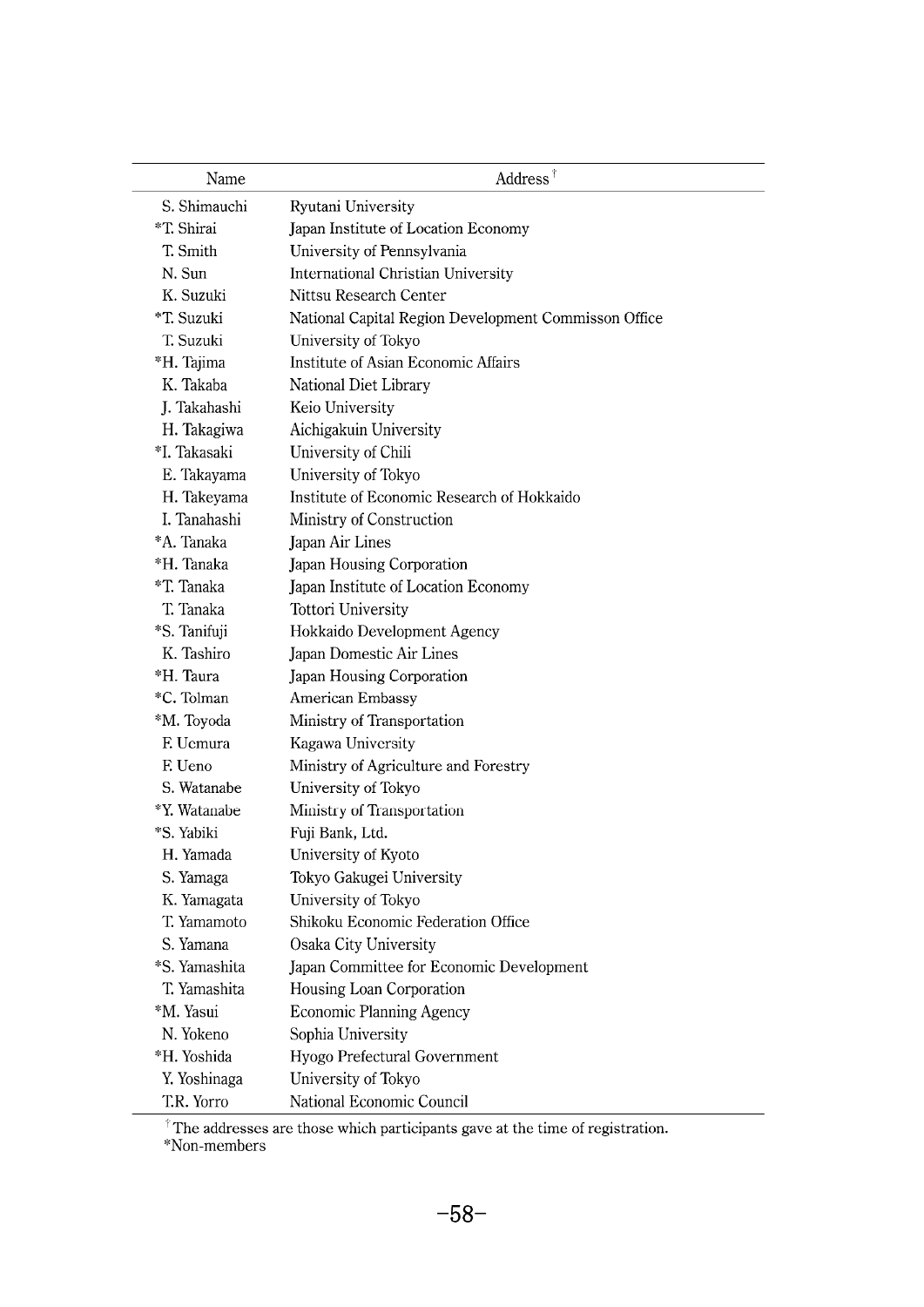# Section 6 PRSCO Conference

## $1)$  1968 of the major turning point  $:$  the Quadripartite Agreements -

 1968 (s.43) was the year of major turning point for our Japan Section. For, the Far East Conference extending over three times had continued to and ended in Sept. 1967. On the other hand, we realized the limitation of our conference organization. Though we had held our international conferences carrying the legend "The Far East Conference of The International Regional Science Association," yet at this stage we were not in the situation in which the citizenship of the same kind as the European Congress and the North American Meetings was granted in the Regional Science Association of the world, at one bound, notwithstanding Prof. G. Konno's endeavors with irresistible force. -

 It is not clear that Prof. G. Konno himself might be contemplating to have the Far East Conference grow to what kind of level. At any rate, the bounds of our Far East Conference came in sight, for the short duration. In such a circumstance, both of Prof. G. Konno and Prof. Yasuhiko Oishi were invited to the Annual Meeting of the Western Regional Science Association held in San Diego, California State, 1968; at the lunch, the quadripartite of Konno, Oishi and Prof. Michael K. Mischaikaw (The Western State College of California) & Prof. Pau1 Wendt (The University of California and President of the Western Regional Science Association) were met to have a Meeting, and they reached to refer to some subject, and, that is, were anxious about the future of their own Association. s<br>-

 Then, they had reached an idea of the dissolution of so far Far East Conference which the Japan Section had fostered, into a new Organization of The Pacific Regional Science Conference (PRSC); which was put to the joint control of the Japan Section and the WRSA. e<sup>\*</sup>

 This was the establishment of the PRSC, the predecessor of the PRSCO, which the both sides desired, and anyway an excellent International Association came into the world, by which our many and long cherished dream had come true. וכ<br>**-**

Immediately, on Aug.  $20.21$ <sup>st</sup>, 1969 (s.44) of the next year, it was planned that the 1st Pacific Regional Science Conference of the RSA had been held at the East-West Center, Hawaii.  $\mathbf{e}$ 

r.......<sub>.</sub> Let me express that there was a subtle difference in the performance between the two sides. That is, the Japan side expressed our newly born Conference (as) Pacific Regional Science Conference of the RSA, and on the other hand, the WRSA side as  $\cdots$  of the Western Regional Science Association. Namely there is a difference in expressing our own higher organization. We, Japanese, have grown up in an atmosphere of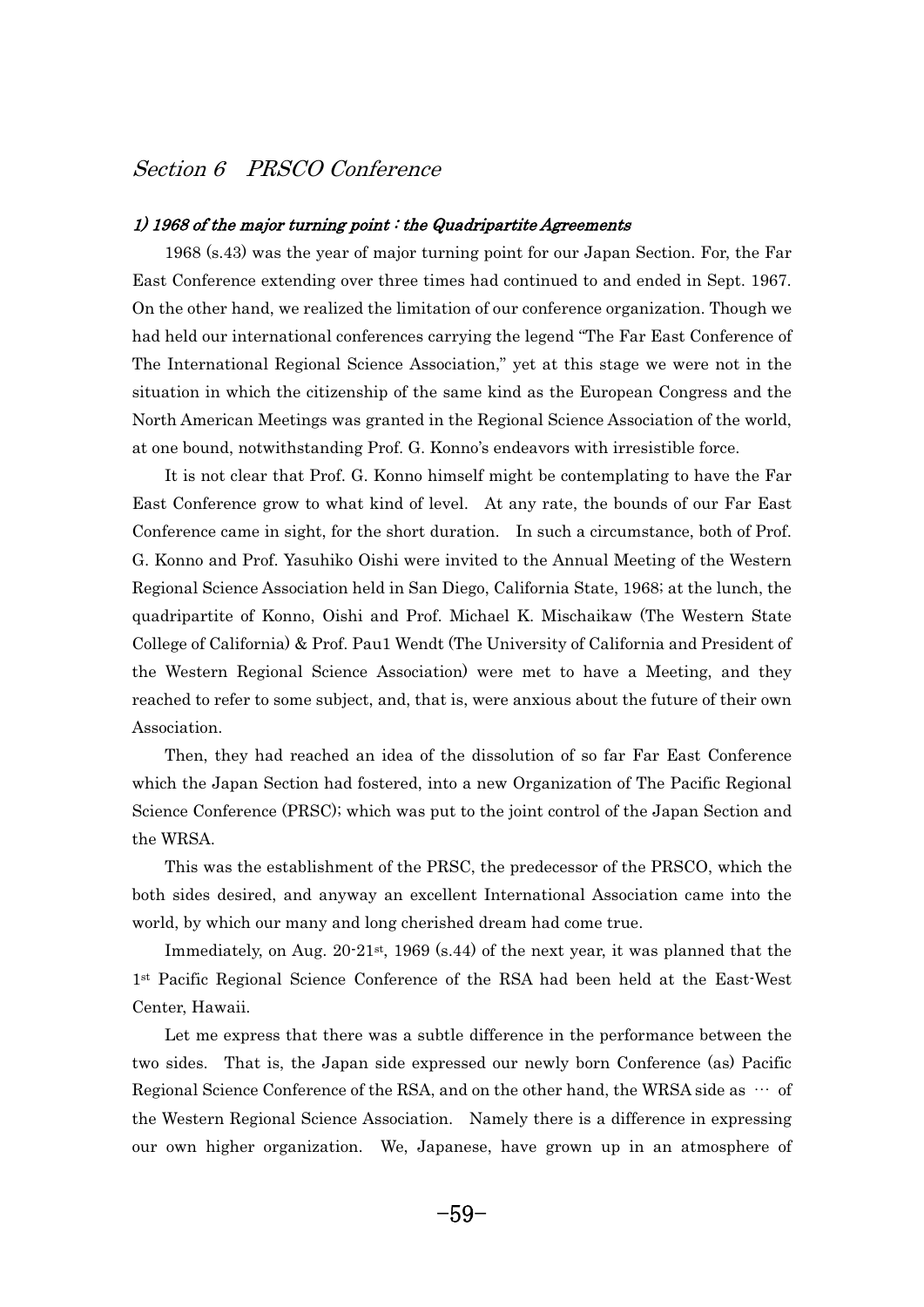centralized authoritarian country, even if we live now in a democratic state, and take the existence of higher organization for granted. On the other hand, it seems that the WRSA side will do study "Regional Science," but no need to enter under the umbrella of the Secretariat of the RSA situated in the Warton School of the Pennsylvania Univ., for those who live in the truly democratic system of a federal country. <sup>0</sup>

 It deemed that the above would happen to do so, but, if any, with the intention of doing so. i:<br>i

 Though we were persuaded to call our Japan Section of the RSA to be a Japanese Regional Science Association, but no one had a mind to do so. It might be a difference in national characteristics. **1** 

 Well, if we glance the Program and List of Participants of the First Pacific Regional Science Conference, we find the fact that the participants were not only those of the Japan side and the WRSA, but also those widely from the east coast of North America, Canada, Mexico, Chile, and Hong Kong, Taiwan, Philippines, Malaysia, Singapore, India, Australia; the wide-ranging and large number of these participants would be the result which Prof. Konno brought to through his good offices, partly out of regard for the Asia Foundation. i:

Though we could be unthinkable from the final Papers on the Papers and *Proceedings*, at any rate, there were many participant's from many regions and various topics. p<br>1

 The 2nd PRS Conference was held at the Economics Faculty of Univ. of Tokyo at Aug.25-27th, 1971 (s.46). The 3rd PRSC was held at the hotel Ilikai on Aug. 24-26th, 1973(s.48). These International Conferences had continued 3 times under the auspices of the Japan Section and the WRSA. -

 The triple holdings of the PRSC can be lumped together same as the previous Far East Conference. The Programs of the 1<sup>st</sup> time,  $2<sup>nd</sup>$  time, and  $3<sup>rd</sup>$  time of the PRSC were shown in Section 8-3. e1

 There is a thing worthy of special mention through the triple holdings of the PRSC, which is about Prof. Dr. Paul Wendt who was President of the  $1<sup>st</sup>$  time and  $2<sup>nd</sup>$  time of the Western Regional Science Association. e<sup>\*</sup>

 Dr. Paul Wendt had dominated our International Conference of the PRSC with the dignified personality, who was Professor of The University of California (School of Business Administration), Berkeley, California. Prof. Konno had treated him very courteously. u<br>u

The PRSC was essentially, undoubtedly, The PRSCO, which had begun from the  $1<sup>st</sup>$ Pacific Regional Science Conference, 1969 at the East West Center; but The PRSCO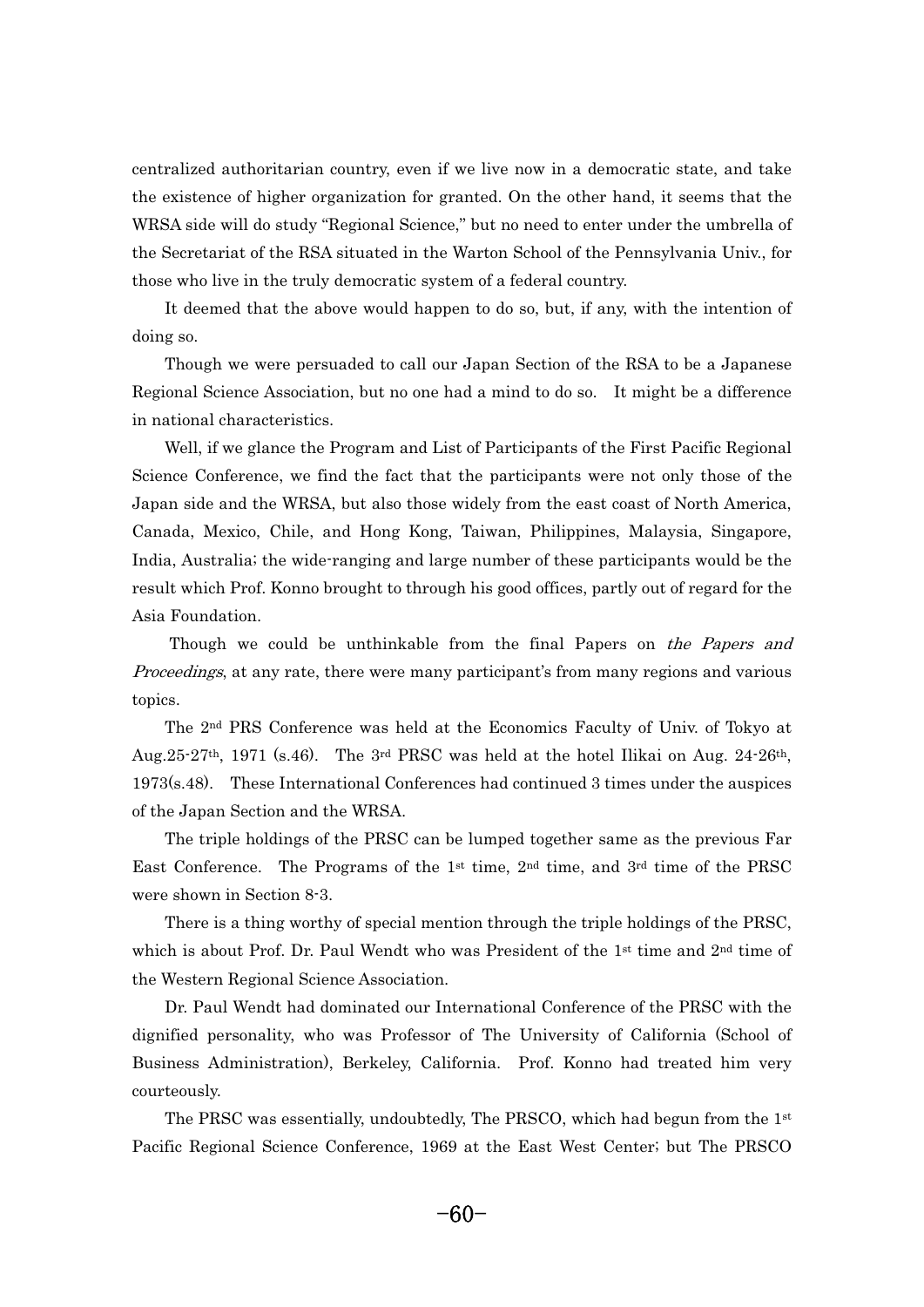with the term of 'organization' had been formally used from The Eighth Pacific Regional Science Conference, on Aug. 17-19<sup>th</sup>, 1983 at the Keidanren Kaikan (The Federation of Economic Organization), about which, see acknowledgements (pp. iii-iv) of *Papers of the* Regional Science Association, Vol. 56, 1985.

#### 2) Citizenship of the PRSCO : 1979

(1) Conference I in a transitional period: Taiwan-Japan two countries International Conference.

 We take it to be given the 'citizenship' that Papers of the PRSCO are put together in the Association Organ, in the same way as those of the European Congress and the North American Meetings.  $\overline{c}$ 

We were not so strongly conscious of the above until the  $1<sup>st</sup>$ ,  $2<sup>nd</sup>$  and  $3<sup>rd</sup>$ , but it was an undeniable fact that the publication of our 'Annual Report' may begin to carry a heavy load on our shoulder. - $\mathcal{E}$ 

 Here, the tendency to hold our International Conference between two countries of Japan Section - WRSA fell into a slump; and turned our attention to East Asia and took a step to hold an International Conference between two countries of Taiwan-Japan Section as a direction we need to think about. e<br>C

 Under the general supervision of Prof. Dr. Yasuhiko Oishi, we Japan Section, reached to hold the International joint Conference with the Taiwan side, which had after all been organized with Prof. Dr. Louis R. Chow, Dean School of Engineering, Tamkang College, Republic China. -<sup>u</sup>

 The outcome of this Conference was collected into the report of the Proceedings of the Forth Pan-Pacific Conference on Regional Science (Taiwan, Republic of China, Oct. 20-22nd, 1975, 402pp.).

(2) Conference II in a transitional period : International Joint Conference of the Canada Section (of the WRSA) and Japan Section.

 International Joint Conference between the Canada Section and Japan Section had been held at Aug. 16-19th, 1977 (s.52) in Vancouver, Canada, the outcome of which collected in The Proceeding of the 5<sup>th</sup> Pacific Regional Science Conference.  $\mathbf{I}$ 

 In this Proceedings, there was a Preface by Editor (James R. Albers), one paragraph of which was "This evidence of interest and cooperation has caused the Regional Science Association International to announce that it will underwrite the publishing of the Proceedings of future conferences in series........" l<br>}

That is, it is highly suggestive that the interest, zeal, and cooperation extended by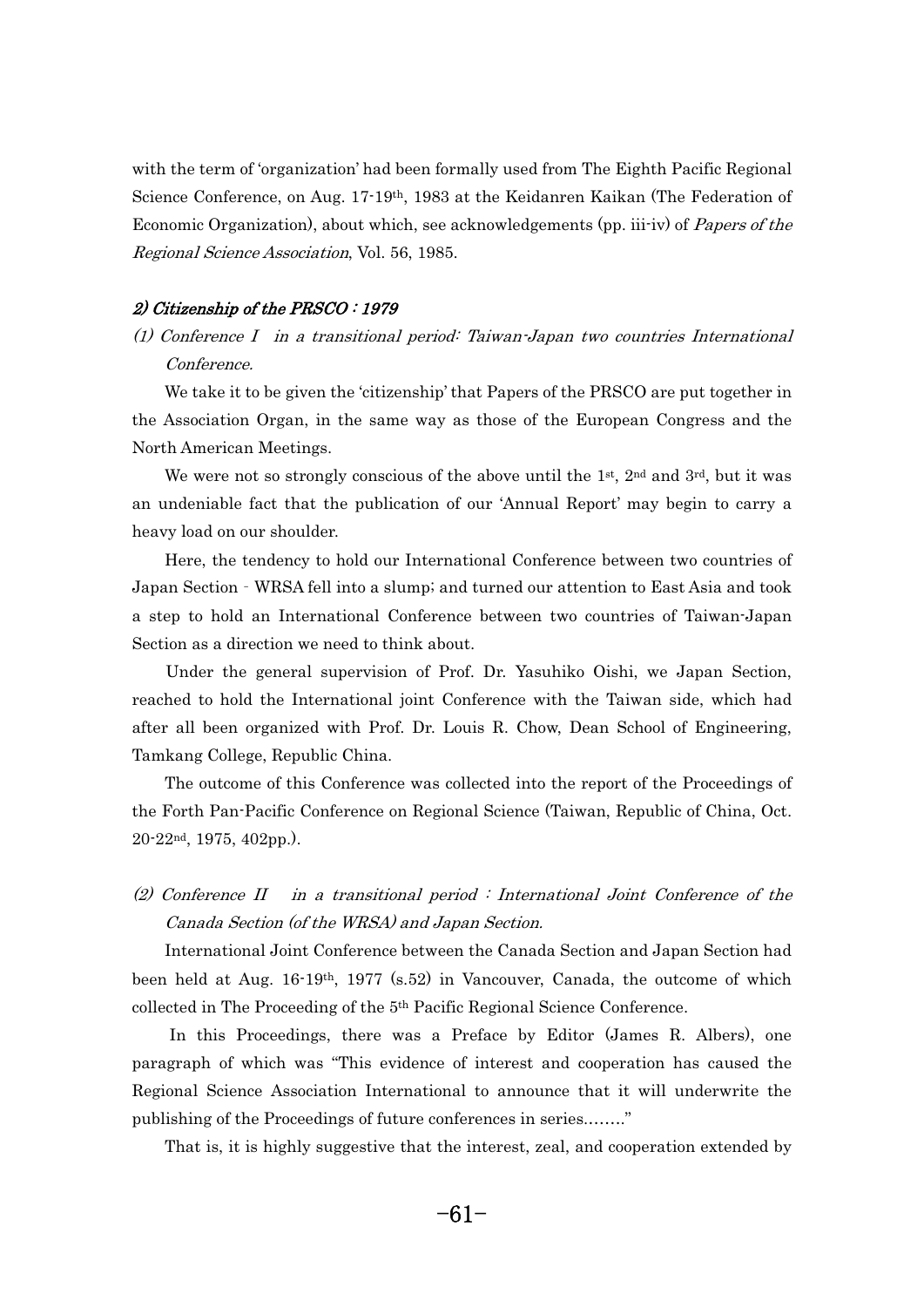the participants of the WRSA, Japan Section and the others to the regional science make the Headquarters of the RSAI receive the publication of "the Proceedings" from now on which the PRSC group had planned and fostered so far. v<br>J

 We could judge that the above was the outcome of growing tendency by appeal that the Headquarters should assist or take over the publication of the Proceeding of the PRSC, by the leading scholars such as Prof. Paziva1 Copes (The Simon Fraser Univ.), Prof. Michael Mischaikow (The Western Washinton Univ.), and Prof. Yasuhiko Oishi (The Univ. of Tokyo). h<br>h

 However, the publication of Proceedings of the 5th PRSC (held in Vancouver) had been printed by The Tinker Foundation, Canada.

Furthermore, the successive Presidents of the PRSCO are shown in 8 Section, 4).

# (3) The Citizenship of the PRSCO: Accomplishment in 1979  $\sim$  Sixth Pacific Conference, Seoul  $\sim$

 The 6th PRSCO was decided to hold in the East Asia; first of all, we came in contact with the South Korea under the leadership of Prof. Y. Oishi; however, this time, everything did not go smoothly as it was planned, and we were upset terribly that the time ran out very fast. To break the deadlock, Prof. Dr. T. John Kim came onstage, who is Professor of the Illinois Univ. one of friends of Prof. Dr. David E. Boyce, related to the Korea Institute of Science Technology, and one of relatives of some President. -וכ<br>**-**

 He disposes competently of the situation, and a man of merit managed to hold The 6th Pacific Regional Science Conference in Seoul at Aug. 13-14th, 1979 (s. 54). - $\mathbf{r}$ 

 At the time, Prof. Dr. David E. Boyce was virtually International Conference Coordinator of the Headquarters of the RSA, and was being managed Journal of Organ all by himself.  $\mathbf{I}$ 

 How successful the strong appeal and persuasion took effect, by Prof. Parzival Copes who was chairman of the Pacific Regional Science Conference, Prof. Michael K. Mischaikow of prominent figure, Prof. T. John Kim mentioned above, Prof. Yasuhiko Oishi, and Prof. Lay James Gibson who began to distinguish himself as an able manager of the WRSA and one of members of the Executive Committee of the PRSC!! 11<br>1

 The result was that the Headquarters of the RSA adopted to include our Proceedings of the PRSC, that is, The Papers of the Pacific Regional Science Conference, as the third organic Journal, adding to the Organic Journals (European Congress, North American Meetings), which was deemed all through Prof. Boyce's good offices. -.<br>נכ

 By this, our financial problem concerning the publication of the Proceedings of the PRSC was resolved completely. The year of 1979 was the memorial nice one.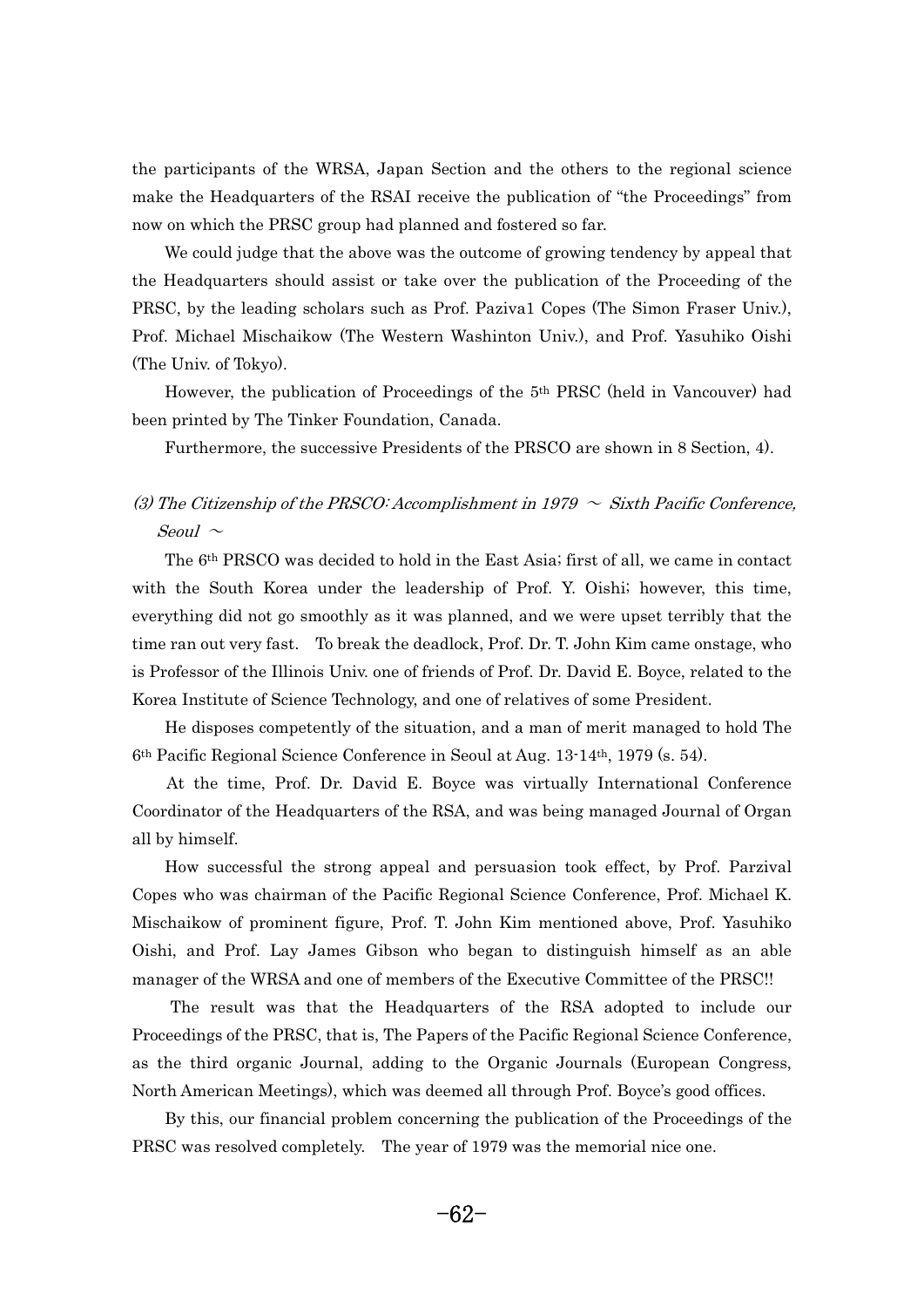#### 3) Foundation • Naming of the formal PRSCO

(1) The 7<sup>th</sup> Pacific Regional Science Conference  $\sim$  Surfer's Paradise, 1981  $\sim$  $\big)$ 

 The 7th PRSC was held in the Surfer's Paradise, Queensland, Australia, at Aug. 16-20th, 1981 (s.56). It was a time that the participation to the abroad conferences of Japanese members in a body, began to become established. Here, the formal naming of the PRSCO did not yet appear. e

Here are some memories : as we could not use the national flag such as the JAL or Quantus, being relatively high in price, alternatively an inexpensive plane ticket of a roundabout route used to be used via [by way of] Singapore, which reach early morning and start in the midnight; then we had much time, due to the long length of our stay. For this, we had many merits, one of which was the meal. We remember what kind of dishes we felt to be delicious, Chinese, Japanese compared to the ones of Australia. We found really the difference of the east Asia and Western. That is the Australia belongs to the West and Singapore is east Asia. -

 The east Asia dishes (Chinese, etc.) have the strength to make our fatigue cure; then we realize the difference of culture. All the above may be due for us not to get used to going abroad, above all, foreign dishes.

#### (2) Establishment of the formal Organization of The PRSCO

## $\sim$  The 8<sup>th</sup> Tokyo Conference 1983  $\sim$ -

 Prof. Parzival Copes was Chairman of the 6th Pacific Regional Science Conference, called to be President at the 7th PRSC; at the 8th PRSC, our system was institutionalized to be "The Pacific Regional Science Conference Organization (The PRSCO)," which became "Council," the President of which also was Prof. P. Copes, under whom the organization of the PRSCO was fully equipped with rules. g

 The Presidential speech was amazingly admirable at the business meeting held in the hall of The Federation of Economic Organization at Aug. 16-19th, 1983 (s.58).

 Around here, the ancient history of our Japan Section (The JRSA) is brought to an end. .<br>م

 That is, we, The PRSCO, have done our best, setting our target of being situated like the following table.  $\epsilon$ 

 $\frac{1}{2}$ We have been struggling to be rendered the beautiful table (Table 6-1) till the 8<sup>th</sup> PRSCO of 1983 (s.58) since the 1st Far East Conference, 1963 (s.38), which has taken us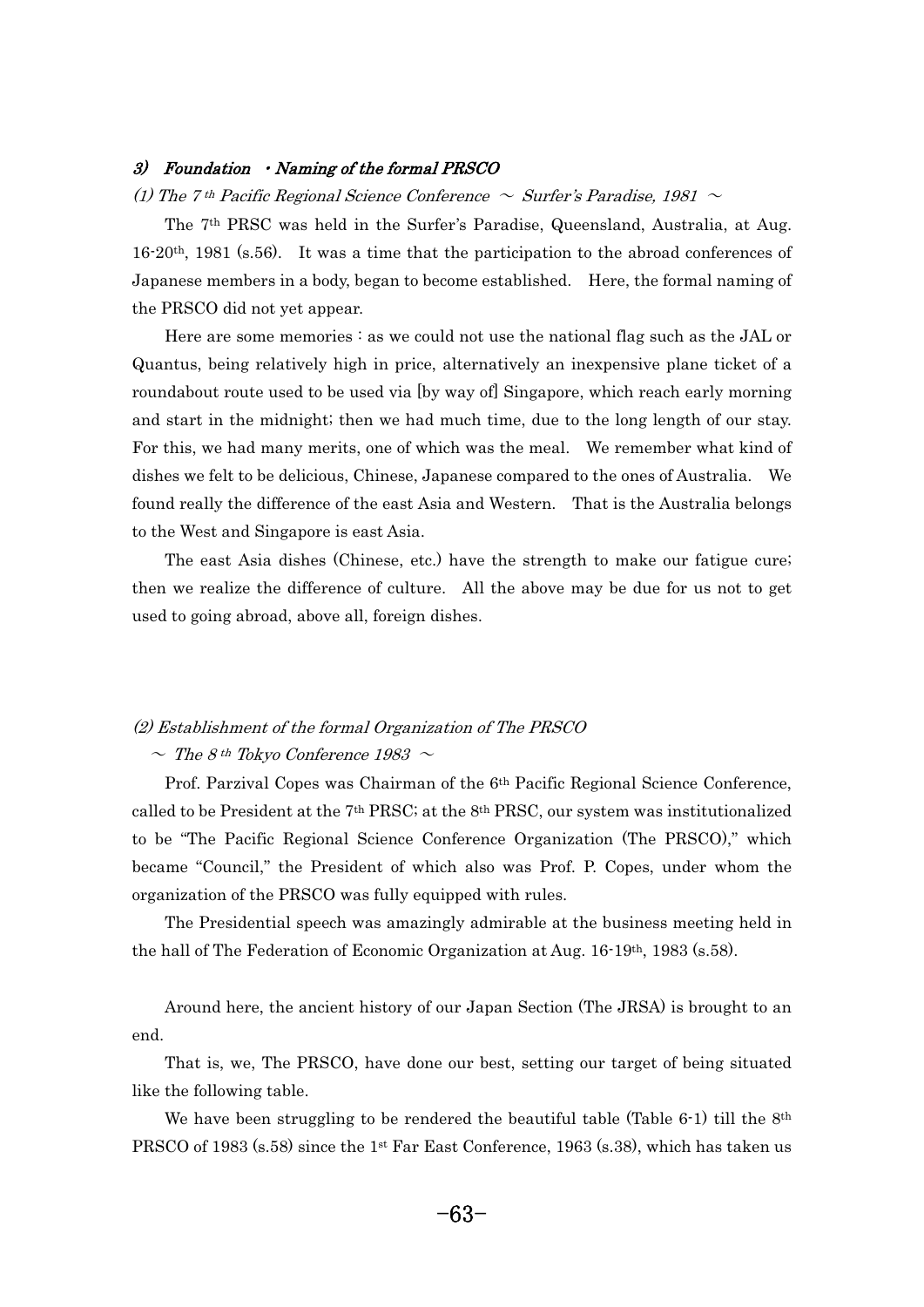just twenty years to reach.



Table 6-1. Organizational System of Three Super Regions of The RSAI

# Section 7. From the Initiation to Modern Times and the Future Prospects  $\sim$  As a Trigger with the honor of presence of the Emperor  $\cdot$  the Empress at the  $5<sup>th</sup>$  World Congress

#### )Bird's-Eye View in the Initiation period

 $\sim$ 

*Official history*  $\cdot$  *Unofficial*  $\cdot$  *Episode* We have referred to the official history mingled with unofficial and episode of the Japan Section in the beginning. For those who do care only for the official history, unofficial history and episode are of a thing that is worse than useless, but here, combined with, they will bring the real truth in those days into sharp relief.  $\overline{y}$ 

 Spatialization and Dynamicalization of the One Point Economy : The Economics is a system of abstract theory spaceless (without space), but in order to be empirical positive science which made the practical problems clear, the economics should be made to be spatialized and dynamicalized. Our regional science comes into being to have essentially something to do with the spatialization of economics. It is the object which has a 'stretch (expanse)' of space and a 'distance.' We may take hold of this spatialization by having area or multi-regions, the former will be the descent of 'Location Theory' to study rigorously space, and the latter will be concerned to the inter regional industrial analyses or interregional input-output programming analyses. g

*Positive vs. normative analysis*: The former may be concerned to positive analysis, for example, like that "how many firms are there in a region," and the latter pursues,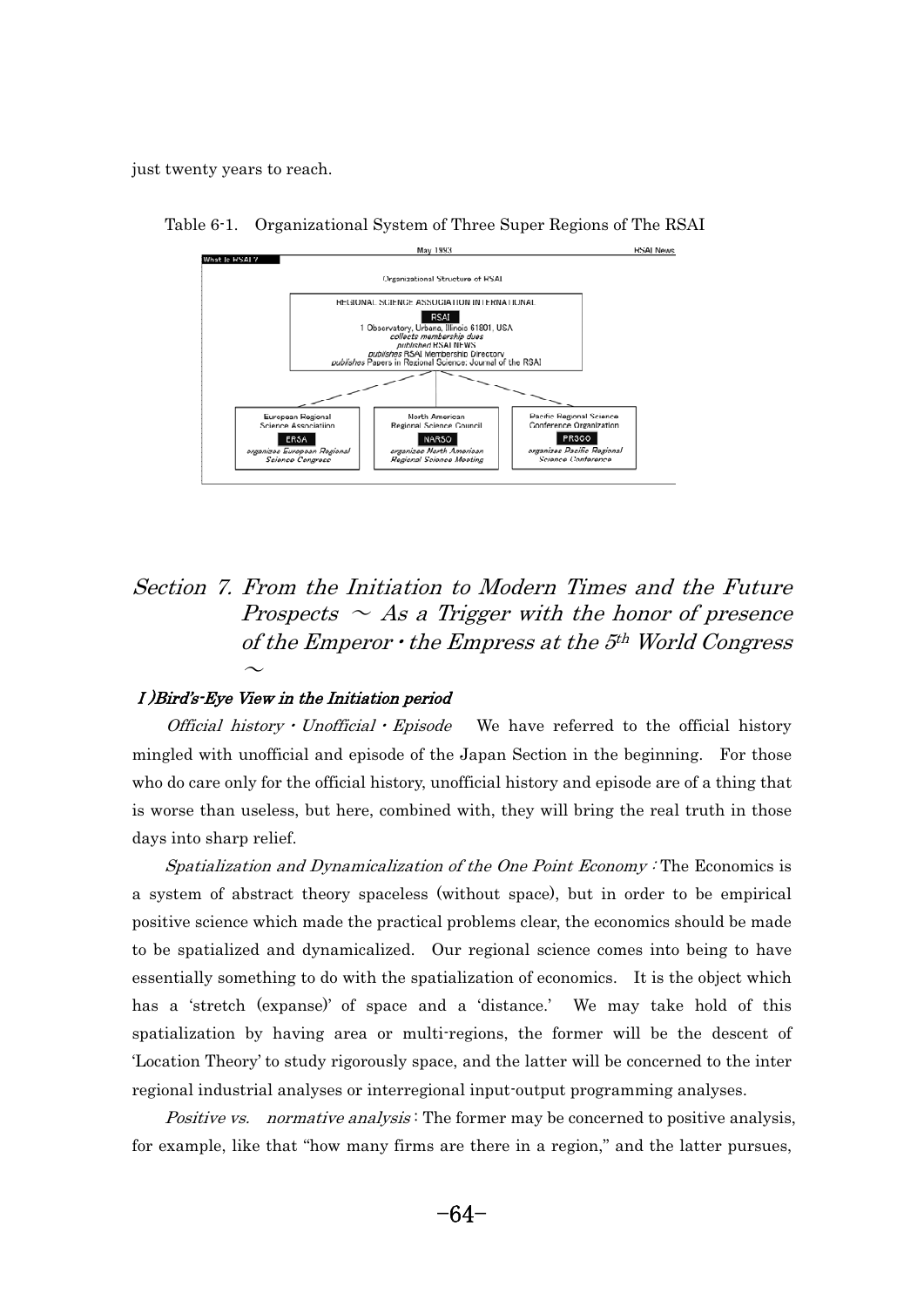"In what way we should improve the present situation ?" For example, there is a study, using an Interregional Input-Output Programming Model.

 Long-term Loan From the World Bank and Watkins Report : These two reports were very important, because they were not rigorous measurement works, but the results based on the practical analysis. However, based on these two reports only, we cannot sublimate our researches to the level of academic learning. We need the academic support from the following basic theories : from which we must absorb. a<br>.

 Theoretical Economics and Econometrics as the Basic Theories of 'Regional Science': Here the basic theories mean not too abstract ones but a level of Micro-economic Theory : A Mathematical Approach by James M. Henderson and Richard E.Quandt, and A Text-book of Econometrics by Lawrence R.Klein.  $\epsilon$ 

 Though it is basic theory, it is not academic & garish, but it is like that there are demand and supply, which produces equilibrium price in the market; we may be excused at the level that we understand the identification problem concerning to the difference of 'true demand' and 'apparent one' and in short it is very important to understand elementary and essential propositions. Moreover, we need perfect understanding of the theory of comparative costs (the doctrine of comparative advantage), which can be defined a range of transaction prices. <sup>v</sup>

 As to the final equilibrium market price and volumes of transaction, they are unknown, for which we need the "law of reciprocal demand" and its extension. Anyway, if we have only the basic theory of comparative costs (the doctrine of comparative advantage), we can make the present 'TPP problem' clear sufficiently.  $\overline{\mathbf{r}}$ 

 We are entirely ignorant of the basic theory, or being a little prepared for even if it is elementary, which will bring about different results entirely. e<sup>1</sup>

 The existence of both the Loan from the World Bank and the Watkins Report will indicate the truth more than the above.  $\mathbf d$ 

 In essence, we must be the basic theory oriented, by which the results of research and investigation greatly differ. - $\frac{1}{2}$ 

 Talking of the basic theory oriented, here is not only the basic theory such as an equilibrium concept, equalization between various marginal rates of substitution etc., but also we must raise imputed prices, opportunity costs which exist in the basis of the optimal programming model, as the dual to the master program, and auxiliary variable as the dynamic version; because the optimality can be attained based on these prices (to make sure).

 Research task I: The Development of the Interregional Input Output Programming Model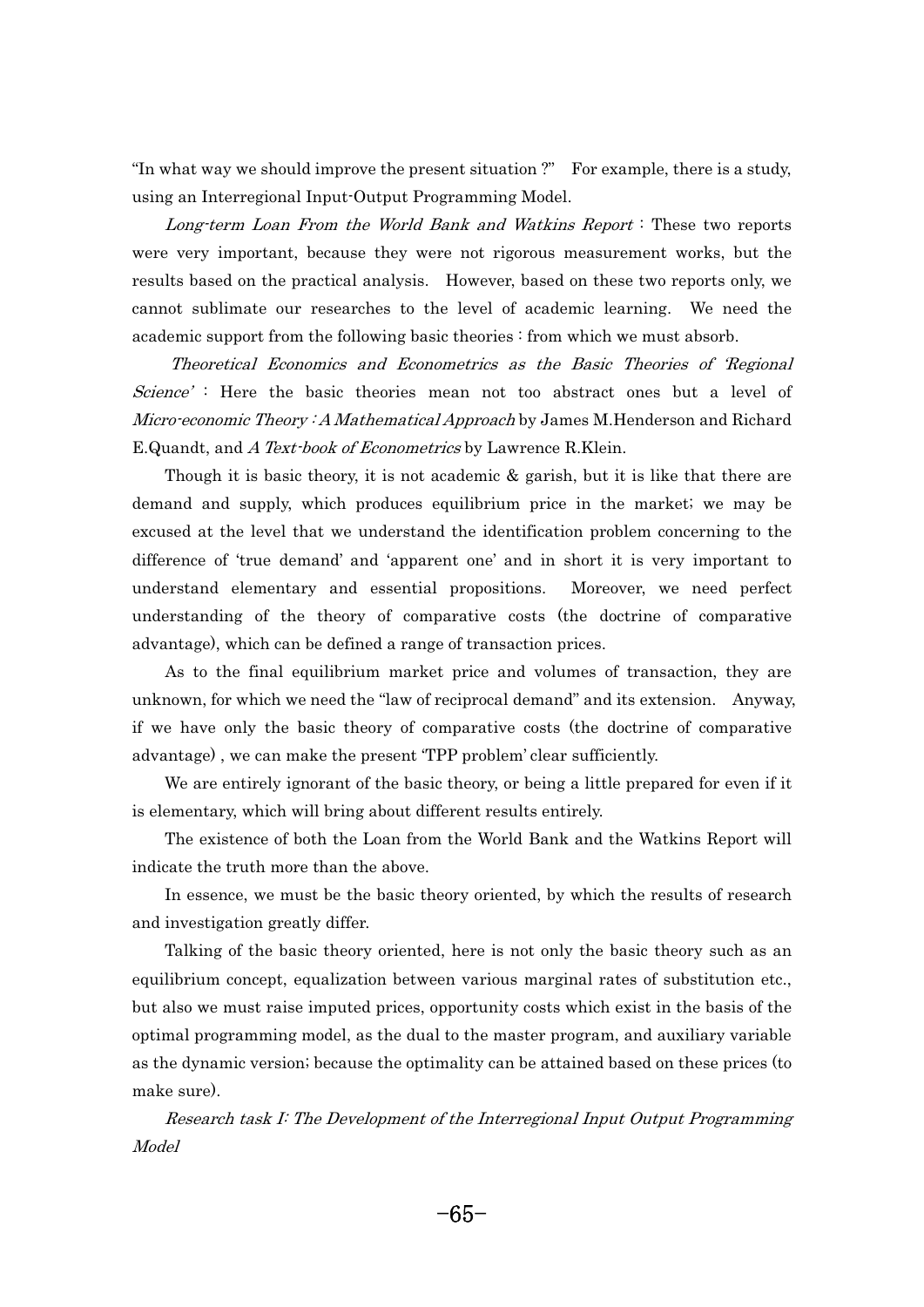We refer to two, three unsolved problems which was in the beginning, and yet now are in progress. This IRIOPM above is now improved to be dynamical and non-linear ones; however, it stay as it was, how we should construct the objective function. The most difficult problem is how we should measure the social welfare function without arbitrariness.

 Research Task II : Measurement of the Economic Effects brought about by Public Investments: How we should grasp and measure the economic effects propagated proliferated over multi-regions, multi-industries, and multi periods, brought about by public investments, is the task since Tinbergen (1957), but not yet is attained fully.

#### Internalization of Journal Publication:

 We refer to the management of the Domestic Japan Regional Science Association. As the number of membership is not many, it is very important problem to publish Annual Proceedings (Report). We somehow managed to come through our difficulties.

#### 2 chairpersons 2 discussants in Management of International Conference

 Seeing some International Conference where both chairperson and discussants were not decided, then what would happen to us ? However, even in such a case, someone like chairman and someone like discussants also appeared. Then, virtually no harm was done. - $\frac{1}{2}$ 

 Even if perfect session-program was not supplied, western foreigners successfully coped with, as a result. p<br>1

 Whereas, in Japan, if one does not be nominated (as) chairman or discussant, there is a case in which one may be absent that Conference. Therefore, we, Secretariat, or Program Committee, make it a rule to nominate firmly two chairpersons & two discussants in advance. These procedure has contributed to improve the percentage of attendance. This is a Japanese system. That is, we, Secretariat, have carried out to make most members allot a portion of the various conference works.  $\mathbf{a}$ 

 Having made out our rigorous Session Program based on this system, our Annual Meeting has been thriving gradually. e

It seems that this system is not rather understandable for foreign members.

DNA of Latin Hospitality: This is an official history which may be based on the feeling or habit of Japanese who will naturally offer their hospitality to others, on which Yakumo Koizumi, Edwin O. Reischauer, Donald Keen, etc. all will set a high valuation. But the Latin Hospitality mentioned here is narrow in meaning, and limited to eating, dinner (feast). n

 As shown in Section 5-3), Prof. G.Konno was second to none in giving guests a warm welcome wholeheartedly from the bottom of his heart.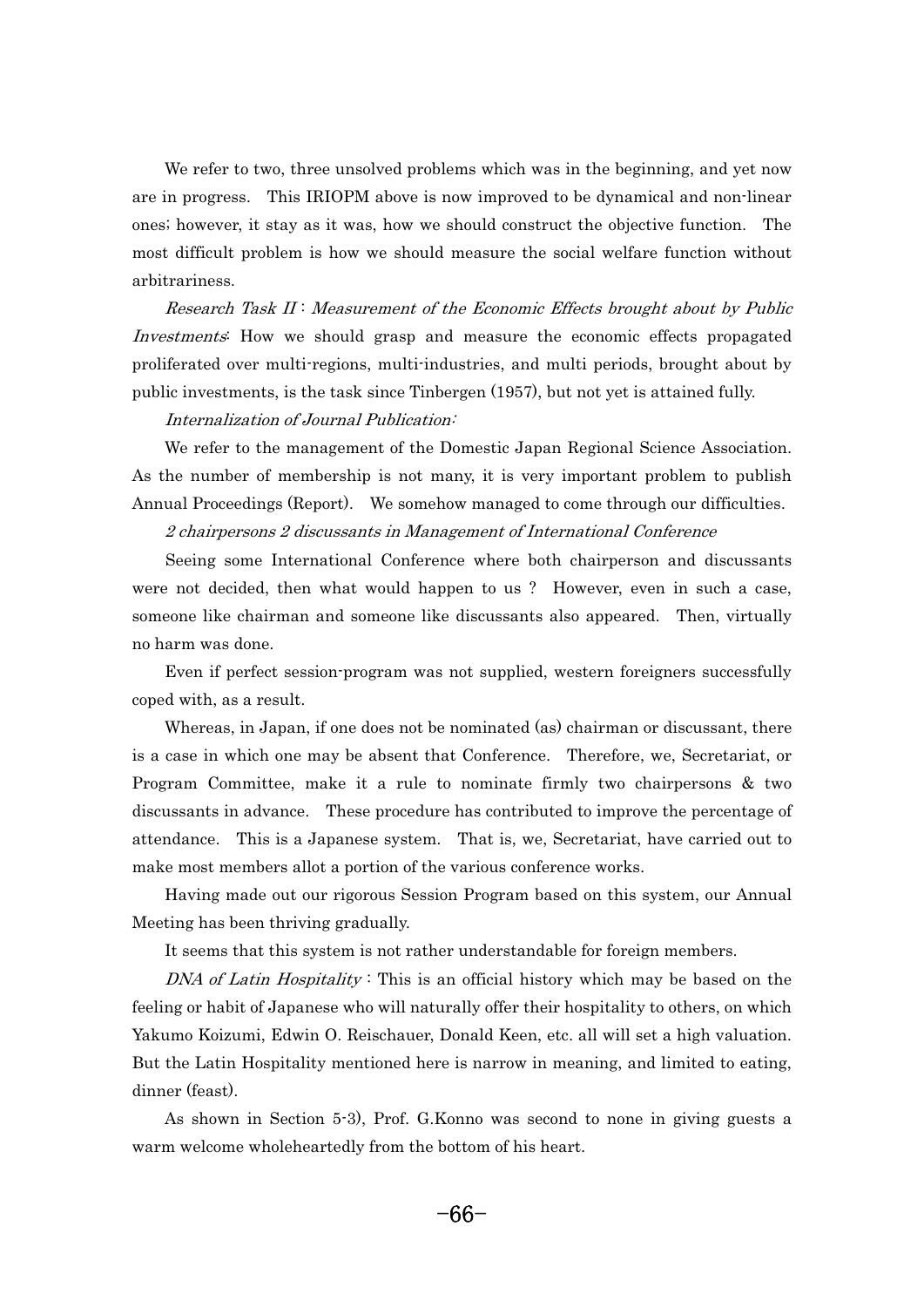Kohno & Kurashimo had learned the routine of how to welcome.

 At any rate, as two streams of the domestic annual meetings and separately apart, the Far East Conference, continued to the PRSCO had been running, we must pay careful attention to foreign participants, the mental attitude of which we have to be taken over to next II) developing period and III) modern times.

#### II) Looking Back of the Developing Period

(1) The 8th Pacific Regional Science Conference (Tokyo Conference) - $\overline{\phantom{a}}$ 

 Prof. Lay James Gibson said to me, "you are man who have held virtually International Conferences three Times," which are: t<sup>t</sup>

A) The 8th PRSC (Tokyo Conference)

B) The 11th PRSC (Singapore Con.)

C) The 5th World Congress of the RSAI (Tokyo Congress)

 These being in progress, and we being young at the same time, they offered no difficulty at all; and we had accomplished these big projects. However, we looking back now, we think they were awful tasks. v<br>J

It is deemed that we had held this  $8<sup>th</sup> PRSC$  (on Aug. 16-19<sup>th</sup>, 1983 (s.58)) laying more stress on; because we had done the formal opening of the new PRSCO, flamed the system of it.  $\mathbf{s}$ 

 It seemed to us that though President, Dr.Parzival Copes had preferred to put the Secretariat of the PRSCO in the Simon Fraser University, we had taken over it as our Council Meeting decided to locate it in Tokyo. - $\overline{\phantom{a}}$ 

 For this Conference, we asked for the leaders in high places such as Mr.Shunichi Suzuki, Governor of the Metropolitan Tokyo (as one of Leaders of megalopolis problems), Mr.Kansei Satoh, Former Chief of Bureau of Highway Construction of the Ministry of Construction (as one of Leaders of Public Investments) and made the Asahi get into a news item. And the choice of the place of the Federation of Economic Organization was favorably spoken of high-toned site and deliciousness in lunch & dinner. **v** 

 Though said the above, The management and speech of President Copes in our business meeting was very splendid. ls<br>-

 Further, the fundraising campaign for this International Conference was conferred by the following bodies and companies:

- 1) Commemorative Association for the Japan World Exposition
- 2) The Kajima Foundation
- 3) Japan Automobile Manufacturers Association, Inc.
- 4) Japan Air Lines Co., Ltd.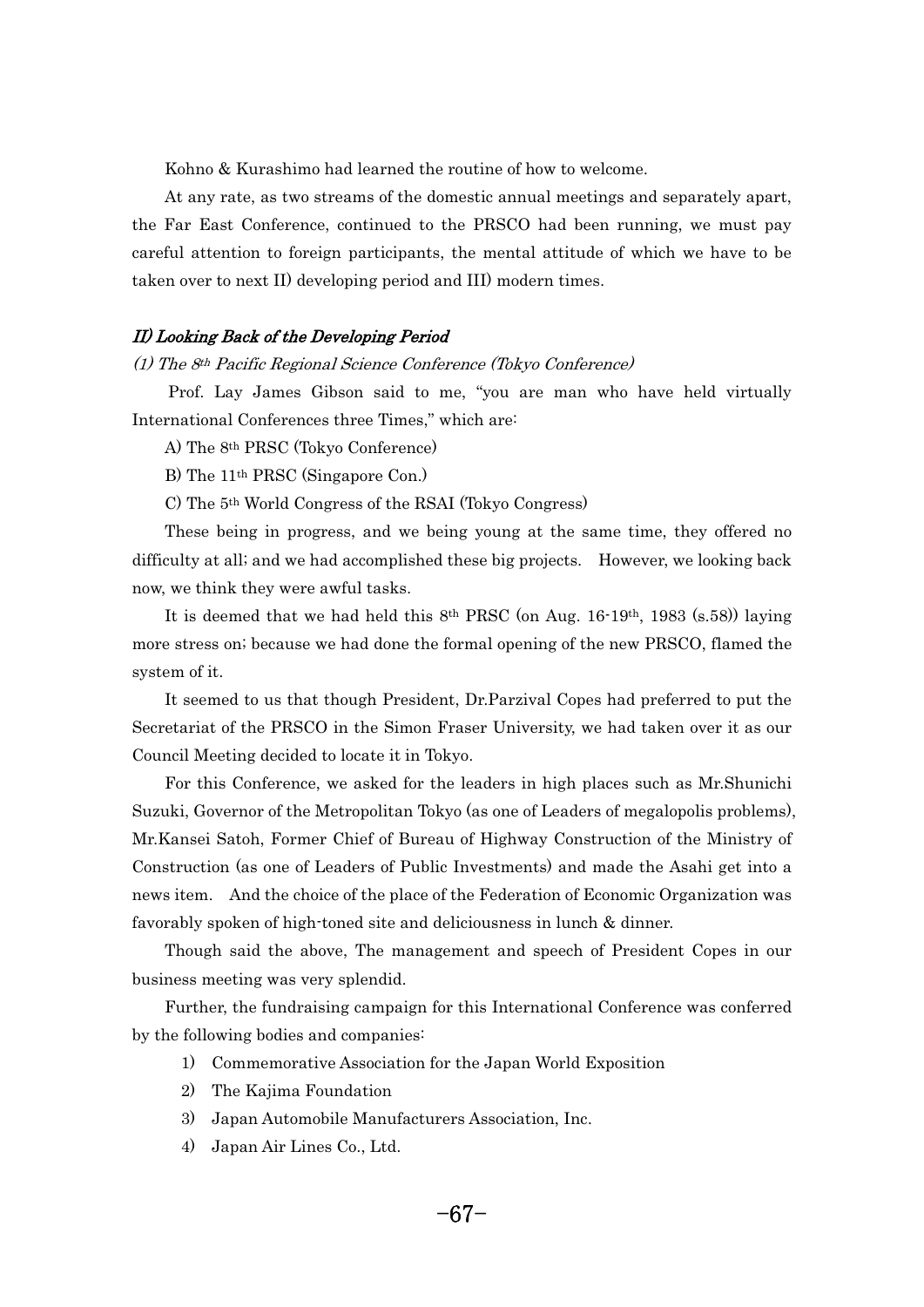- 5) The Japan Highway Service Facilities Foundation
- 6) Japanese Construction Consultants Association
- 7) The Real Estate Companies Association in Japan
- 8) The Japan High-Rise Apartment Association
- 9) Housing Research and Advancement Foundation of Japan
- 10) The Federation of Electric Power Companies
- 11) Japan Electronic Industry Development Association
- 12) Japan Civil Engineering Contractors' Association Inc.

 Here, 1) Shows Subsidy from Commemorative Association for the Japan World Exposition; 3) Japan Automobile Manufacturers Association, Inc. 10) Also Shows The Federation of Electric Power Companies, including The Tokyo Electric Power Company Incorporated.

## (2) The 11<sup>th</sup> PRSC (Singapore Conference) July  $3-6th$ , 1989  $\big)$

 The Tokyo holding of International Conference was more difficult compared to former the 8th Conference, so we were contemplating any inexpensive method to hold International Conference by which we completed all the preparation in Tokyo and brought this into the site where our requirements were met. It was marked out to be Singapore. It would seem that most participants judge Singapore to be favorable place to go. Moreover, for American and European this place was easy to get to. As it were, this is the first case where the big international conference will be coped with the Cooked & Bringing-in System ; so which attracts international members' attention. - $\overline{a}$ 

The venue was situated in The Westin Stanford & Westin Plaza' Singapore; The siness meeting was managed by noble-looking Dr Myong-Chan Hwang ( $\#$  明極) The venue was situated in The Westin Stanford & Westin Plaza' Singapore; The business meeting was managed by noble-looking Dr. Myong-Chan Hwang  $(\# \#)$ who had been former President of the host organization of the host nation of the Tenth PRSCO, who had been President of The Korean Research Institute for Human<br>Settlements (KRIHS)<国土開発研究院>. It was the custom for the former (last) President to manage the Business Meeting of the next Conference.<br>Though in Korea the organizer was Dr. Sung-Woong Hong (洪  $\epsilon$ 

Though in Korea the organizer was Dr. Sung Woong Hong  $(\# \# \# \#)$ , it was truth that the superior of him, Dr. Myong-Chan Hwang was played the major part. a

 Concerning the holding of Singapore Conference, we payed our courtesy call on Professors of the faculty of economics, Singapore Univ. to seek support from them, with the introduction from Prof. Ryosen Takahashi (Kagoshima Economic Univ.). Later, we were said to pay something like commission to the professors group from him. We were very surprised to hear this, because what we said to them at the courtesy call was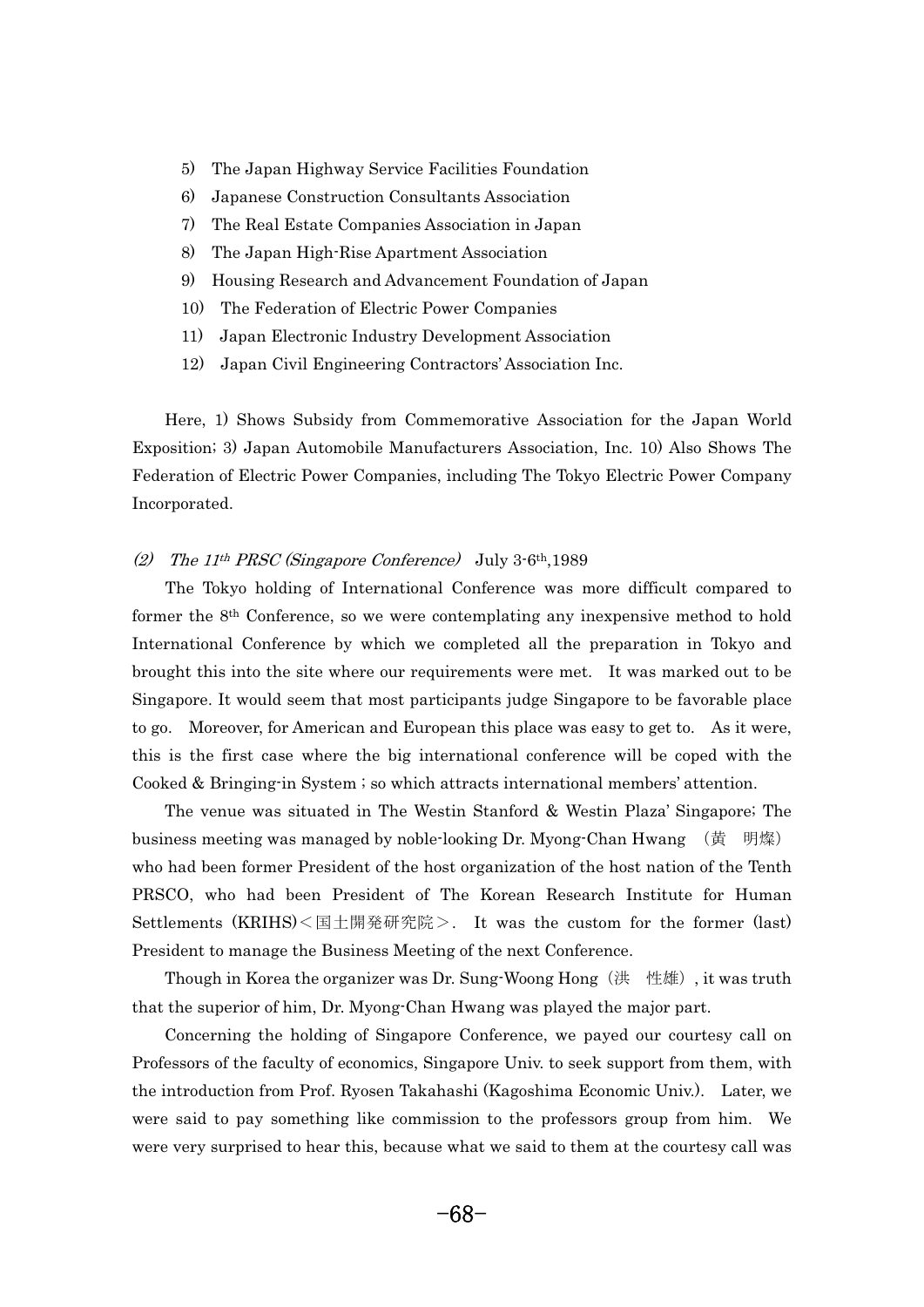that if the fundraising to the Japan's overseas enterprises making inroads into Singapore was done by them, we would be able to do our poor best. However, there was not any indication for them to go into action, nor any results, so, we decided not to pay any remuneration. This results from the fact that even if Japanese ask Japan's overseas enterprises to do any donation, they make no response, no reaction; contrarily if the local suitable person like professors will do action, most of or not a few Japan's overseas enterprises make any quick & favorable response. e<br>e

 Consequently, any fundraising did not come off, from the Japan's enterprises in Singapore. However, fortunately, due to relatively many participants from the field of transport policy, we, Secretariat, had applied, directly, to the Goyo (Five Ocean) Construction Co., Ltd. to be rendered any contribution ; then it was decided that the Singapore Branch offered to take charge of expenditures of Cruise Excursion Service. n<br>.

 We were much indebted to the Goyo Construction Co., Ltd. for this Conference Excursion Service.

We are thankful to him for his services. It remains in our memory that we enjoyed that Excursion on board.

# (3) The 5th World Congress of the RSAI (Tokyo Congress) Preparation: -

 Apart from the International Conferences of the North American Meetings, European Congress and PRSCO of each super region affiliated to the RSAI. -11<br>1

 A proposal of how about the holding of a big conference, that is World Congress, once per four years like Olympic was done from the Secretariat (perhaps Prof. Dr. Walter Isard), the  $1<sup>st</sup>$  Congress of which was opened at the Harvard University, Cambridge, U.S.A. on June 14-15<sup>th</sup>, 1980 (s.55). 11<br>1

 Though saying as a World Congress, the scale was more or less the same as the domestic meeting of the Japan Section, that is, not so large. n<br>I

 The 2nd World Congress was held at the Erasmus Univ. (Rotterdam, Holland) on June 4-15th, 1984 (s.59), which also was not a large one. There was an episode that a latest programs were shown on the board by handwriting of Prof. Dr. Walter Isard, every morning. We felt that something had to be done about it or lots of things. The  $3<sup>rd</sup>$  one was held in Jerusalem on April 2-7<sup>th</sup>, 1989 (h.1). Nobody maybe attended from Japan.  $\mathfrak{r}$ 

 The 4th World Congress was held in Palma de Majorca, Spain, on May 26-30th, 1992  $(h.4)$ .  $\cdot$ <sup>2</sup>

At the Business Meeting, it is decided that the 5th World Congress will be held in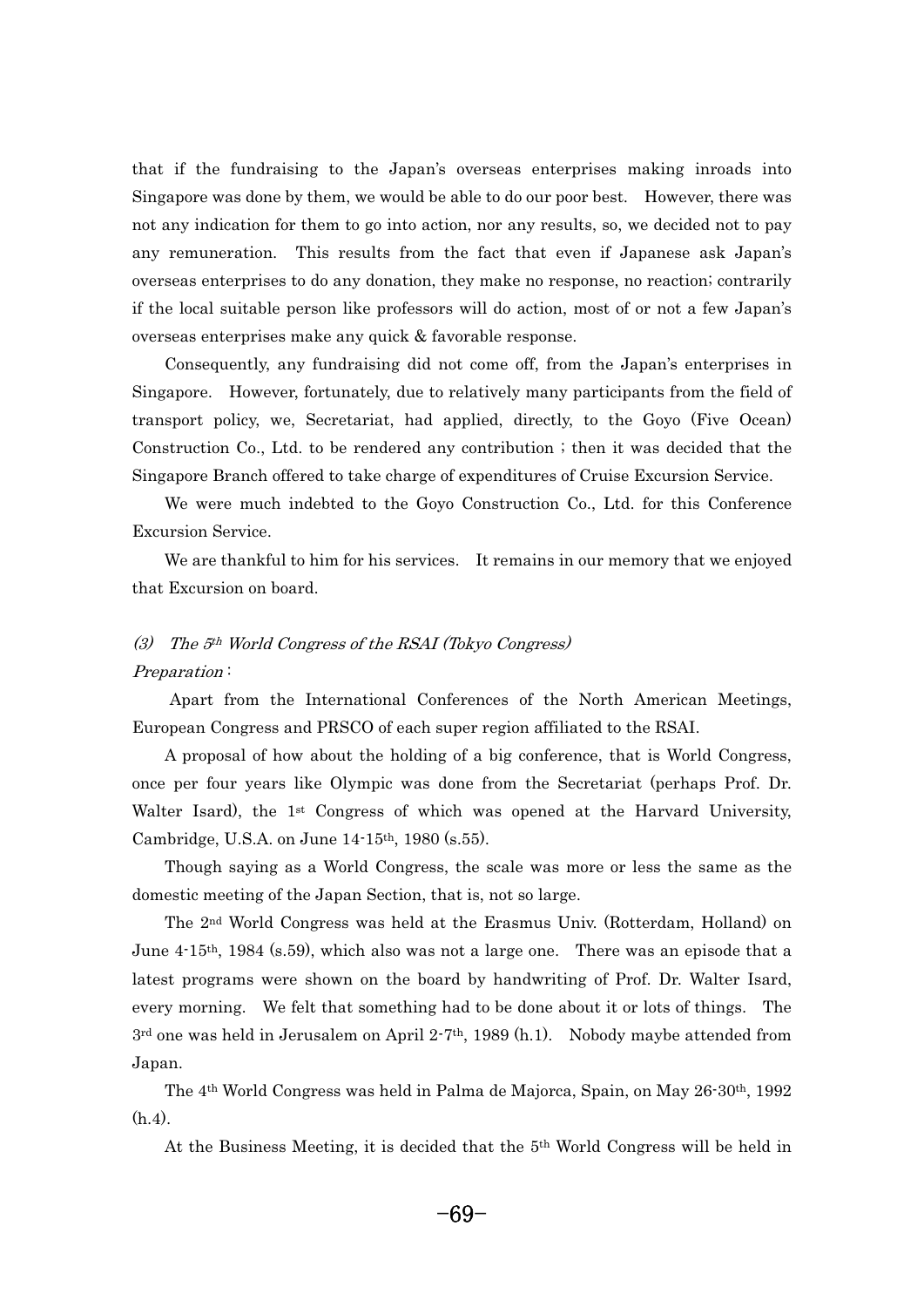# Tokyo.  $\frac{1}{2}$

 It seemed to us that though we would be just burdened with troubles, on the other hand, there was unknown potentialities; so we had accepted the holding of 5th World Congress.  $\overline{a}$ 

 Moreover we wish partly to carry out the coming & splendid World Congress so as to go down in history. We had a feeling that it could be done.

As we had experience that we could cope with the 8th and 11th PRSCO Conferences, it seemed to us that we would be able to fulfill something more than so far.

# The Honor of Presence of the Emperor and Empress had been determined:  $\frac{1}{2}$

 In the Science Council of Japan (SCJ), the International Conference had been determined, at which the Emperor and Empress would be present, and which (IC) was strictly superintended in cooperation with the SCJ; fortunately, our 5th World Congress was nominated as a pertinent Association; here H. Kohno was nominated to be Chairman of the Organizing Committee; -า:<br>-

In the Opening Ceremony of May  $3<sup>rd</sup>$ ,  $9:45-11:50$ , 1996 (h.8), the gracious short address from the Emperor were delivered.  $\overline{c}$ 

 On an earlier occasion of it, we were expected to deliver a lecture on the regional science in the presence of the Emperor and Empress at the Imperial Court, so I felt tense in the solemn atmosphere, and proceeded to the Imperial Palace, accompanied by Prof. Yashio Kimura, President of the Japan Section at that time. We had lectured to overrun our scheduled time of 60 minutes to well more than 100 min. We had corresponded to the enthusiastic and high level in quality of questions& comments of the Emperor and Empress. It was a very great honor for us to be rendered such an occasion.

# The Place for the Congress, Programs & Sessions: h<br>1

 What we had taken great pains to hold our Congress, was that how we should plan and manage our Tokyo Congress so that we should have foreign participants from all over the world enjoy Tokyo to the full, in the heart of metropolitan Tokyo. Moreover, we had to find out reasonable & convenient hotels and restaurants the same as the preceding time. e<br>e

 Though there was, so far, an expression of holding in London or Paris, that was situated in the suburb distant from the CBD; concerning New York, no mention yet. rc

 So as to meet these needs, we, organizing committee, had determined to be indebted to the Rissho University for the Place of Congress situated in Ohsaki,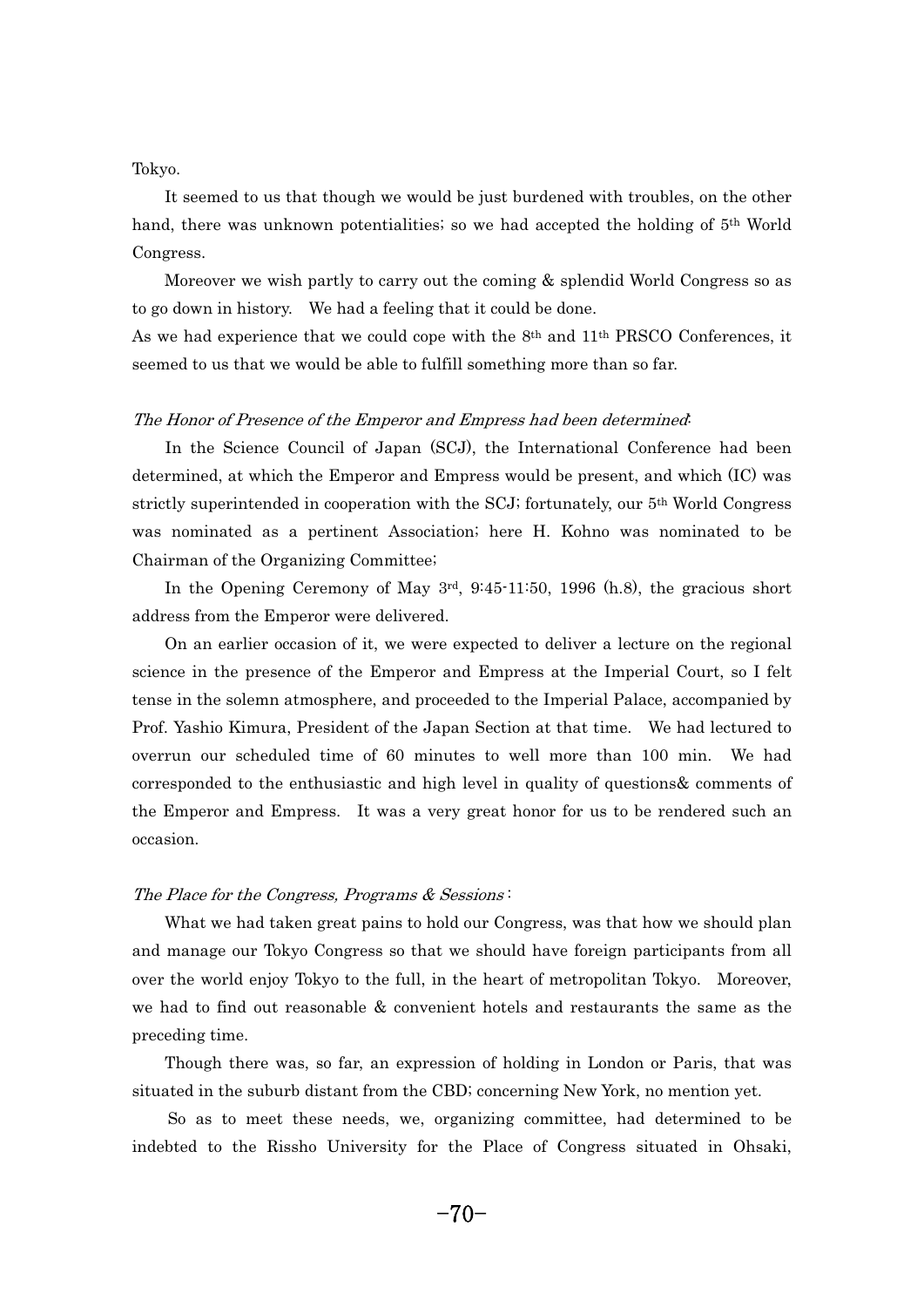Gotanda.  $\mathfrak{b}$ 

 The Chairman of the Host University was nominated to be Prof. Katsuya Fukuoka, Dean of the faculty of economics. Opening Ceremony was held at the Dr. Tanzan Ishibashi Memorial Hall where our Congress was honored with the Emperor's presence, with valuable address. The lodging was in the New Otani in Tokyo, adjacent to Ohsaki station of JR. a<sup>.</sup>

 Main Congress dinner (May 4th evening, 1996) was served at Chinzan-so of FUJITA KANKO INC. where Mr. *Masayoshi Matsuzawa* was the representative director & company president; who was excellent & one of seminar members of Prof. Dr. Yasuhiko Oishi, Chairman of the Tokyo Congress of this time. .<br>S

 For a letter of request written by Prof. Y. Oishi, the leading professor of seminar, we, Secretariat had received a courteous and heartwarming 'letter of invitation' as the return letter by President M. Matsuzawa to Prof. Oishi. t<sup>i</sup>

 Through the good offices of president Matsuzawa, our Congress Dinner was praised to be supreme (main dish was that of special fillet steak). -

 The hall was the largest one (seating capacity of 350 or more) among banquet halls of Chinzan-so, the charge of which was usually 330,000 yen, but we had this for almost free. Participants were generously served the dish graded-up and equivalent in quality to the dish of 10,000 yen for our payment to the dish of 7,000 yen.\*) The individual charge of participants was only 3,000yen perhaps.

\*For reference, we dare to attach it here.

 Concerning about the compilation of Sessions Program, Prof. Yoshiro Higano and others, Program Committee, were completely perplexed, because we were greatly disturbed by those who make the program committee give rise to some alteration of almost finished program, saying as "being absent at a few days before," "one could not attend morning session," etc.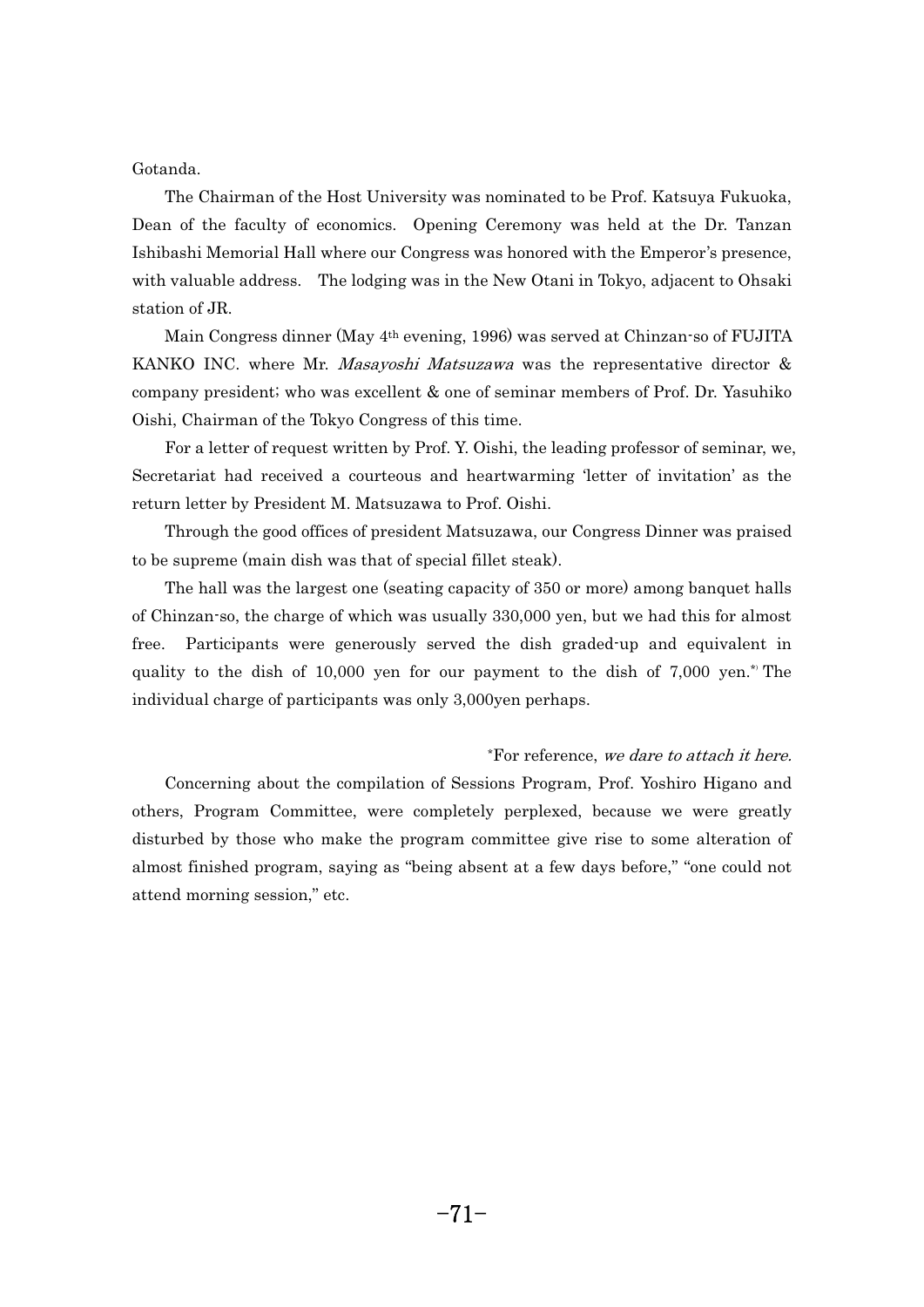

 But, as our method of program compilation were technically modernized, contrary to outsider's expectation, we did do our work without a hitch.

- Formal connection of foreign participants to Procedure: 1) The ceremony of the Courtesy Call to the Emperor and Empress had been payed by Prof. Dr. Kingsley E. Haynes & Mrs. Haynes, President of The RSAI at that time (George Mason University <The Institute of Public Policy>). Because our 5th World Congress had to be performed under the joint auspices of both The Science Council of Japan (SCJ) and The RSAI which was provided for in the Law; that is, the partner of "joint" was not the Japan Section (The JRSA), but the RSAI itself; so to speak, the "joint auspices" with the SCJ is of an elevated one., so we did need the Courtesy Call from the RSAI to the SCJ, that is,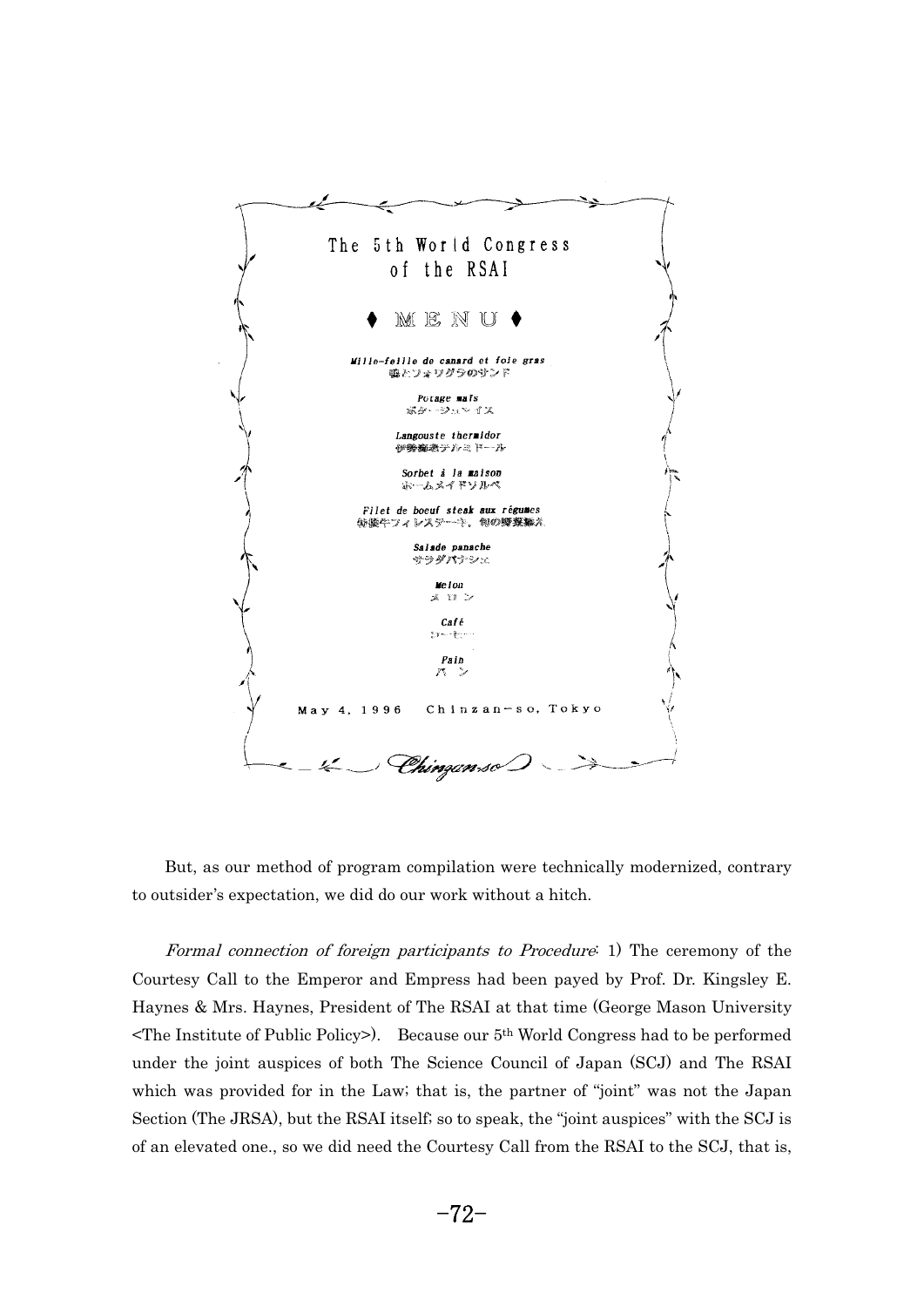to the Emperor.

2) Concerning the order of seats: (whom, to which seat) of our Congress Dinner at the Chinzanso, Four Season Hotel, the work of making complete list of allocating about ten persons to each Table was considerably hard, for which not only Y. Higano, H. Kohno, but also Prof. P. Nijkamp contributed greatly till late at night. By showing this list on the board of entrance, the sitting at each seat had done smoothly, then all participants could enjoy themselves. It seemed that every person had successfully a good time.

Fundraising for our World Congress: Different from the previous Conferences of the 8<sup>th</sup> PRSCO, (the last but one) and 11<sup>th</sup> PRSCO (the last) was very difficult in the extreme; however we were rendered much donation suitable to the name of World Congress because that our World Congress was of extremely high ranking one. <sup>c</sup>

 We had been given at the highest rank, by the Commemorative Association for the Japan World Exposition, almost similar to the last (the 11th Singapore Conference) and the last but one (the 8<sup>th</sup> Tokyo Conference). e

The donation from the nongovernment organization was as follows:

 The holding such a big congress is made possible by the sponsorship of the following supporters:

#### 1) by Association

Commemorative Association for the Japan World Exposition Kashima Science Promotion Foundation

- (1) The Tokyo Bankers Association, Inc.
- (2) Regional Banks Association of Japan, Inc.
- (3) The Trust Company Association of Japan
- (4) The Marine and Fire Insurance Association of Japan, Inc.
- (5) Association of Tokyo Stock Exchange Regular Members
- (6) Japan Foreign Trade Council, Inc.
- (7) The Federation of Electric Power Companies
- (8) The Japan Gas Association
- (9) The Japan Electrical Manufactures' Association
- (10) Electronic Industries Association of Japan
- (11) Communication Industries Association of Japan
- (12) Japan Electronic Industry Development Association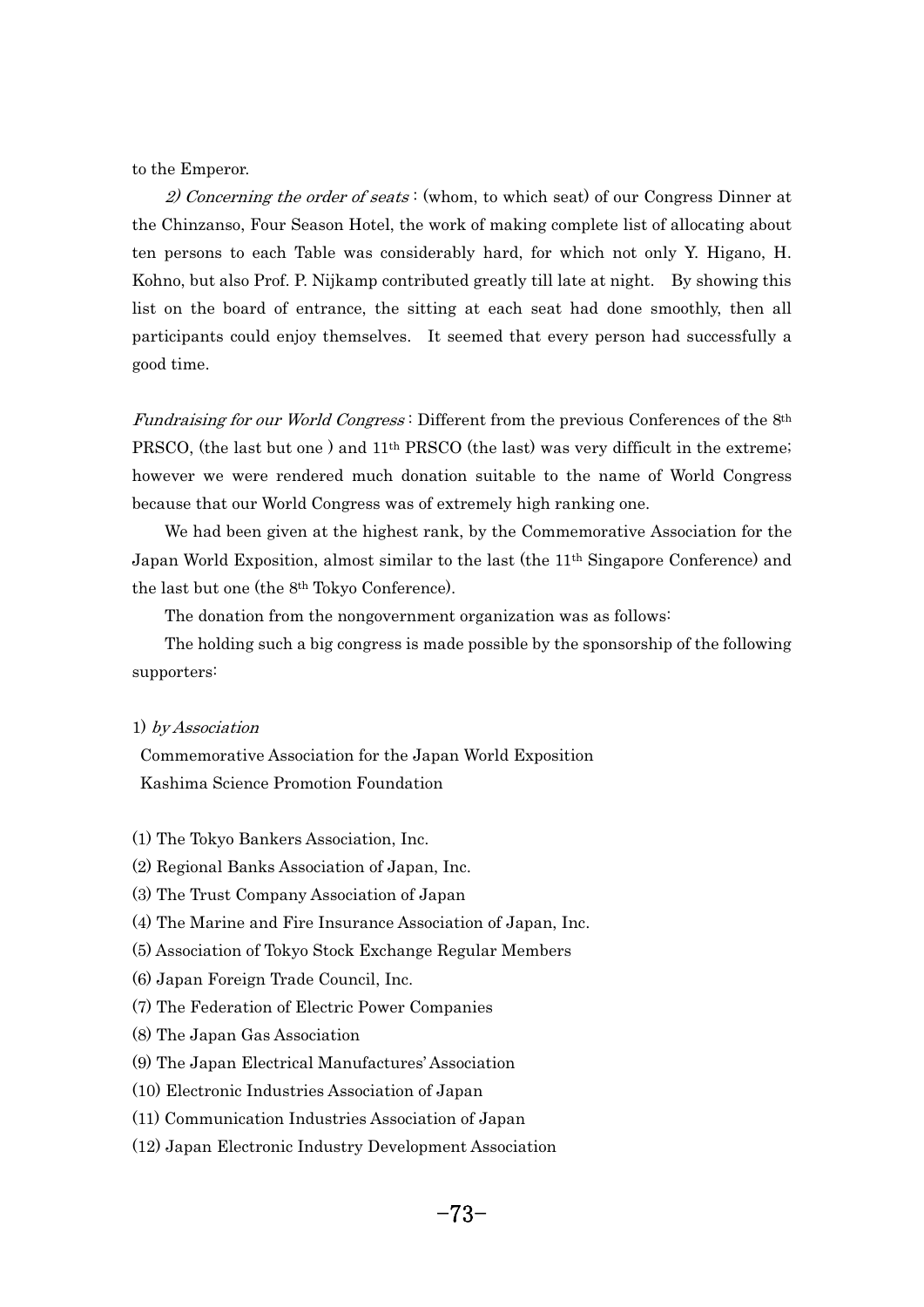(13) Japan Automobile Manufactures Association, Inc.

(14) The Federation of Pharmaceutical Manufacturers' Association of Japan

(15) Japan Federation of Construction Contractors, Inc.

(16) Japan Civil Engineering Contractors' Association, Inc.

(17) The Real Estate Companies Association in Japan

2) by Association, but its constituent Company Base The Japan Electrical Manufacturers' Association (9) h<br>1

 Hitachi, Ltd. TOSHIBA CORPORATION Matushita Electric Industrial Co., Ltd. Mitsubishi Electric Corporation Sanyo Electric Co., Ltd. FUJI ELECTRIC CO., LTD. MEIDENSHA CORPORATION Yasukawa Electric Corporation

Electronic Industries Association of Japan

*Electronic Industries Association of Japan*<br>(≒Japan Electronic Industry Development Association) (10) - SONY CORPORATION ALPS ELECTRIC CO., LTD. TDK CORPORATION Victor Company of Japan, Limited PIONEER ELECTRONIC CORPORATION MURATA MANUFACTURING COMPANY, LTD.

Communication Industries Association of Japan (11) -.<br>ג NEC Corporation FUJITSU LIMITED Oki Electric industry

The Federation of Pharmaceutical Manufacturers' Association of Japan (14) h<br>1 Ymanouchi Pharmaceutical Co., Ltd. Takeda Chemical Industries, Ltd. SANKYO COMPANY, LIMITED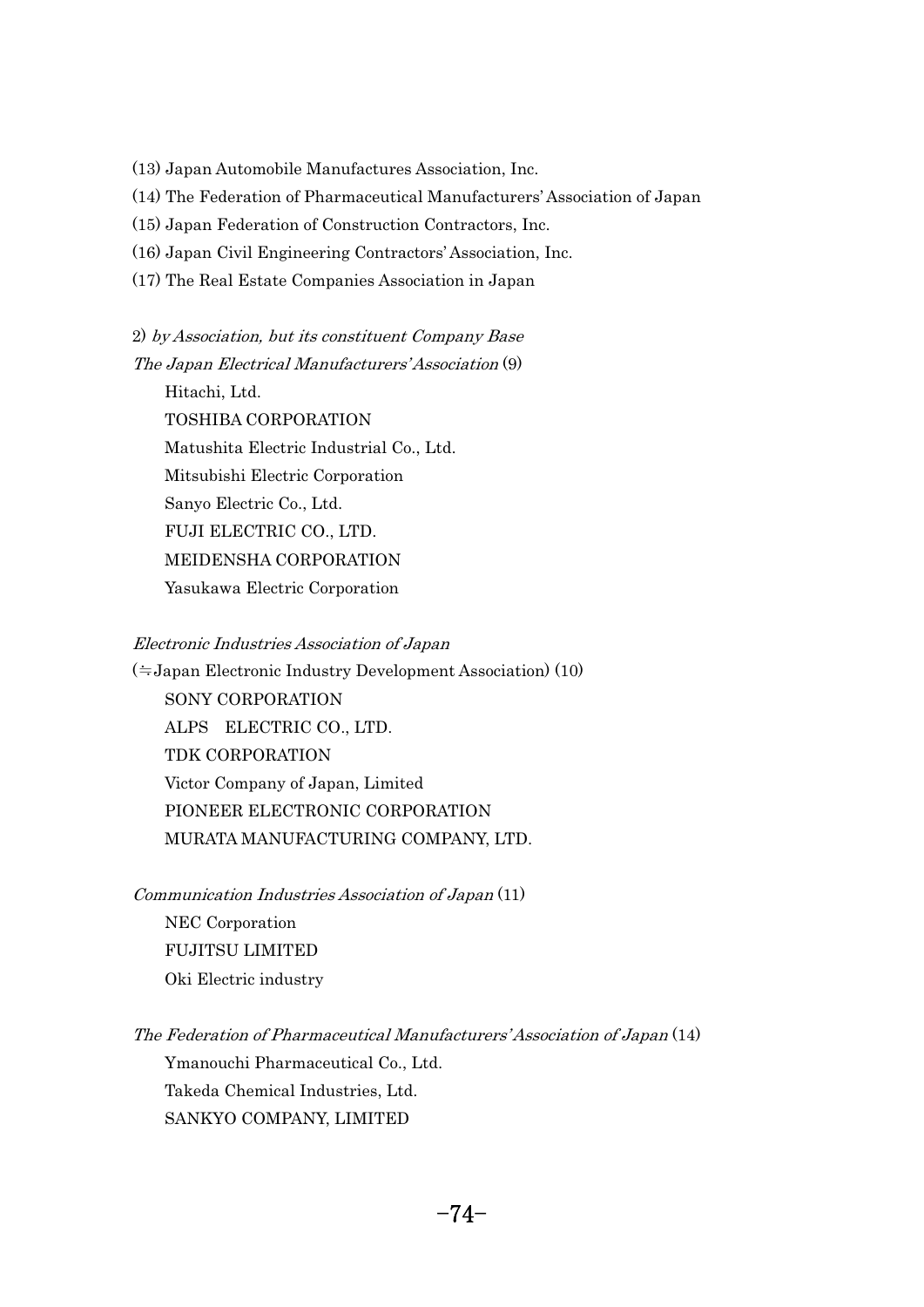3) by Company - $\frac{1}{2}$ 

 The Tokyo Electric Power Company, Incorporated NIPPON TELEGRAPH AND TELEPHONE CORPORATION (NTT) KDD (=KOKUSAI DENSHIN DENWA CO., LTD.) ALLNIPPON AIRWAYS CO., LTD. (ANA) JAPAN AIR LINES COMPANY, LTD. (JAL) Shiseido Company, Limited TAKUMA CO., LTD KOMATSU LTD. FUJITA KANKO INC. (Chinzan-so)

4) by Social Contribution Groups and Others - $\frac{1}{2}$ 

- a) Nissho School of Bookkeeping
- b) Mitaka Management Research Institute
- c) Mitaka Young Men's Association
- d) Tokyo Mitaka Lion's Club
- e) Tokyo Inogashira Rotary Club
- f) Soroptimist International of the Americas Inc. Japan Higashi Region Mitaka
- g) Tokyo Mitaka Rotary Club
- h) others

 On behalf of the Local Organizing Com., Fund Raising Com. & Programme Committee of the 5th World Congress; The Council Meeting of the RSAI, the Standing Secretariat of the PRSCO, the Japan Section of the RSAI, and participants in the Tokyo Congress, we would like to express our gratitude for the financial support of the above organizations in making this Congress active and successful. Without these aids, we are afraid that we will not be able to fulfill our ambitious target set up at the beginning. So, here, I again thank the organizations mentioned above for the generous donation which they have rendered us so far.

# III) Acknowledgements to Foreign Participants - $\overline{\iota}$

 For these fifty years, there are many, innumerable, foreign scholars who have given advices and suggestions to the Japan Section, and have delivered instructive comments on its growth and development. Though we cannot enumerate all of them, we will try to mention very small part of them, who are still continued to the present: **r** 

Those are Prof. Dr. David E. Boyce, Prof. Dr. Geoffrey J.D. Hewings, Prof. Dr. Lay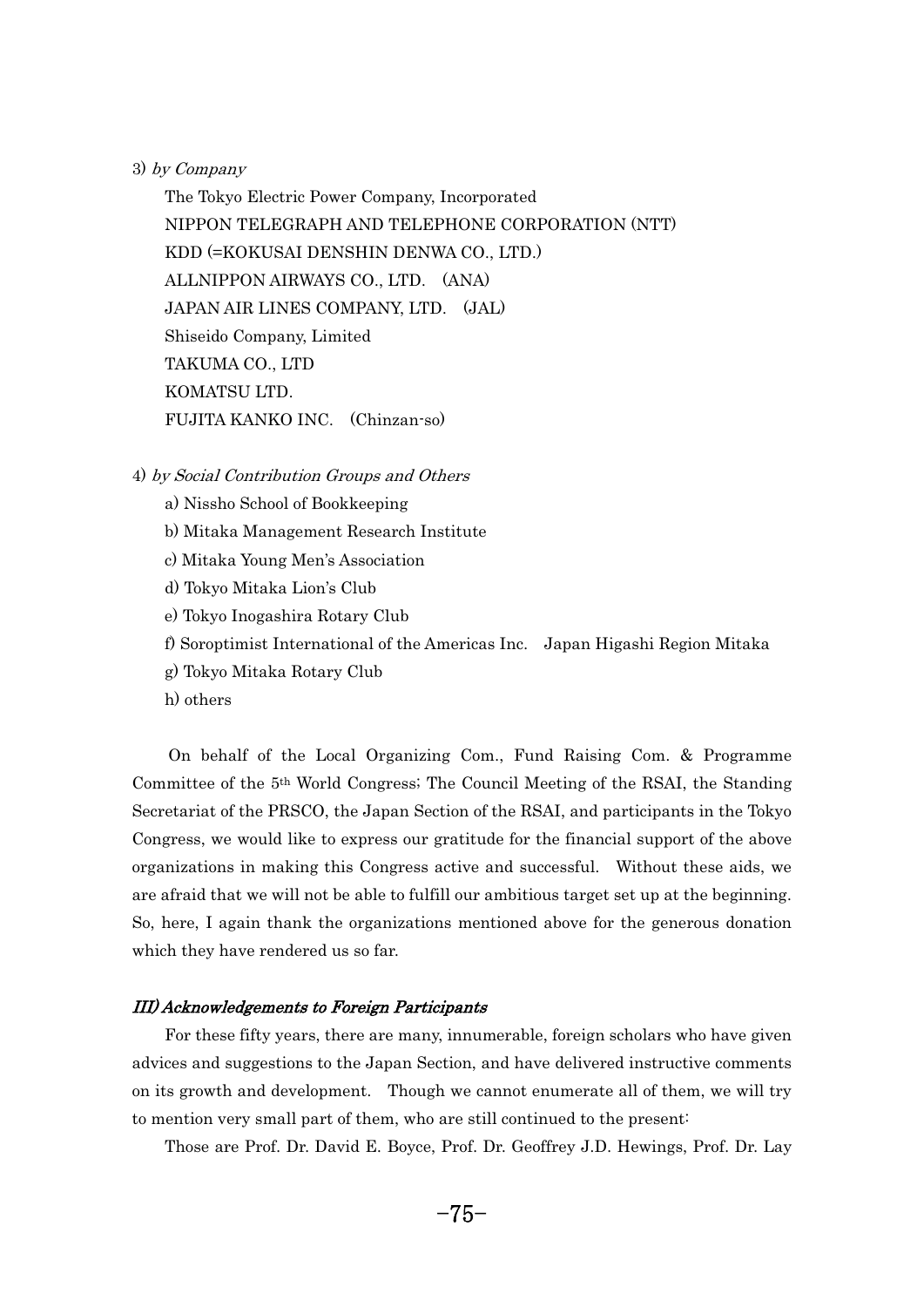James Gibson, Prof. Dr. Kingsley Haynes, Prof. Dr. Roger Stough, Prof. Dr. Kieran P. Donaghy, Prof. Dr. David A. Plane in the USA, and Prof. Dr. Peter Nijkamp, Prof. Dr. Peter W.J. Batey, Prof. Dr. Antonie Bailly, Jacques Poot in the Europe who had already appeared. To those, we express our gratitude. -<sub>1</sub>

 By the way, the full names of successive Presidents of the RSA & RSAI are shown in Section 8-5) as an appendix to Section7.

Prof. Dr. David E. Boyce: when he had put all his energies into the various active works as International Conference Coordinator in the Headquarters of the RSA, we appealed to have him include the publication of Papers of our PRSCO in the Headquarters; fortunately he turned not too being negative but he was going to deal with this problem positively. We, here, afresh, express our appreciation of his firm resolution, by which we, Japan Section, can't say in a word how we are saved from the financial difficulty. It is presumed that the headquarters side also may be aware of any advantage that they can keep The Journal Publications under their control, not only those of both the North American Meetings and the European Congress, but also including that of the PRSC.

*Prof.* Dr. Geoffrey J. D. Hewings : He was, for a long time, Secretary of the headquarters of the RSA & RSAI, and managed the office work; as almost in the same period, Kohno was Secretary of the Japan Section and the JRSA, we were indebted to him for the various problems. We, here, are thankful to him with our whole heart. In the reign of him, we continue to send annual fees of large number of International members to his Offices, and now of course. e:

 Prof. Dr. Lay Games Gibson : as Secretary of the Secretariat of the Western Regional Science Association, he devoted himself for a long time to the WRSA and the RSAI. I was so much obliged to him for his advice and comment from wide view.

Prof, Dr. Kingsley E. Haynes: As shown the above, when he was President of the 36 period (1995-1996) RSAI, the 5th World Congress was held, under the joint auspices of the RSAI and the SCJ, so that he and Mrs. haynes had to do the courtesy call to the Emperor & Empress because they are formal representative of the SCJ. As the above, he and Mrs. Haynes had the honor of good part.

Prof. Dr. Roger Stough: At the period of when he was nominated to be President of the 42nd period RSAI, he has established a prize of The Hirotada Kohno Award in the RSAI, because, from the close observation of Kohno, he came up with an excellent idea that the RSAI from now on will need a person such as Kohno who is not so good at English, but doesn't say much, that is a man of few words; however, has accomplished something worthwhile through the continuous endeavor. Of course, though it is not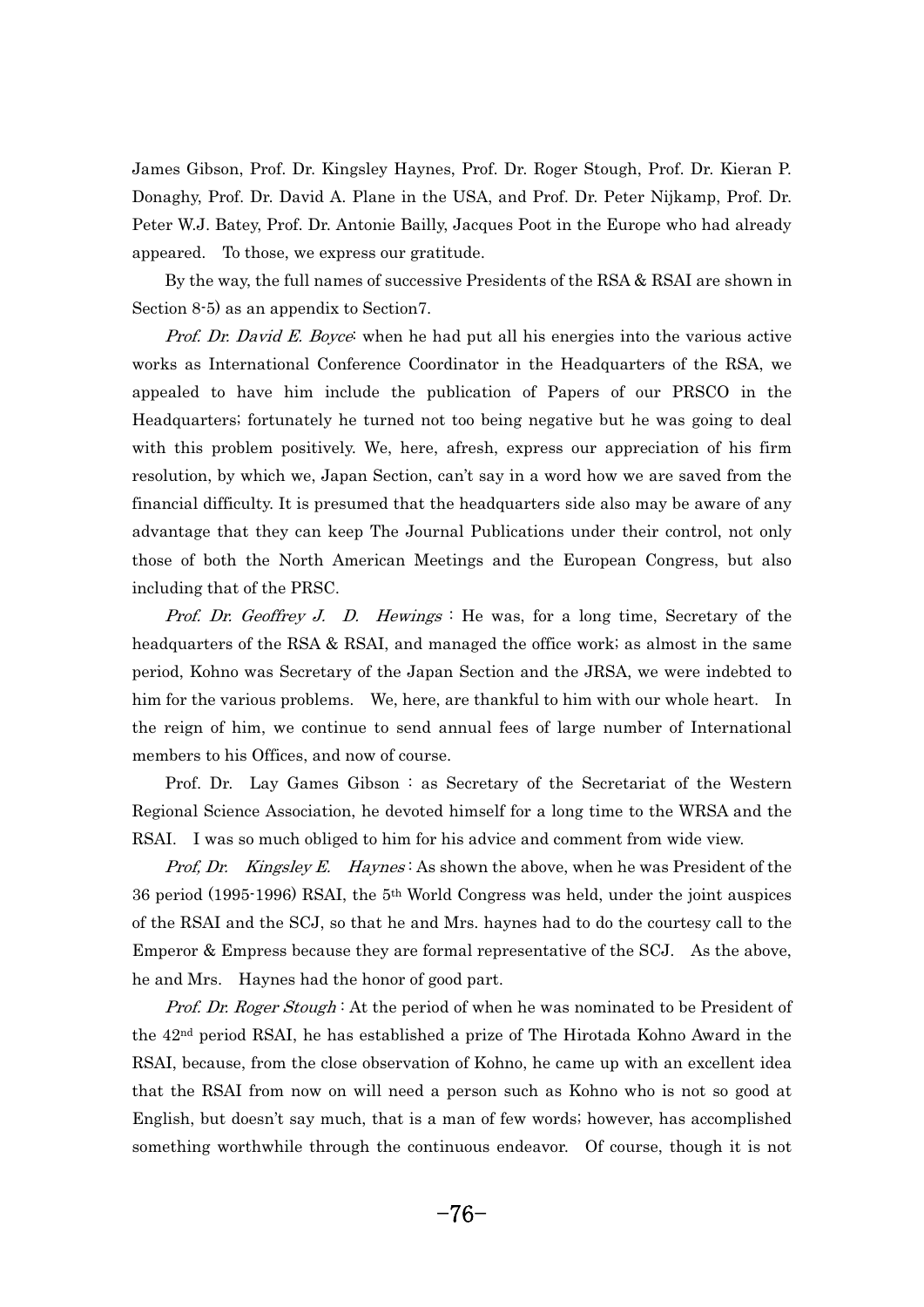good to be only mild,' it seemed to him that the long development of the Japan Section would be deeply indebted to Kohno and his group for what the Japan Section is today. This is understood, judging from the fruits of the 11th PRSC (Singapore Conference) and the 5th World Congress (Tokyo), The RSAI will, hereafter need 'presence' like him. He declared at the General Business Meeting of the 54th North American Meetings, Savannah, on Nov. 10<sup>th</sup>, 2007 that this is the reason of this 'Award' establishment.  $\mathfrak{g}$ 

 The 1st award was rendered to Prof. Dr. Kieran P. Donaghy, Secretary of the headquarters of the RSAI over a period of 7 years from 1997 to 2003, for the award ceremony of which Kohno also attended and had the honor of giving the award to him. r<sup>.</sup>

 When the founding of this award was determined, I was praised, being said, "What a fine thing for you; your name will remain forever," from many friendly participants of non-Japanese of the seats of the business Meeting. I think that it is so.

Prof. Dr. Kieran P. Donaghy: With Prof. Donaghy, I had an opportunity to stay the same hotel a few times in the European Congress; in such a case, he used to walk to the conference site, and I followed him out. But I alone usually didn't walk to. n<br>.

 As I go along, I found out and was very impressed that he read a series of our "Optimal Allocation using Input-Output Programming Model." It became clear that we (he and I) were pursuing almost same special field.

Prof. Dr. David A. Plane: He has recently contributed the paper of "The Role of" Hierarchical Proximity in Migration and Population Growth: Shadow versus Synergy Effects," to *the Studies in Regional Science* of the organic paper of the JS; and rendered services to the academic exchange between the WRSA and the Japan Section. r<sup>.</sup>

 When we participated in the Annual Meeting of the WRSA, and seeing him, we think that he used to remind us of a commander of the North army in the western period drama; that is, his personality is always steady, dependable and clean; and can receive to be incarnate of the American spirit.

Prof. Dr. Peter W.J. Batey: since I met him at the 16th European Congress (Aug.  $24\cdot27$ <sup>th</sup>, 1976), I have been acquainted with him during the past 35 years. He has a good memory for names and everything, and reliable & gentle.  $\overline{0}$ 

 I am struck with wonder how fluently he speak English, though it is natural for he is Englishman. It is also because I had learned English by the text of Jack & Betty. **F** 

 Though I have been thinking of holding a 'regional science' seminar with Prof. Batey as leader, I cannot realize yet this plan into practice.

---<sub>2</sub> ------<br>-*Prof. Dr. Antoine Bailly*: He was Presidents of the  $6<sup>th</sup>$  World Congress, next to the 5th one hosted by Japan, and of the 40th period (2003-04) RSAI. We became acquainted with each other by virtue of transferring my duties to next successor.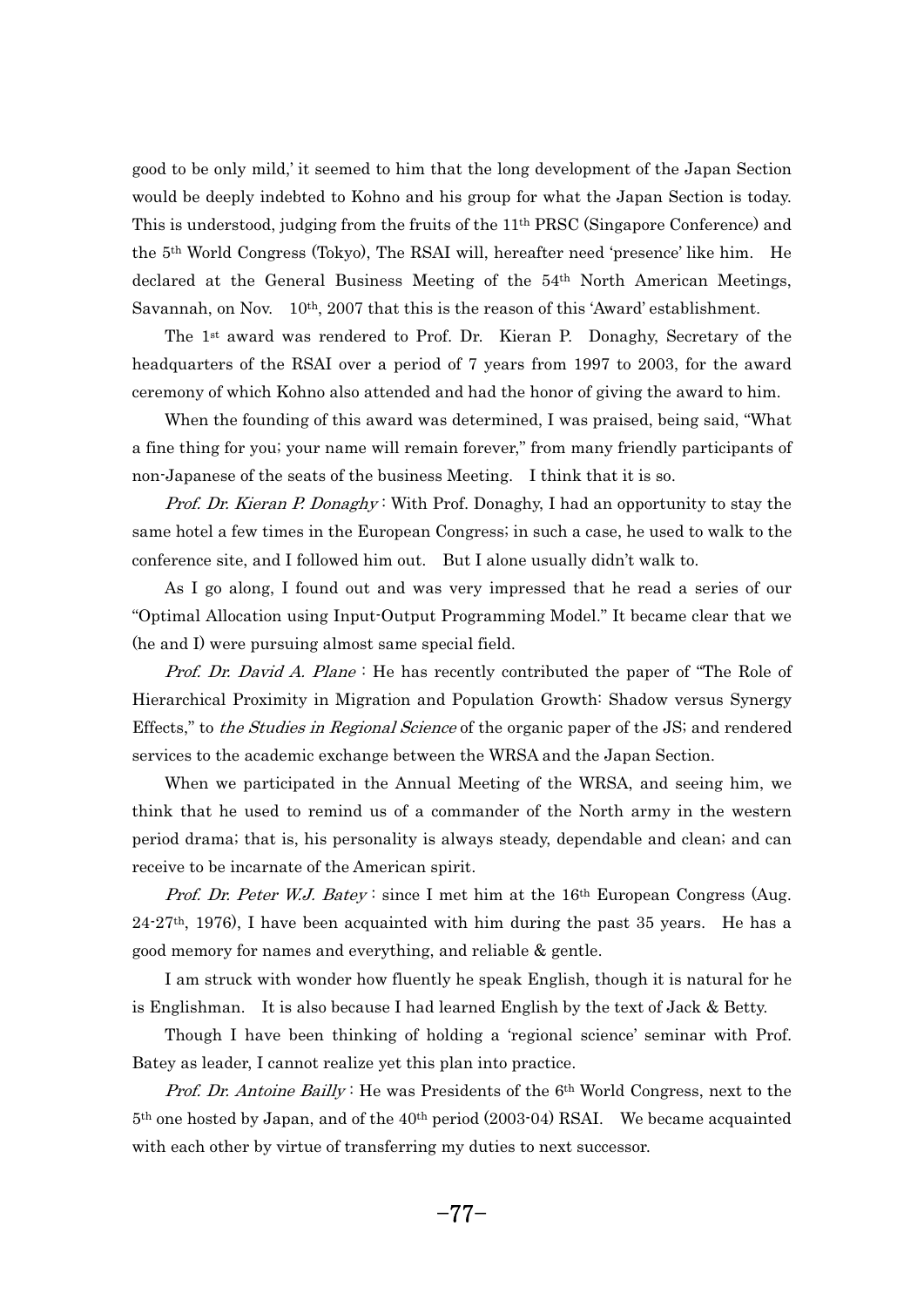After that, as a Post ERSA Field Trip of the 47th European Congress, he planned our mutual friendship Trip, which was around one of three days and two nights from Lyon of South France  $\rightarrow$  Geneve of Swiss  $\rightarrow$  the skirts (the plains at the foot) of Mt. Blanc on the schedule of September  $2-4$ <sup>th</sup>, 2007 (h. 19); for which a group of about twenty persons were formed, including mainly Americans, and Japanese of Prof. Y. Higano & Mrs. Higano and H. Kohno & Mrs. Kohno. This Trip was that of magnificent program. -<sup>0</sup>

 In this plan, there were a series of many good places not many people know about and not understandable for persons from abroad; during our trip, there were wonderful lunches, dinners and win. If we obtain that program now, I wish again to go to here and there. I pay deeply our respects to Prof. Bailly's extraordinary talent.

Prof. Dr. Jacques Poot: We were so much obliged to him for his good offices, when we must bring together a lot of papers of the 5<sup>th</sup> World Congress into *Regional Cohesion* and Competition in the Age of Globalization. - $\overline{\phantom{a}}$ 

 When he was one of visiting professors, we had a dream that we had him become a permanent professor of the Tsukuba University, but in vain for he has had splendid residence with pool facilities in New Zealand. Anyway, he has much personality.

Prof. Dr. Peter Nijkamp: He has been attending the Annual Meeting of our Japan Section over a period of 20 and more years every year without fail, acting as chairperson or discussants and presenting his own innovative papers; whom we have asked to inspire Japanese members and raise the morale of them. So, he is one of the greatest men of merits. e:

 He appeared to attend the 7th PRSC (Surfers Paradise, Australia) 31 years ago on Aug. 16-20th, 1981 (s.56), and leave his paper of "Causality Analysis in Soft Spatial Ecconometric Models," Papers of The RSA, vol. 51, 1983.  $\infty$ 

 At the Tokyo Conference of 1983, he acted as chairperson and leaved his paper, but returned home early for any work to do. t<sup>i</sup>

 It was when the relation of him and the Japan Section had gotten more deeply involved that he would have been interested in the International Conference method of "Cooking locally and Bringing into the Site" Procedure which we adopted in The  $11<sup>th</sup>$ Singapore Conference. n<br>.

 It was at the 12th PRSC (Cairns Conference) on July 7-12th, 1991 (h. 3) that he and Secretary of the Secretariat of PRSCO (Kohno) should have made sure to express the depth of their expectation for the future prospect of the "Regional Science." <sub>i</sub>r

-We had talked about 3 hours from the evening 8:00pm. It is unforgettable for me, for I had broken down from getting drunk owing to four cups of Margarita.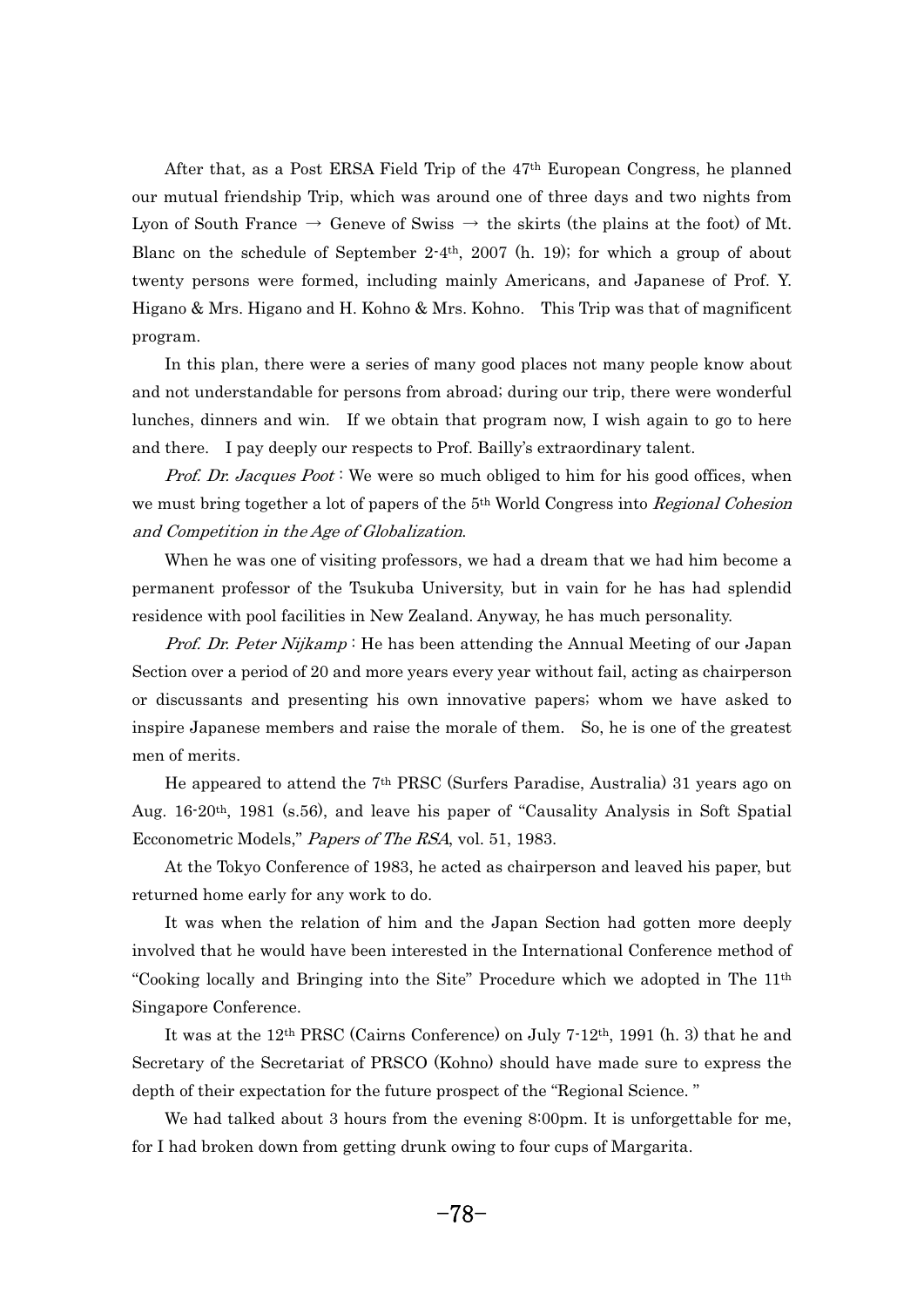Since at that time, he have been attending to have positive contact with the Annual Since at that time, he have been attending to have  $\mu$  Meeting of the Japan Section. It is 21 years since then.  $\overline{\phantom{a}}$ e

 At the Council Meeting of the 37th European Congress (Aug. 26-29, 1997) held in Rome, H. Kohno had been elected to President of the 38th period (1999-2000) RSAI (Vice-President for 1998). i<br>1

 On my way Hotel, somehow or other it had come to be said somewhere, how about having a meal ! So we looked for any restaurant. But no suitable one; then we had returned to our InterContinental Hotel where we stayed. Small dinner party had begun, then the party had really come alive gradually. e<br>S

 In the morning of this day, though Kohno had left his purse behind in the taxi, however in the evening the lost article (purse) had been taken to the Hotel by the taxi driver, so virtually no harm was done. It was said that this was an infrequent matter in Rome. So that, I had become to be 'high'.In such a way, all the members had chatted with each other gradually in a loud voice. We had never enjoyed ourselves so much in our occasions. lr

 By the way, being in next morning, we had become famous for our boisterous merry making of loud voice, It was because this Hotel was built in wellhole style from the 1st floor of underground to the  $10<sup>th</sup>$  floor, our loud voice would reach each floor of the entire building (whisper: at that time, it seemed to us that the Prof. Nijkamp's voice 'Ahhaha' might be the most Loudly one.)  $i_{\xi}$ 

 The reason why we now put this small dinner party on record, is that we would like to write the above down as an important shot of the descent of our DNA of Latin Hospitality. .<br>ว.

 For us, the phenomenon of an "upsurge" in the various groups here and there, on and off will be very important to our development and growth toward for the future, the characteristics are as follows: 1) no 'ill feeling'; b) "be frank" from the bottom of our heart; c) "rely on" each other; d) "reach a stage" where one can take a rest from one's work, etc. When these conditions will be satisfied, we will be able to get the upsurge, then to the growth of our RSAI. e<sup>\*</sup>

 The participants of this occasion are surely : Prof. Peter Nijkamp ; Prof. Aura Reggiani ; Prof. Peter Friedrich, Prof. Jacques Poot ; Prof. Y. Higano & Mrs. Higano ; H. Kohno; and other one person. However, even if we again should gather anywhere by the same members, we cannot obtain the same effect as the above.

# $IV$  At the End~Additional Word to Promising Future~  $\bigvee$

--<sub>0</sub>--- ---<br>--The afore-mentioned, we have brought about the ancient history of our Japan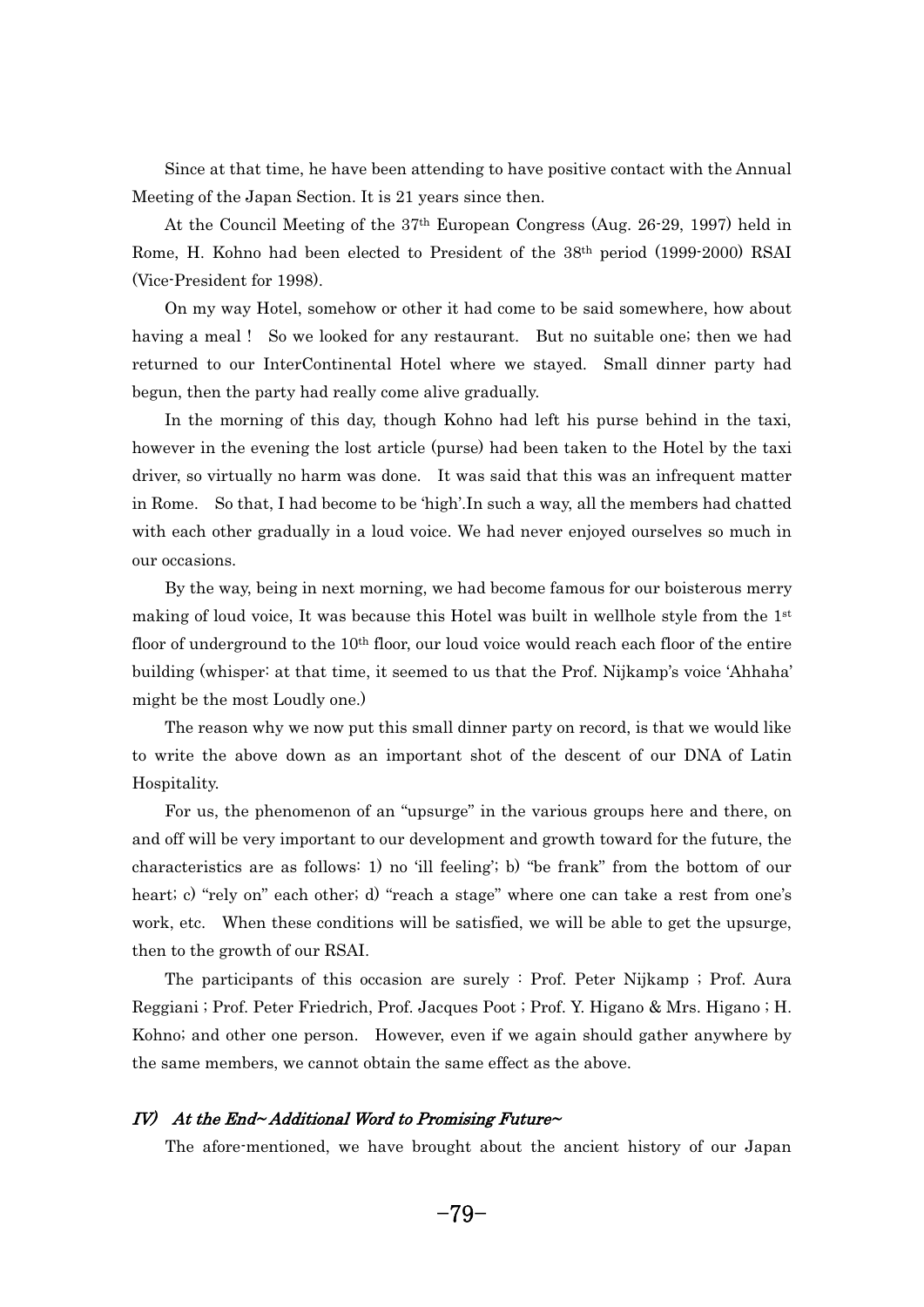Section and the JRSA as the Japan Section in the Beginning, partly touching on the medieval history. e<sup>l</sup>

 As to the contemporary history, Prof. Dr. Yoshiro Higano has been making it these 15 years more or less, as Secretary of the Secretariat of Japan Section & the PRSCO, and recently moreover as President of the Japan Section & the RSAI. Especially, he has been devoting his energies to have a 'regional science' group of the People's Republic of China join The PRSCO and The RSAI. If his cherished desire should turn into reality, this will be going to be a major turning point in the RSAI, and a new ground in our field of investigation of the RSAI will have been established in the near future. We do look forward to such a new ground. --

 Still more, here is one more thing to refer to, which is the International Contribution by Prof. Dr. Yasuhiro Sakai and Prof. Dr. Makoto Tawada who continue to assist President Y. Higano. s

 Prof. Y. Sakai has contributed to various tasks of the Japan Section. Especially, he contributed to have "Studies in Regional Science" of the organic journal of Japan Section included into the object of screening of the Journal of Economic Literature. It seems that this is a difficult mission. We must make all possible efforts so that all of us may repay him for his good offices. At any rate, it is an incentive which is hard to get. We have Prof. Dr. Makoto Tawada accept the post of the Chief Editor of *Studies in* Regional Science, who must manage our Journal of 4 separate volumes per year amounting to 1200 pages. n

 This is quite different from Annual Report of one volume per year of an age ago. He must input his vast time and intellectual powers. He has engaged since 5 years or more ago, and from now on, too. - $\overline{0}$ 

 As this is to impose stupendous burdens on him, we don't know how to express our appreciation to him. -<sub>l</sub>

 This important duty is of the mission which has been descended from the earlier contribution of Prof. Dr. Yoshio Kimura who had taken charge of the editing of the 2nd Volume (English version) of our Journal 20 years more or less ago. To these Editors, we sincerely express our gratitude.

 Here, we will finish this draft, referring to the two, three plans for the reform, which have not yet now realized, out of my "Presidential Address" [1] which had delivered at the time when the 1st International Symposium as a sub-system of the Coming World Congress <The 7th> had held in the South Africa (January 24-26th, 2000).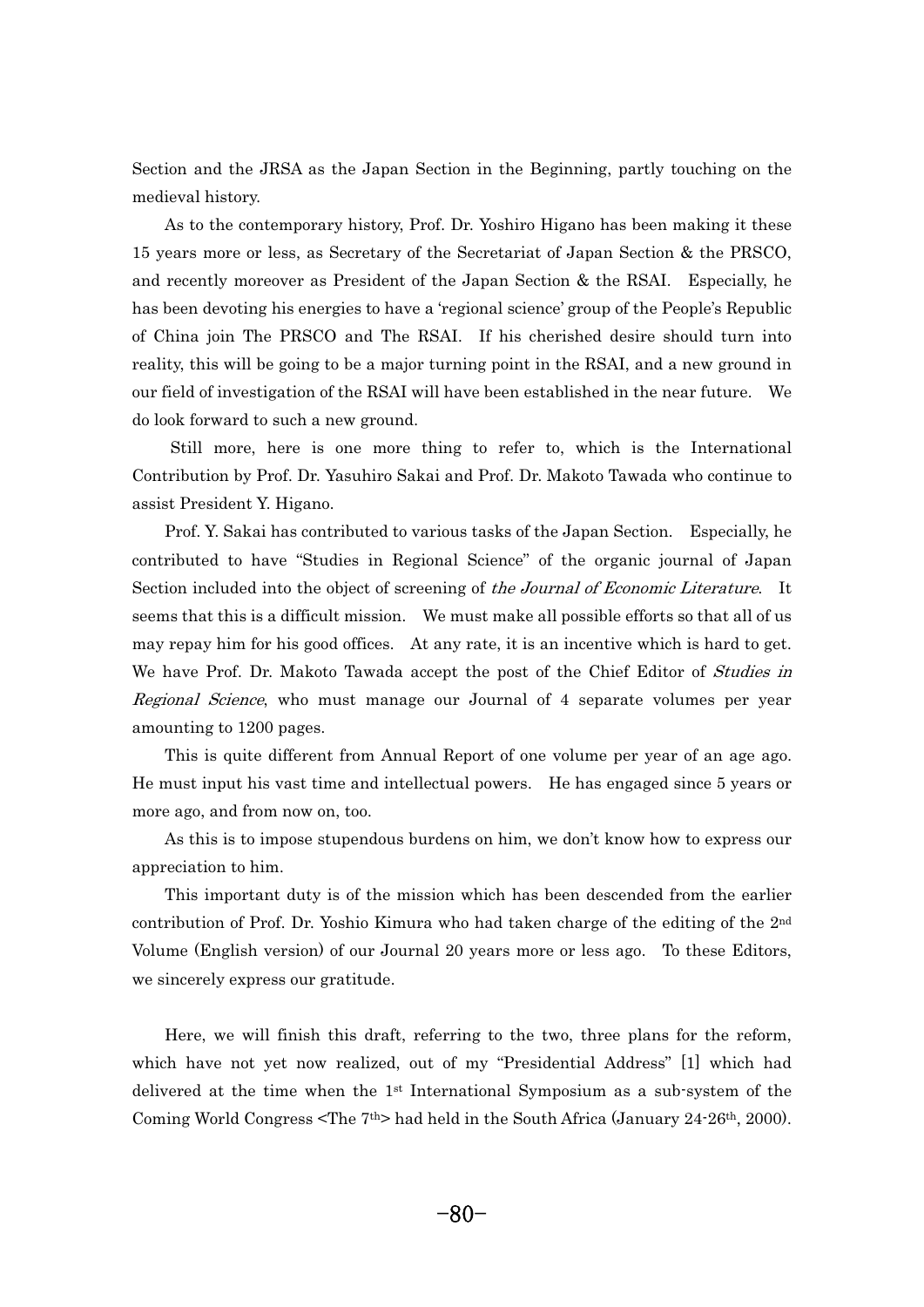Those are  $(1)$  International Members Doubling Plan, and  $(2)$  Burden-Equalization Policy of Annual Real Fees, wholly irrespective of advanced nations or developing nations.

# (1) International Members Doubling Plan  $\big)$

 The number of members ( payment base of annual fees) of RSAI are now about 4,000 more or less, being not as good as other International Associations. So, we will intend to double this 4,000 to about 8,000 members, and to 10,000 and more in the near future. t<sup>i</sup>

 First of all, we plan to let most countries establish its own Section of the RSAI, and let countries which have already had its own Section increase number of members. For this purpose, we, members of the RSAI, must be well acquainted with theories and practices of regional version of economic policy, not that of nationwide version. That is to say, we must write out effective policy prescriptions. <u>م</u>

 In order to develop our RSAI by leaps and bounds, it seemed that there is no effective prescription of policy, excepting to cultivate new members by making inroads into the Third World, which will be royal roads judging from the principle (constitution) of the Association, so that Prof. Peter Nijkamp and I started to propagate our idea of regional sciences to the South Africa twice, the fruition of which was the 1<sup>st</sup> Symposium of the RSAI(Jan. 24-26, 2000) where the main theme was "Challenges for Integrated Regional Development: International and South African Experiences" (The Port Elizabeth Technikon, South Africa). i:<br>.

 This Conference continues to the next The formal 7th World Congress at the same site (on April 14-17, 2007); and the next after next The 8<sup>th</sup> World Congress (in Brazil).  $E$ 

 To the end that we make the RSAI expand remarkably in terms of individual members level, we must actualize the cheaperization of annual frees in terms of individual members level which will be proposed in the next paragraph.

# (2) Burden-Equalization Policy of Vertical-Real-Individual Annual Fees - $\big)$

 How important the cheaperization of annual fees in terms of individual members level for the purpose of making in roads into the Third World, Kohno did feel keenly when he was Councilor of the Council Meeting for several years before and behind taking office as President of the RSAI (1999-2000). It was different from the annual fees problem at the board of directors of the Japan Section. So, such being the case, next proposal is presented.